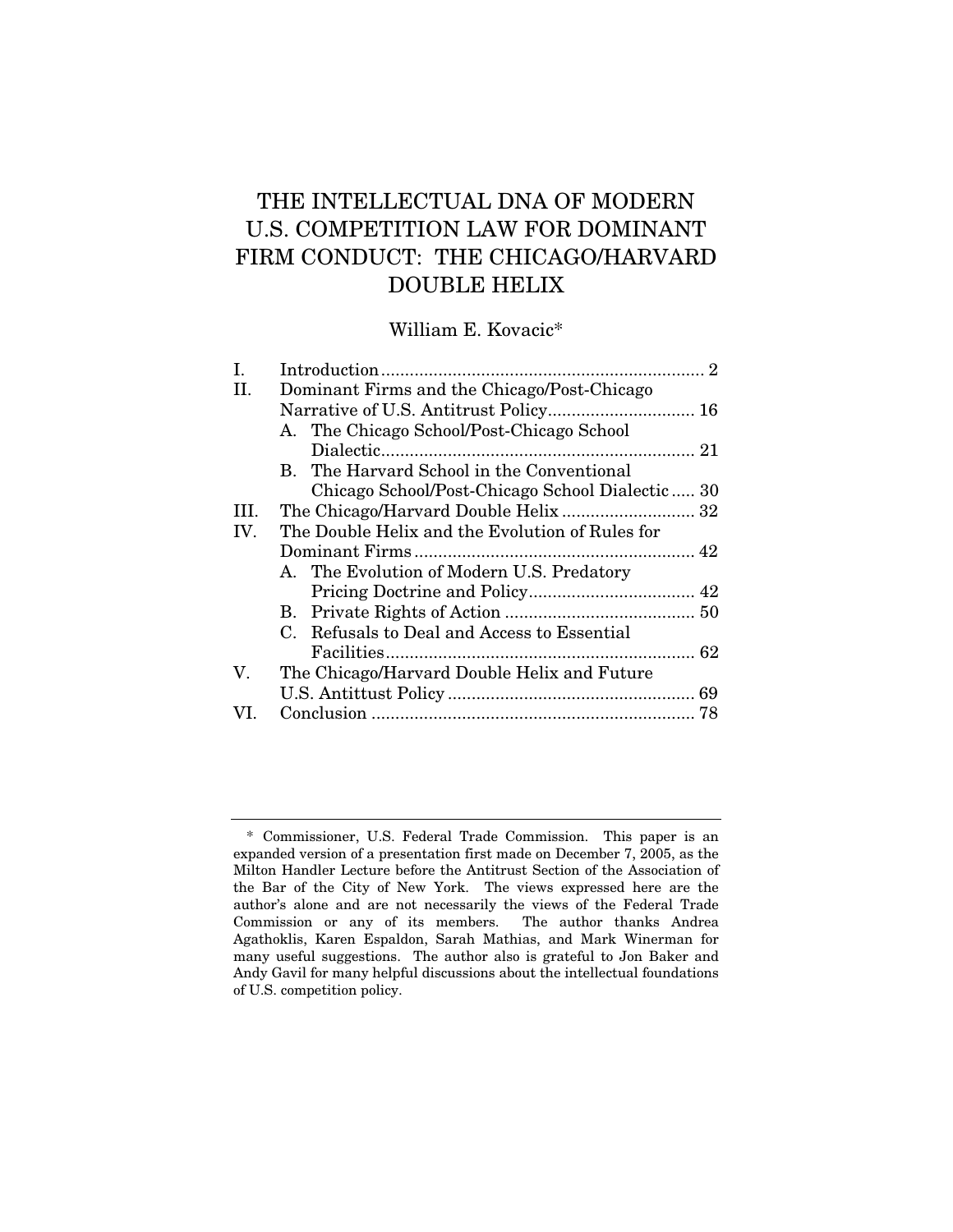# I. INTRODUCTION

The appropriate design of rules governing the behavior of dominant firms commands extensive attention within the world's competition policy community today. In Europe, the Directorate General for Competition ("DG Comp") is conducting an extensive review of law and policy governing abuse of dominance under Article 82 of the Treaty of Europe.1 In the United States, the Antitrust Modernization Commission (AMC) is considering standards for single-firm exclusionary conduct,<sup>2</sup> and the Department of Justice  $(DOJ)$ and the Federal Trade Commission (FTC) are conducting hearings on dominant firm behavior.<sup>3</sup> On the global stage, the International Competition Network (ICN) has begun to examine dominance and dominant firm conduct through its Working Group on Unilateral Firm Conduct.4

Directly or indirectly, U.S. antitrust experience informs all of these deliberations. Judgments about distant and recent applications of the Sherman Act<sup>5</sup> and the Federal

*Commission/Department of Justice Hearings on Single-firm Conduct to Begin June 20* (June 6, 2006), http://www.ftc.gov/opa/2006/06/section2.htm (describing FTC/DOJ proceedings). 4 *See* International Competition Network, News Release, *Fifth Annual* 

*International Competition Network Conference Sends Clear Signal To Step Up And Improve The International Fight Against Cartels* (May 5, 2006), http://www.internationalcompetitionnetwork.org/index.php/en/

newsroom/2006/05/5/26 (working group on unilateral conduct). 5 15 U.S.C. § 2 (2006). Section 2 of the Sherman Act forbids

<sup>1</sup> *See* DG Competition, European Commission, *DG Competition*  discussion paper on the application of Article 82 of the Treaty to exclusionary abuses (Dec. 2005), http://www.ec.europa.eu/comm/ *exclusionary abuses* (Dec. 2005), http://www.ec.europa.eu/comm/ competition/antitrust/others/discpaper2005.pdf (presenting possible principles for treatment of dominant firm exclusionary conduct). 2 *See* Staff, Antitrust Modernization Commission, *Exclusionary* 

*Conduct Discussion Memorandum* (July 11, 2006), http://www.amc.gov/ pdf/meetings/ExclCond%20DiscMemo060711fin.pdf (summarizing testimony and written comments received by Antitrust Modernization Commission on exclusionary conduct standards). 3 *See* Federal Trade Commission, News Release, *Federal Trade* 

monopolization, attempted monopolization, and conspiracies to monopolize.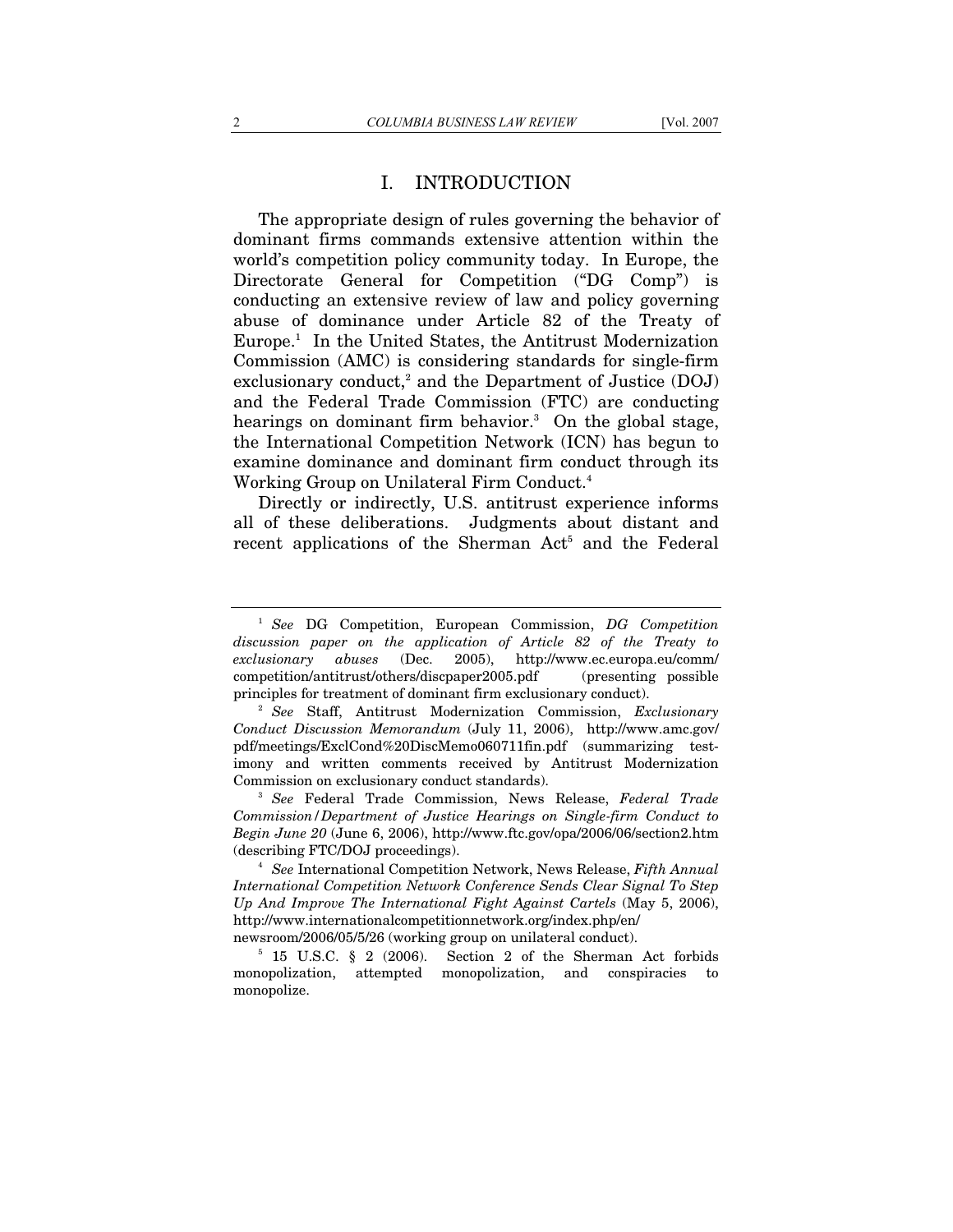Trade Commission Act<sup>6</sup> to dominant firm conduct are central to the proceedings of the AMC and the two U.S. federal antitrust agencies. For DG Comp, the ICN, and other competition policy bodies outside the United States, the U.S. system is a useful point of comparison and stimulus for discussion.<sup>7</sup>

For observers at home and abroad, an examination of U.S. antitrust experience with dominant firms reveals significant changes over time. Since the mid-1980s, developments in U.S. antitrust doctrine and enforcement policy have narrowed the range of dominant firm conduct that is subject to condemnation.8 As a result, dominant firms today face fewer risks of incurring liability for the offenses of monopolization and attempted monopolization<sup>9</sup> than their predecessors did from the 1940s through the early 1970s.10

States in the courts and the public enforcement agencies is reviewed in William E. Kovacic & Carl Shapiro, *Antitrust Policy: A Century of Economic and Legal Thinking*, 14 J. ECON. PERSP. 43 (2000).<br><sup>9</sup> The offenses of monopolization and attempted monopolization can be

prosecuted under Section 2 of the Sherman Act or can be challenged by the Federal Trade Commission as unfair methods of competition under Section 5 of the Federal Trade Commission Act. Since at least the late 1940s, it has been settled doctrine that Section 5 of the FTC Act permits the FTC to bar conduct, such as monopolization or attempted monopolization, that would violate the Sherman Act. *See* Fed. Trade Comm. v. Cement Inst., 333 U.S. 683, 690-95 (1948) (Section 5 of FTC Act encompasses violations of Sherman Act); *see also* Neil W. Averitt, *The Meaning of "Unfair Methods of Competition" in Section 5 of the Federal Trade Commission Act*, 21 B.C. L. REV. 227, 239-40 (1980) (describing application of the principle of *Cement Institute* to FTC antitrust cases brought under Section 5 of FTC Act).<br><sup>10</sup> This is not the case for dominant firms that form or join cartels.

The dangers to cartel members under U.S. law have increased greatly since the early 1970s. New statutes and policy adjustments have bolstered means for detecting and punishing cartels. *See* WILLIAM E.

 $6$  15 U.S.C. § 45 (2006). Section 5 of the Federal Trade Commission Act proscribes "unfair methods of competition."

<sup>&</sup>lt;sup>7</sup> See DAVID J. GERBER, LAW AND COMPETITION IN TWENTIETH CENTURY EUROPE: PROTECTING PROMETHEUS 6 (1998) (recounting history of competition law in Europe and noting that "many European scholars, judges, and administrators have paid close attention to United States antitrust law experience"). 8 The modern retrenchment of antitrust standards in the United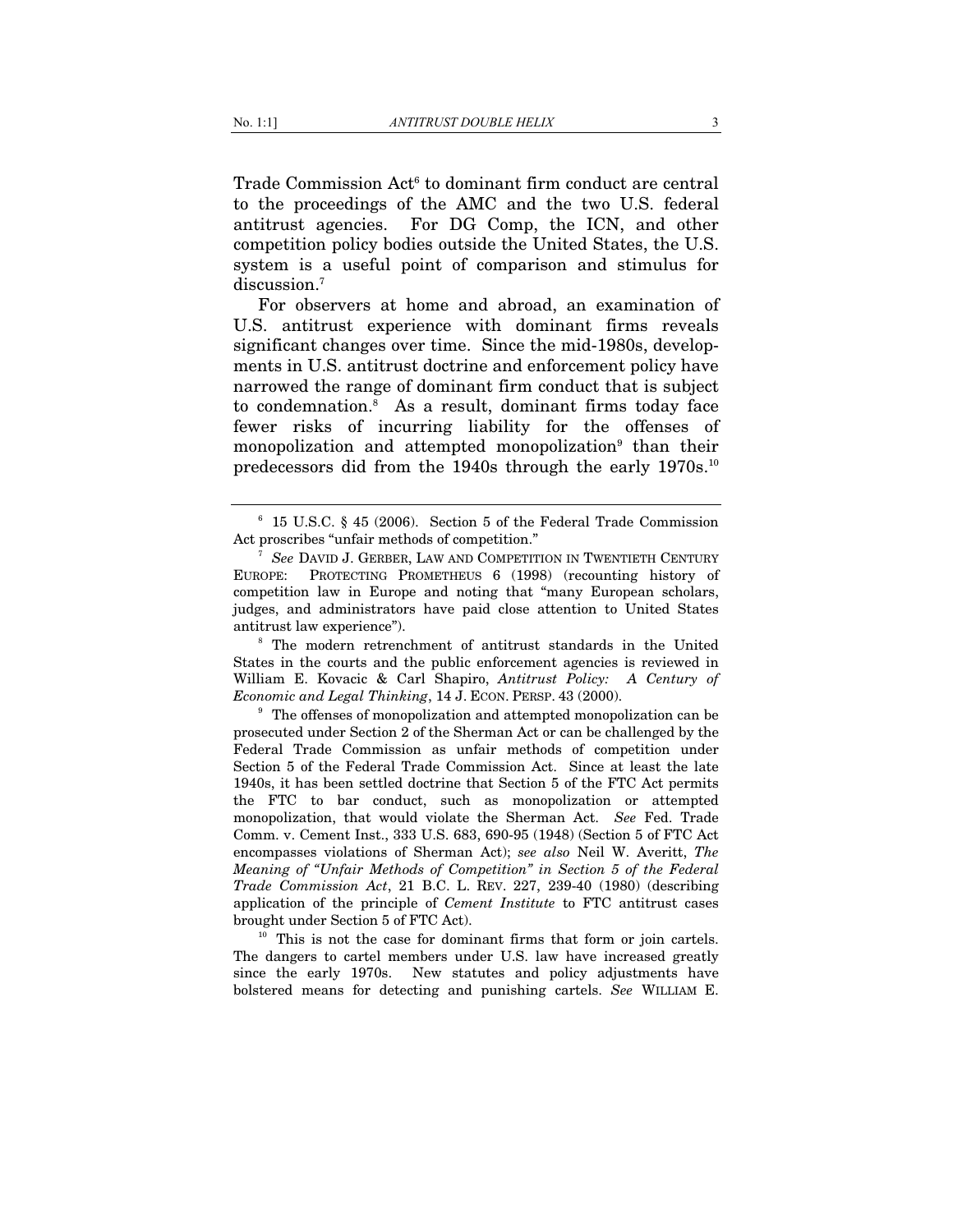Before the changes of recent decades, the U.S. antitrust treatment of dominant firms generally was more intervention-minded than the competition systems of the European Union  $(EU)$  and many other jurisdictions.<sup>11</sup>

Why has U.S. antitrust law grown more tolerant in its treatment of dominant firm behavior? In tracing the intellectual stimulus for this development, I often have ascribed the U.S. retreat from intervention-oriented policies chiefly to the influence of the "Chicago School"12 and have treated Chicago School ideas as the principal intellectual foundation of modern U.S. doctrine and policy. I also have presented the "Post-Chicago School," which prefers more expansive antitrust intervention, as the major alternative intellectual framework for antitrust policy and have explained the future of U.S. antitrust policy as a function of how much and when Post-Chicago perspectives will supplant Chicago School views.13 The tendency to describe the

U.S. competition law does not contain a similar prohibition. 12 *See* ERNEST GELLHORN, WILLIAM E. KOVACIC & STEPHEN CALKINS, ANTITRUST LAW AND ECONOMICS IN A NUTSHELL 105-08 (5th ed. 2004); Kovacic & Shapiro, *supra* note 8, at 52-58; William E. Kovacic, *The Influence of Economics on Antitrust Law*, 30 ECON. INQUIRY 294, 303-04 (1992). 13 *See* Gellhorn et al., *supra* note 12, at 589-98; Kovacic & Shapiro,

*supra* note 8, at 55-58.

KOVACIC, COMPETITION POLICY AND CARTELS: THE DESIGN OF REMEDIES, IN CRIMINALIZATION OF COMPETITION LAW ENFORCEMENT 41 (Katalin J. Cseres, Maarten Pieter Schinkel & Floris O.W. Vogelaar eds., 2006) (describing enhancement of U.S. anti-cartel measures since 1970).<br><sup>11</sup> For example, no jurisdiction outside the United States has attained

the intensity of public enforcement effort that the DOJ and the FTC devoted to dominant firm matters from the late 1960s through the 1970s. *See* William E. Kovacic, *The Modern Evolution of U.S. Competition Policy Enforcement Norms*, 71 ANTITRUST L.J. 377, 448-52 (2003) [hereinafter *Enforcement Norms*] (discussing federal government enforcement programs in the late 1960s and 1970s in the United States). The only notable respect in which some foreign jurisdictions have established more expansive doctrinal and policy frontiers than the United States created from 1945 through 1980 is the prohibition of excessive pricing as an abuse of dominance. *See* VALENTINE KORAH, AN INTRODUCTORY GUIDE TO EC COMPETITION LAW AND PRACTICE 165-68 (8th ed. 2004) (discussing restrictions under EC competition law upon excessive pricing by dominant firms); RICHARD WHISH, COMPETITION LAW 179-80 (6th ed. 2006) (same).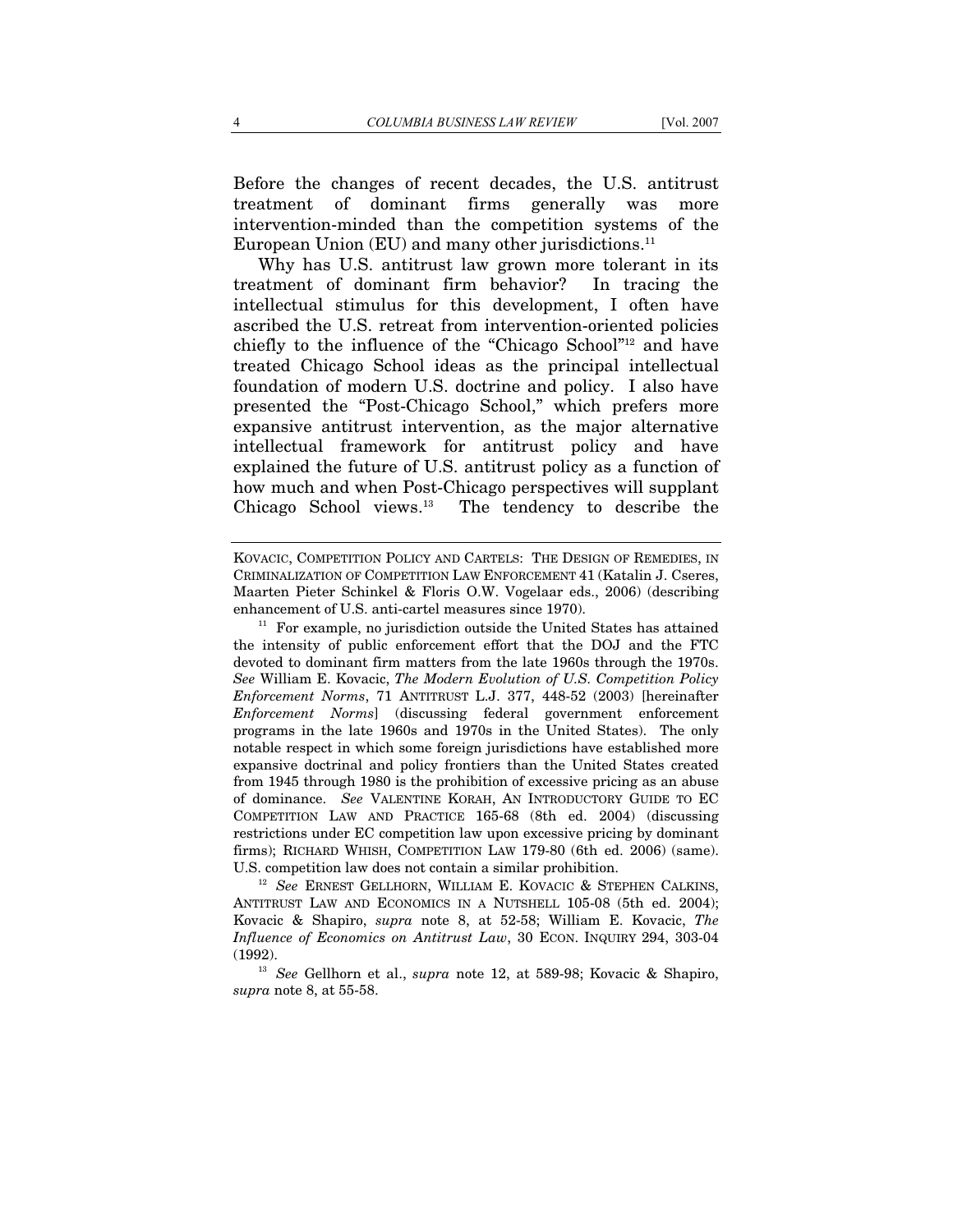antitrust world this way is not mine alone. Discussions of the contest between Chicago School (CS) and Post-Chicago School (PCS) ideas abound in discussions about U.S. competition policy among academics, practitioners, and enforcement officials.<sup>14</sup>

The Chicago School/Post-Chicago School dialectic can help in analyzing events even if it is not a completely precise portrayal of the intellectual history of U.S. antitrust law. Nonetheless, when I have explained events in terms of a Chicago School/Post Chicago School contest, I have felt

<sup>14</sup> *See, e.g.*, JOHN KWOKA & LAWRENCE WHITE, *Introduction*, *in* THE ANTITRUST REVOLUTION: ECONOMICS, COMPETITION AND POLICY 1 (John Kwoka & Lawrence White eds., 1999) (framing modern development of antitrust economics as a contest between Chicago School and Post-Chicago School views); Jonathan B. Baker, *Competition Policy as a Political Bargain*, 73 ANTITRUST L.J. 483, 505-15 (2006) (examining "[a]ntitrust's Chicago School revolution" in the 1970s and 1980s and interpreting its significance in the development of modern U.S. competition policy); Malcolm B. Coate & Jeffrey H. Fischer, *Can Post-Chicago Economics Survive Daubert?*, 34 AKRON L. REV. 795 (2001) (discussing capacity of Chicago School and Post-Chicago School models of economic analysis to withstand scrutiny under standards established for the admissibility of expert testimony in Daubert v. Merrell Dow Pharmaceuticals, Inc., 509 U.S. 579 (1993)); Reza Dibadj, *Saving Antitrust*, 75 U. COLO. L. REV. 745, 749-72 (2004) (describing "Chicago's Ascendency" and discussing how "Post-Chicago Fights Back"); David S. Evans & Jorge Padilla, *Designing Antitrust Rules for Assessing Unilateral Practices: A Neo-Chicago Approach*, 72 U. CHI. L. REV. 73, 76-80 (2005) (contrasting Chicago and Post-Chicago perspectives on treatment of unilateral conduct); Herbert Hovenkamp, *Post-Chicago Antitrust: A Review and Critique*, 2001 COLUM. BUS. L. REV. 257 [hereinafter *Review and Critique*] (describing and evaluating Post-Chicago School antitrust perspectives); Herbert Hovenkamp, *Antitrust Policy After Chicago*, 84 MICH. L. REV. 213 (1985) (analyzing Chicago School of antitrust analysis and discussing influence of Post-Chicago perspectives on antitrust policy); Michael S. Jacobs, *An Essay on the Normative Foundations of Antitrust Economics*, 74 N.C. L. REV. 219 (1995) (analyzing debate between Chicago School and Post-Chicago School visions of antitrust economics); Marina Lao, Aspen Skiing *and* Trinko*: Antitrust Intent and "Sacrifice"*, 73 ANTITRUST L.J. 171, 177- 80 (2005) [hereinafter *Antitrust Intent*] (comparing "Chicago" and "post-Chicago" views of appropriate standards for dominant firm conduct); John E. Lopatka, *Exclusion Now and in the Future: Examining Chicago School Orthodoxy*, 17 MISS. C. L. REV. 27 (1996) (discussing Chicago School and Post-Chicago School views of exclusionary conduct).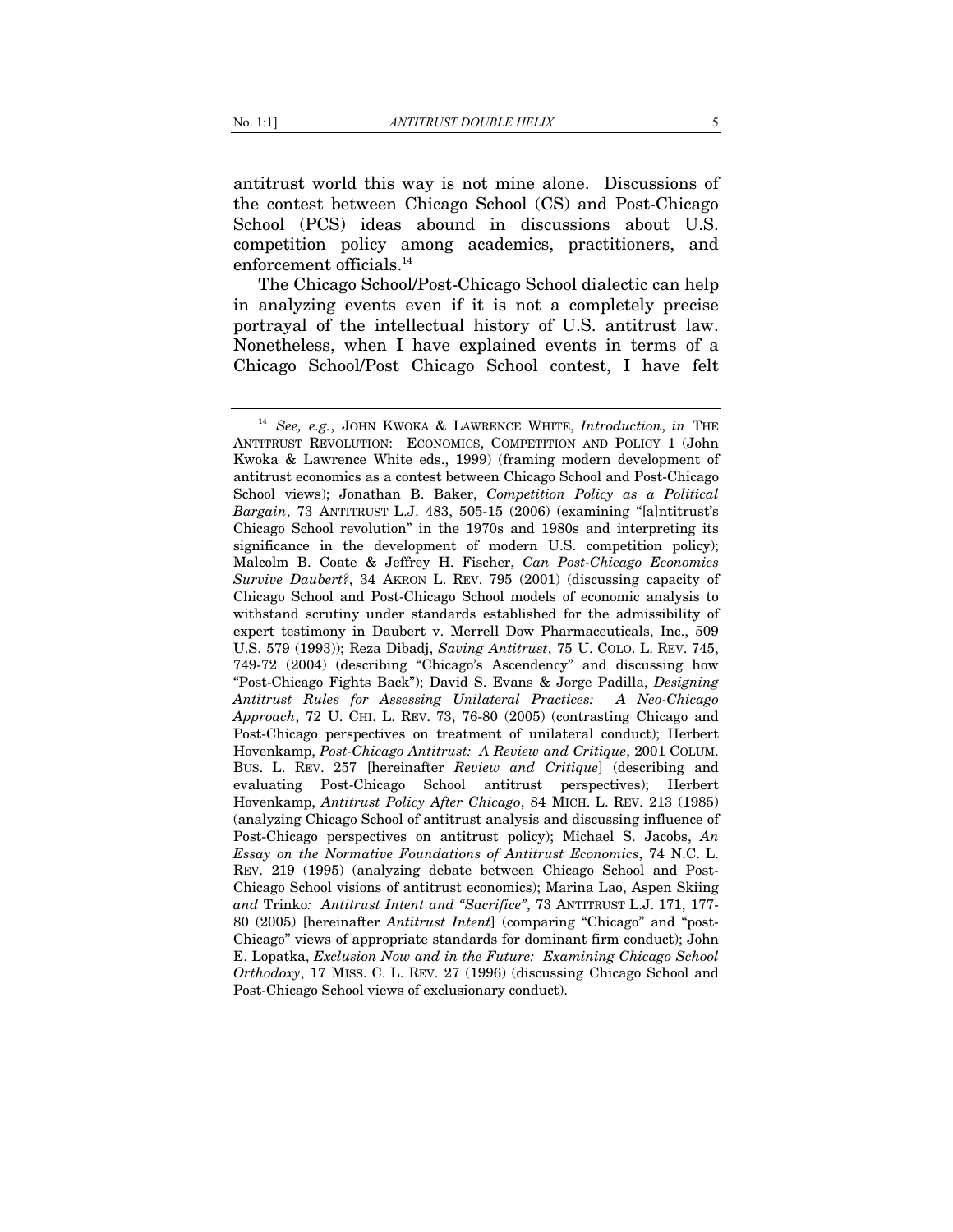somewhat uneasy in doing so. The uneasiness does not stem from uncertainty over whether Chicago School scholarship has deeply influenced U.S. antitrust law; Chicago's influence is unmistakably profound.15 As one commentator put the point over 20 years ago, "we are all, to some extent, Chicagoans."16 Rather, the basis for my doubt is a growing sense that the habit of analyzing modern U.S. antitrust experience as a Chicago School/Post-Chicago School struggle obscures a critical intellectual foundation for the U.S. system and, by diminishing our understanding of the sources of doctrine and enforcement policy, clouds our view of how the system might change in the future.

One source of my discomfort has been the awareness that two Harvard School scholars, Phillip Areeda and Donald Turner, spurred the rethinking of modern predatory pricing doctrine with their proposal in 1975 that a dominant firm can ordinarily be presumed to be acting legally under the antitrust laws when it sets its prices at or above its average variable  $costs<sup>17</sup>$  Chicago School figures—among them, Robert Bork, Frank Easterbrook, and John McGee—have helped inspire the courts to raise the standards that plaintiffs must satisfy to prevail with predatory pricing claims. Nonetheless, a reading and re-reading of the

<sup>&</sup>lt;sup>15</sup> For an assessment of the impact of one of the Chicago School's foremost scholars, see William E. Kovacic, *The Antitrust Paradox Revisited: Robert Bork and the Transformation of Modern Antitrust Policy*, 36 WAYNE L. REV. 1413 (1990); see also Jonathan B. Baker, *Recent Developments in Economics that Challenge Chicago School Views*, 58 ANTITRUST L.J. 645, 655 (1989) [hereinafter *Recent Developments*] ("Over the past fifteen years, the courts and enforcement agencies have created Robert Bork's antitrust paradise. Antitrust has accepted the Chicago School's conclusions about the effects of business practices."). 16 Bruce M. Owen, *The Evolution of Clayton Section 7 Enforcement* 

*and the Beginnings of U.S. Industrial Policy*, 31 ANTITRUST BULL. 409, 409-10 n.1 (1986). *See also* NEIL DUXBURY, PATTERNS OF AMERICAN JURISPRUDENCE 349 (1995) ("[T]here exists very little in the way of contemporary antitrust theory which has not been inspired to some extent by Chicago economic analysis."). 17 Phillip Areeda & Donald F. Turner, *Predatory Pricing and Practices* 

*Under Section 2 of the Sherman Act*, 88 HARV. L. REV. 697 (1975) [hereinafter *Predatory Pricing*].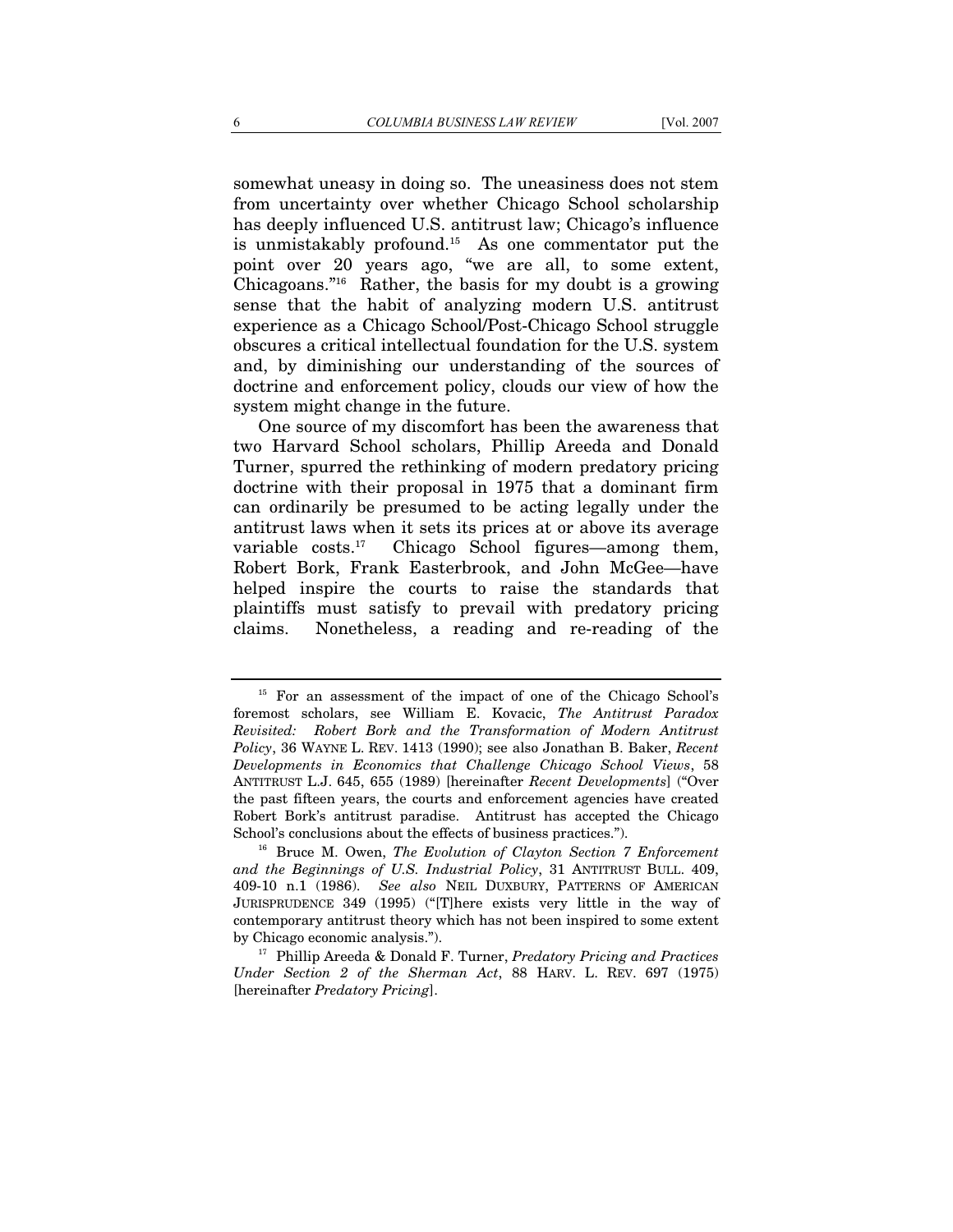predatory pricing cases decided from the 1970s onward<sup>18</sup> has underscored how Areeda and Turner, more than any other commentators, catalyzed the retrenchment of liability standards and motivated a more general and fundamental reassessment of doctrine governing dominant firms. Conversations with my casebook co-authors have provided many occasions to consider how Areeda and Turner have affected policy developments in this and other areas of antitrust law.19

Another source of disquiet is a project that led me in the late 1980s and early 1990s to read all of the antitrust decisions of the federal courts of appeals in which judges appointed by Presidents Jimmy Carter, Ronald Reagan, or George H.W. Bush participated.<sup>20</sup> I sought to assess whether the Reagan and Bush appointees voted more "conservatively" than Carter appointees in antitrust cases. By my definition of what constituted a "liberal" or "conservative" vote, the Reagan and Bush appointees displayed more conservative antitrust preferences than their Carter counterparts, and

policy, Professors Baker, Gavil, and I focus on three significant bodies of antitrust analysis: Chicago School, Harvard School, and Post-Chicago School. ANDREW I. GAVIL, WILLIAM E. KOVACIC & JONATHAN B. BAKER, ANTITRUST LAW IN PERSPECTIVE: CASES, CONCEPTS AND PROBLEMS IN COMPETITION POLICY 62-69 (West Group 2002). We call the Harvard School, including Professors Areeda and Turner, a "moderating influence" on the Chicago School and observe that "their influence has been great

and is also likely to endure." *Id*. at 66. 20  $\mu$  20 The results of this research are published in William E. Kovacic, *Judicial Appointments and the Future of Antitrust Policy*, 7 ANTITRUST 8, 10 (1993) [hereinafter *Judicial Appointments*]; William E. Kovacic, *Reagan's Judicial Appointees and Antitrust in the 1990s*, 60 FORDHAM L. REV. 49, 95-96 (1991) [hereinafter *Reagan's Judicial Appointees*].

<sup>&</sup>lt;sup>18</sup> These include James D. Hurwitz, William E. Kovacic, Thomas Sheehan & Robert Lande, *Current Legal Standards of Predation*, *in* STRATEGY, PREDATION AND ANTITRUST ANALYSIS 101 (Steven Salop ed., Federal Trade Commission, 1981); Susan S. DeSanti & William E. Kovacic, *Matsushita: Its Construction and Application by the Lower Courts*, 59 ANTITRUST L.J. 609 (1991); James D. Hurwitz & William E. Kovacic, *Judicial Analysis of Predation: The Emerging Trends*, 35 VAND. L. REV. 63 (1982); Alexander Larson & William E. Kovacic, *Predatory Pricing Safeguards in Telecommunications Regulation: Removing Impediments to Competition*, 35 ST. LOUIS U. L. J. 1 (1990).<br><sup>19</sup> In our casebook's discussion of the role of ideology in competition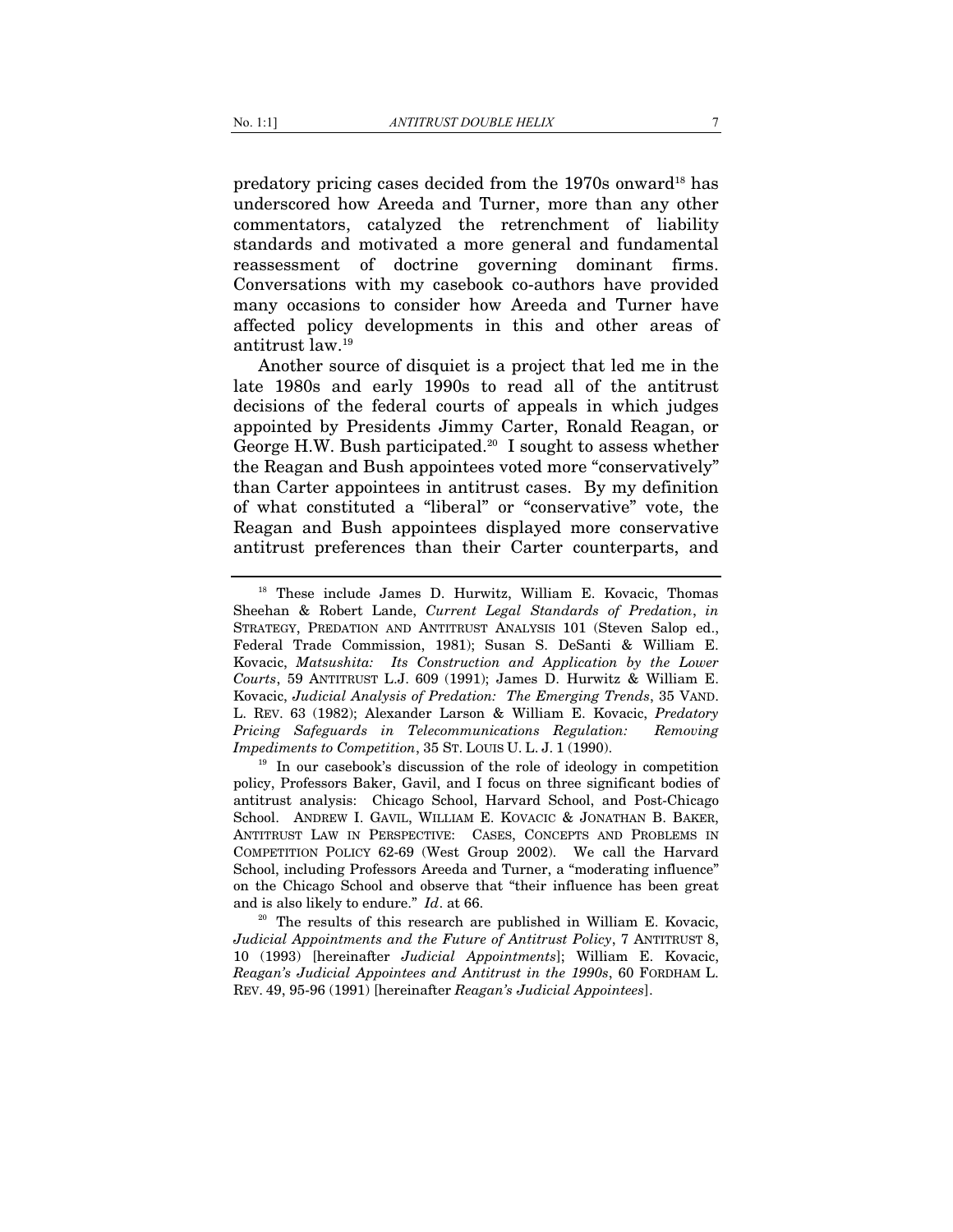judges associated with the Chicago School (for example, Judge Easterbrook) helped establish this pattern.<sup>21</sup> Yet no judge voted more consistently for defendants or authored opinions with greater impact in narrowing the zone of antitrust liability than Stephen Breyer, a Carter appointee and former colleague of Areeda and Turner at Harvard.<sup>22</sup> As a court of appeals judge, Justice Breyer was instrumental in setting doctrinal trends often ascribed to the influence of the Chicago School.23

More recent developments in trans-Atlantic competition policy have accentuated my doubts about the conventional Chicago School/Post-Chicago School framework. In reading the work of foreign scholars<sup>24</sup> and participating in international conferences, I have become convinced that the Chicago School/Post-Chicago School framework seriously distorts discussions about U.S. abuse of dominance policy and its relationship to EU competition policy. The tendency to explain U.S. experience in terms of a Chicago/Post-

<sup>21</sup> *See* Kovacic, *Judicial Appointments*, *supra* note 20, at 9-12 (comparing voting by Reagan and Bush appointees with voting by Carter appointees); *Id*. at 10 (discussing votes of Judge Easterbrook in antitrust

cases). 22 *See* Kovacic, *Judicial Appointments*, *supra* note 20, at 10 (discussing court of appeals voting record of Judge Breyer in antitrust cases); Kovacic, *Reagan's Judicial Appointees*, *supra* note 20, at 95-96 (same). President Carter appointed Breyer to the U.S. Court of Appeals for the 1st Circuit in 1980.<br><sup>23</sup> Court of appeals decisions by Stephen Breyer that have played a

major part in shaping antitrust doctrine include Town of Concord v. Boston Edison Co., 915 F.2d 17 (1st Cir. 1990) (rejecting Sherman Act claims of illegal monopolization based on alleged price squeeze); Barry Wright Corp. v. ITT Grinnell Corp., 724 F.2d 277 (1st Cir. 1983). For detailed analyses of Stephen Breyer's antitrust opinions as a court of appeals judge, see Edward O. Correia, *Antitrust and Liberalism*, 40 ANTITRUST BULL. 99 (1995); Edward A. Fallone, *The Clinton Court is Open for Business: The Business Law Jurisprudence of Justice Stephen Breyer*, 59 MO. L. REV. 857 (1994); John E. Lopatka, *Stephen Breyer and Modern Antitrust: A Snug Fit*, 40 ANTITRUST BULL. 1 (1995); Stephen F. Ross, *Justice Breyer and the Fault Lines of Antitrust*, 40 ANTITRUST BULL. 169 (1995).<br><sup>24</sup> *See infra* notes 81 and 83 and accompanying text (discussing

perceptions of foreign scholars about intellectual foundations for modern U.S. antitrust law and policy).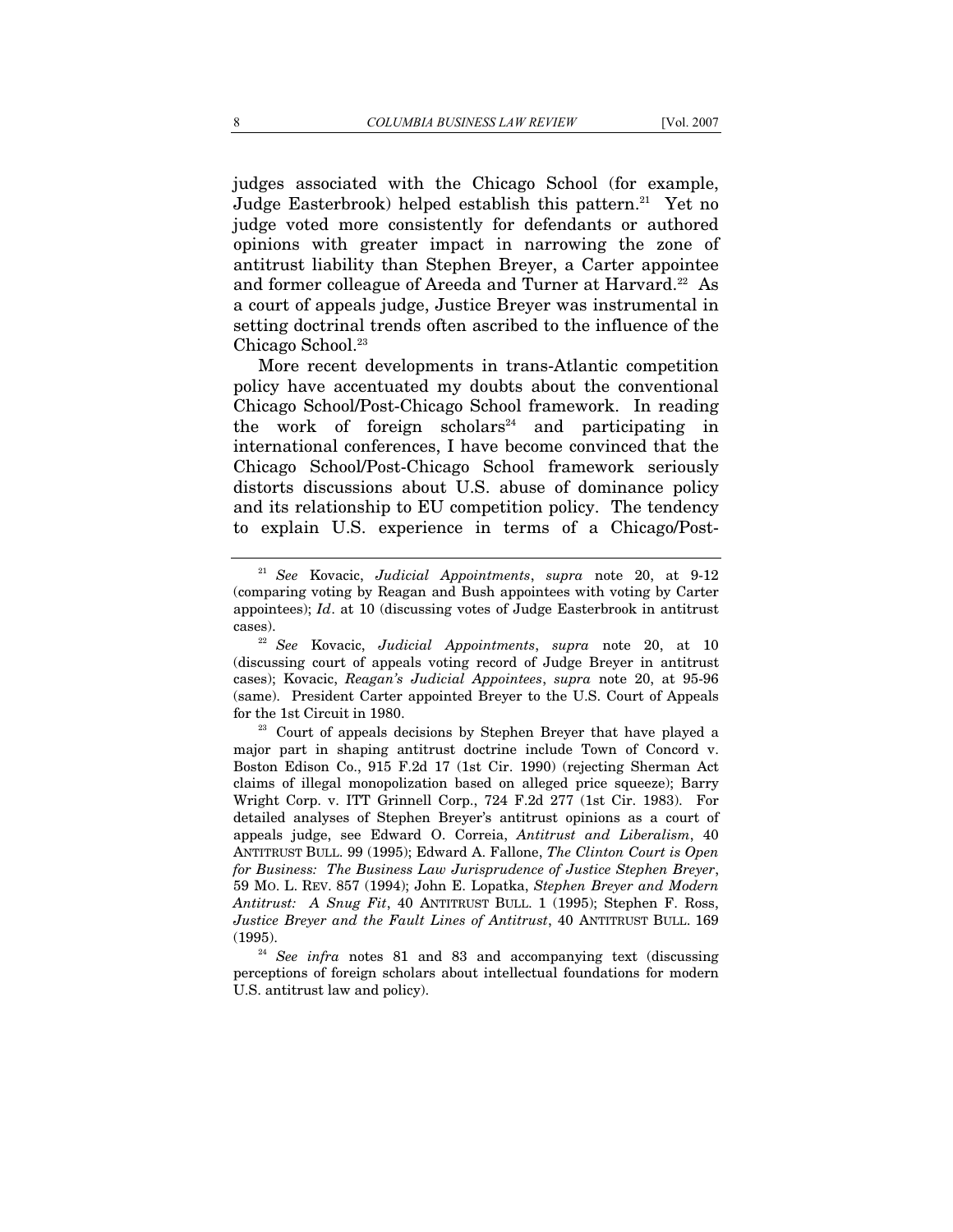Chicago dialectic and the subsequent preoccupation with branding ideas with Chicago or Post-Chicago labels prevents Americans and Europeans from understanding why the U.S. system developed as it did and from seeing more accurately why their systems differ.

Four specific problems undermine the validity of interpretations that portray the intellectual history of modern U.S. competition law simply or mainly in terms of the ascent of the Chicago School and its contest with Post-Chicago ideas. The first problem is the implication that Chicago and Post-Chicago perspectives have little in common. The frequently-voiced suggestion that the Chicago School and the Post-Chicago School are antonyms overlooks important connections between the two bodies of thought. Many Post-Chicago School scholars build upon theoretical or empirical propositions advanced by Chicago School exponents.25 Some Chicago School scholars appear to acknowledge the value of Post-Chicago ideas, at least so far as finding similarities between the modern Post-Chicago scholarship and early Chicago School views on antitrust policy.26 The tendency to focus on differences between these schools obscures how developments in competition policy, both in theory and in practice, often are incremental and cumulative, with significant borrowings across bodies of

<sup>25</sup> *See* GAVIL ET AL., *supra* note 19, at 68 ("Post-Chicago commentators generally propose qualifying rather than supplanting Chicago views."); Baker, *Recent Developments*, *supra* note 15, at 646 (discussing "new developments in economics that qualify or limit traditional Chicago School conclusions"); Coate & Fischer, *supra* note 14, at 813 (Post-Chicago School economic models "start with the Chicago school's proposition that economics controls antitrust, but then they add complexity to the microeconomic analysis that seeks to generate a collection of special case

results."). 26 *See* Richard A. Posner, *Keynote Address: Vertical Restrictions and "Fragile" Monopoly*, 50 ANTITRUST BULL. 499, 500 (2005) [hereinafter *Keynote Address*] (seeking to "dispel[] the widespread impression that there is a deep schism between the Chicago School and a 'post-Chicago' school about the significance of single-firm abuses or . . . vertical practices").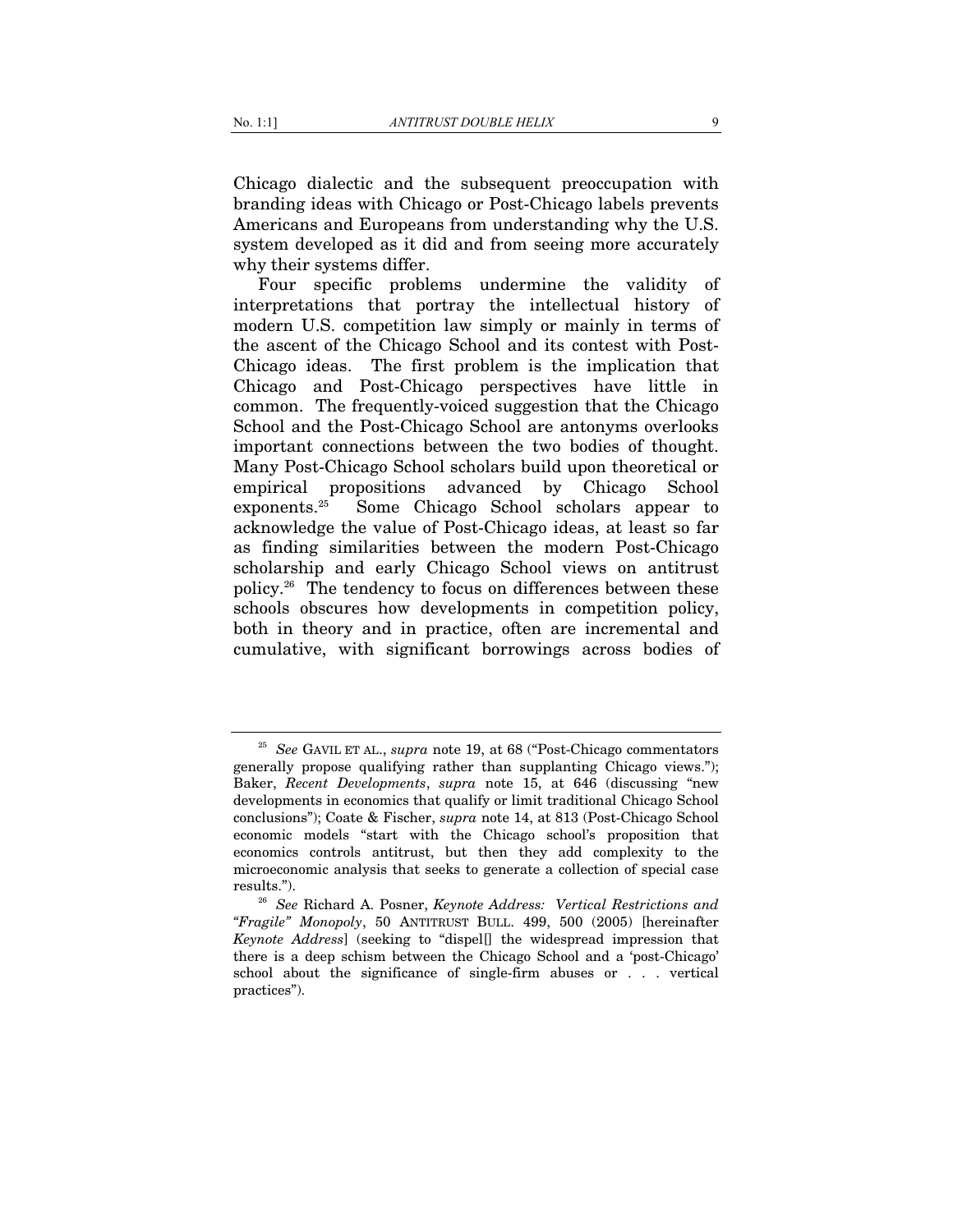thought that sometimes, or often, are depicted as being distinct and self-contained.<sup>27</sup>

A second problem with explaining modern U.S. antitrust experience chiefly as a Chicago School/Post-Chicago School contest is the suggestion that each school is monolithic and single-minded. Neither body of literature features such a uniformity of preferences. In the 1970s, for example, Robert Bork and Richard Posner offered notably different approaches for addressing allegations of predatory pricing. Bork urged courts and enforcement agencies to simply ignore allegations of predatory pricing.<sup>28</sup> Though sometimes taken as a proxy for Chicago School thinking on the issue, Bork's "no rule" standard contrasts with Judge Posner's proposal that below-cost pricing sometimes warrants condemnation as improper exclusion.29 Compared to other Chicago School scholars, Judge Posner also approves a broader view of when proof of parallel, interdependent pricing among oligopolists would support a finding that the firms in question have formed an agreement within the meaning of Section 1 of the Sherman Act.<sup>30</sup>

A third problem with framing the modern policy debate in terms of a Chicago School/Post-Chicago School dialectic is that it incorrectly attributes antitrust perspectives to a

<sup>27</sup> *See* Kovacic, *Enforcement Norms*, *supra* note 11 (emphasizing connections across eras of U.S. competition policy). 28 ROBERT H. BORK, THE ANTITRUST PARADOX: A POLICY AT WAR WITH

ITSELF 144-60 (Basic Books 1978); *see also* Frank H. Easterbrook, *Predatory Strategies and Counterstrategies*, 48 U. CHI. L. REV. 263, 263-64 (1981) (proposing that antitrust law ignore claims of predatory pricing).<br><sup>29</sup> Judge Posner offered his test for defining and prosecuting predatory

pricing in 1976 in the first edition of his treatise on antitrust law. *See*  RICHARD A. POSNER, ANTITRUST LAW: AN ECONOMIC PERSPECTIVE 184-96 (University of Chicago Press 1976). On Judge Posner's disagreement with Bork over predatory pricing, *see* Richard A. Posner, *The Chicago School of Antitrust Analysis*, 127 U. PA. L. REV. 925, 940-41 (1979). Judge Posner restated and refined his proposal in the second edition of his treatise. *See*  RICHARD A. POSNER, ANTITRUST LAW 207-23 (University of Chicago Press

<sup>2</sup>d ed. 2001). 30 For a discussion of how Judge Posner's views about the treatment of tacit collusion are more interventionist than typical Chicago School perspectives, see Nikolai G. Levin, *The Nomos and Narrative of Matsushita*, 73 FORDHAM L. REV. 1627, 1674-76 (2005).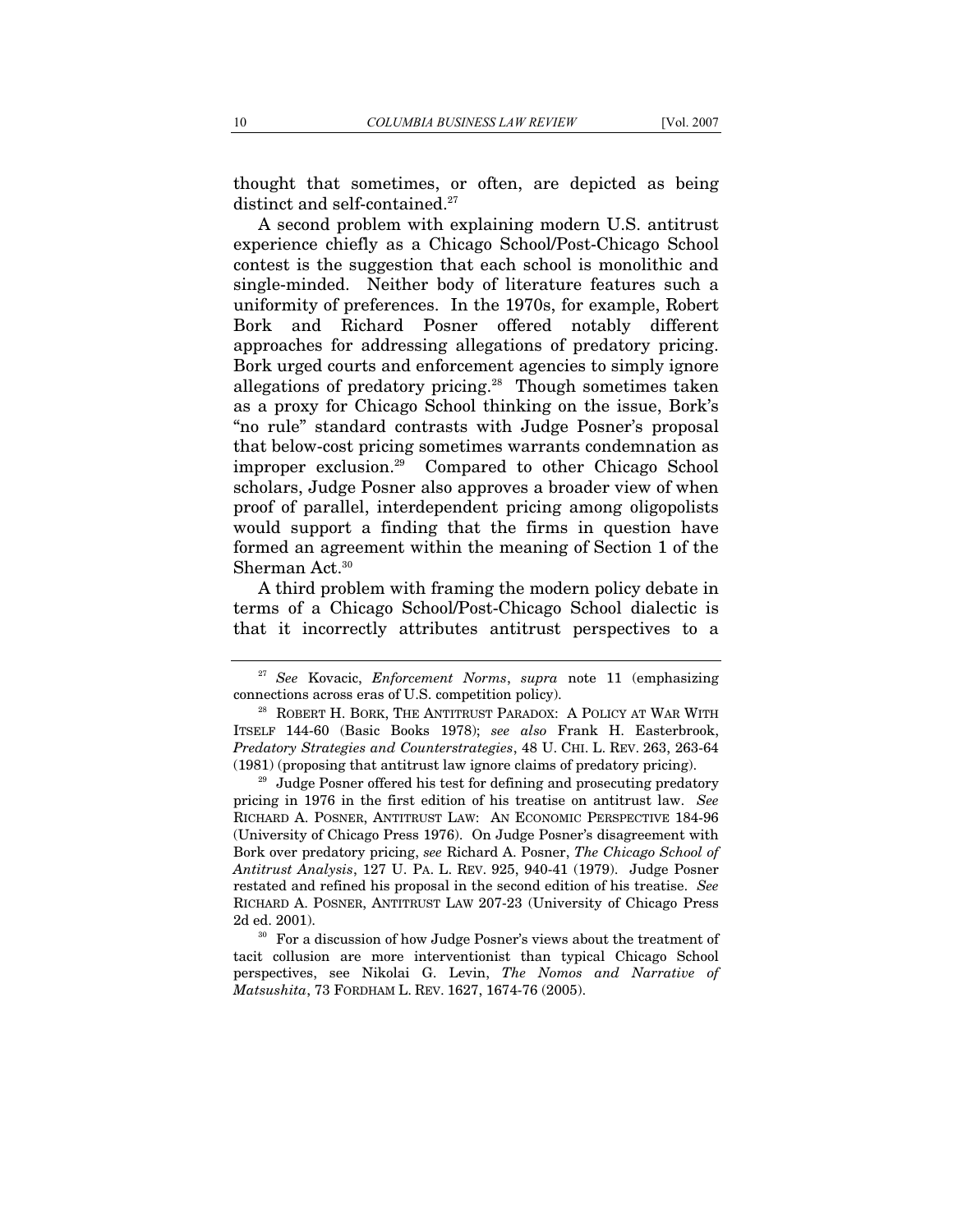single source when they instead stemmed from more complex and diverse intellectual influences. The perceived origins of ideas can affect views about whether the ideas are legitimate. One way to discredit an idea is to depict its brand and the originators of the brand as violating norms of reasonable thought. In modern discourse about competition policy, commentators sometimes depict Chicago School advocates as extremists, close-minded fanatics, or mere "ideologues."31 If one agrees that Chicago School views are unduly extreme, it is a short step to conclude that a competition policy system assumed to be guided chiefly by Chicago School views is itself extremist, unsoundly ideological, and unworthy of emulation.

What happens if the ideas in question instead have more diverse and "balanced" origins? If well-respected figures not ordinarily associated with the Chicago School helped foster the policy adjustments that sometimes are attributed mainly or entirely to Chicago "extremists," then one might conclude that modern U.S. policy is not the product of a crude, transient ideology. Policies that stem from a more widely-

<sup>31</sup> *See, e.g.*, Eliot G. Disner, *Antitrust Law: The Chicago School Meets the Real World*, 25 L.A. LAWYER 14, 14 (2002) ("With a kind of religious fervor, the Chicago School intoned a mantra and used a language all its own to vivify, then empower, its world view . . ."); Albert A. Foer & Robert H. Lande, *New Antitrust Institute Envisions a Post-Chicago Future* (Nov. 2, 1998), http://www.antitrustinstitute.org/recent/10.cfm ("How long will it be before the Joel Kleins and Bob Pitofskys are replaced by faceless, comparatively passive enforcers—or even worse, by Chicago School ideologues?"); John J. Flynn, *The Misuse of Economic Analysis in Antitrust Litigation*, 12 SW. U. L. REV. 335, 344 (1981) (depicting Chicago School as a "church" and calling its analysis a "theology . . . out of touch with its own empirical and moral roots, detached from present-day realities"); Eleanor M. Fox & Lawrence A. Sullivan, *Antitrust—Retrospective and Prospective: Where Are We Coming From? Where Are We Going?*, 62 N.Y.U. L. REV. 936, 944 (1987) (discussing how William Baxter, the first appointee of Ronald Reagan to head the Antitrust Division of the Department of Justice, helped alter federal antitrust enforcement: "It is often said that extremists are necessary to move tradition a short step. This is, perhaps, what Baxter and the Chicago School have done."); Thomas M. Melsheimer, *Economics and Ideology: Antitrust in the 1980s*, 42 STAN. L. REV. 1319, 1335 (1990) ("In the hands of Chicago School proponents, economics has become an engine for an ideology hostile to the operation of antitrust  $law.'$ ).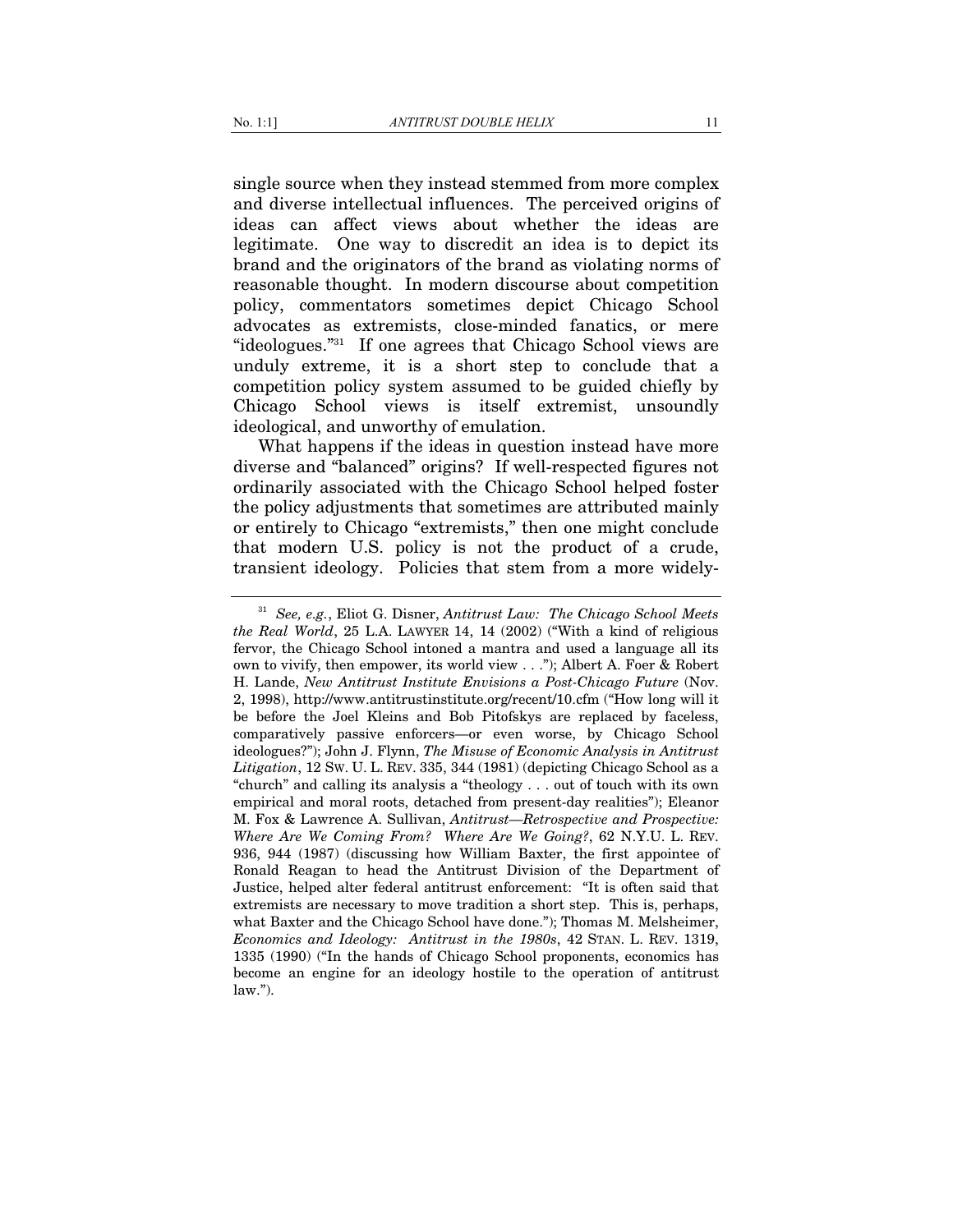shared body of thought instead may be seen as worthy of respect and are less likely to be brushed aside as intellectually illegitimate. It may be, as one commentator has suggested, a long way from Chicago to Brussels,<sup>32</sup> but it is a shorter distance from Belgium to, say, Eastern Massachusetts.

A fourth reason to distrust the Chicago School/Post-Chicago School interpretation of the U.S. experience is that it can be a harmful distraction. The Chicago School/Post-Chicago School framework deflects attention away from important questions about institutional capacity and design whose resolution is essential to the effectiveness of existing forms of U.S. competition policy intervention and to possible future extensions of enforcement. The intellectual core of modern U.S. policy has been formed by the contributions of commentators—both inside and outside the Chicago School who have questioned the capacity of U.S. competition policy institutions to intervene skillfully to address dominant firm conduct. To see the widely-shared concern about institutional capacity and design clearly is to better understand that improvements in institutional capacity will determine whether competition policy systems can pursue effective programs to correct dominant firm misconduct, as well as to preserve their role in addressing other economic phenomena, such as mergers.

This Article seeks to improve upon the Chicago-centric interpretation of the foundations of modern U.S. competition law and its emphasis upon the intellectual contest between Chicago and Post-Chicago perspectives. A more accurate view of the intellectual forces that have shaped the modern U.S. antitrust system can illuminate future developments in ideas and institutional arrangements that might adjust the doctrinal principles and enforcement norms that guide U.S. competition policy today. The Article complements the work of antitrust scholars who have previously identified important elements of consensus across different schools of thought or have highlighted how researchers outside of the

<sup>32</sup> William J. Kolasky, *Conglomerate Mergers and Range Effects: It's a Long Way from Chicago to Brussels*, 10 GEO. MASON L. REV. 533 (2002).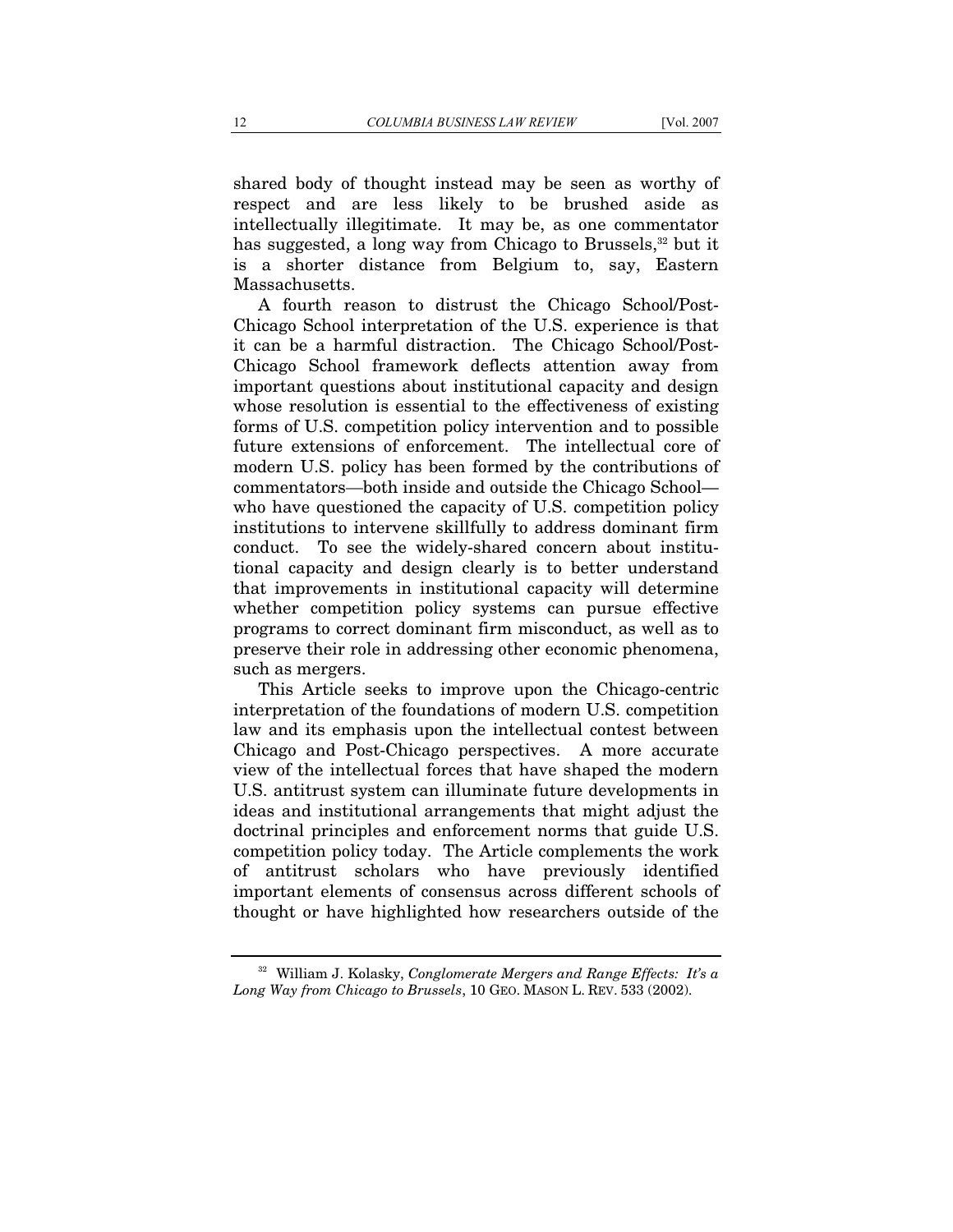Chicago School promoted a retreat from the more interventionist approaches that prevailed from the 1940s through the early 1970s.<sup>33</sup> In particular, this paper reinforces the insights of scholars such as Herbert Hovenkamp and William Page who have emphasized the contributions of the modern Harvard School—especially Phillip Areeda and Donald Turner—to developments in doctrine and policy that retrenched the U.S. antitrust system and often are said to derive chiefly or solely from the Chicago School's influence.<sup>34</sup>

I argue that the intellectual DNA of U.S. antitrust doctrine governing single-firm conduct today is not exclusively or predominantly a single strand of Chicago School ideas. Rather, the intellectual DNA of modern U.S. antitrust doctrine is chiefly a double helix<sup>35</sup> that consists of

<sup>33</sup> *See, e.g.*, Andrew I. Gavil, *Teaching Antitrust Law in Its Second Century: In Search of the Ultimate Antitrust Casebook,* 66 N.Y.U. L. REV. 189, 201 (1991) (Phillip Areeda's "impact on the direction of antitrust is at least comparable to that of the Chicago School"). 34 *See* HERBERT HOVENKAMP, THE ANTITRUST ENTERPRISE: PRINCIPLE

AND EXECUTION 35-38 (Harvard University Press 2005) [hereinafter ANTITRUST ENTERPRISE] (laying out Professor Hovenkamp's most recent and complete presentation of this interpretation). Professor Hovenkamp's review of the second edition of Richard Posner's ANTITRUST LAW (2001) also highlights important similarities between the modern Chicago School and the modern Harvard School. *See also* Herbert Hovenkamp, *Book Review: The Rationalization of Antitrust*, 116 HARV. L. REV. 917 (2003) [hereinafter *Book Review*]. For an extensive treatment by Professor Page that examines the influence of Areeda and the Chicago School, see William H. Page, *Areeda, Chicago, and Antitrust Injury: Economic Efficiency and Legal Process*, 41 ANTITRUST BULL. 909 (1996) [hereinafter *Areeda,* 

*Chicago, and Antitrust Injury*]. 35 The double helix imagery used in this paper draws from the story of Francis Crick's and James Watson's discovery of the structure of DNA. *See* JAMES D. WATSON, DNA THE SECRET OF LIFE (Arrow Books 2003); JAMES D. WATSON, THE DOUBLE HELIX (Penguin Books 1999). Other metaphors serve to make a similar point about the centrality of modern Chicago and Harvard School views to U.S. antitrust law and policy. Professor Page has written that "Areeda's body of scholarship and that of the Chicago school are the twin pillars of contemporary antitrust." Page, *Areeda, Chicago, and Antitrust Injury*, *supra* note 34, at 910. I prefer the double helix metaphor because, instead of positing two independent pillars of intellectual support for antitrust policy, it suggests more strongly the interconnected and evolutionary nature of the modern body of dominant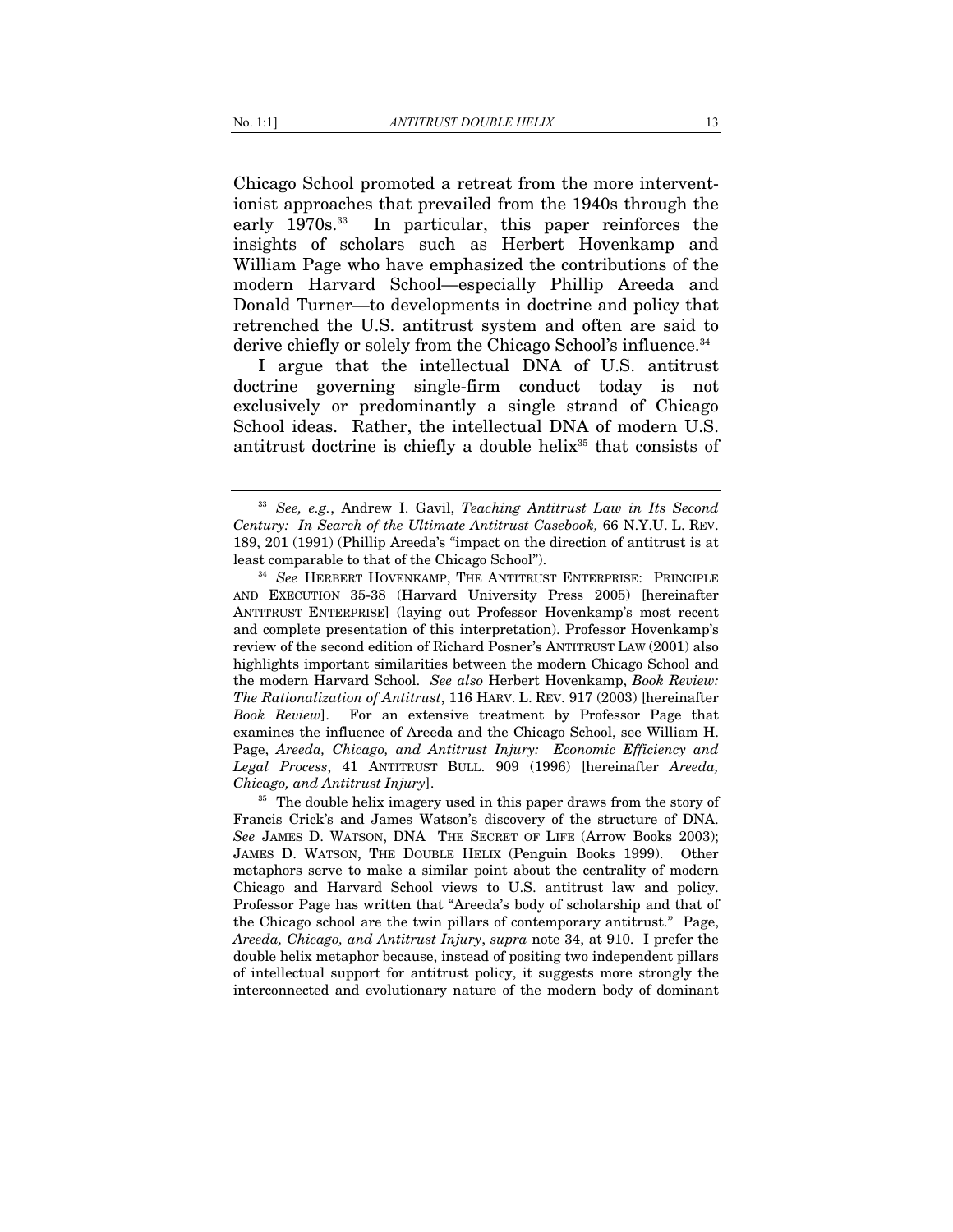two intertwined chains of ideas, one drawn from the Chicago School of Robert Bork, Richard Posner, and Frank Easterbrook, and the other drawn from the Harvard School (HS) of Phillip Areeda, Donald Turner, and Stephen Breyer. In the combination of Chicago School and Harvard School perspectives, one sees shared prescriptions about the appropriate substantive theories for antitrust enforcement involving dominant firm conduct (Chicago's main contribution to the double helix) and cautions about the administrability of legal rules and the capacity of the institutions entrusted with implementing them (Harvard's main contribution to the double helix). Scholars not affiliated with the modern Chicago or Harvard schools influence modern antitrust analysis in the courts,<sup>36</sup> but the

accompanying text. 36 Saying that the Chicago/Harvard double helix is the *chief* element of the intellectual DNA of the U.S. antitrust system acknowledges the influence of other ideas and recognizes that few bodies of law or policy owe their intellectual structure solely to a few easily identifiable sources. An effort to assess the effect of law and economics scholarship generally on antitrust law would have to account for how "[v]arious schools of thought compete in this rich marketplace of ideas, including the Chicago approach to law and economics, public choice theory, institutional law and economics, and the new institutional economics." NICHOLAS MERCURO & STEVEN G. MEDEMA, ECONOMICS AND THE LAW 1 (Princeton University Press 2d ed. 2006). For example, Oliver Williamson has produced some of the most important antitrust scholarship of the past 40 years, and he is not easily described as being either a Chicago School or Post-Chicago School commentator. One major part of Williamson's writing shares the Chicago School view that antitrust generally should not intervene to disturb vertical contractual restraints or vertical mergers. *See* OLIVER WILLIAMSON, MARKETS AND HIERARCHIES: ANALYSIS AND ANTITRUST IMPLICATIONS 82-131 (1975). Williamson's scholarship involving dominant firm conduct has been sympathetic to the Post-Chicago view that proposes a broader scope of antitrust effort to address single-firm exclusionary behavior. *See* Oliver Williamson, *Delimiting Antitrust*, 76 GEO. L.J. 271 (1987). My claim is that the Chicago/Harvard double helix is the dominant influence in the U.S. system and that the double helix is powerful because contributions from both schools created it.

U.S. antitrust ideas. Professor Page's scholarship has underscored the element of interconnection in analyzing how Areeda helped establish the antitrust injury doctrine. Professor Page shows how Areeda provided an important process-related conduit for inserting Chicago School theory into the routine litigation of antitrust disputes. *See supra* note 34 and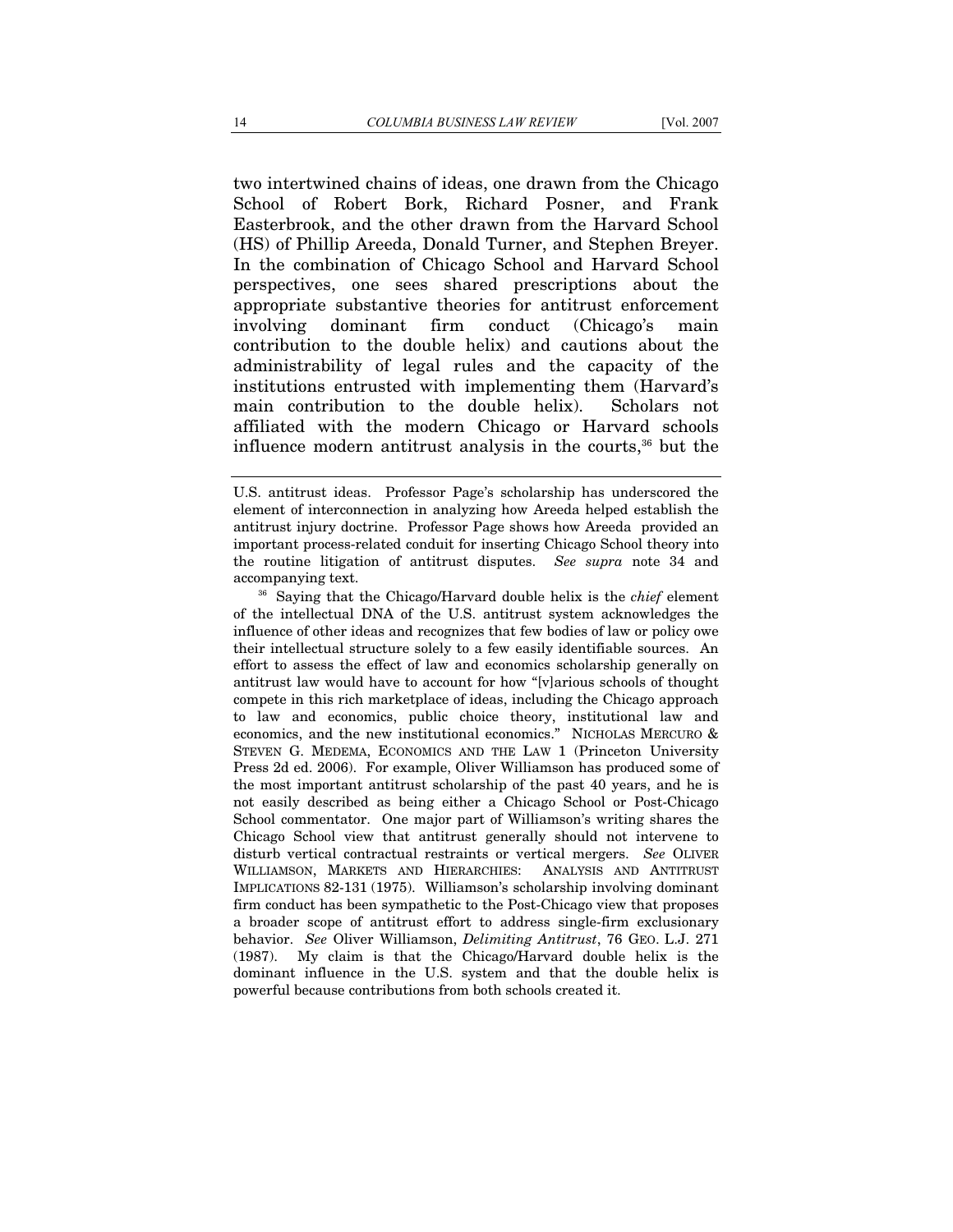Chicago/Harvard double helix provides the basic intellectual framework for U.S. antitrust jurisprudence today and, by shaping doctrine, constrains the enforcement choices of antitrust agencies. The double helix of ideas does not preclude enforcement, but it has supported the creation of presumptions that elevate the hurdles that antitrust plaintiffs must clear to prevail in the courts.

To examine the role of the Chicago/Harvard double helix in modern U.S. competition law, the Article first sketches trends in U.S. antitrust doctrine and enforcement policy that govern dominant firm conduct and reviews the use of the Chicago School/Post-Chicago School narrative to explain these trends. This section discusses problems created by reliance on the Chicago School/Post-Chicago School narrative and argues that the views often attributed to the Chicago School reflect major contributions from Harvard School scholars. The Article then describes the Chicago/Harvard double helix that constitutes the intellectual DNA of modern U.S. competition policy toward dominant firms. The Article then traces how the Chicago/Harvard double helix has inspired the adoption of presumptions about the competitive significance of single-firm behavior and about the institutions of private and public enforcement that tend to discourage antitrust intervention to control the conduct of dominant enterprises. The final section of the Article examines the implications of the Chicago/Harvard double helix for the future development of U.S. competition policy.

For the most part, the paper focuses on the influence of the Chicago/Harvard double helix on court decisions. The emphasis on the courts reflects the role of judicial decisions in defining the boundaries within which public enforcement agencies exercise their discretion to prosecute. When enforcement agencies desire to initiate new dominant firm cases, they must reconcile possible theories of liability with doctrinal principles that view intervention warily and rest extensively on a combination of Chicago School/Harvard School thinking.<sup>37</sup> Although the paper focuses on the

<sup>&</sup>lt;sup>37</sup> On the shared skepticism of the Harvard and Chicago schools toward antitrust intervention, *see* HOVENKAMP, ANTITRUST ENTERPRISE,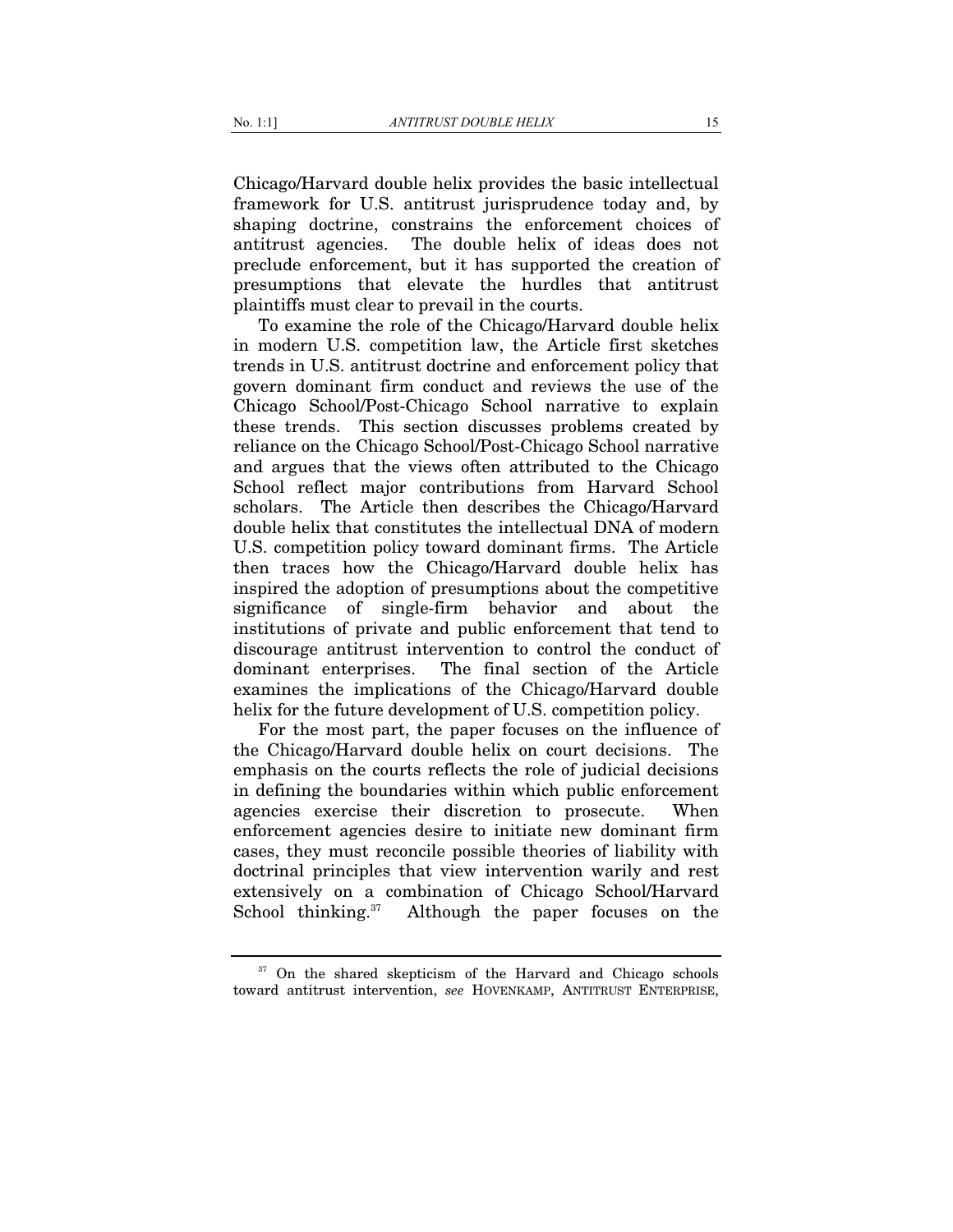analysis of dominant firm conduct, its observations apply to other areas of antitrust policy, as well.

In mapping out what I consider to be the intellectual DNA of the U.S. antitrust system today, I acknowledge that the composition of ideas that guide doctrine and policy will change over time. The Chicago/Harvard double helix already incorporates ideas associated with Post-Chicago scholarship, and a mapping of the intellectual framework twenty years hence may feature significant differences from today's status quo. The intellectual history of the U.S. competition policy system is marked by the continuous reformulation, refinement, and adaptation of antitrust concepts in light of changes in economic and legal learning.<sup>38</sup> By describing more clearly and accurately the sources and nature of the presumptions that guide the operation of the U.S. antitrust system today, this paper tries to indicate what developments would serve to adjust the treatment of dominant firm behavior in the future and to suggest where such adjustments might lead.

# II. DOMINANT FIRMS AND THE CHICAGO/POST-CHICAGO NARRATIVE OF U.S. ANTITRUST POLICY

From the 1940s through the mid-1970s, the United States developed an intervention-minded body of legal doctrine and enforcement policy toward dominant firms that no system of competition law has matched. Judicial decisions adopted an exceptionally expansive view of abuse. For a time in the 1940s, in decisions such as *United States v. Aluminum Co. of America,*<sup>39</sup> *American Tobacco Co. v. United States*, 40 and

*supra* note 34, at 38 ("Today the Harvard School is modestly more interventionist than the Chicago School, but the main differences lie in details."). 38 *See* William E. Kovacic, *The Influence of Economics on Antitrust* 

*Law*, 30 ECON. INQUIRY 294, 295-96, 303-05 (1992) (discussing evolutionary character of U.S. competition policy since adoption of Sherman Act in 1890); Kovacic & Shapiro, *supra* note 8, at 43-44, 58-59 (same).<br><sup>39</sup> United States v. Aluminum Co. of Am., 148 F.2d 416 (2d Cir. 1945).<br><sup>40</sup> Am. Tobacco Co. v. United States, 328 U.S. 781 (1946).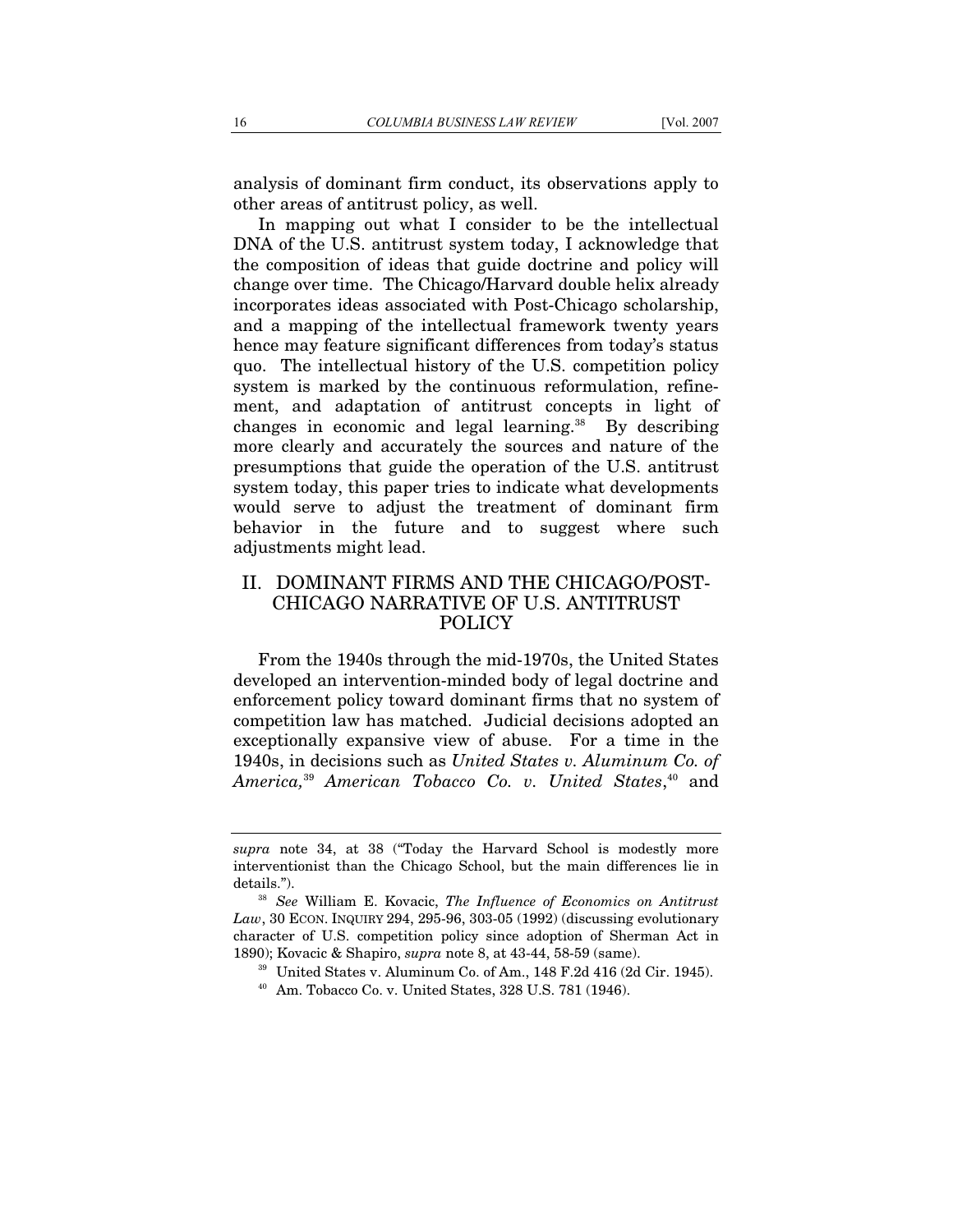*United States v. Griffith*, 41 the courts seemed poised to dispense with the requirement of abusive conduct and endorse a no-fault theory of monopolization. $42$  Although Section 2 cases in this period continued to insist on some element of bad acts, the courts defined the concept of wrongful behavior so broadly that a wide range of conduct sufficed to create liability for dominant firms.<sup>43</sup>

Public enforcement policy toward dominant firms in this period was no less far-reaching. Accustomed as we are today to envisioning Section 2 infringements as civil offenses, it is easy to forget that, as late as the mid-1960s, the Department of Justice sometimes prosecuted monopolization or attempted monopolization as crimes. Three times in the early 1960s, the Justice Department indicted companies for Section 2 violations. $44$  In one case, where the wrongful conduct consisted of oversupplying the Los Angeles metropolitan area with bananas, the Department also indicted individuals.45 From 1969 through the early 1980s,

of Section 2 jurisprudence after *Alcoa* and *American Tobacco*). 44 *See* United States v. Gen. Motors Corp., [1961-1970 Transfer

(CCH) ¶ 45,063, at 52,528 (indictment against United Fruit company and

<sup>41</sup> United States v. Griffith, 334 U.S. 100 (1948). 42 *See* GAVIL ET AL., *supra* note 19, at 597-99, 603-05 (describing how, to some commentators, *Alcoa*, *American Tobacco*, and *Griffith* seemed to foreshadow abandonment of the improper conduct element of the monopolization); *see also* JOEL B. DIRLAM & ALFRED E. KAHN, FAIR COMPETITION: THE LAW AND ECONOMICS OF ANTITRUST POLICY 64 (1954) (referring to "Judge Hand's virtual per se condemnation of *Alcoa* as a monopolist"). 43 *See* GAVIL ET AL., *supra* note 19, at 597-99 (discussing development

Binder] Trade Reg. Rep. (CCH) ¶ 45,061, at 52,424 (S.D.N.Y., filed Apr. 12, 1961) (indictment for monopolization of the manufacture and sale of railroad locomotives); United States v. United Fruit Co., [1961-1970 Transfer Binder] Trade Reg. Rep. (CCH) ¶ 45,063, at 52,528 (C.D.Ca., filed July 16, 1963) (indictment for monopolization of the banana market in Los Angeles); United States v. H.P. Hood & Sons, Inc., [1961-1970 Transfer Binder] Trade Reg. Rep. (CCH) ¶ 45,063, at 52,519 (D.Mass., filed Mar. 15, 1963) (indictment against largest wholesaler of milk in New England for violations of Robinson-Patman Act and Section 2 of the Sherman Act; among other counts, the indictment accused the defendant of attempted monopolization by illegally cutting prices). 45 *See United Fruit Co.*, [1961-1970 Transfer Binder] Trade Reg. Rep.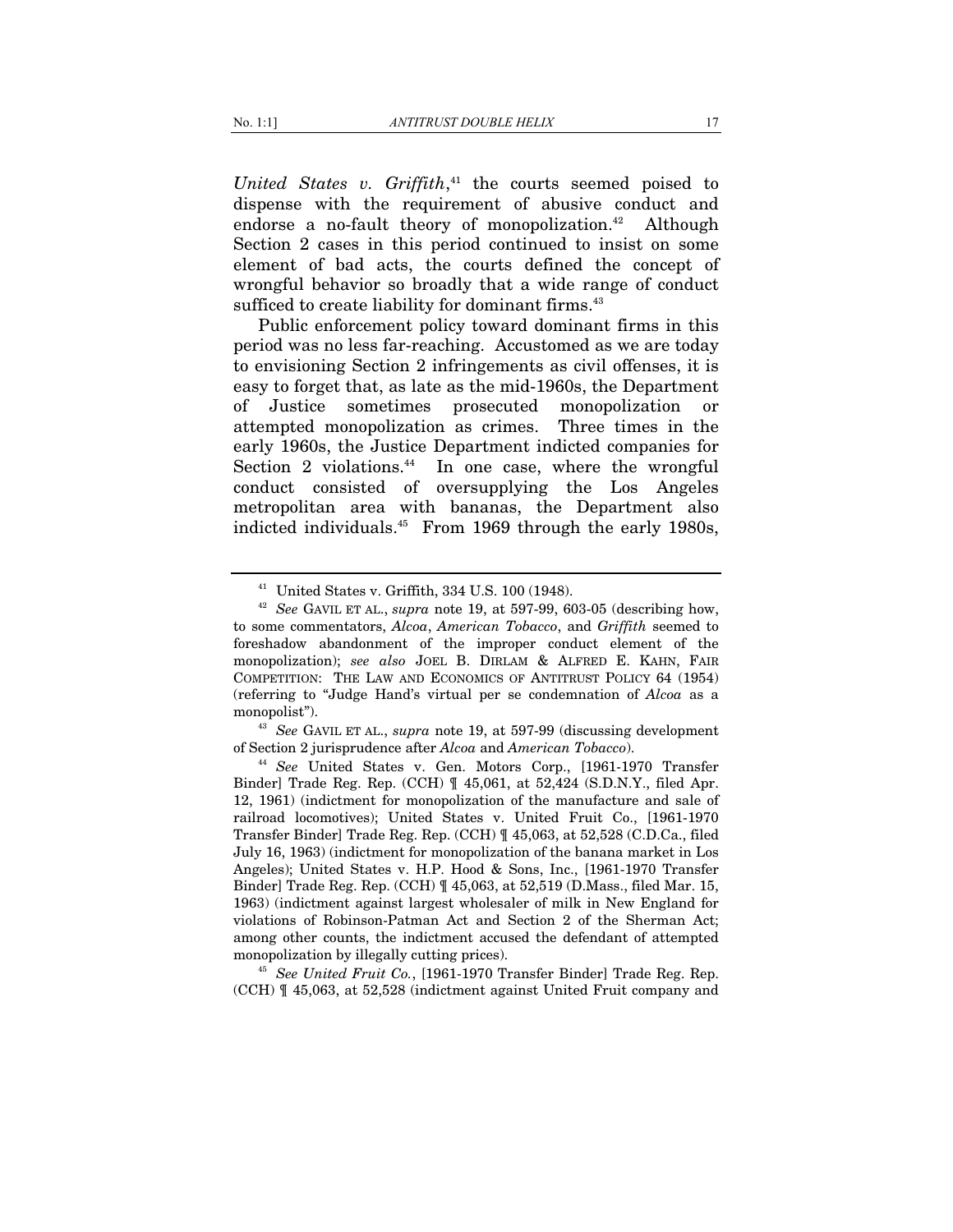the Justice Department and the Federal Trade Commission undertook a singularly ambitious program of civil cases. Many of these sought to restructure the affected industries through divestitures or the compulsory licensing of intellectual property.46 The swath of affected commerce included the automobile tire, bread, breakfast cereal, computer, instant coffee, petroleum, photocopier, and telephone industries.<sup>47</sup>

The trend of U.S. antitrust doctrine over the past thirty years has been to give dominant firms greater freedom to select pricing, product development, and distribution strategies.48 The progression toward greater doctrinal permissiveness has not been unbroken. For example, in *Eastman Kodak Co. v. Image Technical Services*49 in 1992, it appeared that the Supreme Court might endorse more expansive applications of monopolization law.<sup>50</sup> This development has not come to pass, even though some recent decisions of the courts of appeals and the Federal Trade Commission have shown that the discretion of firms with substantial market power is not unbounded.<sup>51</sup> Lower court

William E. Kovacic, *Failed Expectations: The Troubled Past and Uncertain Future of the Sherman Act as a Tool for Deconcentration*, 74 IOWA L. REV. 1105, 1106-08, 1119-20 (1989). 47 *See id*. at 1106-08 (describing and compiling government cases

involving requests for divestiture or compulsory licensing of intellectual property). 48 *See* Kovacic & Shapiro, *supra* note 8, at 54-58 (summarizing

developments in modern U.S. doctrine governing conduct of dominant firms). 49 Eastman Kodak Co. v. Image Tech. Servs., 504 U.S. 451 (1992). 50 Articles that analyzed possibilities for the application of *Kodak* to

expand the application of the antitrust laws include Jonathan B. Baker, *Promoting Innovation Competition Through the* Aspen-Kodak *Rule*, 7 GEO. MASON L. REV. 495 (1999); Robert H. Lande, *Chicago Takes It on the Chin: Imperfect Information Could Play a Crucial Role in the Post-*Kodak *World*, 62 ANTITRUST L.J. 193 (1993). 51 The plaintiff established the defendant's liability for monopolization

or attempted monopolization in United States v. Dentsply Int'l, Inc., 399 F.3d 181 (3d Cir. 2005), *cert. denied*, 126 S. Ct. 1023 (2006); LePages, Inc.

individual employees for monopolization of the banana market in Los Angeles).<br><sup>46</sup> The program of government suits in this period is documented in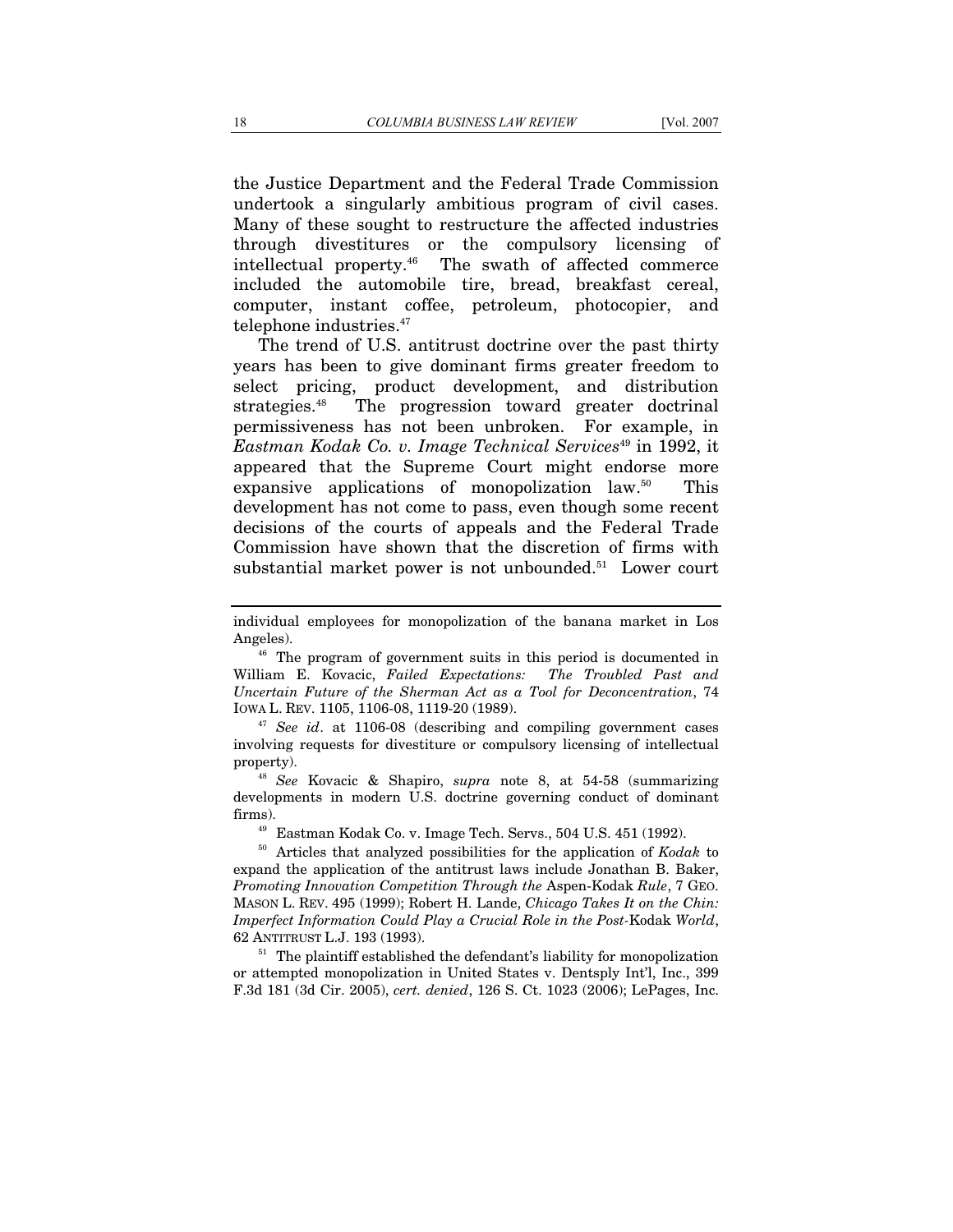decisions since *Kodak* generally "have bent over backwards to construe *Kodak* as narrowly as possible,"52 and the Supreme Court's post-*Kodak* decisions have emphasized principles that discourage intervention. In *Brooke Group Ltd. v. Brown & Williamson Tobacco Corp*. 53 and *Verizon*  Communications, Inc. v. Law Offices of Curtis V. Trinko,<sup>54</sup> the Supreme Court ignored or expressly downplayed the expansive possibilities of *Kodak* and earlier decisions such as *Aspen Skiing Co. v. Aspen Highlands Skiing Co.*55 and imposed significant burdens on plaintiffs—especially private treble damage claimants—seeking to challenge dominant firm conduct. Since 1970, dominant firms generally have faced less exposure at the end of each decade (and in the current decade, from 2001 through 2006) than they did at its beginning.

Several characteristics of modern Section 2 jurisprudence stand out. First, the courts have relied almost exclusively on their assessment of whether challenged behavior reduces economic efficiency or is likely to do so.<sup>56</sup> The definition of

v. 3M Co., 324 F.3d 141 (3d Cir. 2003), *cert. denied*, 542 U.S. 953 (2004); Conwood Co. v. U.S. Tobacco Co., 290 F.3d 768 (6th Cir. 2002); United States v. Microsoft Corp., 147 F.3d 935 (D.C. Cir. 2001); *In re* Rambus, No. 9302 (F.T.C. July 31, 2006), *available at* http://www.ftc.gov/os/adjpro/ d9302/060802commissionopinion.pdf. *See also* Spirit Airlines, Inc. v. Northwest Airlines, Inc., 431 F. 3d 917 (6th Cir. 2005) (denying defendant's motion for summary judgment on plaintiff's predatory pricing claims). 52 Hovenkamp, *Review and Critique*, *supra* note 14, at 286. 53 Brooke Group Ltd. v. Brown & Williamson Tobacco Co., 509 U.S.

 $^{54}$  Verizon Commc'ns, Inc. v. Law Offices of Curtis V. Trinko, 540 U.S.

<sup>398 (2003). 55</sup> Aspen Skiing Co. v. Aspen Highlands Skiing Co., 472 U.S. 585

<sup>(1985).</sup> The Court in *Trinko* said "*Aspen Skiing* is at or near the outer boundary of § 2 liability." *Trinko*, 540 U.S. at 409.<br><sup>56</sup> *See* GAVIL ET AL., *supra* note 19, at 38 (discussing how modern U.S.

antitrust law and policy focus on economic effects); Douglas H. Ginsburg, *An Introduction to Bork (1966)*, 2 COMPETITION POL'Y INT'L 225, 230 (2006) (tracing "the Supreme Court's endorsement of allocative efficiency as the fundamental value underlying the antitrust laws"); Lopatka, *supra* note 23, at 23-45 (noting Supreme Court's acceptance of an economic efficiency orientation in antitrust analysis); Lawrence A. Sullivan, *Antitrust,*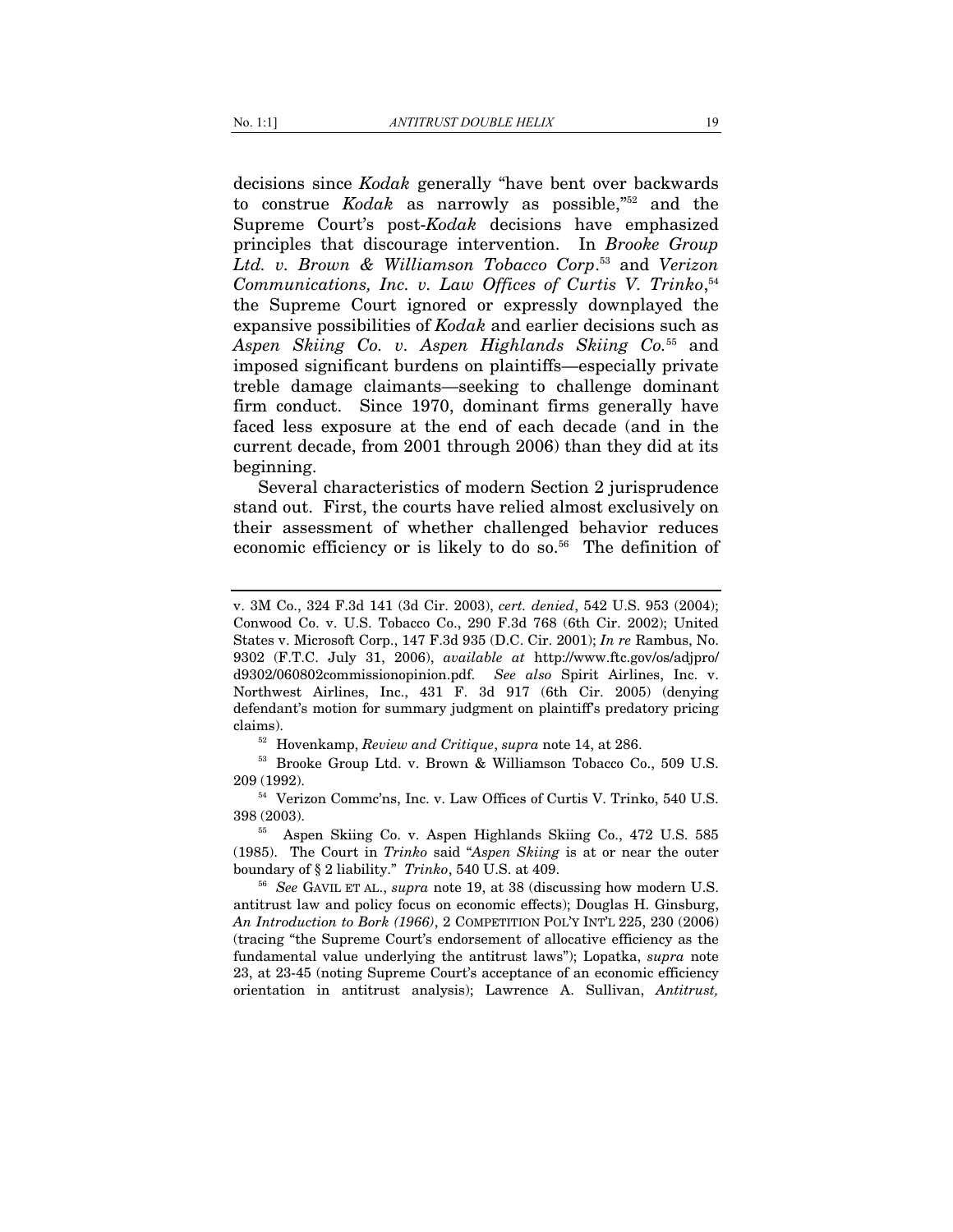liability standards and the analysis of specific claims of unlawful exclusion focus overwhelmingly on efficiency consequences. Section 2 decisions do not consider how the defendant's conduct might effect the attainment of an economic environment more conducive to the success of smaller enterprises or the pursuit of related objectives that animated competition policy at various times from the 1940s to the early 1970s.<sup>57</sup>

The second trait is wariness of rules that might discourage dominant firms from pursuing price-cutting, product development, or other strategies that generally serve to improve consumer welfare. This wariness reflects respect for the economic contributions of large firms and fear that overly restrictive rules will induce a harmful passivity.58 Implicit in this perspective is confidence in the resilience of the U.S. economic system and the capacity of the dominant firm's rivals, suppliers, and customers to adopt effective counterstrategies to blunt exclusionary strategies.

*Microeconomics, and Politics: Reflections on Some Recent Relationships*, 68 CAL. L. REV. 1, 2 (1980) ("The Supreme Court is increasingly committed to a conception of competition that emphasizes efficiency as a dominant social value. This tendency is even more noticeable in lower court cases. Efficiency is not the only interest to which antitrust courts respond. But is the primary one. Preoccupation with efficiency is changing the law."). 57 *See* Terry Calvani & Craig Sibarium, *Antitrust Today: Maturity or* 

*Decline*, 35 ANTITRUST BULL. 123 (1990) (reviewing growing importance of efficiency and related economic goals in Supreme Court antitrust decisions since mid-1970s); Geoffrey A. Manne & E. Marcellus Williamson, *Hot Docs vs. Cold Economics: The Use and Misuse of Business Documents in Antitrust Enforcement and Adjudication*, 47 ARIZ. L. REV. 609, 613-16 (2005) (discussing the declining role of non-economic, non-efficiency considerations in modern U.S. antitrust law and policy). 58 *See Trinko*, 540 U.S. at 414 ("The cost of false positives counsels

against an undue expansion of § 2 liability."); *Brooke Group*, 509 U.S. at 226-27 ("It would be ironic indeed if the standards for predatory pricing liability were so low that antitrust suits themselves became a tool for keeping prices high."); Matsushita Elec. Indus. Co. v. Zenith Radio Corp., 475 U.S. 574, 594 (1986) ("[C]utting prices in order to increase business often is the very essence of competition. Thus, mistaken inferences in cases such as this one are especially costly, because they chill the very conduct the antitrust laws are designed to protect.").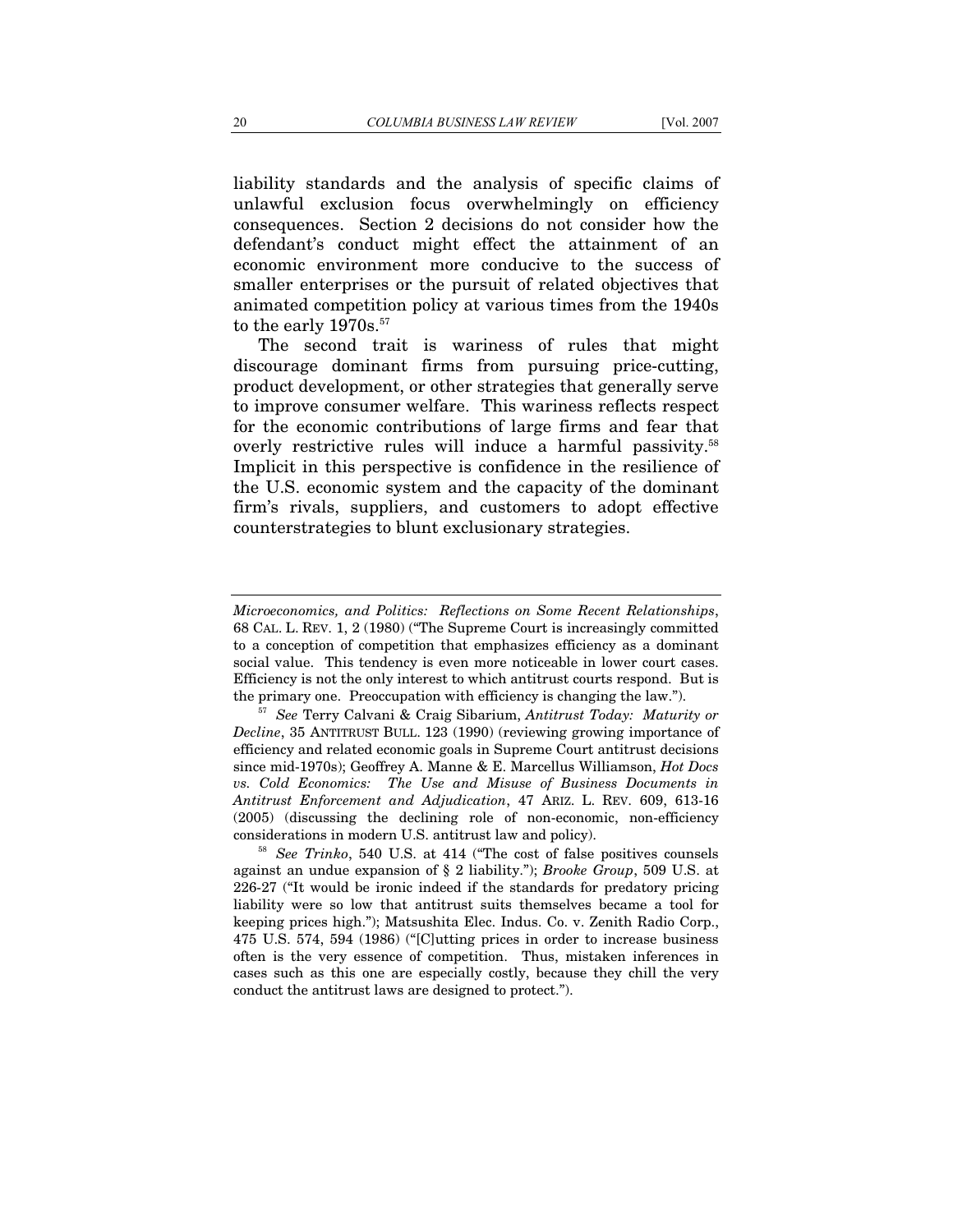A third characteristic is concern for the limitations of antitrust courts and enforcement agencies to ensure that analytical approaches which are conceptually sound are applied sensibly in practice. Decisions such as *Trinko,* for example, focus directly on the relative capabilities of antitrust courts and sectoral regulators and view sectoral oversight more favorably than antitrust decisions did in the 1970s and early 1980s.<sup>59</sup>

### A. The Chicago School/Post-Chicago School Dialectic

Discussions of U.S. competition policy from the early 1970s to the present often emphasize the ascent of Chicago School perspectives in guiding doctrine and enforcement policy.60 In this narrative, Chicago School views ordinarily endorse what Frank Easterbrook has called a "profoundly skeptical program" that consists of "little other than prosecuting plain vanilla cartels and mergers to monopoly."61 Such an approach generally would disregard vertical

<sup>61</sup> Frank H. Easterbrook, *Workable Antitrust Policy*, 84 MICH. L. REV. 1696, 1701 (1986). On the content on Chicago School antitrust perspectives, see GAVIL ET AL., *supra* note 19, at 62-64.

<sup>&</sup>lt;sup>59</sup> *Trinko*, 540 U.S. at 411-17.<br><sup>60</sup> *See* TONY A. FREYER, ANTITRUST AND GLOBAL CAPITALISM, 1930-2004 6 (2006) (From the 1970s through the end of the  $20<sup>th</sup>$  Century, "advocates of the Chicago School of Economics remade antitrust" in the United States.); Fox & Sullivan, *supra* note 31, at 945; Eleanor M. Fox, *What Competition Law Standards are Most Appropriate for Efficient Economic Development*, 6 REGULETTER 17 (Issue No. 4, 2005) ("There is a lesson to be drawn from US antitrust, 1970s to 1980s. What we sometimes call Chicago School called major attention to the ignored efficiencies, and presented a clear paradigm and clear rules and standards. It spoke with one voice, papering over differences in market philosophies. Chicago School won the debate."); Jacobs, *supra* note 14, at 220 (noting that "by the end of the 1980s Chicago's position had proved persuasive to federal administrative agencies and most courts"); Helen Jenkins & Beatriz Yemail, *Economics at the Heart of Competition Policy*, *in* INTRODUCTION TO EU COMPETITION LAW 19, 35 (Peter Willis ed. 2005) ("US anti-trust law follows an effects-based approach, following the ideas of the so-called 'Chicago School' of the 1970s."); Lao, *Antitrust Intent*, *supra* note 14, at 177 ("Beginning in the late 1970s . . . , as the influence of the Chicago School grew, the role of intent evidence [in Sherman Act Section 2 cases] was greatly diminished.").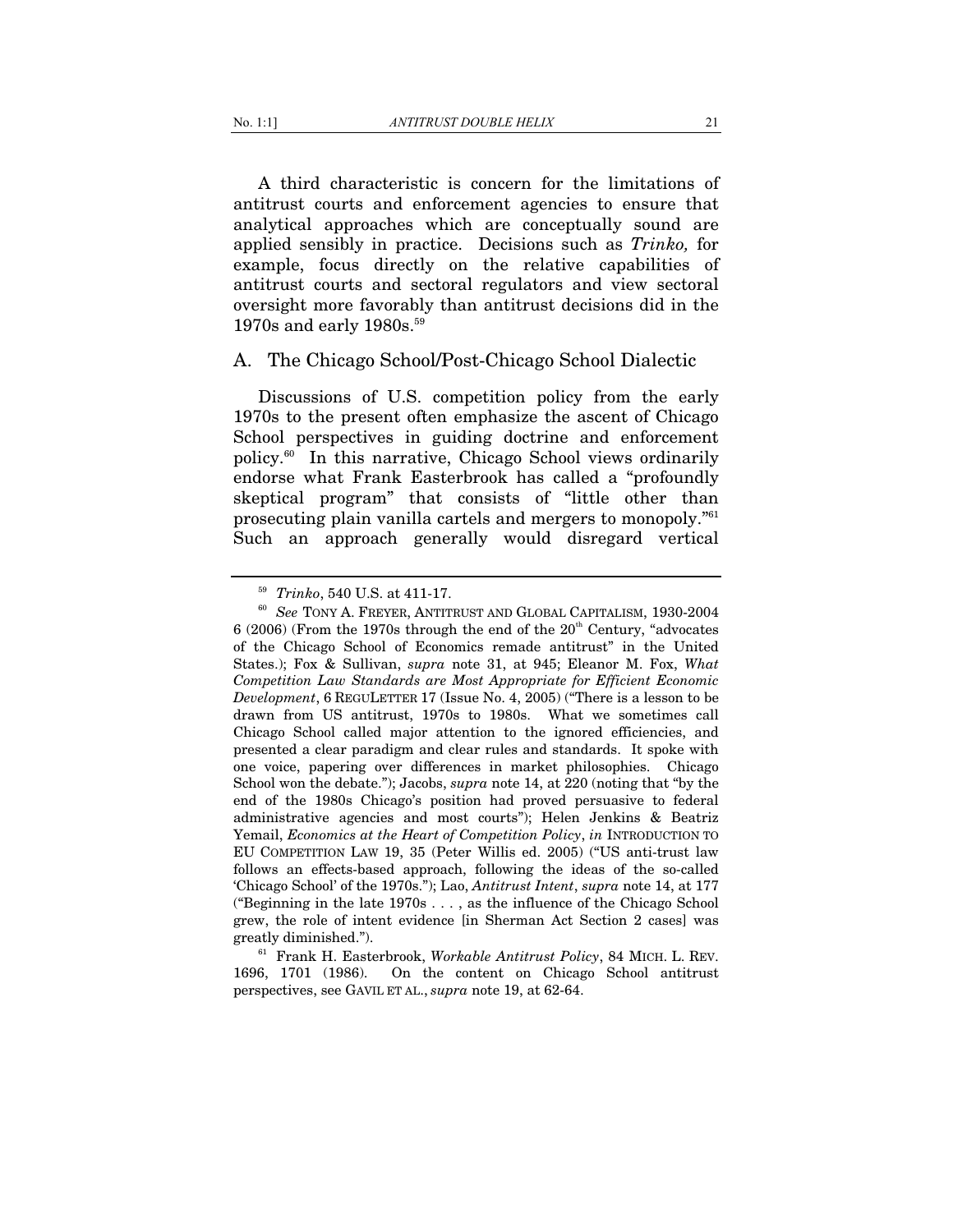contractual restraints, vertical and conglomerate mergers, and most claims of illegal monopolization or attempted monopolization.62 Chicago School scholars typically propose that the attainment of economic efficiency be the exclusive basis for the design and application of antitrust rules.

In the most common form of the narrative, the Post-Chicago School offers the principal intellectual alternative to the Chicago School.<sup>63</sup> The Post-Chicago literature generally defines a broader zone for antitrust intervention.<sup>64</sup> One body

*Steven C. Salop*, 7 ANTITRUST 20, 20 (1992) ("Post Chicago analysis does

<sup>62</sup> In his ANTITRUST PARADOX, Robert Bork endorsed the use of Section 2 of the Sherman Act to challenge efforts to manipulate government processes as means for attaining or preserving monopoly power. *See* BORK, ANTITRUST PARADOX, *supra* note 28, at 349-64. Bork also applauded the result in at least one Section 2 case, Lorain Journal Co. v. United States, 342 U.S. 143 (1951), that involved no allegations of misuse of

government processes. *Id.* at 344-46.<br><sup>63</sup> *See* Christian Ahlborn et al., *Bridging the Transatlantic Divide? The Reform of Europe's Policy Regarding Dominant Firms*, *in* RETHINKING ARTICLE 82, at 90, 91-92 (Bill Allan et al. eds., 2006) ("Over the last 30 years, the interpretation of Section 2 has undergone significant changes since the high watermark of intervention by the Supreme Court in the 1960s. This change was triggered by the 'Chicago School' which led to a more rigorous and economics-based antitrust approach. This approach was challenged in the last two decades by so-called 'post-Chicago' theories."); Baker, *Recent Developments*, *supra* note 15, at 651-53 (presenting major analytical challenges posed by Post-Chicago economic literature to Chicago School perspectives); Coate & Fischer, *supra* note 14, at 811-37 (contrasting Post-Chicago School and Chicago School interpretations of business conduct); GAVIL ET AL., *supra* note 19, at 67-69 (describing content and significance of Post-Chicago views); Jacobs, *supra* note 14, at 240-50 (discussing "The Post-Chicago Challenge to Chicago's Supremacy"); Kovacic & Shapiro, *supra* note 8, at 55-58; Lao, *Antitrust Intent*, *supra* note 14, at 179 ("Beginning in the mid-to-late 1980s, a post-Chicago movement emerged to challenge certain Chicago paradigms that were viewed as invalid or unrealistic."). Professors Lawrence Sullivan and Warren Grimes offer a different classification scheme. They identify three groups of commentators: "free market theorists (the 'Chicago School'), traditionalists, and post-Chicago theorists." LAWRENCE A. SULLIVAN & WARREN S. GRIMES, THE LAW OF ANTITRUST: AN INTEGRATED HANDBOOK 9- 10 (2d ed. 2006). The "traditionalists" in their framework "recognize a range of goals for antitrust and are more likely to envision a more vigorous role for antitrust that may include some expansion." *Id*. at 9. 64 *See Post-Chicago Analysis After* Kodak*: Interview with Professor*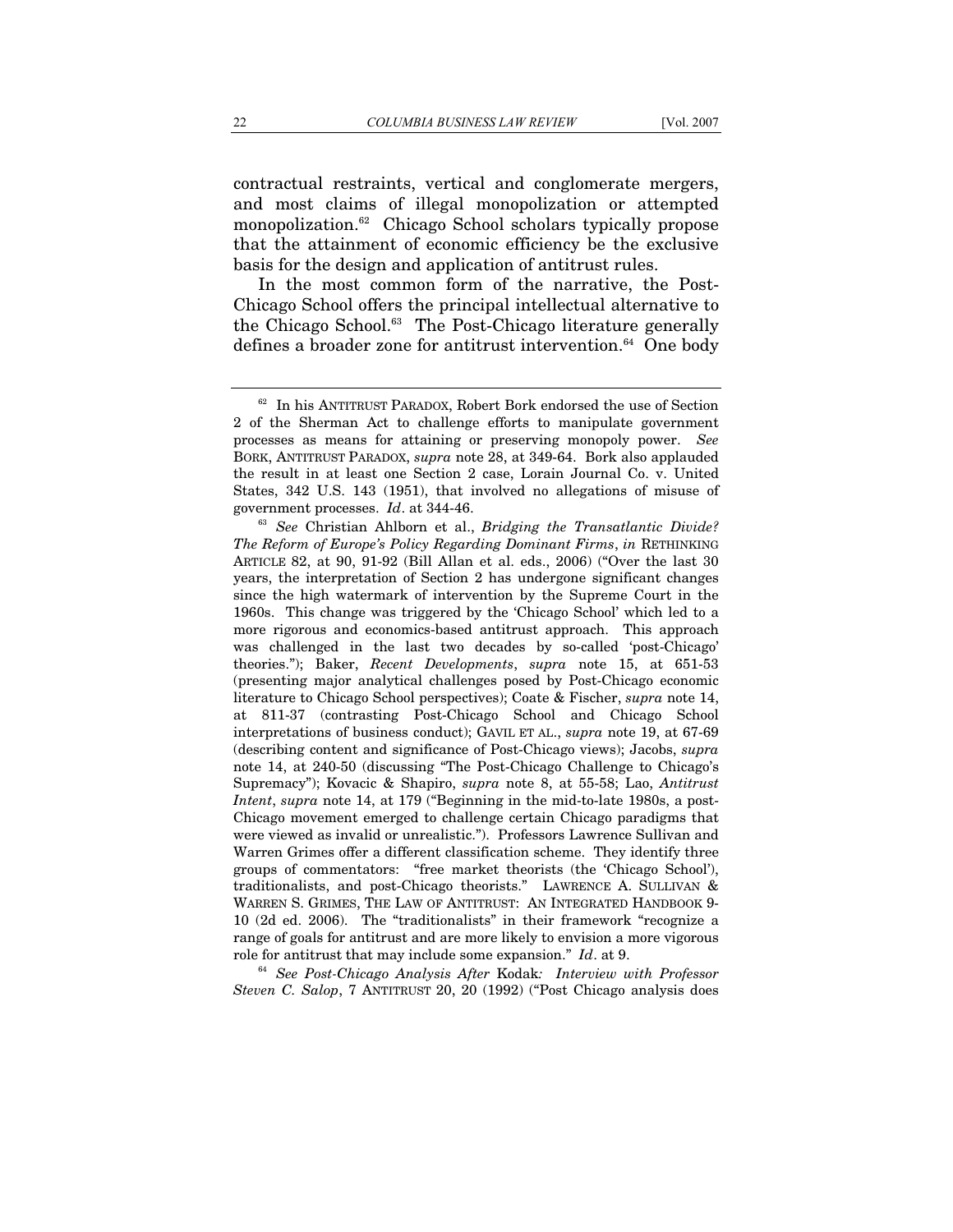of Post-Chicago commentary describes how, in some circumstances, exclusive dealing, tying, and other vertical restraints can facilitate the acquisition or maintenance of market power on grounds other than efficiency.<sup>65</sup> Other Post-Chicago commentators have suggested how firms can use a mix of price and non-price strategies to diminish economic performance by deterring entry and expansion by rivals.66 Some Post-Chicago commentators accept the primacy of an efficiency framework,<sup>67</sup> while others say that antitrust policy should serve distributional and other objectives.68 Post-Chicago observers generally express greater faith than do their Chicago School counterparts in the capacity of government institutions to make wise choices about when and how to intervene.<sup>69</sup>

*Legal Policy*, 88 GEO. L.J. 2239 (2000) (discussing possible bases for challenging predatory pricing strategies). 67 *See* Jacobs, *supra* note 14.

Despite their differences, post-Chicago and Chicago scholars share a common metric. They agree that wealth maximization should be the exclusive goal of antitrust policy, and antitrust enforcement should strive to achieve the highest practicable level of consumer welfare. They eschew the multivalent inquiries informing the Modern Populists' approach in favor of the single-minded pursuit of allocative efficiency.

#### *Id*. at 242.

 $^{68}$  *See* Robert H. Lande, *The Rise and (Coming) Fall of Efficiency in Antitrust Analysis, 33 ANTITRUST BULL 429 (1988).* 

<sup>69</sup> See Hovenkamp, *Review and Critique*, *supra* note 14, at 267 (arguing that Post-Chicago School "has relatively less confidence in

not unskeptically attribute efficiency properties to conduct and it is more open to the possibility of anticompetitive effects. Thus, it is more open to intervention by policy makers."). The Post-Chicago literature is reviewed and analyzed in Hovenkamp, *Review and Critique*, *supra* note 14.<br><sup>65</sup> The most influential treatment of this idea, and perhaps the most

important contribution to the Post-Chicago literature, is Thomas G. Krattenmaker & Steven C. Salop, *Anticompetitive Exclusion: Raising Rivals' Costs to Achieve Power over Price*, 96 YALE L.J. 209 (1986) [hereinafter *Raising Rivals' Costs*]. *See also* GAVIL ET AL., *supra* note 19, at 634-41 (describing raising rivals' costs theory and noting contributions of Professors Krattenmaker and Salop to the Post-Chicago literature). 66 *See* Patrick Bolton et al., *Predatory Pricing: Strategic Theory and*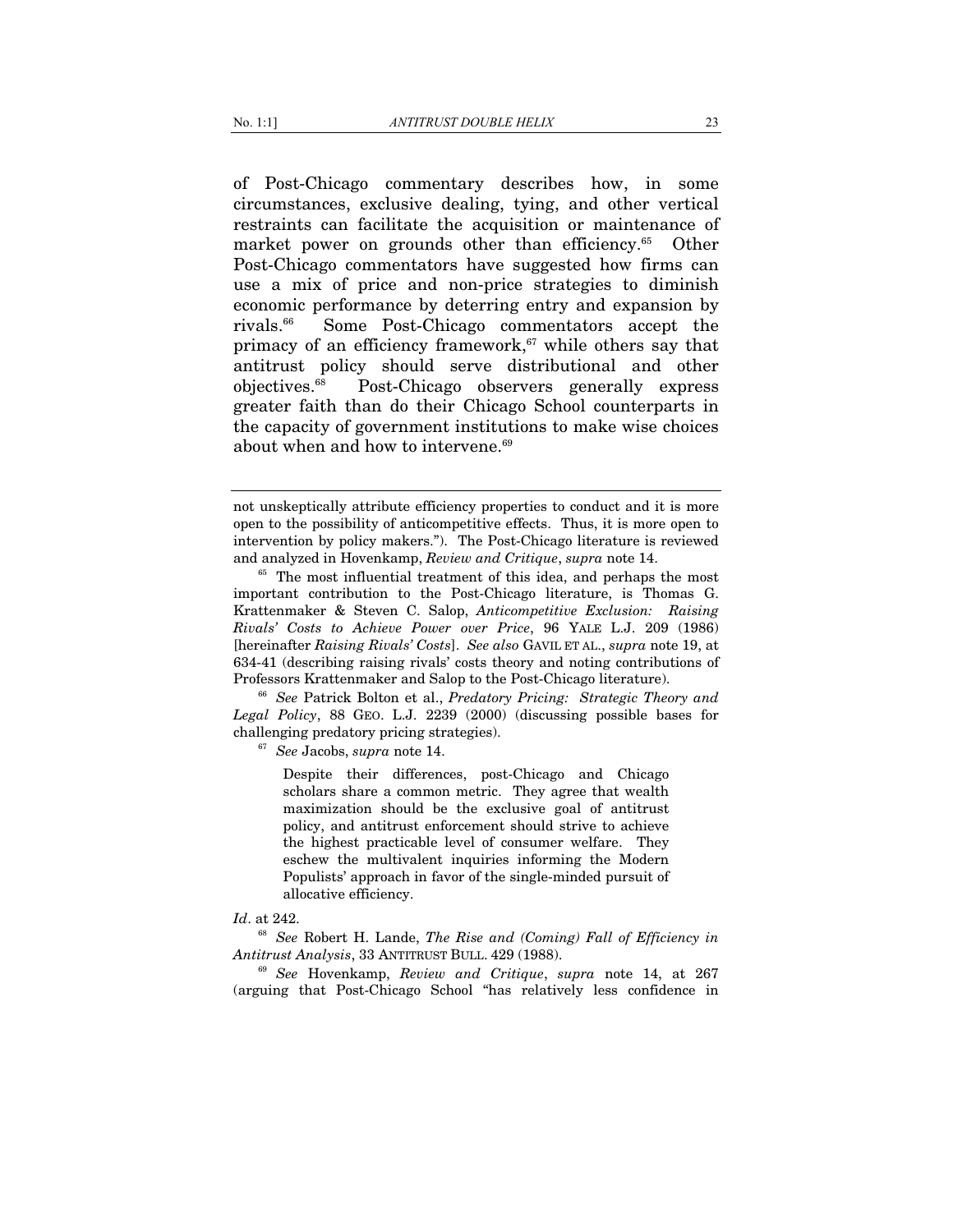As a matter of positive analysis, commentators widely accept the centrality of the Chicago School in shaping modern U.S. antitrust policy and treat the tension between Chicago School and Post-Chicago School ideas as the intellectual contest that will determine the future course of U.S. policy.<sup>70</sup> Some accounts trace the ascent of Chicago School preferences to the 1980s and attribute the broad acceptance of Chicago School ideas by courts and enforcement agencies to Ronald Reagan's presidency.<sup>71</sup> Others see the origins of a "Chicago Revolution" in judicial decisions of the 1970s and in a mix of policy and institutional adjustments in the Antitrust Division of the Department of

PROTECTION 46 (2005) ("From 1980 onwards, when Ronald Reagan was elected president, the federal enforcement agencies had encompassed much of [Robert] Bork's antitrust policy perceptions."); TONY A. FREYER, ANTITRUST AND GLOBAL CAPITALISM, 1930-2004, at 139 (2006) (the "Chicago School's pro-market theories were ascendant" after 1980, and "Reagan's reliance on Chicago economic efficiency theories dominated the deregulation movement of the 1980s"); BARRY J. RODGER & ANGUS MACCULLOCH, COMPETITION LAW AND POLICY IN THE EC AND UK 17 (3d Ed. 2004) ("[W]ith the inauguration of President Reagan in 1981, the Chicago school approach was adopted by the US Government with Reagan's promise to curtail the Government's role in business."); Ahlborn et al., *supra* note 63, at 92 ("under the influence of the Chicago School, the US agencies and courts have progressively narrowed the interpretation of Section 2"); Albert A. Foer, *About Markets and States: Five Twenty-First Century Perspectives* 1 (Dec. 10, 2004), *available at* http://www. antitrustinstitute.org/recent2/357.cfm ("The microeconomic paradigm known as the Chicago School . . . has controlled federal antitrust policy since the election of Ronald Reagan.").

markets as such, is more fearful of strategic anticompetitive behavior by dominant firms, and has a significantly restored faith in the efficacy of government intervention"). 70 *See* Ross H. Patterson, *How the Chicago School Hijacked New* 

*Zealand Competition Law and Policy*, 17 N.Z.U. L. REV. 160, 163-66 (1996) (depicting emergence of Chicago School influence and development of Post-Chicago School counterweight in U.S. competition policy); Robert A. Skitol, *What Should We Call the "New Antitrust?"* 1 (June 7, 2002), *available at*  http://www.antitrustinstitute.org/recent2/188.cfm (development of U.S. antitrust thinking moved "from the ultra-intrusive 'Populist School' of the 1960s and 1970s to the ultra-minimalist 'Chicago School' of the 1980s to the newly invigorated and fresh-thinking 'Post-Chicago School' of the 1990s").  $1990$ s").  $1990$ s").  $1990$ s").  $1990$ s").  $1990$ s  $1990$ s  $1990$ s  $1990$ s  $1990$ s  $1990$ s  $1990$ s  $1990$ s  $1990$ s  $1990$ s  $1990$ s  $1990$ s  $1990$ s  $1990$ s  $1990$ s  $1990$ s  $1990$ s  $1990$ s  $1990$ s  $1990$ s  $1990$ s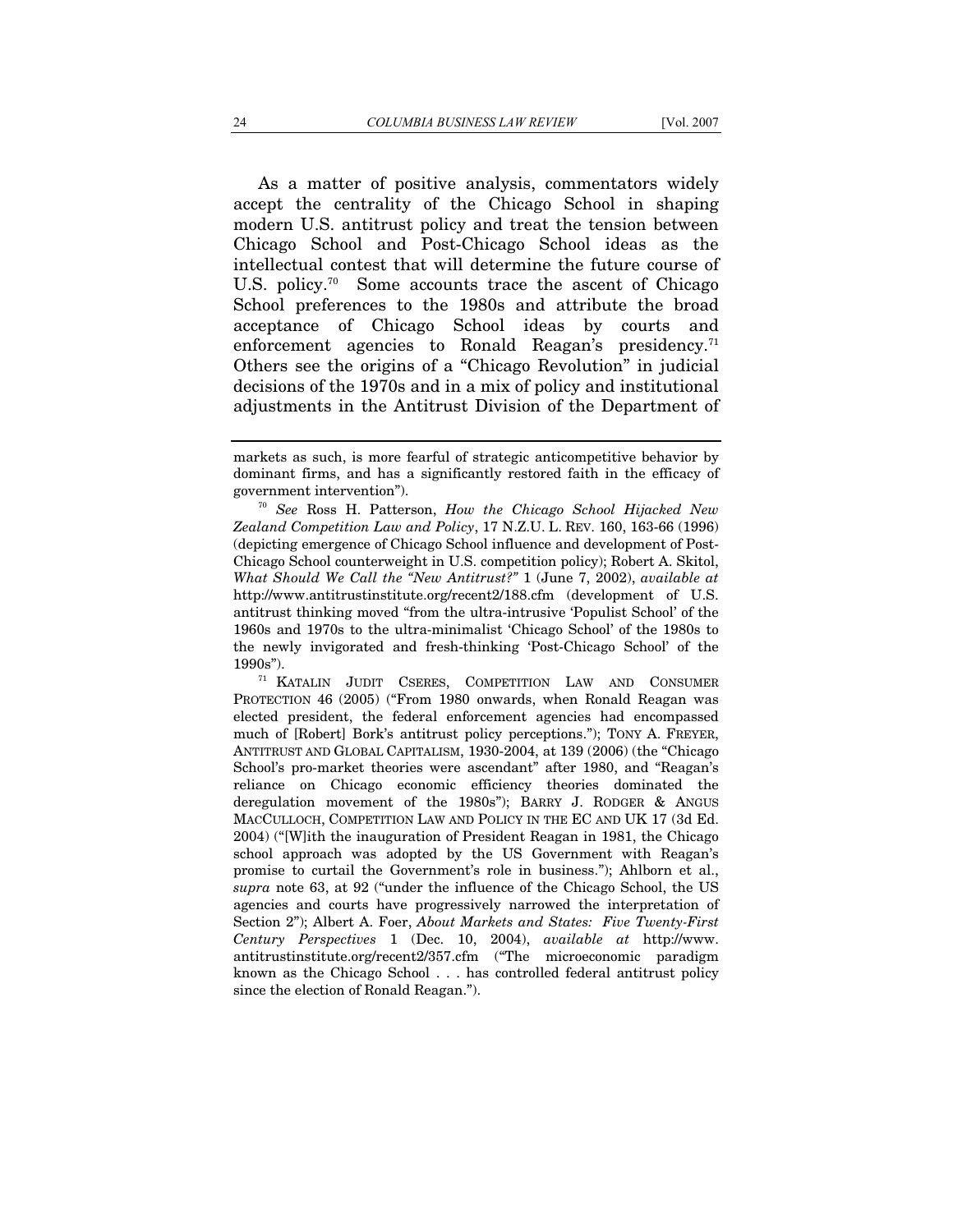Justice and in the Federal Trade Commission in the same decade.72 Chicago School views are seen to provide the chief basis for judicial analysis from the late 1970s to the present, although interpretations vary about how much public enforcement policy in the 1990s departed from Chicago School perspectives.<sup>73</sup>

As a matter of normative analysis, commentators disagree about whether the Chicago School views have improved the U.S. competition policy system. Some observers generally endorse judicial decisions and public enforcement choices that have embraced Chicago School views.74 Those sympathetic to Chicago School principles differ in their definition of what constitutes a program that is faithful to Chicago School ideas.75 Some Chicago School commentators have suggested that some Post-Chicago proposals should be treated as consistent with longstanding Chicago School perspectives.<sup>76</sup>

(describing "pendulum narrative" of modern antitrust history and critiquing interpretation that depicts federal enforcement in 1990s as being a decisive departure from enforcement policy in 1980s). 74 *See* Easterbrook, *Workable Antitrust Policy*, *supra* note 61, at 1698-

<sup>72</sup> *See* MARC A. EISNER, ANTITRUST AND THE TRIUMPH OF ECONOMICS 119-83 (1991) (discussing how institutional changes at the U.S. federal antitrust agencies in the 1960s and 1970s gave economists a greater role in the agencies' decision making); Marc A. Eisner & Kenneth J. Meier, *Presidential Control versus Bureaucratic Power: Explaining the Reagan Revolution in Antitrust*, 34 AM. J. POL. SCI. 269, 282-84 (1990) (same; concluding that "the Reagan antitrust record is little more than an extension of well-established trends which predated the elections of 1980"). *Compare* SULLIVAN & GRIMES, *supra* note 63, at 7 ("By the mid-1970s, a sense that some court decisions had suppressed conduct that was efficient and the contemporaneous growth in influence of the Chicago School of Economics began tempering enforcement policy."). 73 *See* Kovacic, *Enforcement Norms*, *supra* note 11, at 382-93, 407-67

<sup>99. 75</sup> *See* Fred S. McChesney, *Be True to Your School: Conflicting* 

*Chicago Approaches to Antitrust Regulation*, 10 CATO J. 775 (1991) (describing variations among Chicago School scholars about the value and appropriate scope of antitrust policy). 76 *See* Posner, *Keynote Address*, *supra* note 26, at 500 ("[E]ven the

early versions of Chicago school thinking recognized that there could be cases in which single-firm abuses would give rise to a serious antitrust concern.").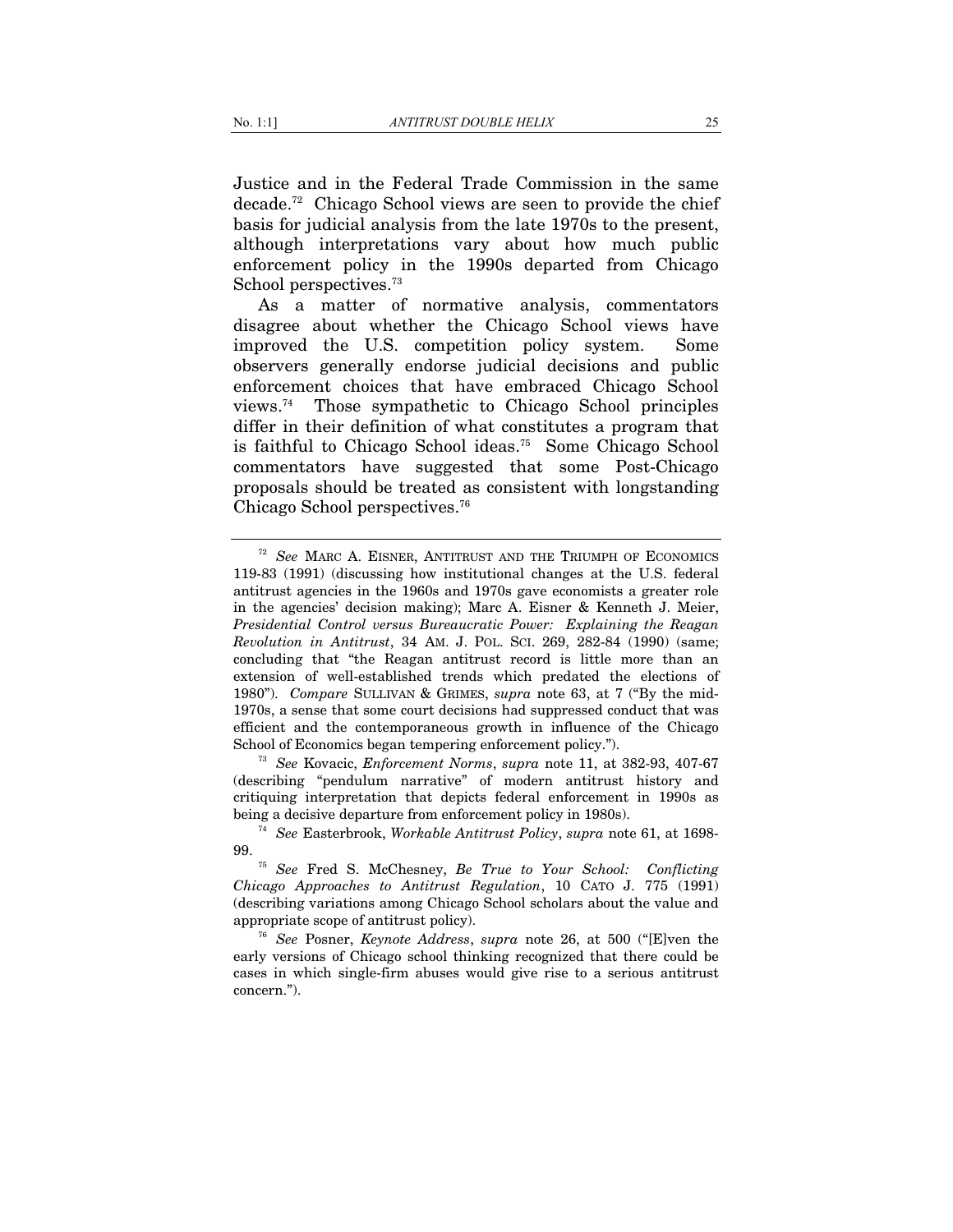A second body of observers prefers that doctrine and policy adopt a Post-Chicago agenda.<sup>77</sup> Commentators in this group vary in their assessments of the Chicago School. Some accept the soundness of many Chicago School concepts and propose to modify the presumptions of existing doctrine and enforcement policy by incorporating the insights of Post-Chicago analysis.<sup>78</sup> As noted earlier,<sup>79</sup> the "Post-Chicago" label imperfectly describes these commentators if "Post-Chicago" is taken to mean a complete or substantial repudiation of Chicago School ideas. By contrast, a separate body of commentary that is sympathetic to Post-Chicago ideas portrays the Chicago School as the source of extremist views that endanger U.S. and foreign competition policy.80

<sup>78</sup> See Baker, *Political Bargain*, *supra* note 14, at 512 n.109 ("Post-Chicago criticisms of current antitrust doctrine largely accept the economic approach, and call for modifications to existing rules based upon the application of game theoretic tools and new empirical economic methods."). *See also* SULLIVAN & GRIMES, *supra* note 63, at 9-10 ("Post-Chicago thinkers focus on two goals—maximizing efficiency and assuring that wealth is not shifted from consumers to firms with power; they, like Chicagoans, rely on microeconomic analysis but try to work inductively on

the basis of rigorous inquiry into particular market facts.").<br><sup>79</sup> *See supra* notes 77 and 78 and accompanying text (discussing how some Post-Chicago views build upon Chicago School insights).

<sup>80</sup> See Stephen A. Susman, *Business Judgment in Antitrust Justice*, 76 GEO. L.J. 337, 337 (1987) ("We have sold the soul of competition to the devil, no question about that. As for the devil, there are several to choose from: the Chicago School, certain opinions of the Supreme Court, and [the Reagan] Administration's antitrust policies are chief among them."); Institute for Consumer Antitrust Studies, *Loyola University Chicago School of Law, A Mid-Term Report Card on Antitrust in the Bush Administration* (October 7, 2002) (conference transcript) (remarks of Spencer Weber Waller) (". . . I am being told that the [International Competition Network], at least under the table, is being designed as a

<sup>77</sup> *See* Foer & Lande, *supra* note 31, at 3 ("Today we are participating in a post-Chicago reconstruction that may finally give antitrust a broad institutional base that it so desperately needs."); Lande, *Chicago Takes It on the Chin: Imperfect Information Could Play a Crucial Role in the Post-Kodak World*, 62 ANTITRUST L.J. 193 (1993). *Compare* Lao, *Antitrust Intent*, *supra* note 14, at 208 ("While theoretically logical and elegant, Chicago models do not resemble real-world markets, and often cannot be easily applied because of the lack of useful data. Post-Chicago theories, though more realistic, are very nuanced and indeterminate, and their application would benefit greatly from the consideration of intent.").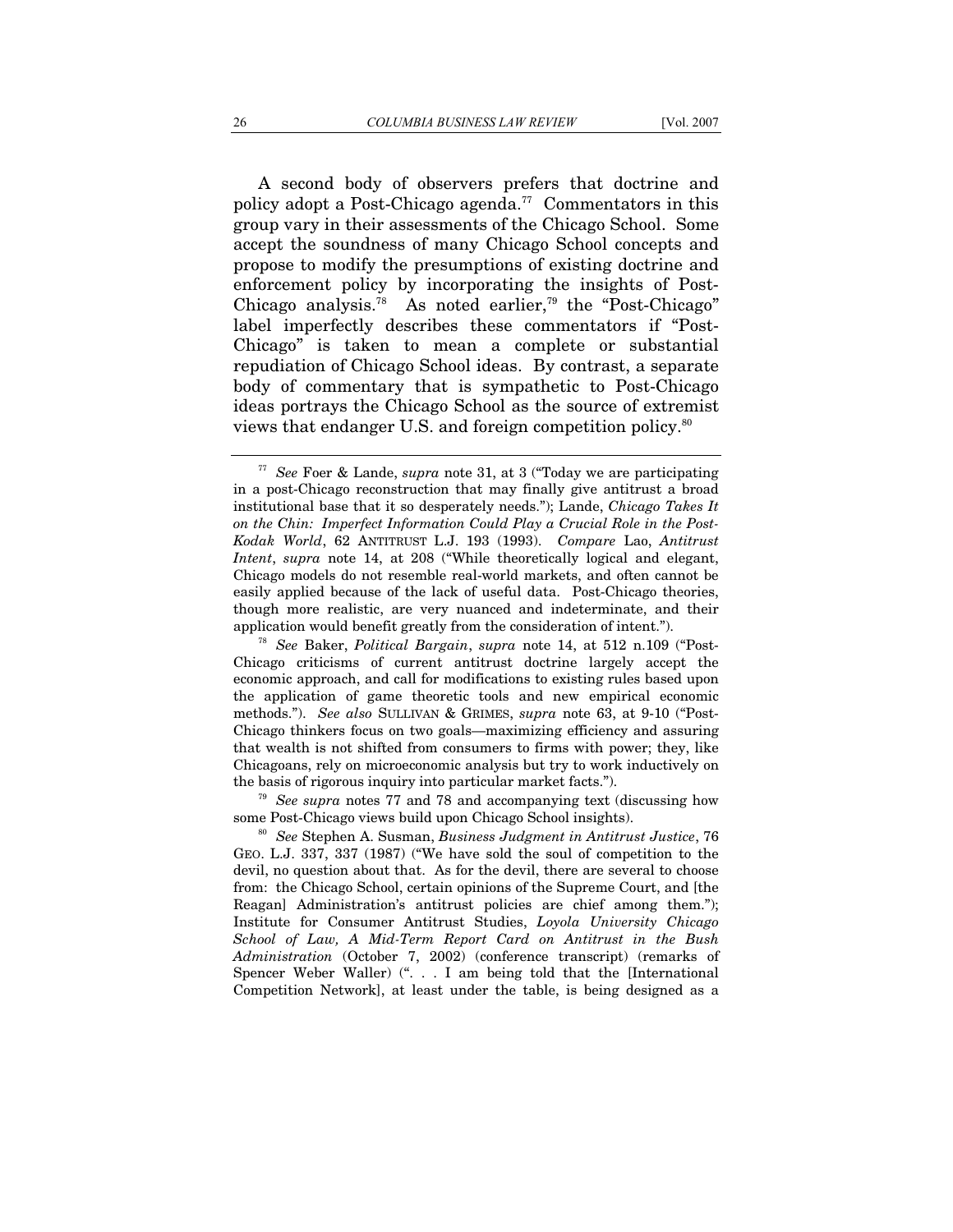The Chicago School/Post-Chicago School framework has considerable influence outside the United States. Many foreign commentators attribute the non-interventionist character of many areas of U.S. competition law, including the treatment of dominant firms, to the Chicago School's influence.81 In a representative assessment, two European scholars observe that "[t]he many shifts in American competition policy in the 1970s and 1980s can, without doubt, be attributed to the economic insights of the Chicago School.<sup>"82</sup> To some foreign scholars, U.S. doctrine and policy toward practices such as dominant firm behavior should be viewed skeptically because the animating Chicago School ideas are extreme and based on raw ideology rather than sound reasoning.<sup>83</sup> In many accounts, Post-Chicago views

carrier for the Chicago School virus to bring it abroad to as many people and as many understaffed, underresourced agencies as there are . . . ."); *see also* Albert A. Foer, *Playing Monopoly* 2 (Apr. 12, 1999), http://www. antitrustinstitute.org/recent/28.cfm (public antitrust enforcement in the United States "is tempered both by an obvious lack of resources and by the constraints of an antitrust system that is still too much in the intellectual debt of Chicago").<br><sup>81</sup> *See, e.g.*, ALISON JONES & BRENDA SUFRIN, EC COMPETITION LAW 22

<sup>(2</sup>d ed. 2004) ("In the USA the ascendancy of Chicago during the 1970s and 1980s led to a change of direction in the application of antitrust law . . . ."); CSERES, *supra* note 71, at 45-55; MASSIMO MOTTA, COMPETITION POLICY 8-9 (Cambridge University Press 2004); PIET JAN SLOT & ANGUS JOHNSTON, AN INTRODUCTION TO COMPETITION LAW 311-12 (2006) (Chicago School "has been very influential in the shaping of US antitrust policy since the 1980s. It emphasizes the role of market forces and is generally reluctant to attribute an important role to competition policy.").<br><sup>82</sup> ROGER J. VAN DEN BERGH & PETER D. CAMESASCA, EUROPEAN

COMPETITION LAW AND ECONOMICS: A COMPARATIVE PERSPECTIVE 55, 57 (2d ed. 2006). Professors Van den Bergh and Camesasca add that "the change of direction of decisions from the US Supreme Court during the Reagan and Bush eras was clearly a response to the emergence of the Chicago

School." *Id*. at 57.  $\frac{83}{100}$  A theme of some commentary is that foreign jurisdictions should be wary of U.S. jurisprudence and policy lest their own systems be "hijacked" by the same extremist Chicago School impulses that captured the U.S. antitrust regime. *See* Patterson, *supra* note 70, at 192 ("In practice, the Chicago School's 'minimalisation of antitrust' has become a reality. The Commerce Act was designed to protect competition in markets in New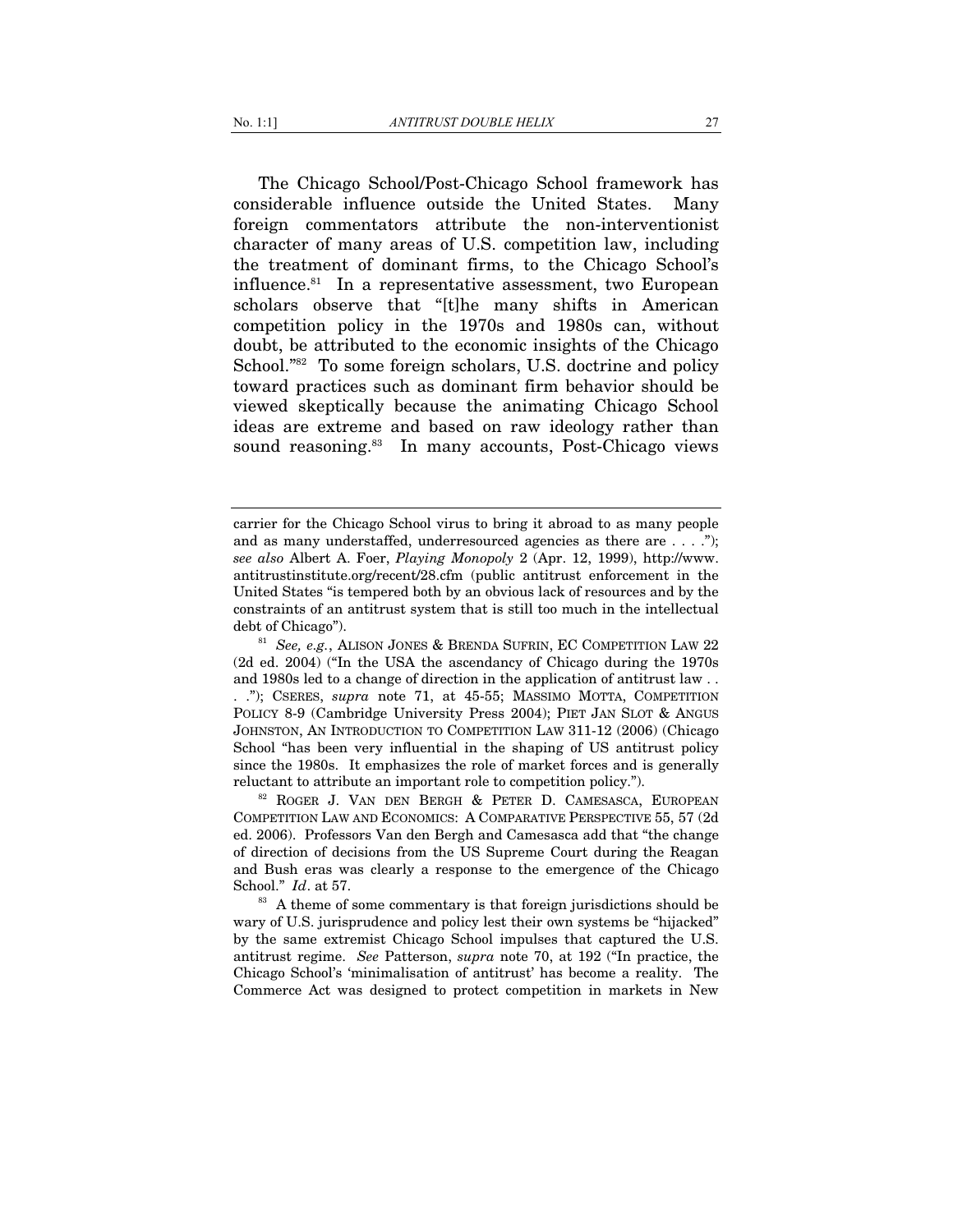offer a desirable antidote to the Chicago School's influence.<sup>84</sup>

With striking frequency, the emergence of a modern Harvard School and the contributions of its key members (Areeda, Turner, and Breyer) to the development of the U.S. antitrust system are overlooked or understated by antitrust scholars at home and abroad. The leading histories by American academics of U.S. antitrust policy tend to ignore the modern Harvard School or treat its main exponents as peripheral figures.85 Even when analyzing materials that highlight the distinctive role of the modern Harvard School,

U.S. experts on the history of American antitrust policy, illustrates the point. In one highly regarded history, Professor Peritz examines the influence of the Chicago School upon the U.S. antitrust system from the 1970s to the early 1990s. RUDOLPH J.R. PERITZ, COMPETITION POLICY IN AMERICA 1888-1992, at 258-62, 282-84 (1996). He does not mention Areeda, Turner, or Breyer in his discussion of this period. Professor Freyer has published two important historical volumes that dwell extensively on the development of modern U.S. antitrust policy. TONY A. FREYER, ANTITRUST AND GLOBAL CAPITALISM, 1930-2004 (2006); TONY FREYER, REGULATING BIG BUSINESS: ANTITRUST IN GREAT BRITAIN AND AMERICA, 1880-1990 (1992). Professor Freyer's comparison of antitrust law in the United Kingdom and the United States discusses the influence of the Chicago School upon modern U.S. jurisprudence and policy, *see* FREYER, REGULATING BIG BUSINESS, at 278-79, 320-23, 332-33. Professor Freyer does not mention Areeda or Breyer, and he discusses Turner only in connection with Turner's work involving mergers as an academic and an enforcement official in the 1960s. *Id*. at 278-79, 307-10. Professor Freyer's more recent study of the global development of antitrust policy highlights the influence of the Chicago School on U.S. policy from the 1970s onward. *See* FREYER, ANTITRUST AND GLOBAL CAPITALISM, at 146-54. This volume does not mention Areeda or Breyer, and, like Professor Freyer's earlier text, its discussion of Turner only addresses Turner's work in the 1960s involving mergers. *Id*. at 113, 133.

Zealand; the risk is that it will end up destroying the very thing it was intended to promote."). <sup>84</sup> *See, e.g.*, CSERES, *supra* note 71, at 56-63; compare MARK FURSE,

COMPETITION LAW OF THE EC AND UK 12 (Oxford University Press 4th Ed. 2004) ("The Chicagoan assumption that real-world behaviour will tend to march that forecast by the perfect competition model is now being subject to increasingly rigorous challenges with the emergence of the new (or 'modern') industrial economics, which is informed in part by the empirical evidence provided in various antitrust actions."). 85 The work of Tony Freyer and Rudolph Peritz, two of the foremost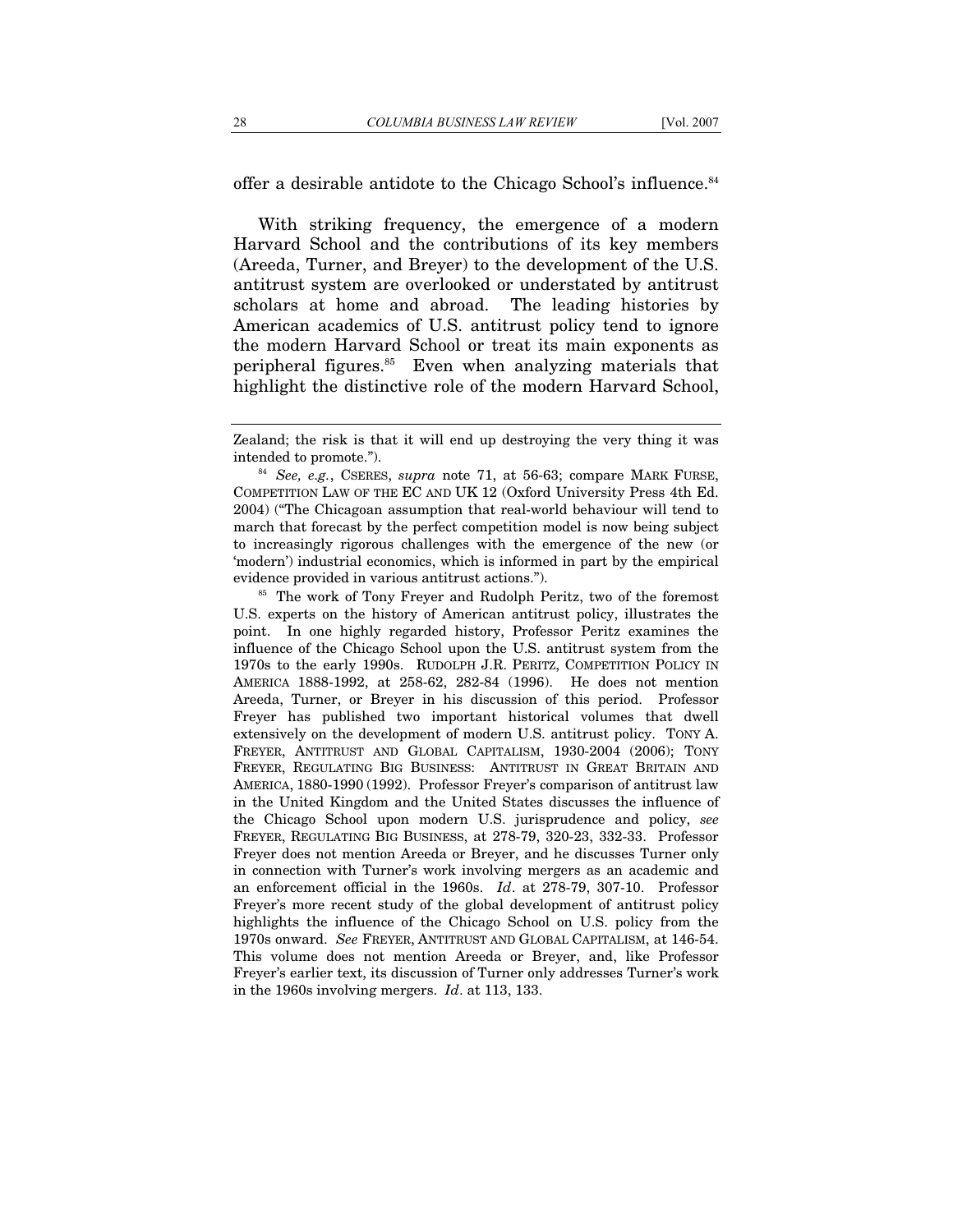American scholars often revert to saying that contemporary U.S. antitrust policy is grounded in Chicago School ideas whose durability depends on the effectiveness of challenges from the Post-Chicago School.<sup>86</sup>

The neglect of the modern Harvard School's impact on U.S. antitrust policy is still more pronounced in foreign commentary. Some foreign scholars do not mention how Areeda, Turner, and Breyer have helped shape U.S. doctrine and policy since the early  $1970s.^{87}$  When commentators abroad discuss the Harvard School, they usually equate Harvard with the body of more interventionist-minded research in the two decades after World War II by economists such as Joe Bain and Edward Mason.<sup>88</sup> To the extent that foreign scholars identify and discuss a modern

<sup>87</sup> For example, in her book on the links between competition policy and consumer protection policy, Professor Cseres mentions neither Areeda nor Breyer, except to list two of Areeda's books in the bibliography. CSERES, *supra* note 71. In a similar vein, Professors Slot and Johnston discuss the influence of Chicago School commentators in limiting the application of the U.S. antitrust laws, *see* SLOT & JOHNSTON, *supra* note 81, at 24, 311-12, but do not discuss the contributions of Areeda, Turner, or Breyer. 88 This is an organizing theme of Professor Van den Bergh's and

Professor Camesasca's survey of European Competition Law and Economics. In juxtaposing the influence of the Chicago School and the Harvard School on U.S. antitrust law, Van den Bergh and Camesasca focus entirely on the Harvard School of Bain and Mason. *See* Van den BERGH & CAMESASCA, *supra* note 82, at 59-85.

<sup>86</sup> One example is Randal C. Picker, *Review of HOVENKAMP, THE ANTITRUST ENTERPRISE: PRINCIPLE AND EXECUTION*, 2 COMPETITION POL'Y INT'L 183 (2006). Professor Hovenkamp's ANTITRUST ENTERPRISE, *supra* note 34, emphasizes how Areeda and Turner fostered acceptance of substantive rules and analytical methods that curtailed the scope of the U.S. antitrust system. *See supra* note 34 and accompanying text (recounting Hovenkamp's discussion of the emergence of the modern Harvard School and its influence on U.S. antitrust policy). Professor Hovenkamp observes that the "new Harvard position" espoused by Areeda and Turner "is the one most consistently advocated in this book." HOVENKAMP, ANTITRUST ENTERPRISE, *supra* note 34, at 37. Professor Picker's review does not mention Hovenkamp's account of the book's intellectual lineage and, after summarizing Hovenkamp's main policy prescriptions, calls Hovenkamp "something of a Chicago School apologist."<br>Picker, supra, at 185.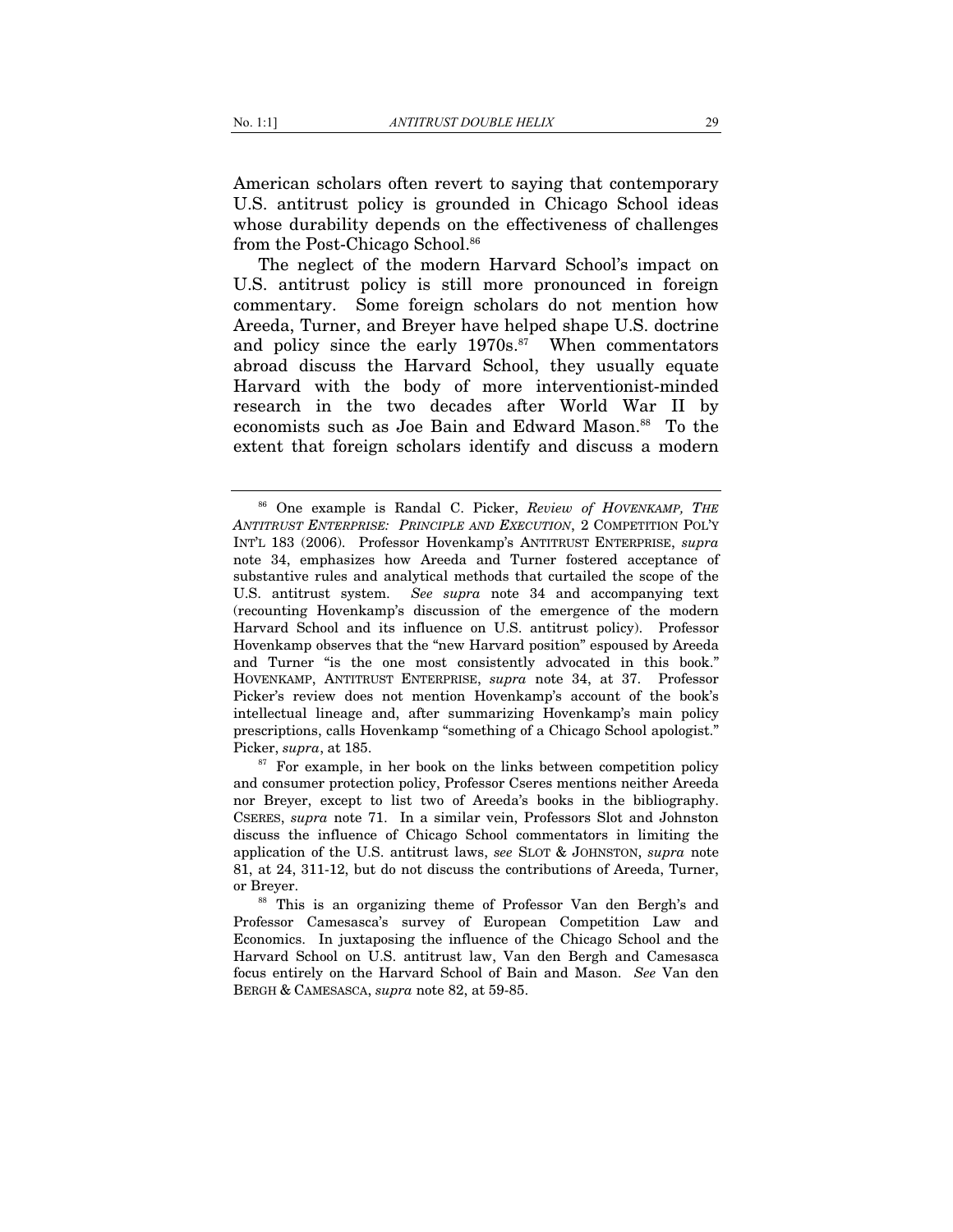Harvard School of thought established by Areeda, Turner, and Breyer, its influence on the U.S. courts and antitrust agencies is severely understated. In the typical book or article, Areeda and Turner appear briefly in connection with their work on predatory pricing.<sup>89</sup> Their larger role in developing a formative philosophy about the scope and operation of antitrust policy is ignored. In foreign commentary, Breyer's impact as a scholar and jurist and his role with Areeda and Turner in formulating a distinctive, influential body of legal thought are undetectable.

# B. The Harvard School in the Conventional Chicago School/Post-Chicago School Dialectic

In the 1970s and early 1980s, before the emergence and recognition of the Post-Chicago School as a distinct body of thought and alternative to the Chicago School, debates about the intellectual basis of U.S. competition policy focused on the contest between Chicago School views that first emerged in the 1950s and 1960s and the post-World War II views of what was called the Harvard School. As Chicago School perspectives began to gain acceptance in the 1970s, a common subject of discussion was how much the Chicago School would and should displace the framework of the more intervention-minded antitrust economics associated with Harvard economists such as Bain<sup>90</sup> and Mason.<sup>91</sup> The most influential law and economics synthesis of post-World War II Harvard School views appeared in 1959 in Carl Kaysen's and

<sup>&</sup>lt;sup>89</sup> For examples of foreign texts in which the modern scholarship of Areeda and Turner makes a brief appearance in connection with predatory pricing and then disappears, see FURSE, *supra* note 84, at 272; JONES & SUFRIN, *supra* note 81, at 389-91; MOTTA, *supra* note 81, at 447-49; Van den BERGH & CAMESASCA, *supra* note 82, at 290-93; Ahlborn et al., *supra*

note 63, at 111. <sup>90</sup> *See* JOE S. BAIN, BARRIERS TO NEW COMPETITION: THEIR CHARACTER AND CONSEQUENCES IN MANUFACTURING INDUSTRIES (1956); Joe S. Bain, *Relation of Profit Rate to Industry Concentration: American Manufacturing, 1936-40, 65 Q. J. ECON. 293 (1951).* <sup>91</sup> *See* EDWARD S. MASON, ECONOMIC CONCENTRATION AND THE

MONOPOLY PROBLEM (1964).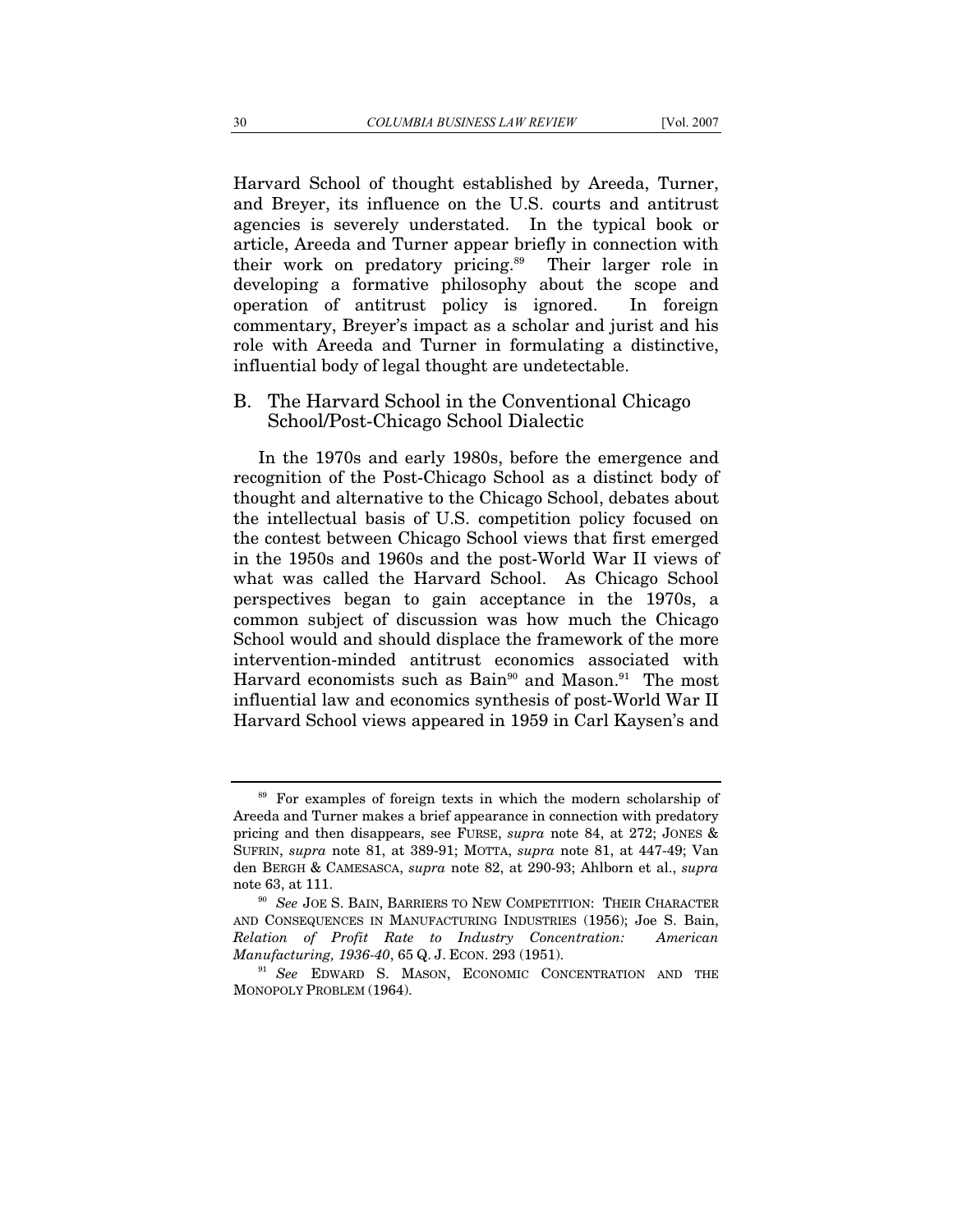Donald Turner's volume on *Antitrust Policy*. 92 Kaysen and Turner proposed a range of measures to prevent further concentration in American industry and advanced policies to de-concentrate many significant industrial sectors.<sup>93</sup> When commentators speak of the Harvard School, they often are referring to the collection of ideas generated by Bain, Kaysen, Mason, and Turner in the 1940s, 1950s, and 1960s.<sup>94</sup> As mentioned above, $95$  the habit of equating the Harvard School with this earlier era of industrial organization scholarship is particularly noteworthy in commentary outside the United States.<sup>96</sup>

By the end of the 1970s, some commentators began to observe that the Harvard School so frequently featured in the dialectic of the 1960s and 1970s with the Chicago School was changing. In a paper published in 1979, Richard Posner documented substantial convergence in the ideas of many leading Chicago School commentators and the ideas of modern Harvard School scholars such as Areeda and Turner.<sup>97</sup> Posner emphasized how Turner, in his collaboration with Areeda in a 1975 law review article on predatory pricing98 and in the first volumes of a treatise on antitrust law,99 had retreated from positions taken in his 1959 book with Kaysen and to a large degree had endorsed

<sup>&</sup>lt;sup>92</sup> CARL KAYSEN & DONALD F. TURNER, ANTITRUST POLICY: AN ECONOMIC AND LEGAL ANALYSIS (1959).<br><sup>93</sup> *Id.* at 110-19, 266-72.<br><sup>94</sup> *See* Jacobs, *supra* note 14, at 227 ("Chicago scholars rose to

prominence in the late 1960s, offering a theory of business behavior that ran counter to the views of the then-dominant Harvard School of industrial organization. The Harvard School was distrustful of large firms and concentrated industries.").<br><sup>95</sup> *See supra* note 89 and accompanying text.<br><sup>96</sup> *See* CSERES, *supra* note 71, at 42-45, 102-03; Doris Hildebrand, *The* 

*European School in EC Competition Law*, 25 WORLD COMPETITION 3, 3-4 (2002); FURSE, *supra* note 84, at 11-18, 223; RODGER & MACCULLOCH, *supra* note 71, at 17, 301; VAN DEN BERGH & CAMESASCA, *supra* note 82, at <sup>97</sup> Posner, *Chicago School of Antitrust Analysis*, *supra* note 29.<br><sup>98</sup> Areeda & Turner, *Predatory Pricing*, *supra* note 17.<br><sup>99</sup> I PHILLIP AREEDA & DONALD F. TURNER, ANTITRUST LAW (1978); II

PHILLIP AREEDA & DONALD F. TURNER, ANTITRUST LAW (1978).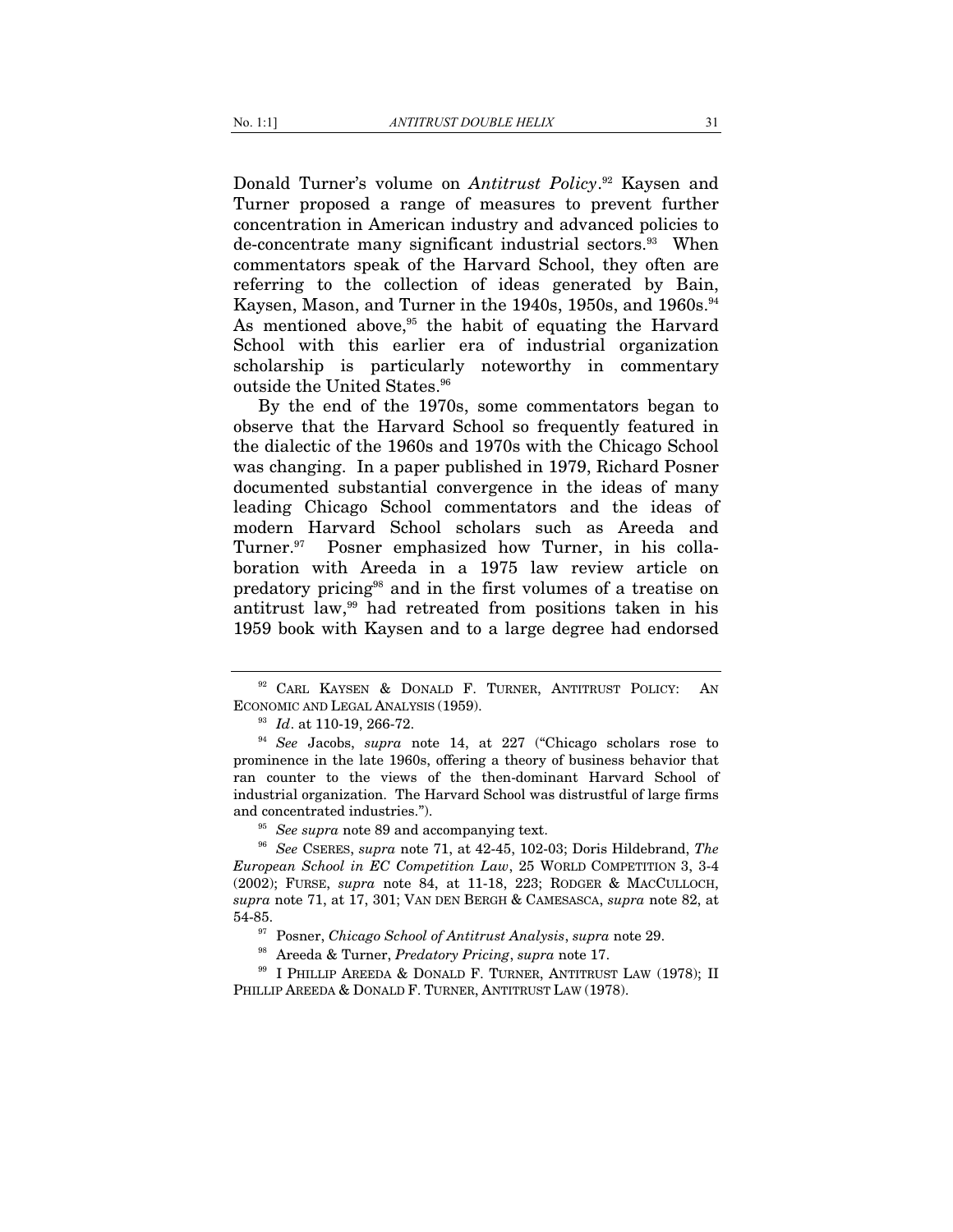views that mirrored Chicago School prescriptions regarding dominant firm conduct and vertical integration.<sup>100</sup> After noting differences between the two schools in some areas, Posner accurately concluded that the Chicago School and the new Harvard School of Areeda and Turner had much in common in their assessment of dominant firm conduct. In doing so, Posner provided a first map of what is now more clearly recognizable as the intellectual DNA of U.S. competition policy: the Chicago/Harvard double helix.

### III. THE CHICAGO/HARVARD DOUBLE HELIX

The formative intellectual DNA of U.S. competition law and policy today toward dominant firms is a double helix that intertwines the contributions of scholars from the Chicago School and the Harvard School. Figure I below is a simplified representation of the Chicago/Harvard double helix. The figure presents some of the individuals who have been major sources of the ideas that have defined the two schools in roughly the past 40 years. To speak of a "Chicago School" from the 1930s through the mid-1950s or to speak of a "Harvard School" from the 1930s through the 1960s would have conjured images of a more intervention-minded literature associated with the work of scholars such as Bain, Mason, and Henry Simons and with the early work of George Stigler (Chicago) and Donald Turner (Harvard), both of whom embraced more cautious policy prescriptions as their careers progressed.101 Both schools are similar in that their

<sup>100</sup> Posner, *Chicago School of Antitrust Analysis*, *supra* note 29, at 933- 44. Posner observed that the "new Areeda-Turner treatise . . . does not explicitly acknowledge the modification or abandonment of many of Professor Turner's earlier views." *Id*. at 934. 101 *See* DUXBURY, *supra* note 16, at 330-48 (recounting the change from

the 1930s through the 1950s in the orientation of economic thought at the University of Chicago); Walter Adams, James W. Brock & Norman P. Obst, *Pareto Optimality and Antitrust Policy: the Old Chicago and the New Learning*, 58 SOUTHERN ECON. J. 1, 1-5 (1991) (discussing how the "old Chicago School" of Frank Knight, Henry Simons, and George Stigler in the 1930s, 1940s, and 1950s "advocated a strong, structurally-oriented antitrust policy, with the objective of dissolving dangerous and, in their view, unnecessary concentrations of private economic power"). From the 1930s through the mid-1950s, several economists at the University of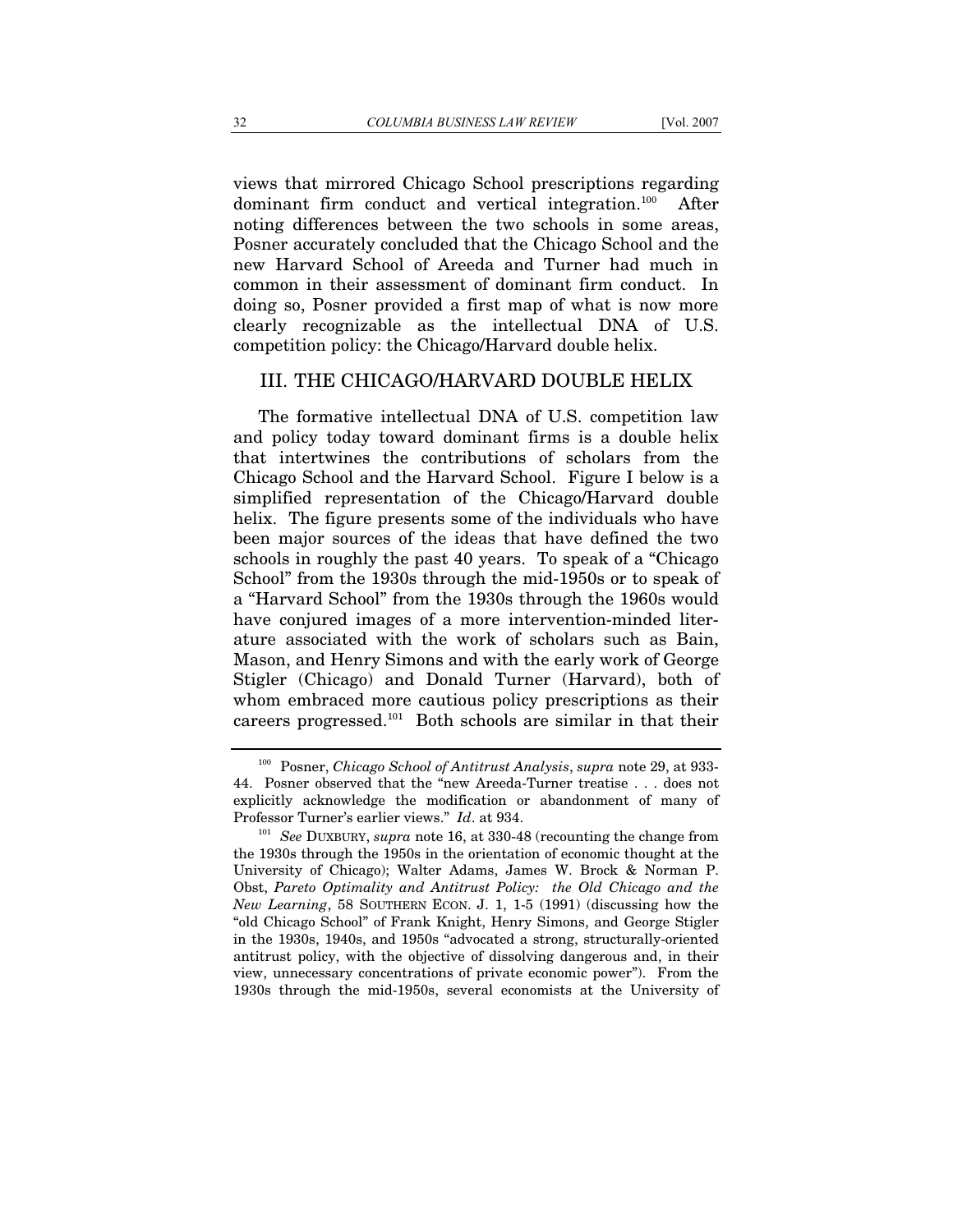views moved substantially from left to right over time, and each school included key figures (Stigler and Turner) who spanned the two eras and whose views underwent a similar transformation.

## **Figure I: The Chicago/Harvard Double Helix**

| <b>Chicago School</b> | <b>Harvard School</b> |
|-----------------------|-----------------------|
| Bork                  | Areeda                |
| Posner                | Turner                |
| Easterbrook           | <b>Brever</b>         |

One strand of the double helix presents three of the Chicago School's leading figures: Bork, Posner, and Easterbrook. All three individuals are important for their work as academics and as judges on the U.S. Courts of Appeal. The judicial role is important because it has given all three scholars an opportunity to write opinions that integrated central themes of Chicago School teaching into contemporary antitrust jurisprudence.

The second strand of the double helix is the Harvard School. Figure I focuses on the contributions of Areeda, Turner, and Breyer. All three individuals have made major contributions to the literature on competition policy. Like Judges Posner and Easterbrook, Stephen Breyer, first as a

Chicago endorsed expansive application of the antitrust laws. One major exponent of this view was Henry Simons, who argued that a program of deconcentration was necessary to ensure the economic and political welfare of the United States. HENRY C. SIMONS, ECONOMIC POLICY FOR A FREE SOCIETY 87-88 (1948). George Stigler's memoirs recount his own support during this period for such policies and note that it was not until the late 1950s that he and other economists at the University of Chicago changed their minds on this issue. GEORGE J. STIGLER, MEMOIRS OF AN UNREGULATED ECONOMIST 166-70 (1988). The shift within the Chicago academic community in the 1950s and 1960s to a more skeptical view of antitrust intervention is attributable to the influence of Aaron Director, who taught on the University of Chicago Law School faculty and helped shape the thinking of Robert Bork and many others who become associated with the modern Chicago School. *See* James May, *Redirecting the Future: Law and the Future and the Seeds of Change in Modern Antitrust Law*, 17 MISS. C. L. REV. 43, 44-46 (1996) (discussing Director's role).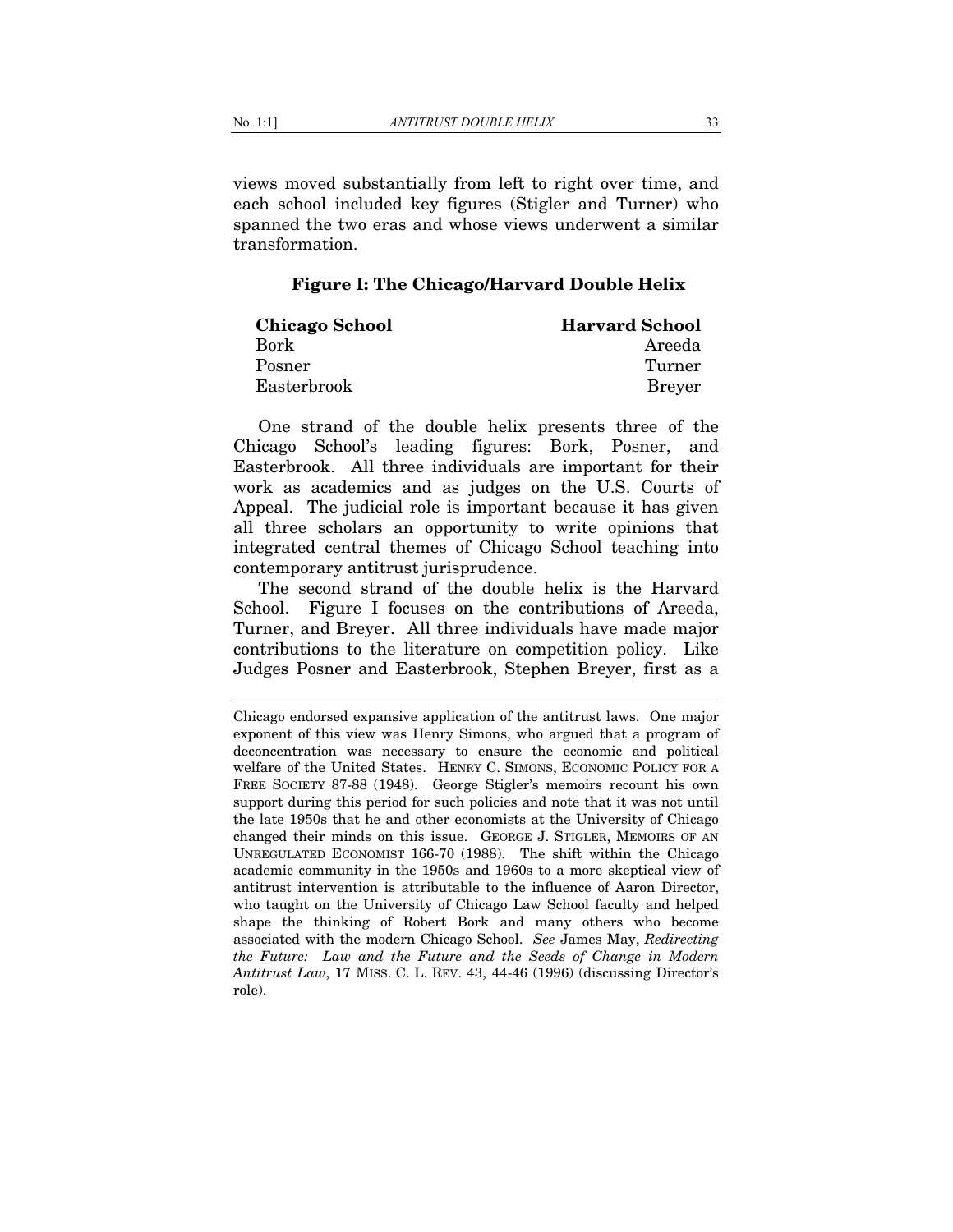judge on the U.S. Court of Appeals for the First Circuit and later as an Associate Justice of the U.S. Supreme Court, has played a crucial role in integrating Harvard School concepts into the judiciary's formulation of antitrust rules.<sup>102</sup> Had Chicago School scholars been the only source of ideas that discourage antitrust intervention, the retrenchment of U.S. antitrust policy since the 1970s would have been less dramatic and pervasive. By themselves, the Harvard School's intellectual contributions would have spurred a retreat from the more expansive doctrines that prevailed from the 1940s through the early 1970s.

The intermingling and mutual reinforcement of many Chicago School and Harvard School views impart considerable power to the wide array of doctrinal and enforcement policy presumptions that guide the application of current U.S. antitrust law to dominant firm conduct. Three presumptions embedded in the Chicago/Harvard double helix stand out in the treatment of dominant firms. The first concerns the proper goals of competition policy. Both schools generally embrace an economic efficiency orientation that emphasizes reliance on economic theory in the formulation of antitrust rules.103 Although Chicago School and Harvard School scholars do not define efficiency identically,104 the two schools discourage consideration of non-efficiency objectives such as the dispersion of political

<sup>102</sup> *See supra* note 23 and accompanying text (discussing influence of Justice Breyer's opinions involving antitrust cases). 103 *See*<sup>I</sup> AREEDA & TURNER, ANTITRUST LAW, *supra* note 99, at paras.

<sup>103-13;</sup> BORK, ANTITRUST PARADOX, *supra* note 28, at 69-89; POSNER, ANTITRUST LAW, *supra* note 29, at 8-23; Phillip Areeda, *Introduction to Antitrust Economics*, 52 Antitrust L.J. 523, 535-36 (1983). *See also* Robert H. Lande, *Wealth Transfers as the Original and Primary Goal of Antitrust: the Efficiency Interpretation Challenged*, 34 HASTINGS L.J. 65, 86-87 & 86 n.89 (1982) (noting general agreement among Bork, Areeda, and Turner that the aim of U.S. antitrust law is to promote economic efficiency). 104 *See* Eleanor M. Fox, *The Modernization of Antitrust: A New* 

*Equilibrium*, 66 CORNELL L. REV. 1140, 1177 (1981) (comparing views of Bork, Posner, Areeda, and Turner).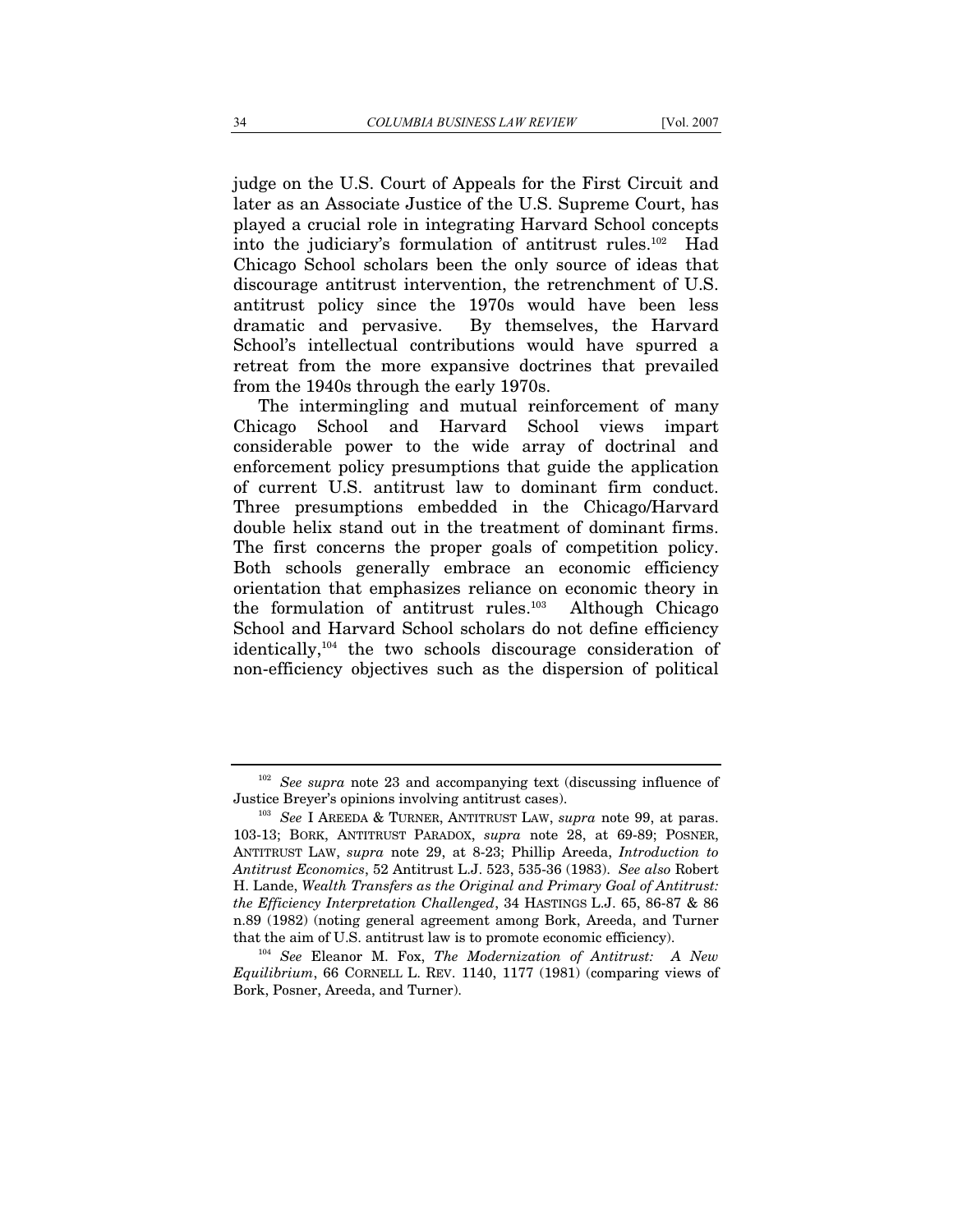power and the preservation of opportunities for smaller enterprises to compete.105

The second presumption endorses the elements of economic theory that favor giving individual firms broad freedom to select product development, pricing, and distribution strategies. Among other policy implications, this presumption generally disfavors intervention to control the conduct of dominant enterprises. $106$  In this regard, Chicago School and Harvard School commentators tend to share the view that the social costs of enforcing antitrust rules involving dominant firm conduct too aggressively exceed the costs of enforcing them too weakly.<sup>107</sup>

Turner, *Predatory Pricing*, *supra* note 17, at 704-12; Frank H. Easterbrook, *Predatory Strategies and Counterstrategies*, 48 U. CHI. L. REV. 263 (1981).

<sup>107</sup> *See* Walter Adams & James W. Brock, *Areeda/Turner on Antitrust: A Hobson's Choice*, 41 ANTITRUST BULL. 735, 741-42 (1996) (noting similarity of views of Easterbrook, Areeda, and Turner of relative dangers of overinclusive and underinclusive enforcement of restrictions on dominant firm behavior).

<sup>&</sup>lt;sup>105</sup> In one passage of ANTITRUST LAW, Areeda and Turner said, "As a goal of antitrust policy, 'fairness' is a vagrant claim applied to any value that one happens to favor." 4 PHILLIP AREEDA & DONALD F. TURNER, ANTITRUST LAW 21 (1980). In a subsequent law review article, Turner warned that the pursuit of "populist goals" in to the formulation of antitrust rules "would broaden antitrust's proscriptions to cover business conduct that has no significant anticompetitive effects, would increase vagueness in the law, and would discourage conduct that promotes efficiencies not easily recognized or proved." Donald F. Turner, *The Durability, Relevance, and Future of American Antitrust Policy*, 75 CAL. L. REV. 797, 798 (1987). *See also* Herbert Hovenkamp, *The Areeda-Turner Treatise in Antitrust Analysis*, 41 ANTITRUST BULL. 815, 824 (1996) [hereinafter *Areeda-Turner Treatise*] (discussing Areeda's and Turner's views on goals of antitrust law; noting that "over the last two decades *Antitrust Law* has moved fairly consistently to an 'economics only' approach to antitrust analysis"). Areeda's 1983 paper in the ANTITRUST LAW JOURNAL indicated that we should not disregard wealth transfer effects in deciding whether specific practices reduced "consumer welfare." *Id*. at 536. *See also* Robert H. Lande, *The Rise and (Coming) Fall of Efficiency as the Ruler of Antitrust*, 33 ANTITRUST BULL. 429, 435, 455 (1988) (tracing Areeda's views over time on whether wealth transfer effects warranted consideration in antitrust analysis). 106 *See* BORK, ANTITRUST PARADOX, *supra* note 28, at 163-97; Areeda &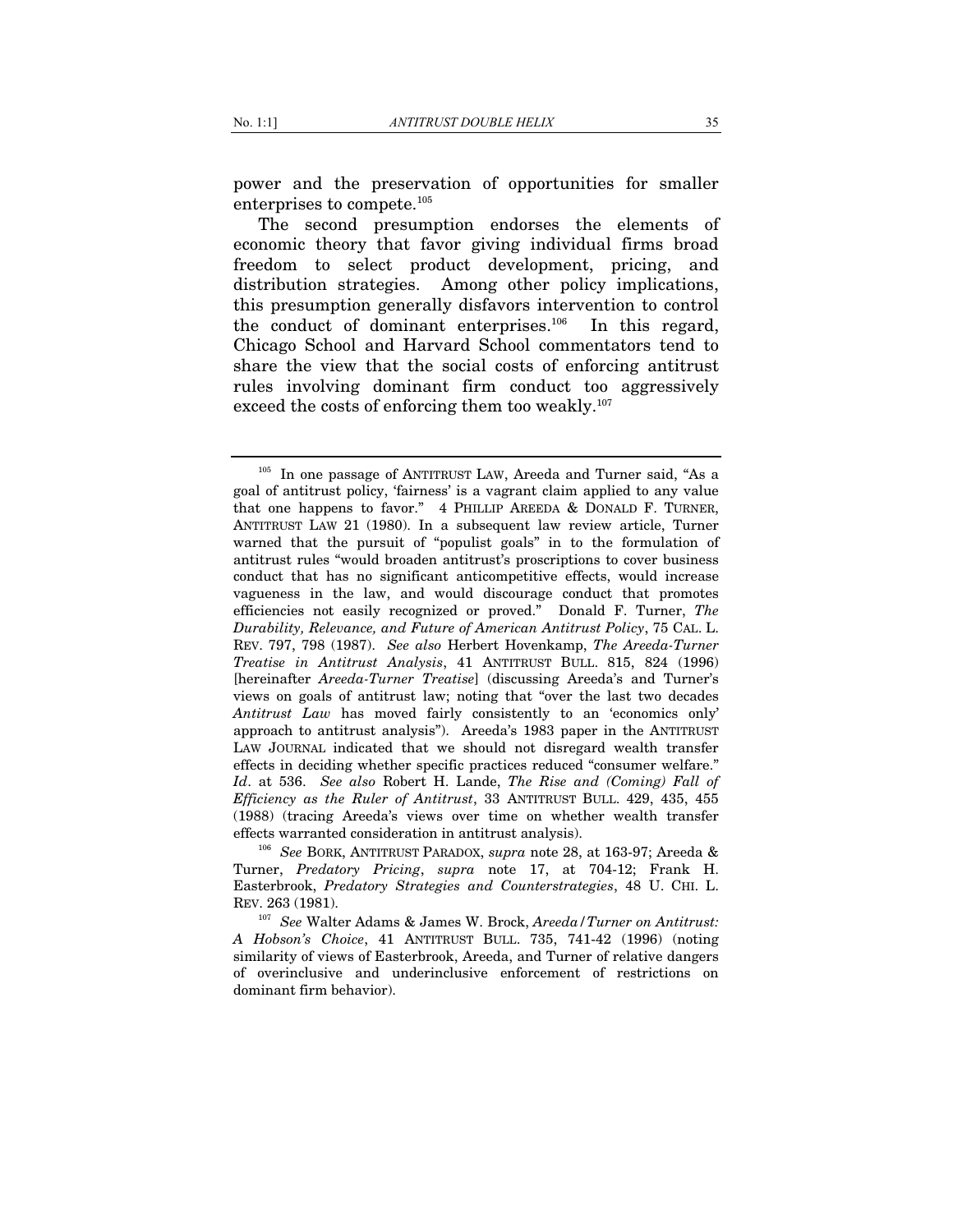The third presumption demands that courts and enforcement agencies pay close attention to considerations of institutional design and institutional capacity in formulating and applying antitrust rules. Although Chicago School scholars have emphasized such considerations,<sup>108</sup> the insisttence that competition policy take account of the limitations of the institutional arrangements of the U.S. antitrust system is perhaps the Harvard School's main contribution to the Chicago/Harvard double helix. A hallmark of the volumes of the antitrust treatise authored by Professors Areeda and Turner is the recurring attention to institutional factors and the precept that antitrust rules should not outrun the capabilities of implementing institutions.109 Among other points, Areeda and Turner argued that antitrust rules and decision-making tasks must be administrable for the central participants in the antitrust system (courts, enforcement agencies, the private bar, and business managers);<sup>110</sup> that special substantive and procedural screens should be used to ensure that suits initiated by private antitrust plaintiffs were consistent with larger social

<sup>108</sup> *See* Easterbrook, *Workable Antitrust Policy*, *supra* note 61, at 1700, 1709-12; Frank H. Easterbrook, *The Limits of Antitrust*, 63 TEXAS L. REV. 1 (1984). *See also* Hovenkamp, *Review and Critique*, *supra* note 14, at 269 (one of Chicago School's "foundational principles" is that "the government tribunals and agencies are frail and imperfect decisionmakers"); Thomas W. Ross, *Some Thoughts on "Chicago" and "Post-Chicago" Antitrust and Their Lessons for Canada 4-5* (Oct. 3-4, 2002) (paper presented at the Canadian Bar Association's Annual Fall Conference on Competition Law) (describing Chicago School view that "[e]ven if a practice may be socially inefficient and therefore undesirable, we have to recognize that enforcement officials and courts are not the perfect social planners we might like them to be"). 109 *See*<sup>I</sup> AREEDA & TURNER, ANTITRUST LAW, *supra* note 99, at 31-33

<sup>(</sup>discussing institutional limitations of courts and enforcement agencies). 110 *See* III AREEDA & TURNER, ANTITRUST LAW, *supra* note 99, at 150-53

<sup>(</sup>discussing weaknesses in previous judicial efforts to define illegal predatory pricing and presenting normative criteria); Phillip Areeda, *Monopolization, Mergers, and Markets: A Century Past and the Future*, 75 CAL. L. REV. 959, 965-70 (1987) (discussing importance of administrability as a factor in determining antitrust rules for predatory pricing).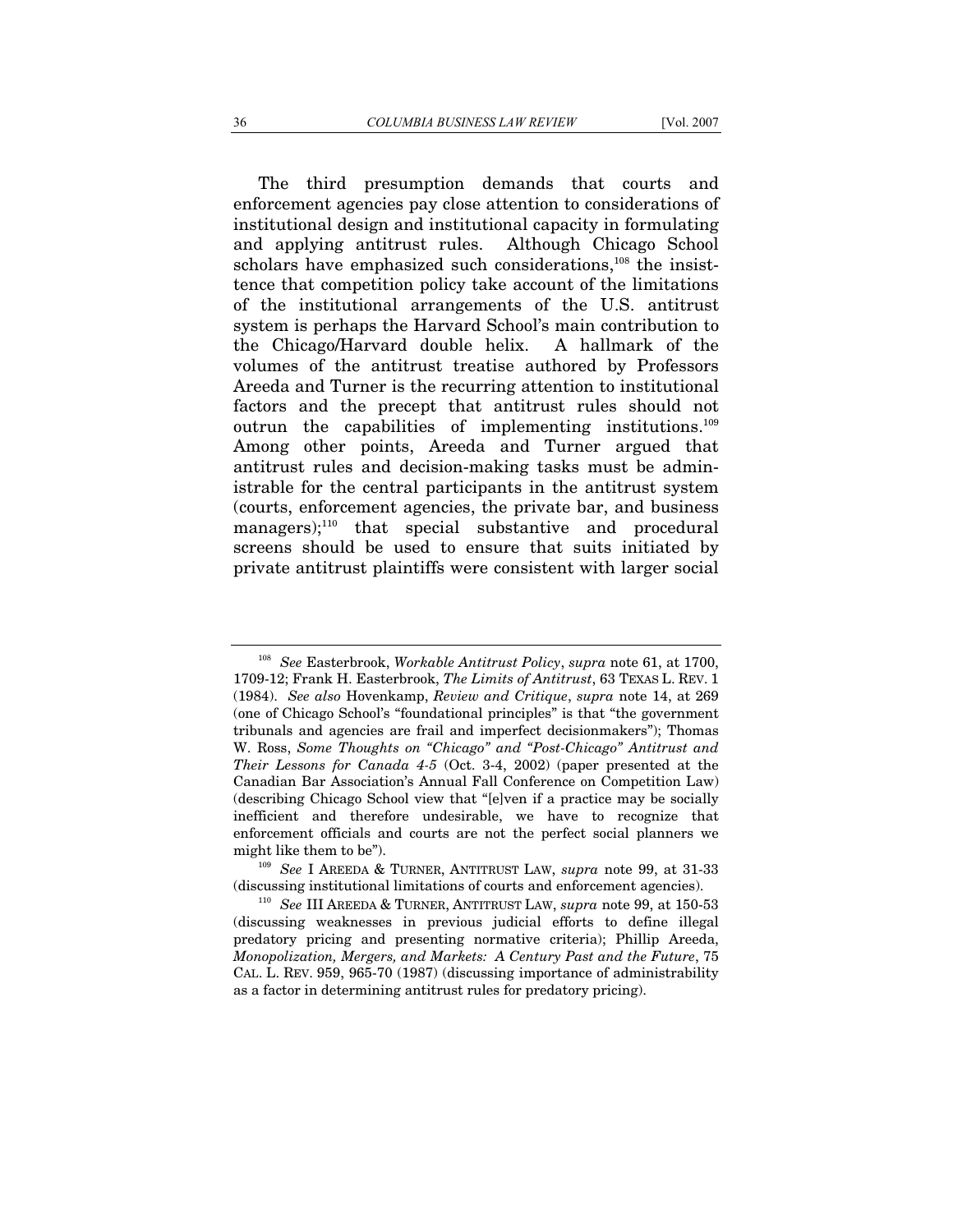aims;111 and that remedies should be carefully linked to the harm caused by the specific practices found to have constituted improper behavior.<sup>112</sup>

In mapping out the Chicago/Harvard double helix, one might ask whether the two strands (Chicago and Harvard) have independent intellectual origins or whether the similarities in perspectives simply reflect the influence of one school in reshaping the views of the other. Some commentators have suggested that Chicago School and Harvard School views converged because Chicago School preferences pulled leading Harvard School researchers into the orbit of Chicago's thinking. In a review of Herbert Hovenkamp's *Antitrust Enterprise*, Professor Spencer Weber Waller observes that Hovenkamp's book "has unfortunately validated an emboldened vision of the Chicago School approach to antitrust that is very much in vogue, but still contested by proponents of post-Chicago and non-Chicago approaches."113 Noting that "Hovenkamp himself is normally identified with the Harvard School of antitrust," Professor Waller expresses dismay that Hovenkamp (and the Harvard School generally) has aligned himself with Chicago School thinking:

> It is not as if contemporary antitrust is some fearsome beast that is ravaging the economy and destroying all plausible efficiencies in its path. If

 $111$  A wariness of the U.S. system of private rights of action—which includes mandatory trebling of damages, asymmetric fee-shifting, and jury trials—is a recurring theme of Areeda's and Turner's writing. Their concern for overly expansive private enforcement guided their proposals concerning substantive antitrust standards and for the creation of procedural screens relating to standing and injury. *See, e.g.*, Areeda & Turner, *Predatory Pricing*, *supra* note 17, at 699 (in framing rules for predatory pricing, it is necessary to use "extreme care . . . lest the threat of litigation, particularly by private parties, materially deters legitimate,

competitive pricing"). 112 *See* Hovenkamp, *Areeda-Turner Treatise*, *supra* note 105, at 826-28 (describing how Areeda and Turner recommended that evidentiary requirements be varied as a function of the remedy sought). 113 Spencer Webber Waller, *Book Review of The Antitrust Enterprise*<sup>2</sup>

<sup>(2006),</sup> http://www.luc.edu/law/academics/special/center/antitrust/antitrust \_enterprise.pdf.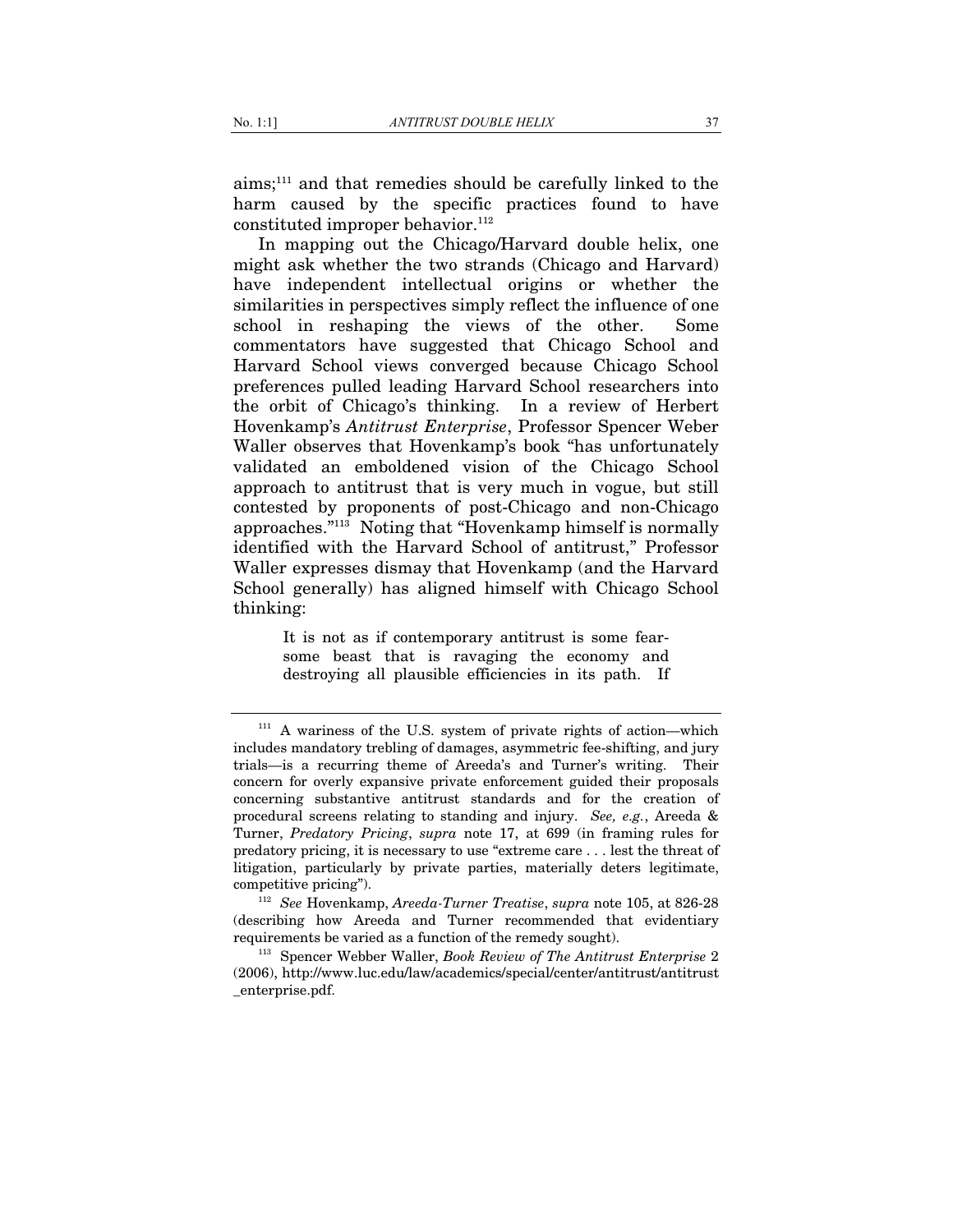anything, it is already a toothless tiger outside the realm of cartel cases. To have a reasonable and eminent critic like Professor Hovenkamp seek to further tame it in the name of simplicity and institutional competencies is unfortunately the thinking man's death sentence for a field of law that was intended to play, and has played until recently, a far more robust role in the history and jurisprudence of the United States.<sup>114</sup>

Seen this way, the modern intellectual DNA of U.S. antitrust law is not a double helix, but instead is a single strand of Chicago School thinking which has absorbed and assimilated the previously independent and more interventionist Harvard School.

Commentators sometimes have suggested that Areeda and Turner consciously borrowed some of their most important ideas from Chicago School scholars. Some observers have said, without explanation, that Chicago School scholars influenced the writing of their counterparts in the modern Harvard School.115 Others point to personal interactions in which Harvard School scholars displayed their awareness of policy positions associated with the Chicago School.116 It is difficult to prove or disprove the

 I think Aaron Director's views on predatory pricing did spread to Don Turner, and perhaps Phil Areeda, in this regard. Don Turner and I used to have lunch about every two weeks, and our opening question to each other was, "Have you found any predatory pricing recently?" And I told him I had been searching for thirty years and hadn't

 $^{114}$   $Id.$   $^{115}$   $See$  Sullivan,  $supra$  note 56, at 9 ("Indeed, Posner and Bork have . . . influenced scholars who for a time were contributing to an alternative view of antitrust. Recently, shortrun price theory has been proposed as an adequate basis for examining predation by Donald Turner who, in his early career, contributed significantly to industrial organization theory.").<br><sup>116</sup> One observation along these lines was offered during a roundtable

discussion conducted in 1981 about the University of Chicago's role in promoting the use of economics to analyze the law. *See The Fire of Truth: A Remembrance of Law and Economics at Chicago, 1932-1970*, 26 J. L. & ECON. 163 (1983). Jesse Markham made the following comment about the influence of Aaron Director, an economist and member of the University of Chicago Law School faculty: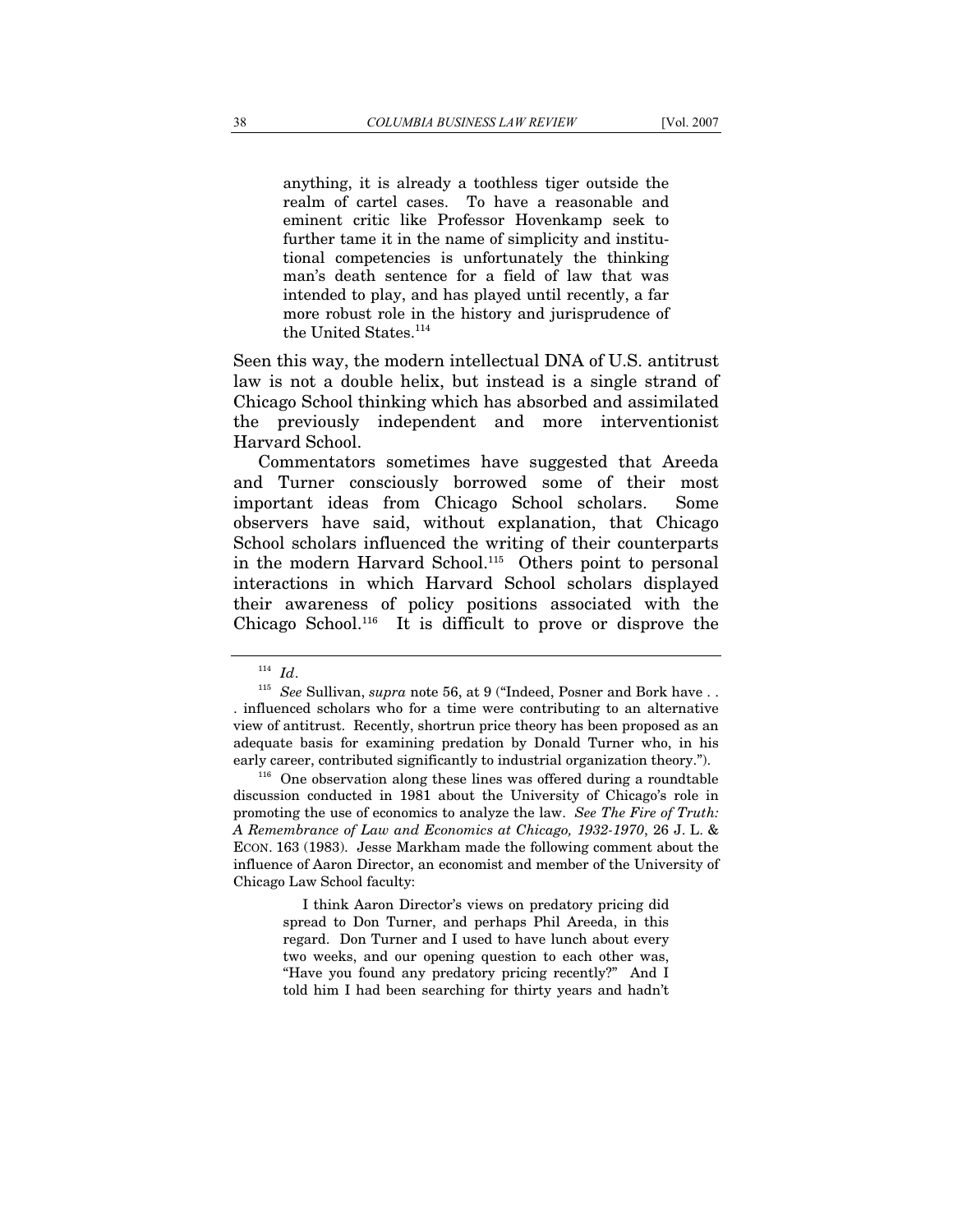presence of Chicago School influences in the writings of scholars of the modern Harvard School. Good researchers ordinarily read widely in their fields and reflect carefully upon the work of other scholars. Even with the most selfassured scholars, some degree of absorption, even by unconscious osmosis, is inevitable. In their co-authored works, Areeda and Turner seldom acknowledged intellectual debts to other commentators. $117$  Their joint work contains few direct statements or indirect signs (e.g., citation patterns) that indicate significant borrowings from Chicago School scholars or other researchers.<sup>118</sup> On the many occasions that I heard him speak at conferences or seminars, Professor Areeda relied almost exclusively on self-citation for authority. One of his favorite admonitions to audiences was "Read the Treatise!" In more than a few instances, I saw him react irritably to the mention of commentary that

 When Don and Phil published that article on the test for predatory pricing, their underlying reason was that it is so seldom found and so much effort has been spent looking for it or accusing industries of engaging in it that you ought to set a test—as a managerial rule for the courts—so stiff that you would never find it anyway. That would settle it once and for all. You can't really imagine firms selling or pricing below marginal cost, and if you use that as a test, then there is no predatory pricing. You define it for judicial reasons out of existence.

#### *Id*. at 209.

<sup>117</sup> In a rare departure from this practice, the preface to the first volume of the Areeda-Turner treatise states that the authors "greatly profited from a number of discussions with Professor Richard Caves of the Harvard Economics Department." I PHILLIP AREEDA & DONALD F. TURNER, ANTITRUST LAW XVII (1978). Areeda and Turner usually cited other authors only to rebut them or to cite the agreement of other commentators

with their own work.<br><sup>118</sup> One example is the 1975 Areeda and Turner predatory pricing article, which seems to have relied to some extent on the work of John McGee, a Chicago School economist. Areeda & Turner, *Predatory Pricing*, *supra* note 17, at 699 n.6.

found any. That could have been due to the deficiencies in my search.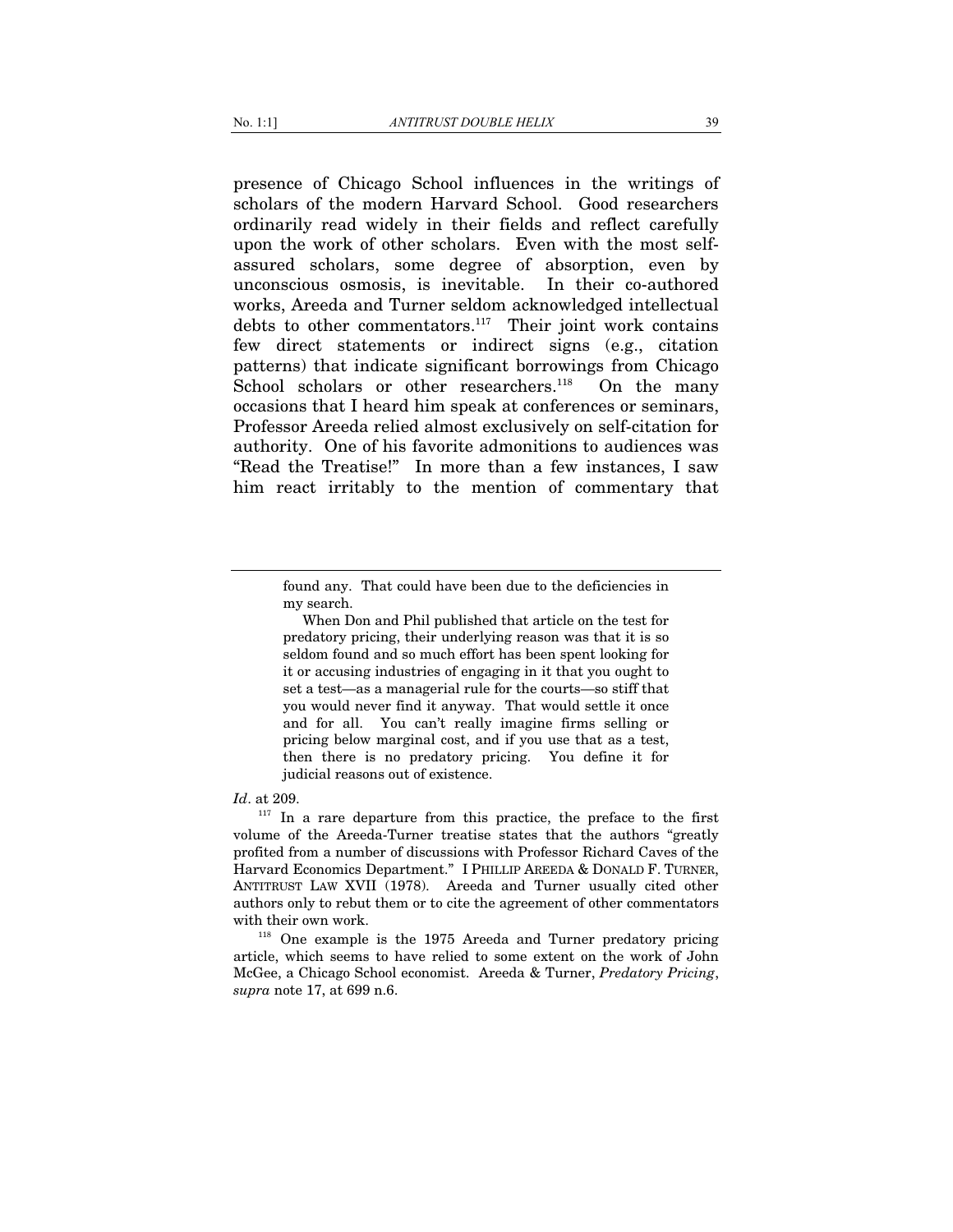purported to offer new, more informative models of analysis that Areeda had not anticipated in his own work.<sup>119</sup>

The hypothesis that Chicago merely assimilated Harvard slights important evidence that the modern Harvard School scholars arrived at their intervention skepticism independently. No obvious textual basis negates the possible impact of Chicago School views on modern Harvard School scholars, but there is good reason to believe that Areeda, Turner, and Breyer did considerably more than simply react to and absorb Chicago's perspectives. In his examination of Areeda's scholarship, Professor Page demonstrates that the Chicago School and Harvard School arrived at often similar policy prescriptions by way of different analytical paths.120 The approach of the Chicago School scholars was "conceptual" and relied "on an accepted set of economic models of practices and on strong generalizations about the relative efficacy of courts and markets in eroding anticompetitive behavior."121 Areeda's technique was "more contextual" and reflected "the influence of legal process jurisprudence, with its emphasis on institutional competence

<sup>&</sup>lt;sup>119</sup> At the annual meeting of the Association of American Law Schools in Los Angeles in January 1987, the Association's Section on Antitrust and Economic Regulation convened a session to discuss Thomas Krattenmaker's and Steven Salop's raising rivals' costs article, which had appeared late in 1986 in the YALE LAW JOURNAL. *See* Krattenmaker & Salop, *Raising Rivals' Costs*, *supra* note 65. Areeda was one of several academics who served as discussants for the paper. My notes of the event capture Areeda in a state of annoyance. He complained about Krattenmaker's and Salop's choice of colorful labels for their scenarios of improper exclusion (the authors called one scenario the "Frankenstein Monster," *id.* at 240); said what was good in the article largely had been foreshadowed in the work of others, including himself; and, leveling a criticism that was a certifying mark of his method of antitrust analysis, cautioned that the Article's truly novel proposals posed serious administrability challenges for courts and enforcement agencies. I was in only my first year of teaching and was unfamiliar with the norms of behavior at academic conferences. I nevertheless sensed that I had just seen a dominant incumbent scholar pour cold water on ideas that could contend seriously for attention with his own. 120 Page, *Areeda, Chicago, and Antitrust Injury*, *supra* note 34, at 912-

<sup>16. 121</sup> *Id*. at 912.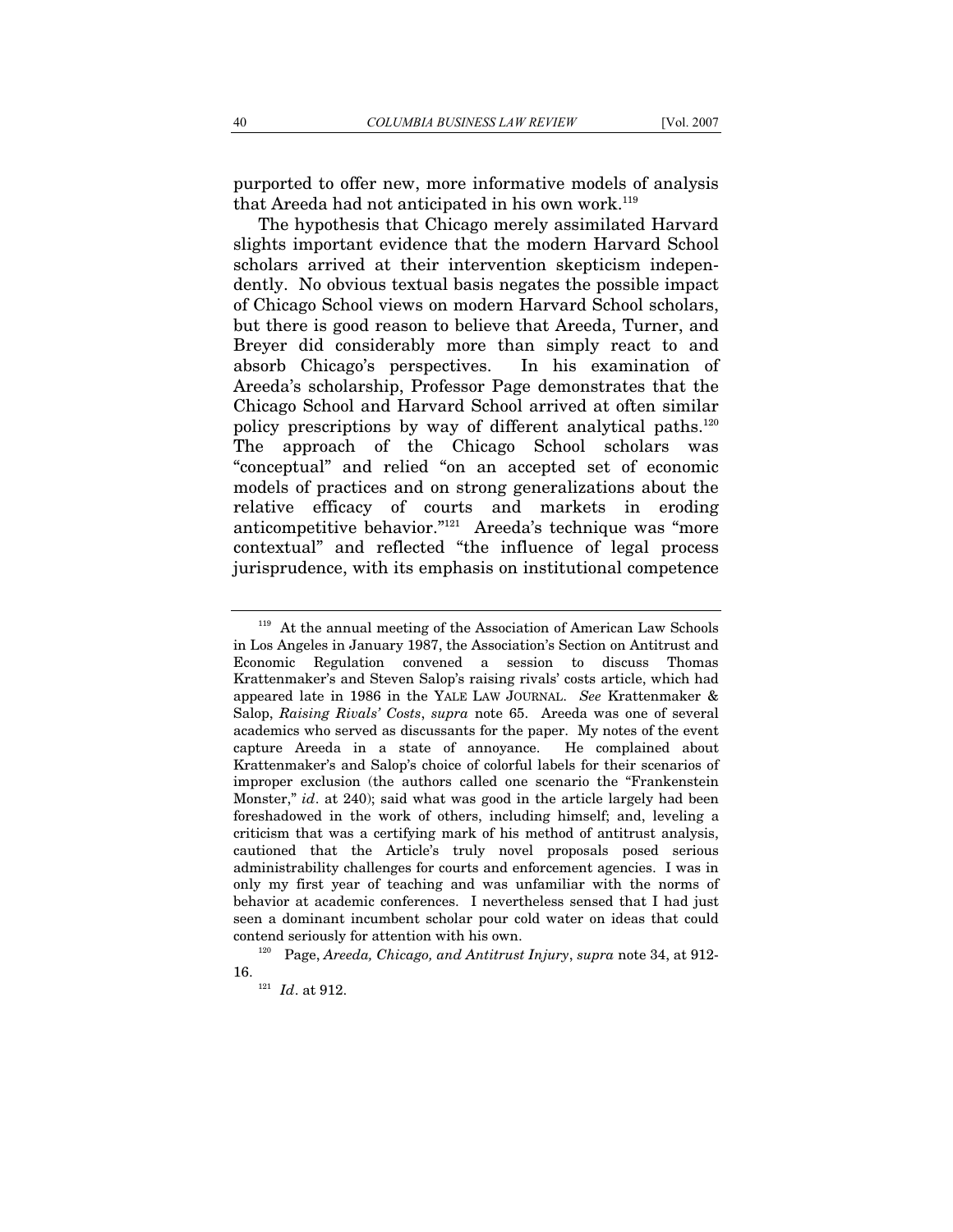and reasoned judicial decision making."122 The modern Chicago School and Harvard School scholars emphasized similar considerations—e.g., limits on the capacity of implementing institutions—and reached generally common policy conclusions while using different analytical perspectives.

A chronology of the writings of modern Chicago School and Harvard School scholars also indicates that Harvard figures such as Areeda and Turner were the first to introduce extensive treatments of ideas that the Chicago School and Harvard School now share. In 1976, Professor Areeda was the first to introduce the powerful idea that courts should refuse to award damages to private plaintiffs unless the asserted injury stemmed from a reduction in competition.123 In 1978, with the publication of the first three volumes of ANTITRUST LAW, Areeda and Turner provided original, formative treatments of institutional considerations that became intimately associated with their work. In these texts, Areeda and Turner emphasized the need for "administrability" in the formulation of antitrust rules and underscored the interdependence of liability rules and remedies in determining the impact of the antitrust system.124 Chicago School views did not guide the modern Harvard School scholars to the idea that the scope of antitrust intervention should be limited by reference to these and other institutional considerations. The modern Harvard School got there on its own.

Suppose, instead, that Chicago School and Harvard School views are similar today because Chicago assimilated Harvard. Even if this were true, the assimilation itself would be important. One might dismiss Bork, Easterbrook, and Posner on the ground that their ideas are dangerously extreme and that their extremism makes them inherently untrustworthy sources of antitrust thought. But what if the same or similar ideas have gained the approval of seemingly

<sup>&</sup>lt;sup>122</sup> *Id.* at 912-13.<br><sup>123</sup> *See infra* note 139 and accompanying text (discussing Areeda's role in the establishment of the antitrust injury test in private litigation). 124 *See infra* notes 110 and 119 and accompanying text.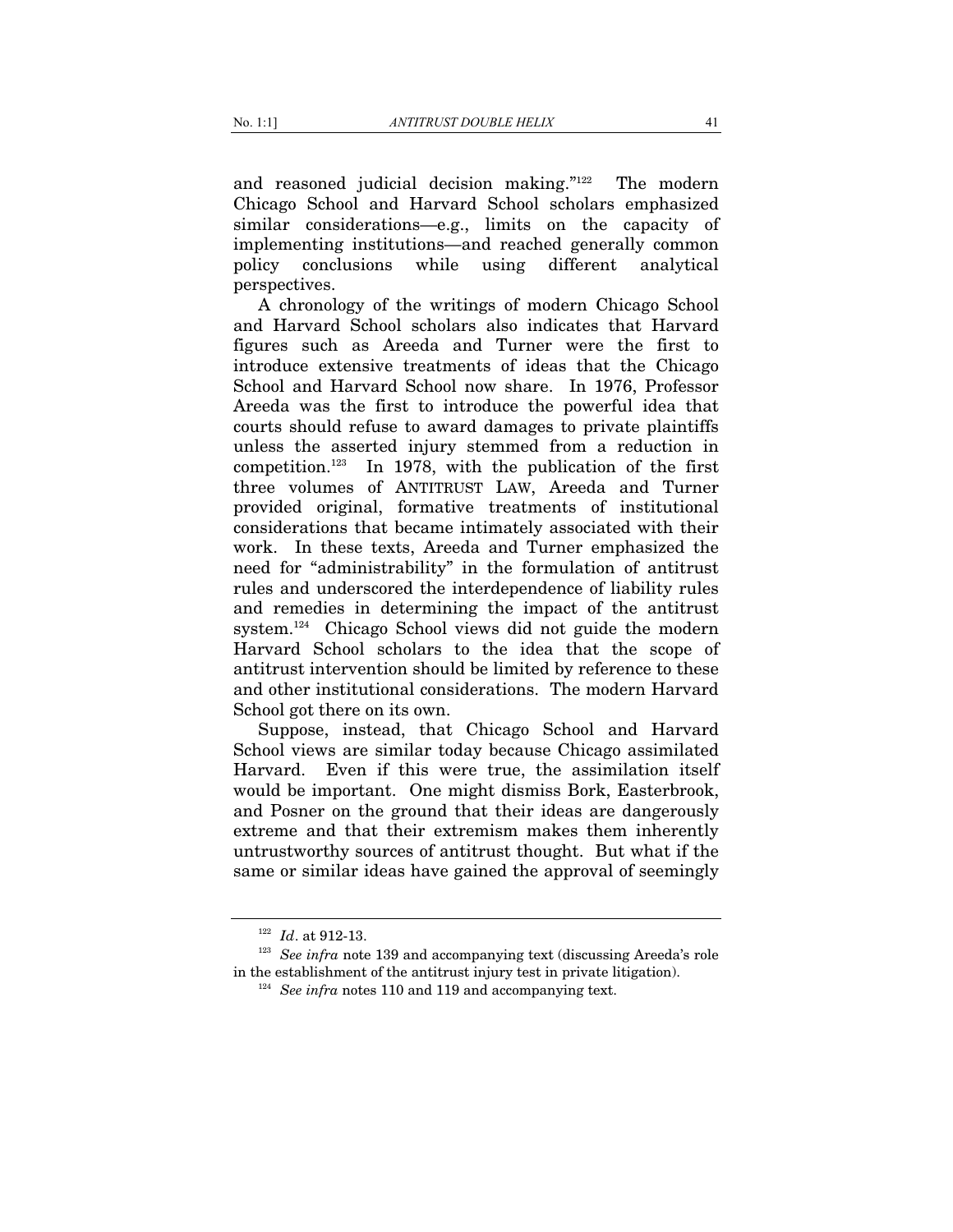"reasonable" experts in the field—e.g., Areeda, Turner, and Breyer? If a significant number of seemingly respectable scholars embrace the "extremist" ideas in question, how extreme and unreasonable can the ideas truly be?

Professor Waller's review of the *Antitrust Enterprise* expresses regret that a "reasonable and eminent" figure such as Herbert Hovenkamp would endorse what are posited to be unduly permissive Chicago School views. By casting his lot with Chicago School or near-Chicago School ideas, Professor Hovenkamp is said to have imposed "the thinking man's death sentence" upon the U.S. antitrust system. Professor Waller's review of Hovenkamp's book and his analysis of its intellectual currents lead one to ask why the modern Harvard School converged upon the Chicago School. If Professor Hovenkamp and other reasonable people have endorsed various Chicago School perspectives, perhaps something other than an unthinking commitment to an "extreme" ideology explains the attractiveness of such ideas.

### IV. THE DOUBLE HELIX AND THE EVOLUTION OF RULES FOR DOMINANT FIRMS

The modern evolution of U.S. doctrine and policy toward dominant firms provides an informative context in which to see the operation and influence of the Chicago/Harvard double helix. The discussion below sketches the status quo of doctrine governing dominant firm conduct and underscores the role of modern Harvard School scholars in shaping a doctrinal status quo whose intellectual foundations often are attributed only to the Chicago School. Rules governing predatory pricing, private rights of action, and access to essential facilities provide the chief illustrations.

# A. The Evolution of Modern U.S. Predatory Pricing Doctrine and Policy

Dominant firms today enjoy great flexibility under U.S. law to cut prices without incurring antitrust liability for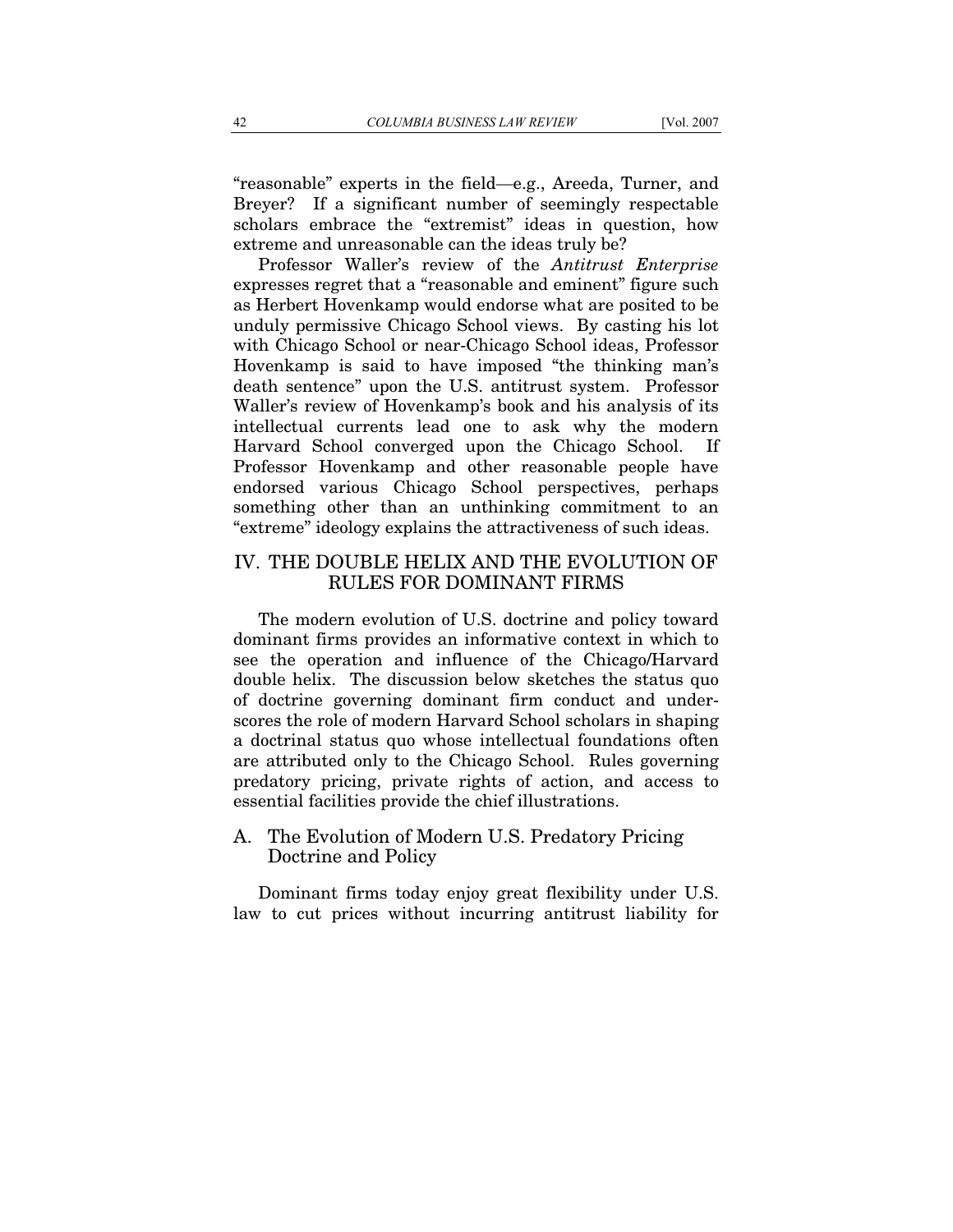predatory pricing.125 U.S. antitrust law and policy toward predatory pricing was not always so forgiving. The progression in the United States toward greater permissiveness in antitrust's treatment of predatory pricing allegations since the mid-1970s illustrates the influence of the Chicago/ Harvard double helix.

To appreciate the magnitude of the adjustment in law and policy, it is useful to first consider how an antitrust lawyer would have counseled a dominant firm about pricecutting when the 1960s drew to a close. The most recent Supreme Court decision on the question, *Utah Pie Co. v.*  Continental Baking Co.,<sup>126</sup> had appeared in 1967 and had suggested that pricing below average total cost could be unlawful predation.<sup>127</sup> The Court also endorsed the view that evidence of the defendant's subjective intent is relevant to the analysis of liability.128 Effects on the well-being of rival firms, rather than effects on consumers, also seemed paramount. One passage in *Utah Pie* emphasized, as a factor favoring a finding of liability, that the market in question had featured a "drastically declining price

<sup>128</sup> *Id.* at 696-97 n.12. The Court said:

Chief Justice Hughes noted in a related antitrust context that the "knowledge of actual intent is an aid in the interpretation of facts and prediction of consequences," *Appalachian Coals, Inc. v. United States*, 288 U.S. 344, 372, and we do not think it unreasonable for courts to follow that lead. Although the evidence in this regard against Pet seems obvious, a jury would be free to ascertain a seller's intent from surrounding economic circumstances, which would include persistent unprofitable sales below cost and drastic price cuts themselves discriminatory.

*Id*.

<sup>125</sup> *See* Hovenkamp, *Review and Critique*, *supra* note 14, at 311 ("The current antitrust law of predatory pricing gives defendants a great deal of latitude and probably approves anticompetitive pricing behavior in at least

some circumstances.").<br><sup>126</sup> Utah Pie Co. v. Cont'l Baking Co., 386 U.S. 685 (1967).<br><sup>127</sup> *Id.* at 698 (recounting the evidence of defendant's predatory conduct and noting that the defendant's prices were "less than its direct cost plus an allocation for overhead").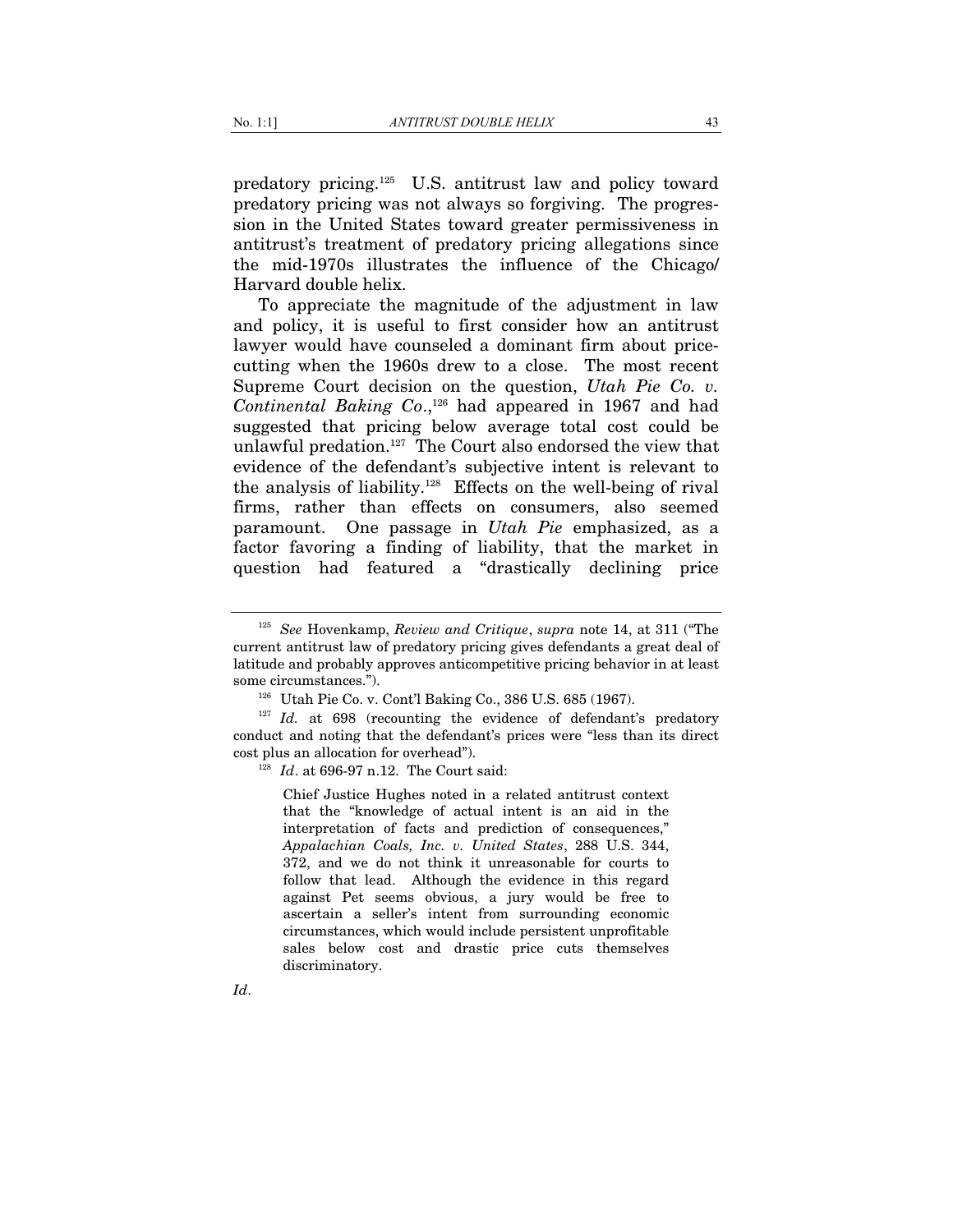structure" as a consequence of the defendant's pricing tactics.<sup>129</sup>

Counselors in the 1960s and 1970s also would have had to warn their clients that the federal enforcement agencies were willing to police dominant firm price cuts aggressively. In 1963, the Department of Justice brought criminal charges under the Sherman Act and the Robinson-Patman Act against a dairy in New England for selling milk below its cost.130 In 1963 the Justice Department obtained an indictment under Section 2 of the Sherman Act against a firm and several of its executives for oversupplying the market in Los Angeles with bananas.131 The possibility that the Justice Department would use criminal enforcement to attack predatory pricing persisted well into the 1970s. In a speech in 1977, Griffin Bell, the Attorney General of the United States, warned:

> Predatory pricing is another subject toward which I expect to direct more criminal enforcement. Persistent below-cost pricing designed to destroy competitors, to coerce suppliers or customers of competitors, or to enforce systematic boycotts to drive a competitor out of the market, are *per se* violations. As such, they are well within the boundaries of traditional criminal antitrust enforcement.<sup>132</sup>

In the years to come, the Justice Department did not bring a criminal case of the type Attorney General Bell described in his 1977 speech. At that time, however, one could not idly disregard the promise of the chief law enforcement officer of the United States to prosecute predatory pricing as a crime. Antitrust counselors also had to advise clients that the possibilities for government civil cases were genuine.

<sup>&</sup>lt;sup>129</sup> *Id.* at 703.<br><sup>130</sup> United States v. H.P. Hood & Sons, Inc., [1961-1970 Transfer Binder] Trade Reg. Rep. (CCH) ¶ 45,063, at 52,519 (D. Mass., filed Mar. 15, 1963). 131 United States v. United Fruit Co., [1961-1970 Transfer Binder]

Trade Reg. Rep. (CCH) ¶ 45,063, at 52,528 (C.D. Cal. filed July 16, 1963). 132 Griffin B. Bell, Attorney General of the United States, *Address* 

*Before the Harvard Law Review 6-7* (Boston, Mass., Mar. 19, 1977) (emphasis in original).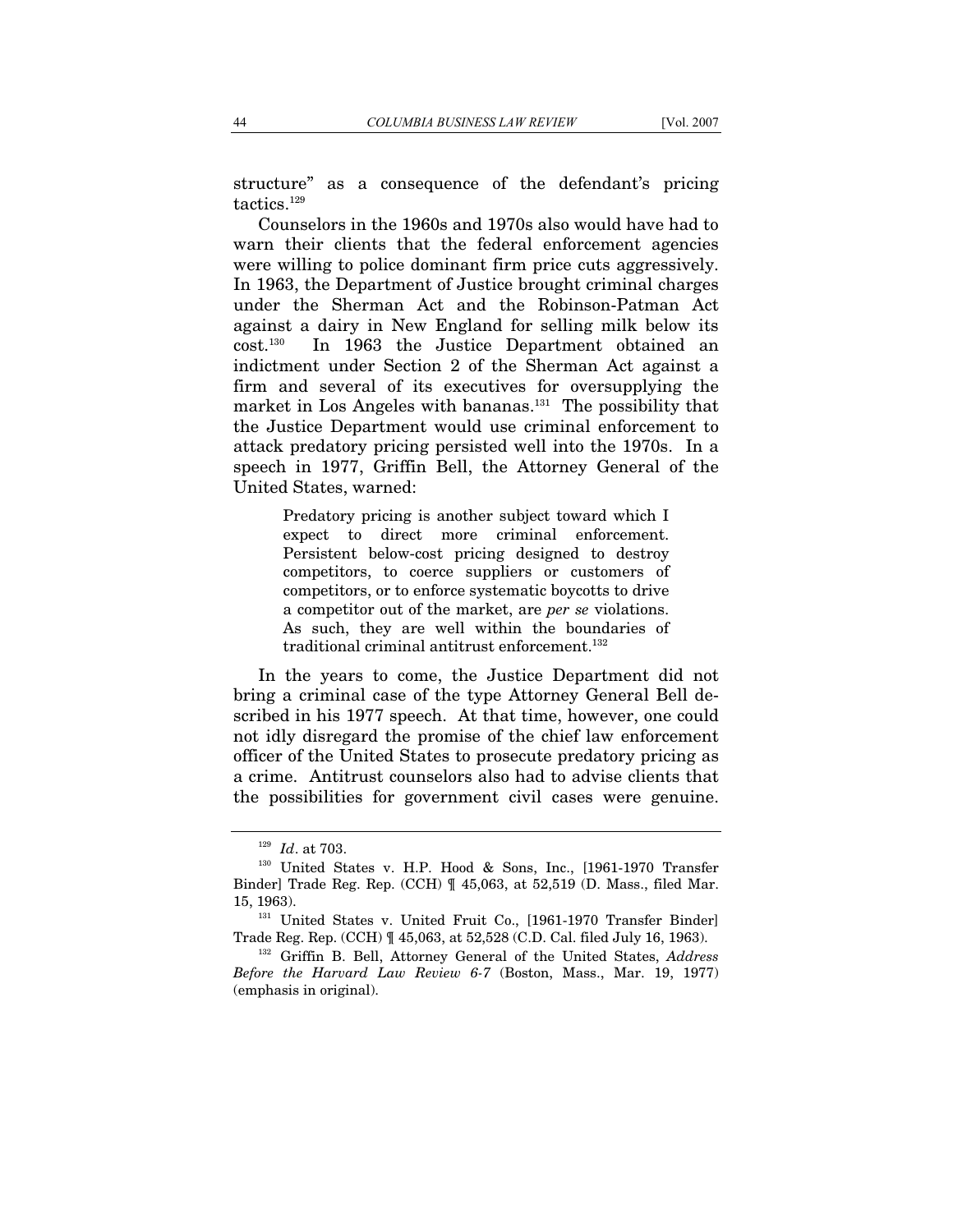The Justice Department's monopolization lawsuit against IBM included a claim of predatory pricing,133 and the Federal Trade Commission in the 1970s initiated predatory pricing lawsuits against ITT-Continental (bread),<sup>134</sup> Borden (lemon juice),<sup>135</sup> and General Foods (instant coffee).<sup>136</sup>

The doctrinal environment changed dramatically in the 1970s, and the motivation for the adjustment was an intellectual revolution significantly inspired by the Harvard School. The principal stimulus was a paper by Areeda and Turner that has a strong claim to be the most influential law review article ever written on an antitrust topic. In 1975, Areeda and Turner published a proposal that courts use the relationship of the dominant firm's prices to its variable costs to determine the legality of a challenged pricing strategy. $137$ Within months of the article's publication, two courts of appeals relied heavily on the paper to dismiss predatory pricing allegations.138 In the decades to follow, the article became the starting point for judicial analysis of below-cost pricing claims.139 Although many decisions declined to

<sup>135</sup> *In re* Borden, Inc., 92 F.T.C. 669, 671-72 (1978) (complaint alleging monopolization and maintenance of noncompetitive market structure).

<sup>136</sup> *In re* Gen. Foods Corp., 103 F.T.C. 204, 206-08 (1984) (complaint alleging attempted monopolization). 137 Areeda & Turner, *Predatory Pricing*, *supra* note 17. *Compare with*

*supra* notes 28-29 and accompanying text (presenting views of modern Chicago scholars on predatory pricing). 138 *See* Hanson v. Shell Oil Co., 541 F.2d 1352, 1358-59 (9th Cir. 1976)

(endorsing application of Areeda-Turner rule and dismissing plaintiff's predatory pricing allegations); Int'l Air. Indus., Inc. v. Am. Excelsior Co., 517 F.2d 714, 723-25 & n.21 (5th Cir. 1975) (same). 139 *See* Herbert Hovenkamp, *The Law of Exclusionary Conduct*, 2

COMPETITION POL'Y INT'L 21, 22 (2006) (discussing the "revolution in the antitrust law of exclusionary pricing" set in motion by the publication of Areeda's and Turner's 1975 article and their proposal that courts condemn price cutting by a dominant firm only when the defendant fails to recover its average variable costs). Professor Hovenkamp observes that "[w]hile the U.S. Supreme Court has never passed judgment on the correct

<sup>133</sup> United States v. Int'l Bus. Mach. Corp., [1961-1970 Transfer Binder] Trade Reg. Rep. (CCH) ¶ 45,069 (S.D.N.Y. filed Jan. 17, 1969)

<sup>(</sup>complaint alleging monopolization and attempted monopolization). 134 *In re* Int'l Tel. & Tel., 104 F.T.C. 280, 284-85 (1984) (complaint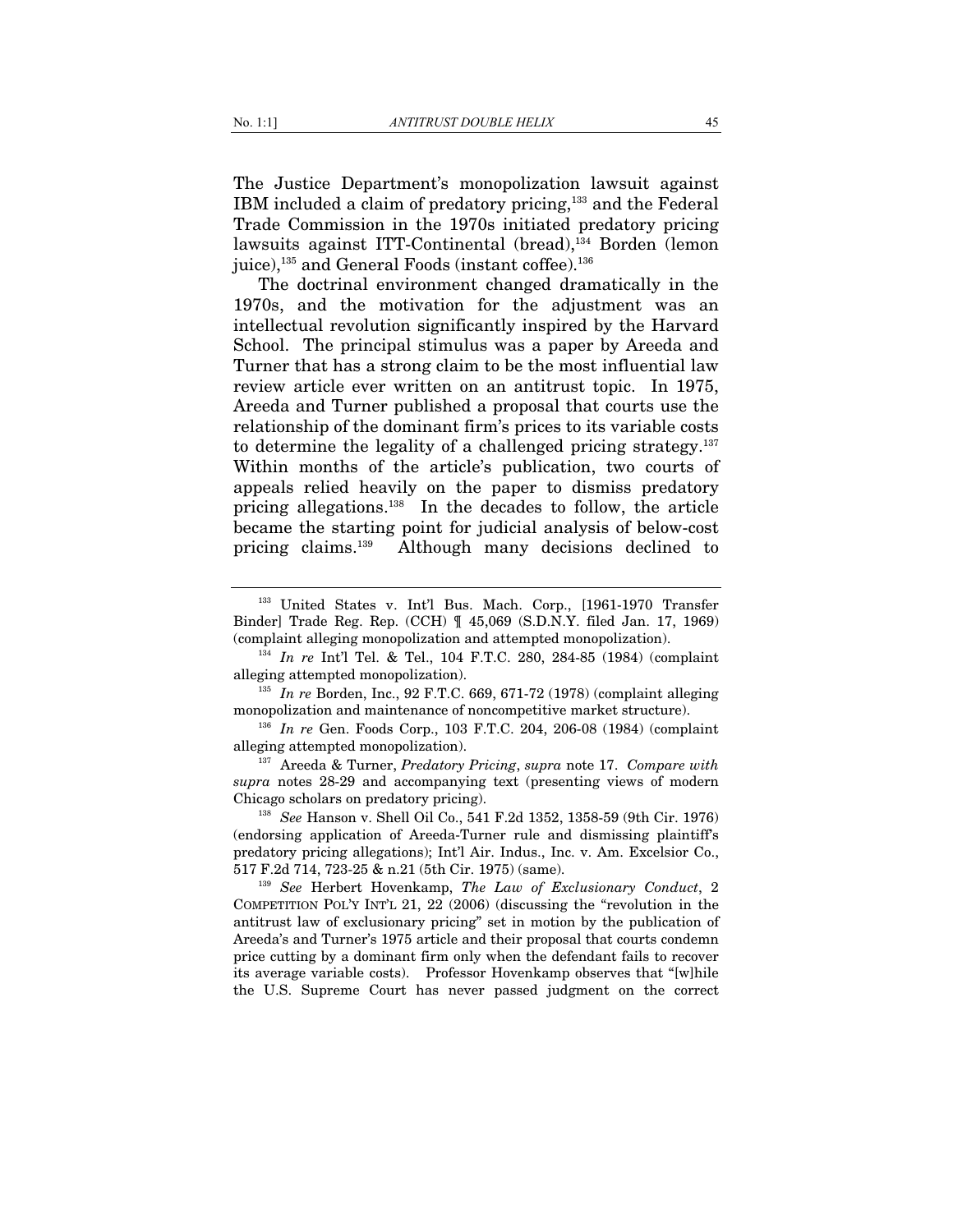endorse all facets of the Areeda-Turner test, the article transformed the way that federal judges analyzed predatory pricing allegations.140 The 1975 article, whose proposal Areeda and Turner incorporated and refined in 1978 in the second edition of their treatise, $141$  also set off an academic debate about predatory pricing that continues to this day.142

price/cost test for predatory pricing, the U.S. Circuit Courts have generally agreed that either marginal cost or average variable cost is the correct number." *Id*. at 22. Although the Supreme Court has not specifically endorsed the Areeda-Turner average variable cost rule, the Court's predatory pricing opinions have relied extensively on the 1975 Areeda-Turner law review article and the Areeda-Turner treatise to analyze predatory pricing allegations. *See Brooke Group*, 509 U.S. at 221, 222, 224, 233, 238, 239 (citing 1975 Areeda-Turner law review article or Areeda-Turner treatise); *Matsushita*, 475 U.S. at 585 n.9, 589, 591 (same). In *Brooke Group* and *Matsushita*, Areeda and Turner are the most frequently cited commentators. 140 *See* Richard O. Zerbe, Jr. & Michael T. Mumford, *Does Predatory* 

*Pricing Exist? Economic Theory and the Courts After Brooke Group*, 41 ANTITRUST BULL. 949, 950-51 (1996) (noting influence of the Areeda-Turner predatory pricing proposal in the courts; observing that "the legacy of the Areeda-Turner rule continues to inform the debate about predatory pricing, making standards of evidence more objective and rigorous"). The formative influence of the Areeda-Turner proposal upon predatory pricing doctrine is not universally recognized by commentators. Some observers attribute the modern transformation of predatory pricing law entirely to the Chicago School. *See* Albert A. Foer, *The American Antitrust Institute: The First Five Years of a Virtual Public Interest Network 5* (Oct. 13, 2003), http://www.antitrustinstitute.org/recent2/275.pdf. Albert Foer writes that, in the late 1990s, "predatory pricing was one of the foremost issues separating a Chicago School from a post-Chicago approach to antitrust." He goes on to observe: "Chicago School Analysis had rendered the doctrine of predatory price, in the sense of melting it down to the disappearing point." *Id.* 

<sup>141</sup> III PHILLIP AREEDA & DONALD F. TURNER, ANTITRUST LAW ¶¶ 710-22 (1978).<br><sup>142</sup> The catalytic effect of the Areeda-Turner predatory pricing

proposal within academia was immediate and powerful. In 1981, in the introduction to a book that collected papers presented at an FTC conference on business strategy and predatory conduct, Steven Salop commented:

> Any modern discussion of predatory conduct must begin with Areeda and Turner's seminal article. Few scholarly works have had so much influence on such a diverse group of researchers and practitioners in so short a time. More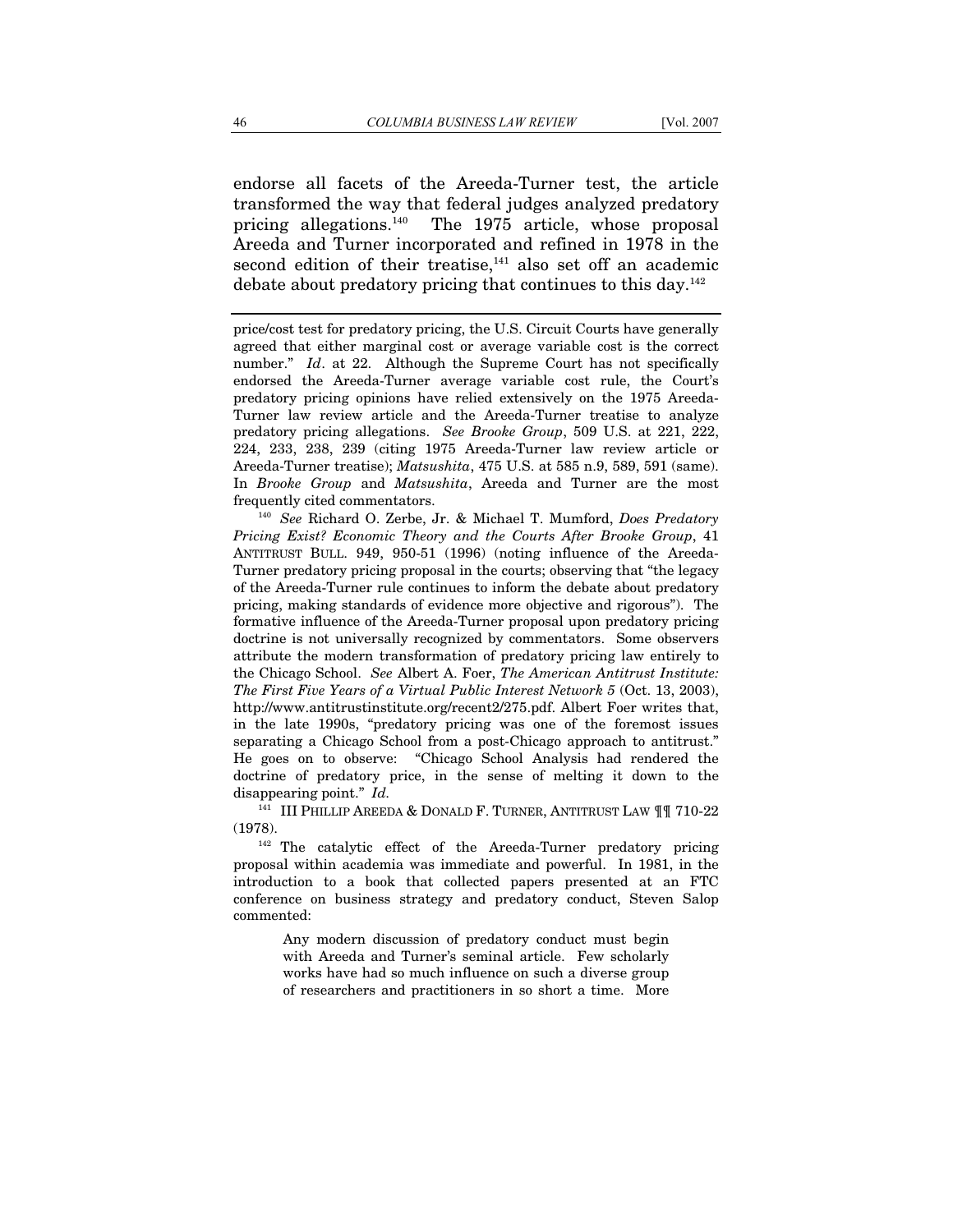Stephen Breyer's opinions were a major conduit for bringing the Areeda-Turner proposal into the mainstream of antitrust jurisprudence. Breyer taught with Areeda and Turner on the Harvard Law School faculty before joining the First Circuit in 1980. In 1983, Breyer's opinion for the court in the *Barry Wright Corp. v. ITT Grinnell Corp.*143 case drew heavily from the technical details and philosophy of the Areeda-Turner predatory pricing article and *Antitrust Law* treatise.144 "[A]ntitrust laws," Breyer wrote, "very rarely reject...beneficial 'birds in the hand' for the sake of more speculative (future low price) 'birds in the bush. $145$  This passage endorsed the policy trade-off between short-term and long-term effects that animated the Areeda-Turner test—letting consumers take the short-term benefits of pricecutting now, and worrying about potential longer-term harms later.<sup>146</sup> Consistent with Areeda's and Turner's

> than any other article, it has led courts to begin taking an economic view of predation, either by actually adopting the rule or by using it as a starting point. Indeed, the progress the courts have made in the past 6 years in increasing their own economic sophistication has been dramatic. The Areeda and Turner article has also been a strong source of stimulation for economists, spawning a variety of commentary and further research . . . . Although all the economists contributing to the debate take some exception either to Areeda and Turner's static, nonstrategic mode of analysis, all have benefited from the path they have provided.

STEVEN C. SALOP, STRATEGY, PREDATION, AND ANTITRUST ANALYSIS: AN INTRODUCTION, IN STRATEGY, PREDATION, AND ANTITRUST ANALYSIS 1, 10-11

(Steven C. Salop ed., Federal Trade Commission, Sept. 1981). 143 Barry Wright Corp. v. ITT Grinnell Corp., 724 F.2d 227 (1st Cir.

<sup>144</sup> The passage of the Breyer opinion in *Barry Wright* that deals with the plaintiff's predatory pricing claims contains a total of 14 citations to either the Areeda-Turner predatory pricing article or to the *Antitrust Law* treatise. In a subsequent discussion of *Barry Wright*, the Areeda-Turner treatise called Breyer's opinion "perceptive." Phillip E. Areeda et al., *Antitrust Law* ¶ 714.6c, at 715 (Supp. 1993).<br><sup>145</sup> 724 F.2d at 234.<br><sup>146</sup> III AREEDA & TURNER, *supra* note 99, at 166-68 (courts and firms

will face insurmountable difficulties in accurately predicting long-run effects of a dominant firm's price cuts in response to entry); *see also* John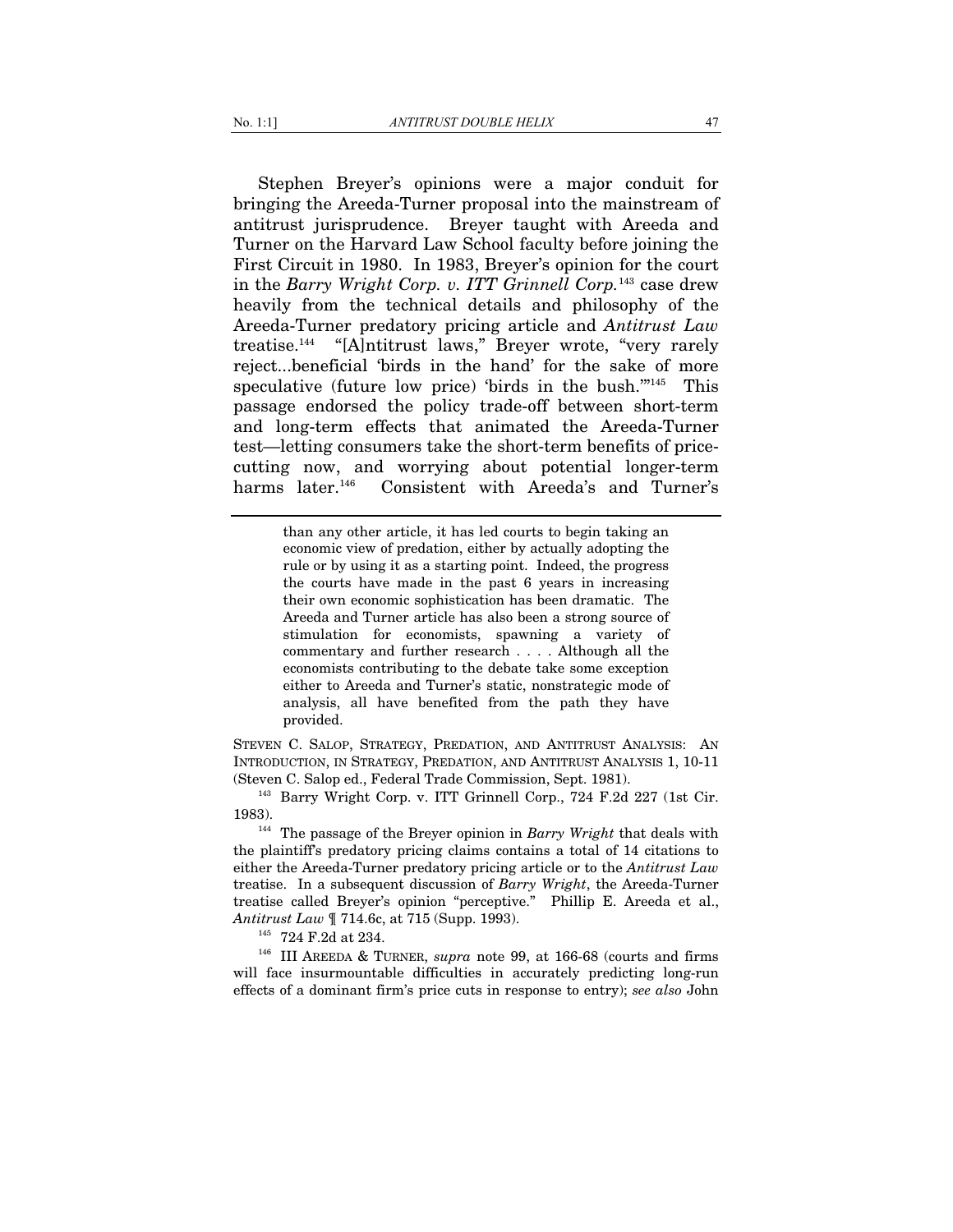concerns regarding administrability, *Barry Wright* also warned that "[r]ules that seek to embody every economic complexity and qualification may well, through the vagaries of administration, prove counterproductive, undercutting the very economic ends they seek to serve."147

*Barry Wright* proved to be influential. The Supreme Court's decision in 1986 in *Matsushita Electric Industrial Co. v. Zenith Radio Corp.*148 prominently cited Breyer's *Barry Wright* opinion and echoed its philosophy.<sup>149</sup> The Court endorsed the scrutiny of the relationship between the defendant's prices and its costs and approved the further requirement that the plaintiff show how the defendant, after excluding the plaintiff, could recoup the sacrifice of shortterm profits that the below-cost pricing strategy entailed.<sup>150</sup> Although other commentators had proposed a recoupment test as an alternative or supplement to the Areeda-Turner rule,151 Areeda and Turner had anticipated such a test and had noted it in their 1975 article.<sup>152</sup>

One of Areeda's and Turner's aims in developing a costbased test for predatory pricing was to alter the focus of

B. Kirkwood, *Comments from the Federal Trade Commission*, 49 ANTITRUST L.J. 953, 954-57 (1981) (discussing how the Areeda-Turner predatory pricing rule accounts for dynamic, long-run considerations). 147 *Barry Wright*, 724 F.2d at 234. Professor Howard Latin has noted

that *Barry Wright* displays Justice Breyer's "sensitivity to administrative considerations." Howard Latin, *Legal and Economic Considerations in the Decisions of Judge Breyer*, 50 L. & CONTEMP. PROBS. 57, 65 (1987). Justice Breyer's primary arguments in *Barry Wright*, Professor Latin explains, "did not pertain to the economic circumstances of the parties, but rather to broad global efficiency questions of administrability, consistency, and the possible effects of judicial mistakes." *Id.* at 69.<br><sup>148</sup> Matsushita Elec. Indus. Co. v. Zenith Radio Corp., 475 U.S. 574

<sup>(1986).&</sup>lt;br><sup>149</sup> *Id.* at 594.<br><sup>150</sup> *Id.* at 590-91.<br><sup>151</sup> Among the most influential treatments is Kenneth G. Elzinga & David Mills, *Testing for Predation: Is Recoupment Feasible?,* 34 ANTITRUST BULL. 869 (1989), which *Brooke Group* cited in the course of establishing the recoupment requirement in predatory pricing cases. Brooke Group Ltd. v. Brown & Williamson Tobacco Co., 509 U.S. 209, 226 (1992). 152 Areeda & Turner, *Predatory Pricing*, *supra* note 17, at 698.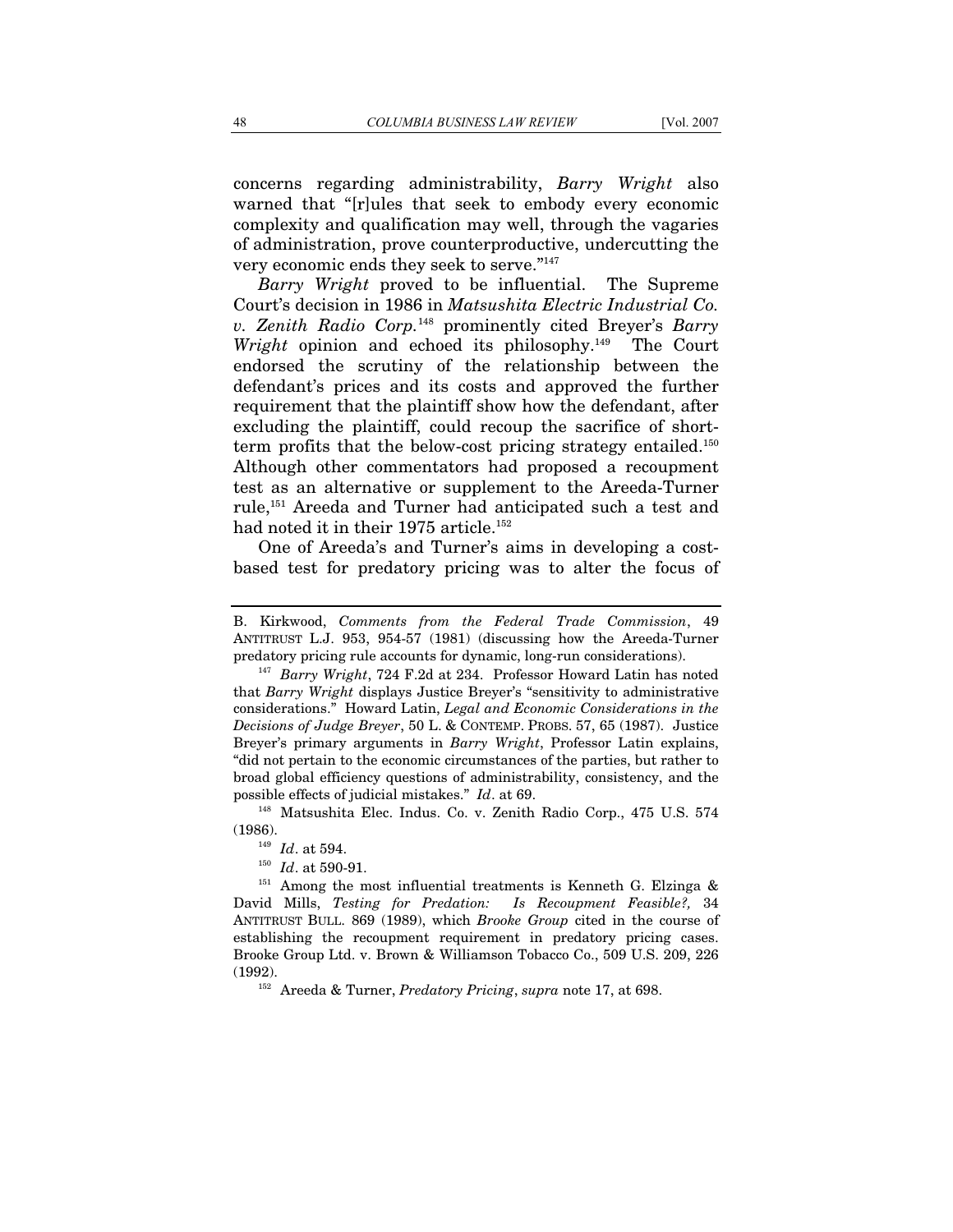judicial analysis in evaluating claims of improper exclusion. The two Harvard scholars criticized previous court decisions for placing considerable emphasis on the evaluation of the defendant's subjective purpose in choosing the challenged tactics.153 Too often, Areeda and Turner noted, earlier decisions emphasized general expressions of the defendant's desire to get more business or crush its opponents.154 Areeda and Turner encouraged courts to disregard highly general statements of intent, especially the exuberant outbursts of marketing personnel.<sup>155</sup> By contrast, the evidence of intent that deserved attention was the high-level document on which the firm relies to make decisions and which dispassionately analyzes how particular business tactics might help achieve improper exclusionary aims.156

Here, also, Stephen Breyer's court of appeals opinions played a major part in bringing this perspective into the judicial mainstream. In *Ocean State v. Blue Cross & Blue Shield*157 in 1989, Breyer vividly described how courts ought to weigh subjective expressions of the firm's intent:

> [T]here was testimony that Blue Cross's president had expressed, in none too polite terms, a desire to emasculate Ocean State . . . . Under these circumstances, Blue Cross is no more guilty of an antitrust violation than a boxer who delivers a perfectly legal punch—hoping that it will kill the opponent—is guilty of attempted murder.158

<sup>153</sup> *Id*. at 699. *See also* Hovenkamp, *Areeda-Turner Treatise*, *supra* note 105, at 817-19 (discussing Areeda's and Turner's views on treatment of intent evidence).<br><sup>154</sup> Hovenkamp, *supra* note 104, at 817-19.<br><sup>155</sup> *Id*. <sup>156</sup> *See* Phillip E. Areeda, *Predatory Pricing (1980)*, 49 ANTITRUST L.J.

<sup>897, 899-90 (1981) (</sup>describing circumstances in which courts should consider evidence of "subjective intention"; proposing that courts "refuse to consider intent, unless the party relying upon it gives the tribunal reason

to believe that his evidence is unusually probative").<br>
<sup>157</sup> Ocean State v. Blue Cross & Blue Shield, 883 F.2d 1101 (1st Cir.<br>
1989).

<sup>&</sup>lt;sup>158</sup> *Id.* at 1113.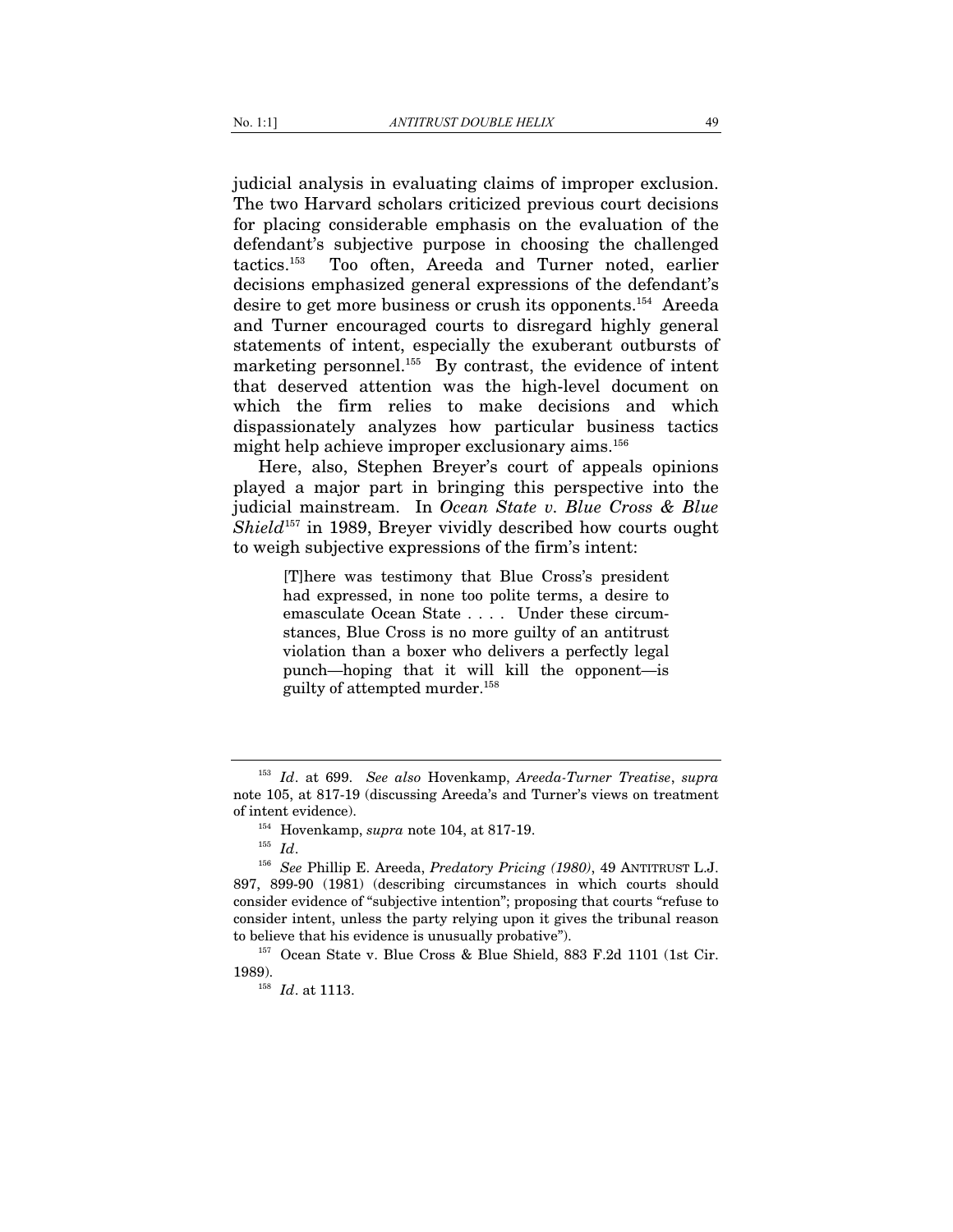Earlier in the decade in *Barry Wright*, Judge Breyer had cautioned that an "'intent to harm' without more offers too vague a standard in a world where executives may think no further than 'Let's get more business,' and long-term effects on consumers depend in large measure on competitors' responses."159 He added that in predatory pricing cases "most courts now find their standard, not in intent, but in the relation of the suspect price to the firm's costs."160

### B. Private Rights of Action

Areeda and Turner devoted extensive attention to what they perceived to be flaws in the institutions of the U.S. antitrust system. To the Harvard School scholars, the most serious imperfections resided in the U.S. system of private rights of action. Scholarship that discredits private actions has great significance in the U.S. antitrust system. This is especially so for the application of standards governing dominant firm conduct. In recent decades, private cases have played a crucial role in the development of standards involving dominant firms. The Supreme Court has not interpreted Section 2 in a case involving the federal government as plaintiff since 1973 in *Otter Tail Power Co. v. United States*. 161 Since *Otter Tail*, each Supreme Court decision that has addressed standards for dominant firm conduct has been a private case.

Several aspects of the U.S. system of private rights of action received repeated criticism from Areeda and Turner. More than any other aspect of the U.S. regime of private rights, Areeda and Turner attacked the mandatory trebling of damages, particularly in cases involving claims of monopolization or attempted monopolization.<sup>162</sup> Perhaps more than any other U.S. commentators, Areeda and Turner fostered skepticism about the motives for and effects of private treble damage suits. Areeda and Turner called treble damages "punitive" and feared that mandatory

<sup>&</sup>lt;sup>159</sup> *Barry Wright*, 724 F.2d at 232.<br><sup>160</sup> *Id*. 161 Otter Tail Power Co. v. United States, 410 U.S. 366 (1973).<br><sup>162</sup> III AREEDA & TURNER, ANTITRUST LAW, *supra* note 99, at ¶ 625.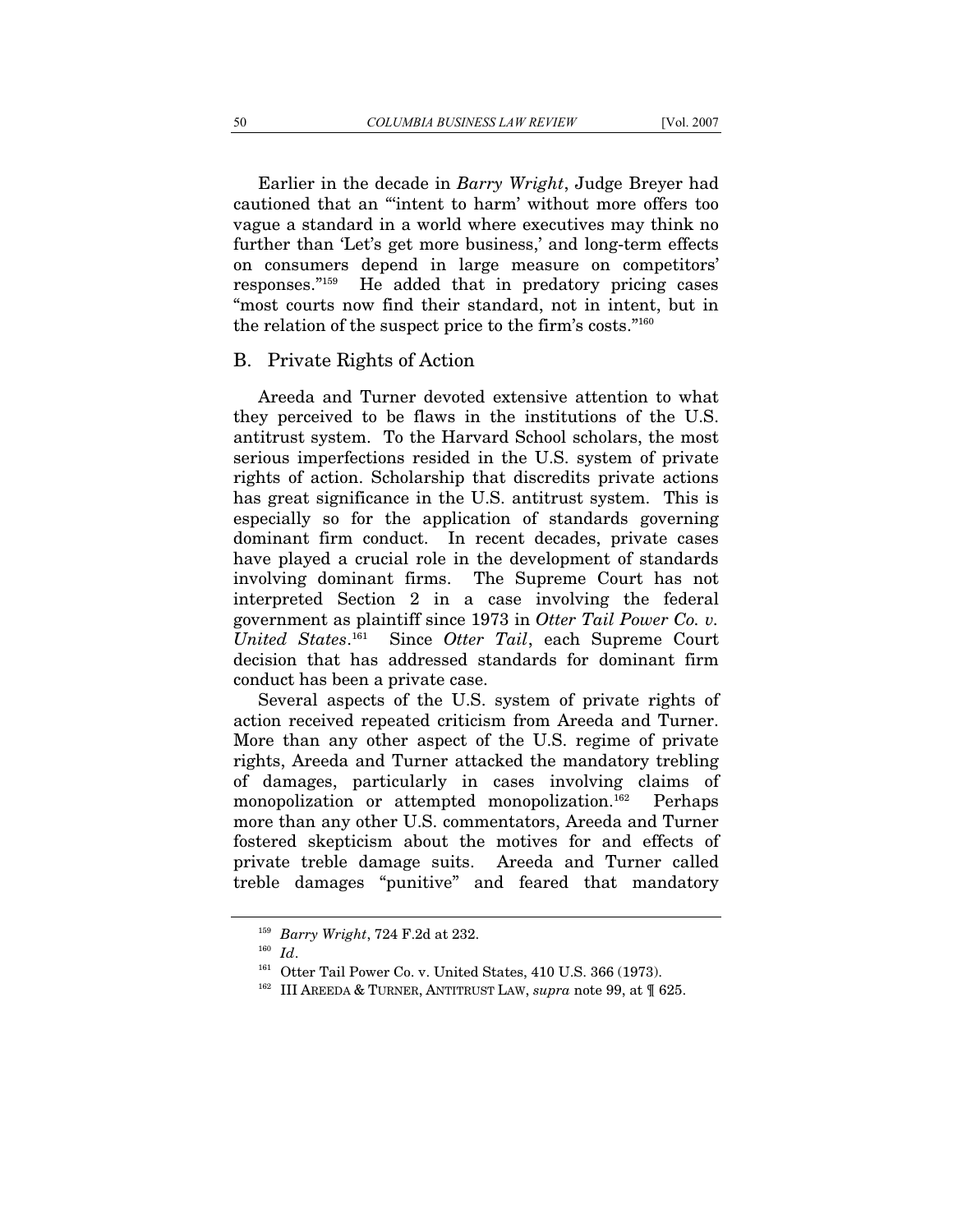trebling of damages in cases presenting competitively ambiguous dominant firm conduct threatened to deter legitimate business behavior.163 The Harvard scholars also doubted that treble damages were generally necessary to induce private parties to attack Sherman Act Section 2 violations.164

In their discussion of private rights of action, Areeda and Turner emphasized the connection between the standard of liability applied to challenged conduct and the remedy imposed for infringements of the standard. "The causal connection between conduct and power," Areeda and Turner wrote in the context of discussing government equity actions, "can be relatively modest when the only remedy sought is an injunction against the continuation of that conduct."<sup>165</sup> By contrast, "[i]f the courts are to define exclusionary conduct broadly, which is desirable in the context of equitable relief, they must keep criminal sanctions and treble damages within reasonable bounds."<sup>166</sup> To a striking degree, Areeda and Turner treated criminal sanctions and treble damages as warranting comparable levels of care in their application. Thus, the two scholars observed that "[t]reble damages are inherently punitive, and there is much reason to subject them to limitations similar to those confining criminal actions."167 The likening of treble damages to criminal punishment is a bold and jarring comparison in an antitrust system that has come to view criminal sanctions as appropriate for cartel offenses only.

A second prominent focal point for criticism by Areeda and Turner was the availability of jury trials in private

<sup>&</sup>lt;sup>163</sup> *Id.* at 95-99.<br><sup>164</sup> *Id.* at 96-97 ("[M]andatory treble damages are not necessary to assure 'ample recompense,' which is aided by liberal proof of damages, other procedural and substantive rules favorable to plaintiffs, and awards of substantial attorneys' fees.").

<sup>165</sup> *Id*. at 72. 166 *Id*. at 73. 167 *Id*. *See also* Turner, *supra* note 105, at 812 ("[M]andating treble damages over the whole range of antitrust law is inconsistent with the customary standards for punitive damages, which are similar to those applied to criminal sanctions.").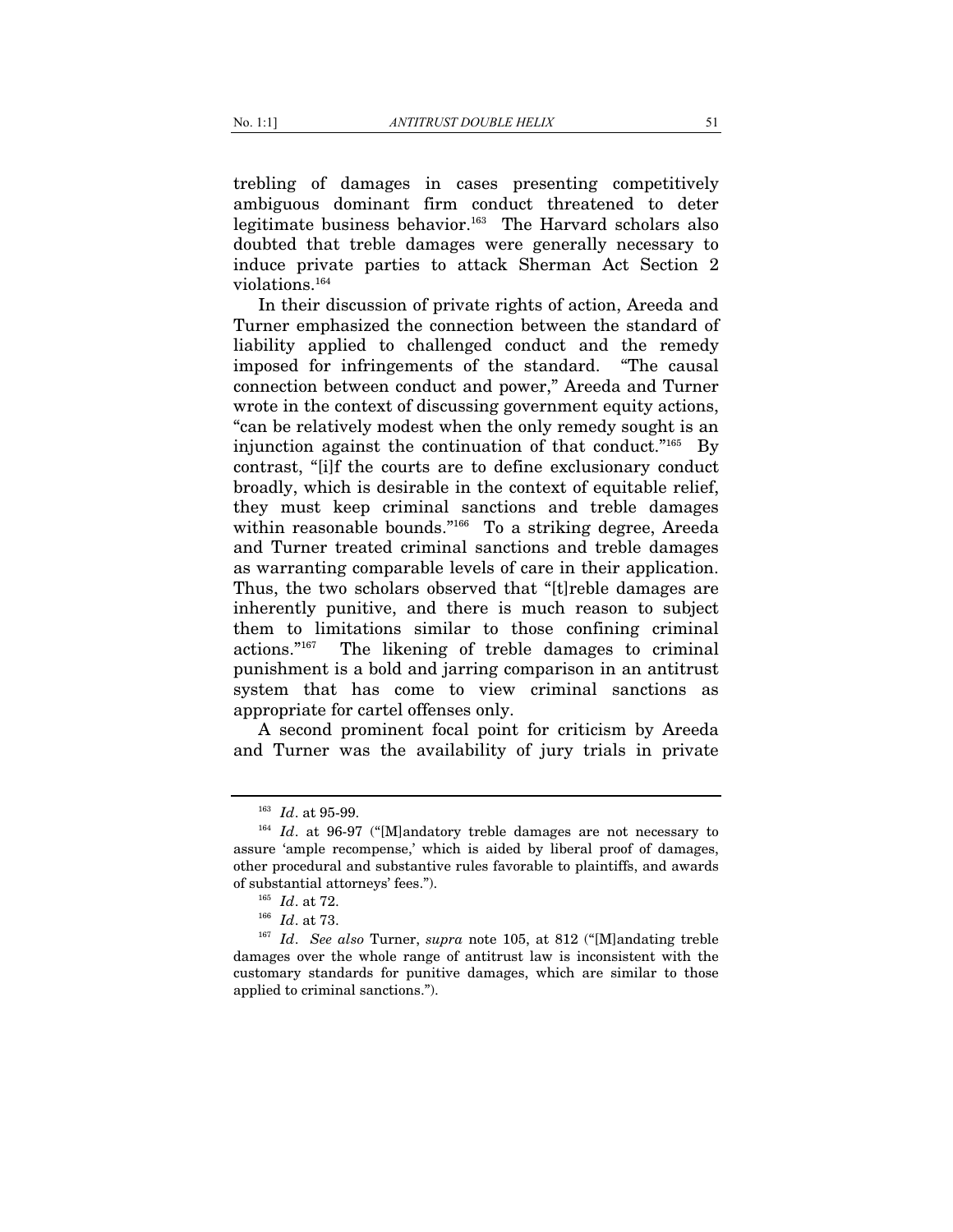antitrust cases. The inadequacies of juries constituted a recurring justification for the restrictions that Areeda and Turner wished to impose on the prosecution of Section 2 theories of liability. The Harvard scholars discouraged reliance on evidence of subjective intent in large part because consideration of intent evidence too often served to mislead juries.168 In a paper that discussed the treatment of essential facilities arguments during the trial in *Aspen*, Areeda said "[t]he major infirmity of the broad language of the jury instruction in *Aspen* is that it leaves to the jury unstated policy decisions as to privileged resources and legitimate business purposes."169 Areeda concluded that the "courts' general willingness to leave policy decisions of this sort to the jury on the basis of vague and general instructions displays one aspect of the law of monopolization that can interfere with efficient operation of business enterprises and that, by creating enormous uncertainty, burdens a firm and the legal system with unnecessary costs."170 Areeda and Turner also justified their objective, price-cost test for predatory pricing as a way to avoid the habit in older predatory pricing cases where "claims were usually left to juries that had been instructed vaguely to look for 'exclusionary' or 'predatory' intent."171

<sup>168</sup> *See* Phillip Areeda, *Monopolization, Mergers, and Markets: A Century Past and Future*, 75 CAL. L. REV. 959, 963-65 (1987) (discussing jury-related problems associated with the use of intent evidence to evaluate conduct in monopolization cases). 169 *Id*. at 965. 170 *Id*. In discussing the law of attempted monopolization, Areeda

observed that "both impropriety and substantial market position have been defined so loosely—leaving so much policy discretion to vaguely instructed juries—as to generate inconsistent results, foster uncertainty about outcomes, and threaten to transform Sherman Act Section 2 into a federal prohibition of business torts." *Id*. at 971. He added that "[e]ven when intent is used in a manner favorable to the defendant—inviting the jury to find no specific intent to monopolize when the defendant intended to achieve a legitimate purpose—the jury speculates about the defendant's soul."  $Id.$  at 972-73.

<sup>&</sup>lt;sup>171</sup> *Id.* at 965. *See also supra* note 139 and accompanying text (discussing how perceived excesses in operation of private rights led Areeda and Turner to propose the permissive cost-based test for predatory pricing).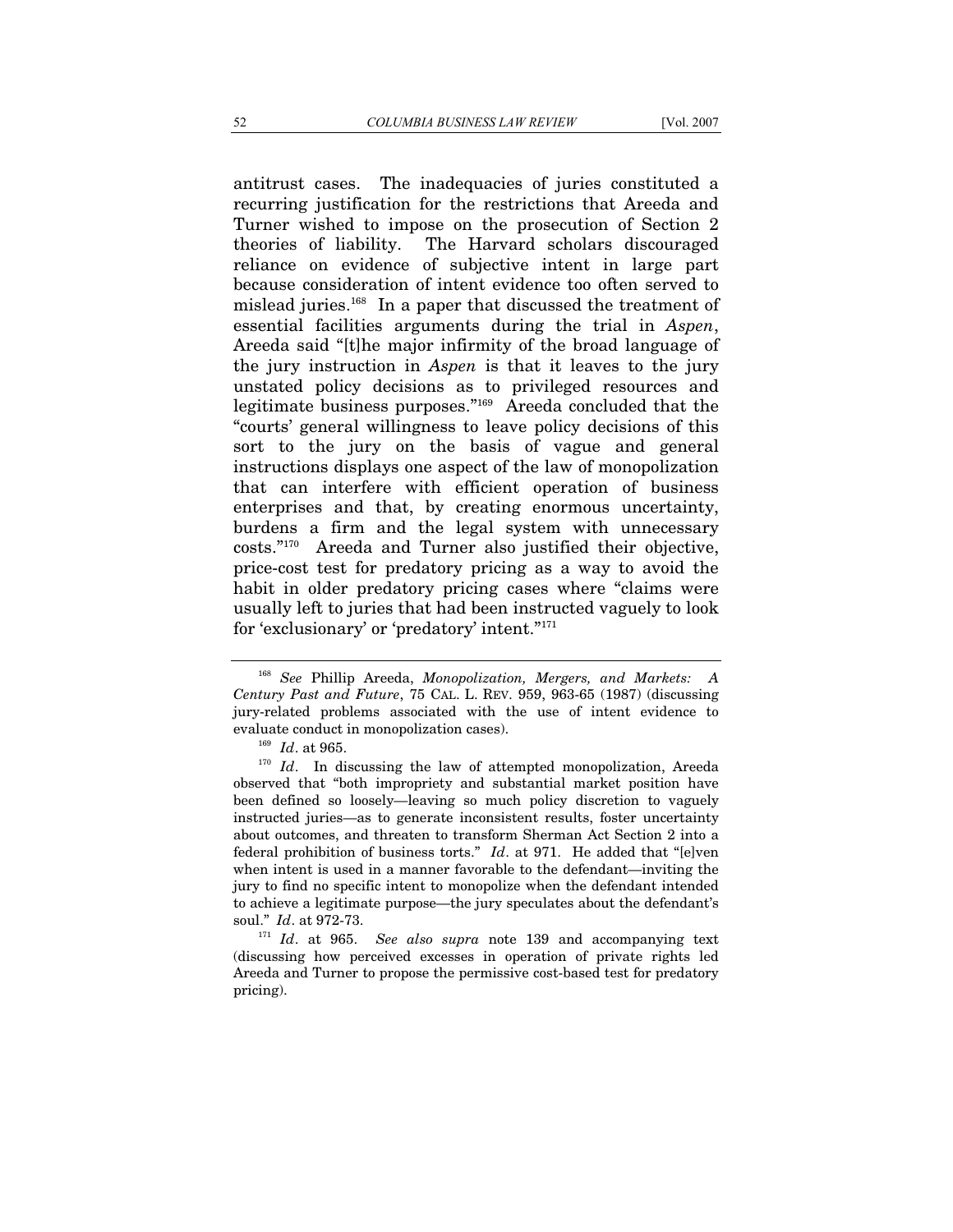Concerns about over-deterrence led the Harvard School scholars to propose various approaches that would restrict the operation and reduce the power of private antitrust suits. Some proposals would have required legislative reforms. In an article published in 1987, Turner urged the abandonment of the statutory requirement that all damages be trebled and argued that trebling be limited to cases in which "the law was clear at the time the conduct occurred" and "the factual predicates for liability are clear."172 The rule of mandatory trebling "has adverse effects, not only encouraging baseless or trivial suits brought in hopes of coercing settlements, but also discouraging legitimate competitive behavior in the gray areas covered by the rule of reason."173 Turner also recommended that jury trials for private cases be eliminated.174 The resolution of most antitrust disputes, even in cases involving allegations of per se illegal misconduct, required "an analysis of economic and business factors beyond the competence of most jurors."175 The limited capacity of the typical juror created "a high likelihood that jury decisions will be influenced by emotional and other irrational factors."176

The Harvard School scholars also advanced measures that courts could take to constrain private actions without awaiting legislative intervention. The most important and influential of these was the concept that would gain judicial acceptance under the rubric of antitrust injury. In 1976, Areeda authored a 13-page law review comment that urged courts to require private plaintiffs to link their treble damage claims to conduct that actually reduced competition.177 Areeda prepared the comment to address two court of appeals decisions for which the Supreme Court

<sup>1&</sup>lt;sup>72</sup> Turner, *supra* note 105, at 812.<br>
<sup>173</sup> *Id.* at 811-12.<br>
<sup>174</sup> *Id.* at 813.<br>
<sup>175</sup> *Id.* at 813.<br>
<sup>176</sup> *Id.* 177 Phillip Areeda, Comment, *Antitrust Violations Without Damage Recoveries*, 89 HARV. L. REV. 1127 (1976). For an extensive analysis of Areeda's proposals and their effect on U.S. antitrust policy, see Page, *supra* note 35.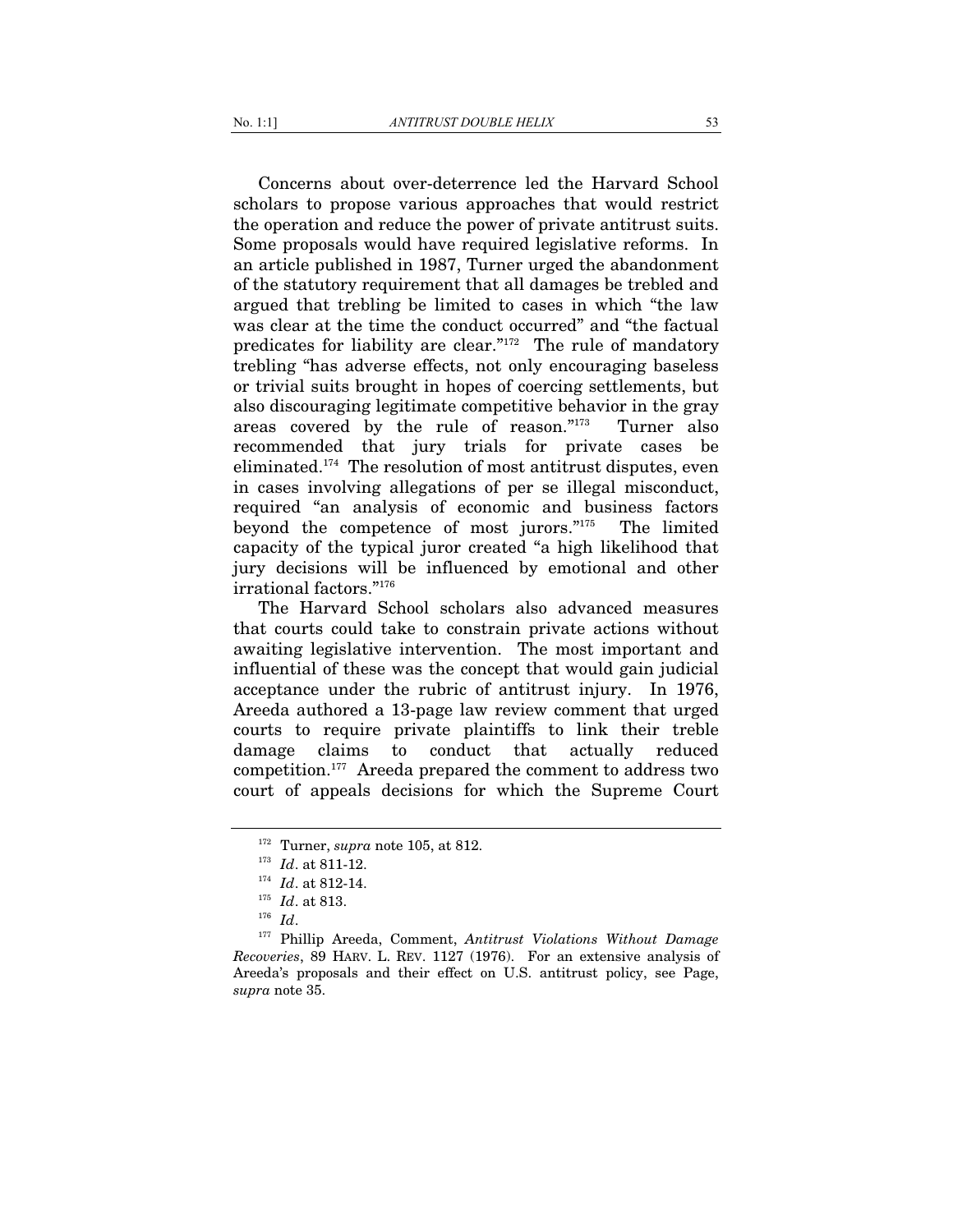affirmed a finding of liability for illegal tying.181

recently had granted certiorari: *NBO Industries Treadway Cos. v. Brunswick Corp*. 178 and *Fortner Enterprises, Inc. v. United States Steel Corp*. 179 In *Brunswick*, the court of appeals had recognized the availability of treble damages to compensate for harm allegedly suffered as a result of an illegal merger.180 In *Fortner*, the court of appeals had

Professor Areeda attacked the lower court decisions in *Brunswick* and *Fortner* and argued that the plaintiff in each case should be denied damages even if a violation of antitrust liability standards had been established.182 He advanced the general principle that "an antitrust damage assessment cannot be divorced from thoughtful attention to the rationale for liability and the internal logic of the liability holding."183 Proof of antitrust liability should entitle the plaintiff to damages unless the asserted harm resulted from the "illegal nature" of the challenged conduct.<sup>184</sup> In *Brunswick*, the plaintiff bowling alley operator had sought damages consisting of the additional profits it would have earned if the bankrupt acquired firm in the merger had exited the relevant market and the plaintiff had become the sole remaining service provider. In the following passage, Areeda criticized the Third Circuit for endorsing this theory:

> It is the Court, not the defendant, that has "confuse[d] injury to the public with injury to competitors." As the Supreme Court said in *Brown Shoe*, section 7 [of the Clayton Act] was enacted for "the protection of *competition*, not *competitors*." Thus, as long as there is no anticompetitive activity, the fact of injury to a competitor is not a concern of

<sup>178</sup> NBO Indus. Treadway Cos. v. Brunswick Corp., 523 F.2d 262 (3d Cir.), *cert. granted sub nom.* Brunswick Corp. v. Pueblo Bowl-O-Mat, Inc., 96 S. Ct. 110 (1976) (No. 75-853). 179 Fortner Enters., Inc. v. U.S. Steel Corp., 523 F.2d 961 (6th Cir.

<sup>1975),</sup> cert. granted, 96 S. Ct. 1100 (1976) (No. 75-853).<br><sup>180</sup> Brunswick, 523 F.2d at 268-75.<br><sup>181</sup> Fortner, 523 F.2d at 964-67.<br><sup>182</sup> Areeda, *supra* note 177, at 1136, 1138.<br><sup>183</sup> Id. at 1139.<br><sup>184</sup> Id. at 1133.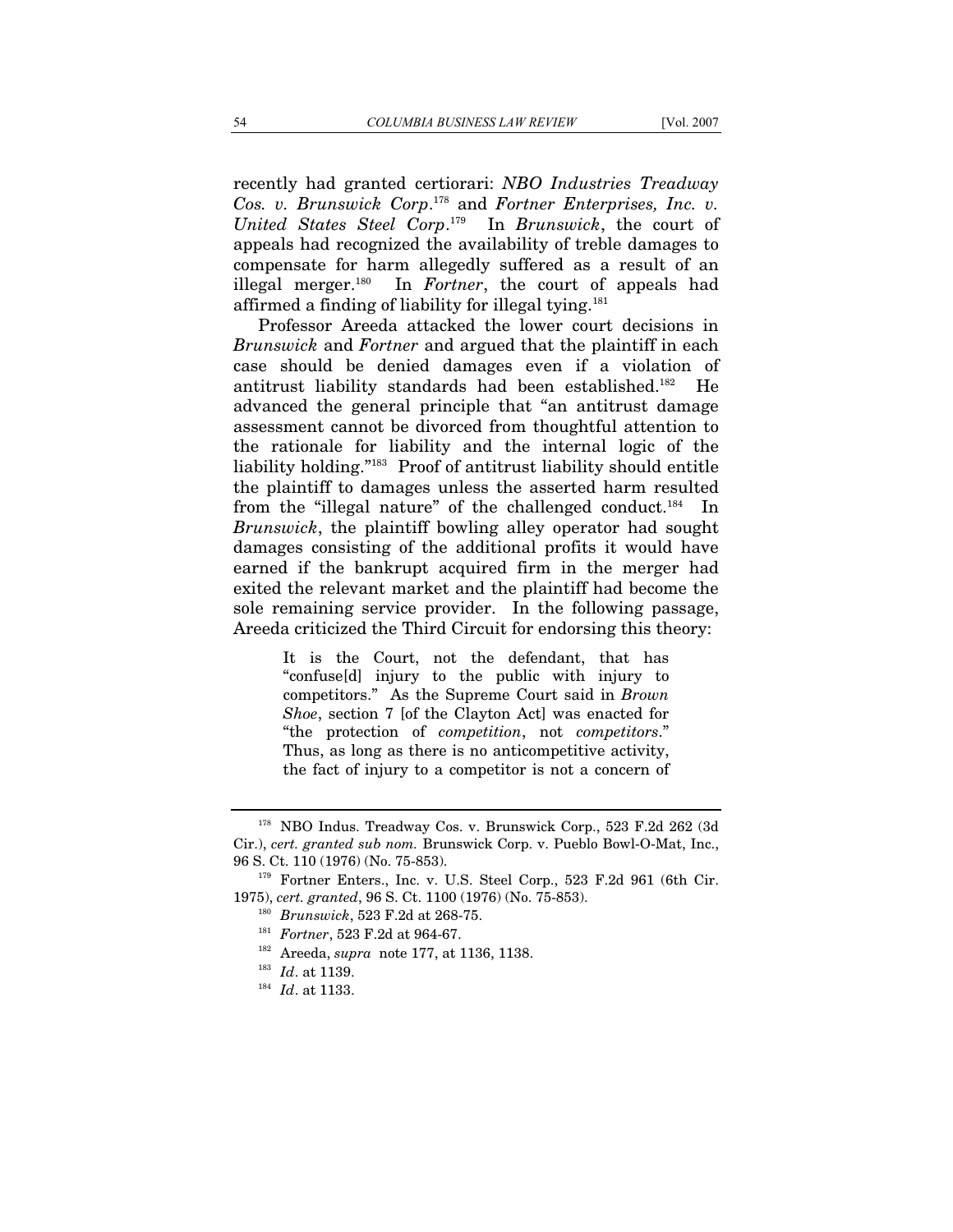the antitrust laws. To argue as the court does is to stand the public interest on its head and to suggest that the public would be better off if the plaintiff found itself without competition.<sup>185</sup>

Areeda went on to observe that "[t]here is no harmful economic effect from vigorous competition" and, with a citation to Areeda's and Turner's 1975 predatory pricing article and its relatively permissive conception of illegal exclusion, added that "harm arises only from predatory competition."186

Professor Areeda's law review comment helped catalyze one of the most important developments in U.S. antitrust policy of the 20th century—the judicially-created requirement that private plaintiffs prove "antitrust injury" in order to obtain damages or injunctive relief. The foundation for this jurisprudence was set in January 1977 in *Brunswick Corp. v. Pueblo Bowl-O-Mat, Inc.*<sup>187</sup> where the Supreme Court reversed the Third Circuit's decision to allow the plaintiff to pursue its damages claim.188 The form of Areeda's proposal—a short "comment" rather than an "article"—suggests that Areeda wanted to achieve publication as soon as possible after the Supreme Court's grant of certiorari in February 1976 to permit the Court to consider the paper in its deliberations on the case.

If this were his goal, it appears that Areeda succeeded. The paper caught the attention of the Court's law clerks. For example, the introduction to the bench memorandum prepared on October 29, 1976 by Justice Harry Blackmun's law clerk for the oral argument in *Brunswick* on November 3, 1976 said, "It should be noted at the outset that the decision below has already drawn stinging criticism from a distinguished commentator."189 Areeda's paper also seems to

<sup>&</sup>lt;sup>185</sup> Areeda, *supra* note 177, at 1134.<br><sup>186</sup> *Id.* at 1135.<br><sup>187</sup> Brunswick Corp. v. Pueblo Bowl-O-Mat, Inc., 429 U.S. 477 (1977).<br><sup>187</sup> *Id.* at 489-91.<br><sup>188</sup> Robert Meserve, Bench Memo, No. 75-904, Brunswick Corp. v.

Pueblo Bowl-O-Mat Paramus Operations and Holiday Bowl-O-Mat, Inc. (Oct. 29, 1976), produced from Box 242, Folder 8, Papers of Justice Harry Blackmun, Manuscript Division, Library of Congress (citing Areeda,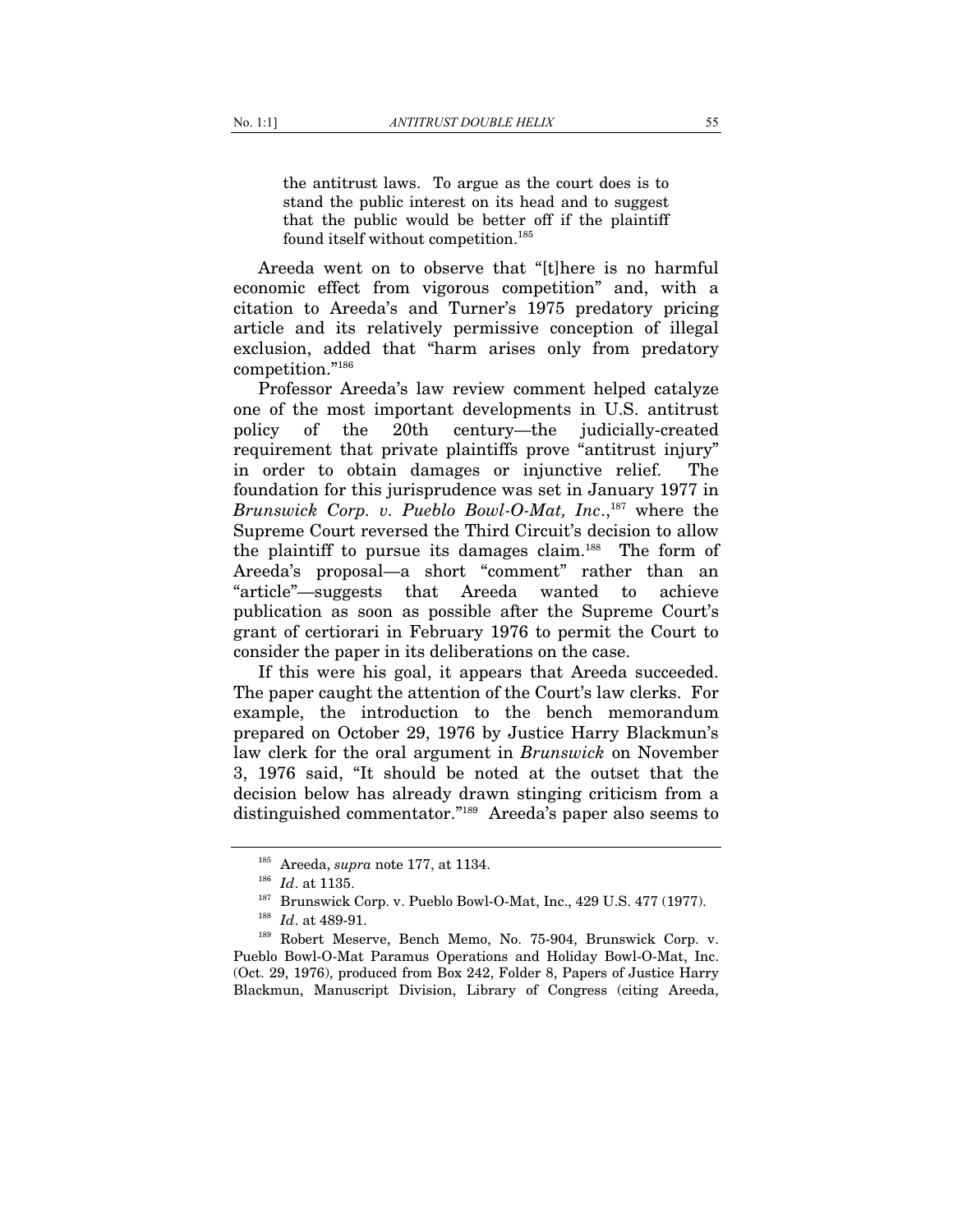have influenced the thinking of the justices, as well. In an opinion authored by Justice Thurgood Marshall, a unanimous Court cited Areeda's article<sup>190</sup> and did so in the context of restating the core proposition of the piece. The ruling below, the Court said, would make all merger-related dislocations actionable in damages "regardless of whether those dislocations have anything to do with the reason the merger was condemned."191 The Third Circuit's rule "would authorize damages for losses which are of no concern to the antitrust laws."192

Not only did it absorb Areeda's reasoning, the Court also seems to have copied a rhetorical device that Areeda's law review comment had used to make the case for disallowing damages attributable to an increase in, rather than the suppression of, competition. As noted above,<sup>193</sup> Areeda's paper had quoted the Supreme Court's decision in *Brown Shoe Co. v. United States*<sup>194</sup> for the proposition that Congress had enacted the Clayton Act's antimerger provision (Section 7) for "the protection of *competition*, not *competitors*."195 Areeda's use of the quotation was selective; it recast the philosophy of *Brown Shoe* from what previously had been seen to be a position of acute concern for the well-being of individual firms to a position of indifference to their fate. The majority opinion in *Brown Shoe* had used the "competition, not competitors" phrase in two places. *Brown Shoe*'s first mention of the phrase—the passage that Areeda quoted in his law review comment—appeared in a passage in which the Court seemed to interpret the legislative history of Section 7 as showing solicitude for the process of competition and disregarding the well-being of individual competitors.196

- 
- 

1130-36 (1976)).<br>
<sup>190</sup> Brunswick, 429 U.S. at 487 n.11.<br>
<sup>191</sup> Id. at 487.<br>
<sup>192</sup> Id.<br>
<sup>193</sup> See supra note 177 and accompanying text.<br>
<sup>194</sup> Brown Shoe Co. v. United States, 370 U.S. 294 (1962).<br>
<sup>195</sup> Id. at 320 (empha midway through Court's majority opinion, which observed: "Taken as a

*Antitrust Violations Without Damage Recoveries*, 89 HARV. L. REV. 1127,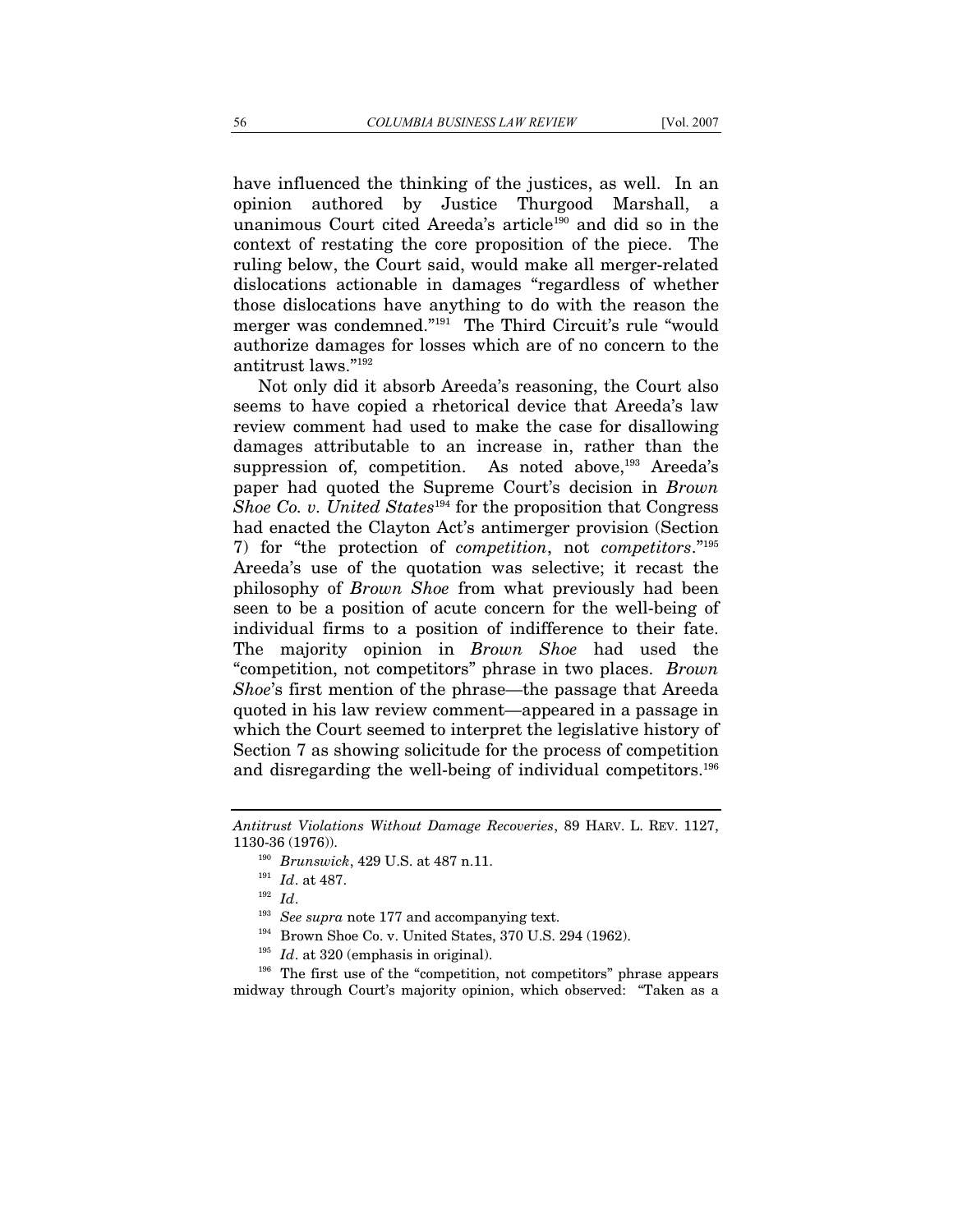Areeda's law review comment did not mention *Brown Shoe*'s second and, at the time, more important and carefully studied use of the phrase. The second mention of "competition, not competitors" came toward the end of the *Brown Shoe* majority opinion. After using the phrase in this instance, the Court went on to say that Congress nevertheless intended that concern for individual competitors should trump the protection of competition as the goal of merger analysis, and that the Court was obliged to effectuate that purpose.197 Until Areeda's comment appeared in 1976, this second passage, with its strongly protectionist message, was seen to express the true spirit of *Brown Shoe*. Commentators focused on and debated this passage intensely, for *Brown Shoe* had seemed in the end to endorse

A third significant aspect of this merger is that it creates a large national chain which is integrated with a manufacturing operation. The retail outlets of integrated companies, by eliminating wholesalers and by increasing the volume of purchases from the manufacturing division of the enterprise, can market their own brands at prices below those of competing independent retailers. Of course, some of the results of large integrated or chain operations are beneficial to consumers. Their expansion is not are beneficial to consumers. rendered unlawful by the mere fact that small independent stores may be adversely affected. It is competition, not competitors, which the Act protects. But we cannot fail to recognize Congress' desire to promote competition through the protection of viable, small, locally owned businesses. Congress appreciated that occasional higher costs and prices might result from the maintenance of fragmented industries and markets. It resolved these competing considerations in favor of decentralization. We must give effect to that decision.

*Brown Shoe*, 370 U.S. at 344.

whole, the legislative history [of the 1950 amendment to the Clayton Act] illuminates congressional concern with the protection of *competition*, not *competitors*, and its desire to restrain mergers only to the extent that such combinations may tend to lessen competition." *Brown Shoe*, 370 U.S. at 320 (emphasis in original). 197 The relevant section of the *Brown Shoe* majority opinion reads as

follows: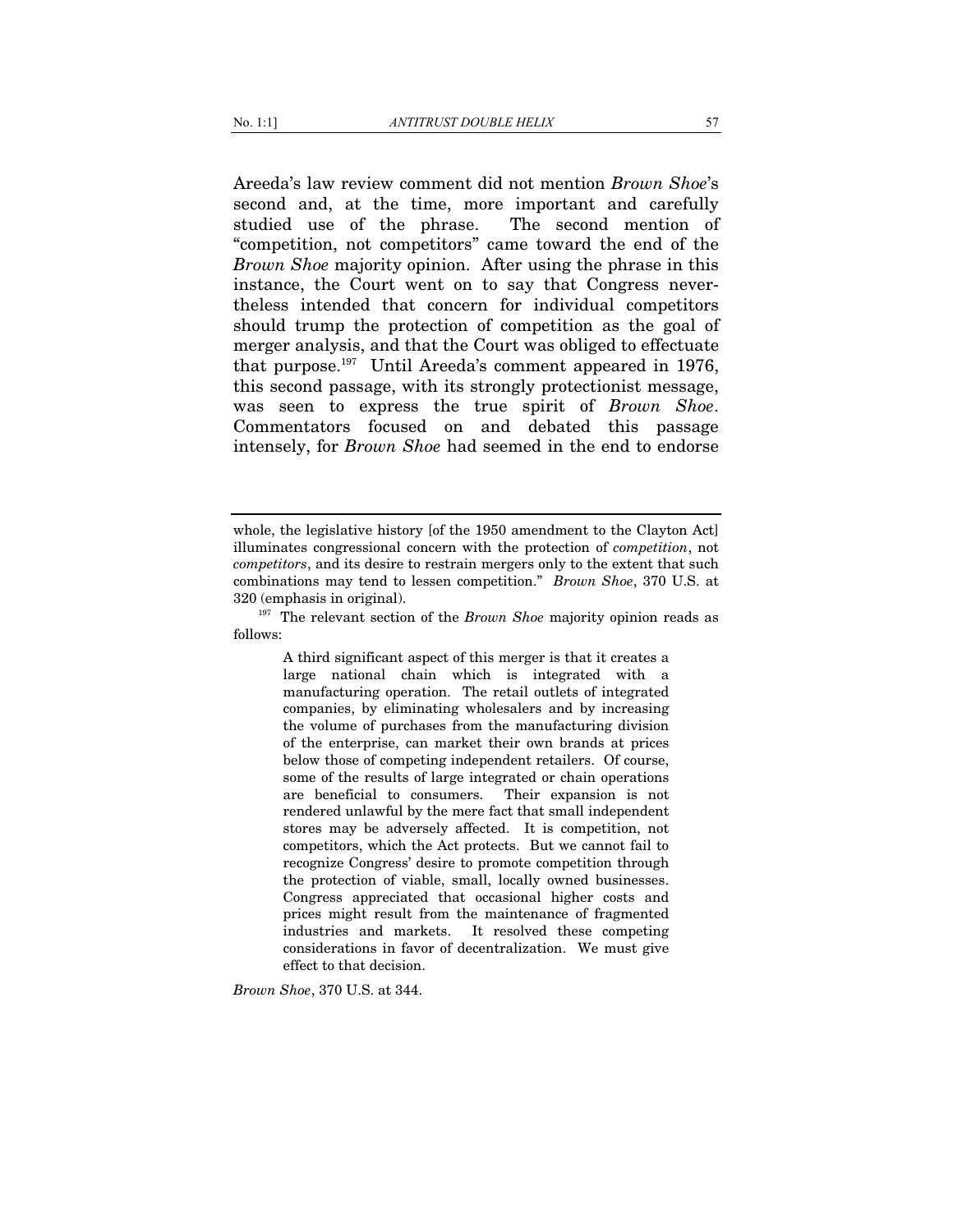the view that it is competitors, not competition, that merger law protects.<sup>198</sup>

The Supreme Court in *Brunswick* replicated the subtle, significant reinterpretation of *Brown Shoe* that Areeda had undertaken in his law review comment. Justice Marshall showcased the "competition, not competitors" language and quoted it from the earlier passage in *Brown Shoe* that did not proceed immediately to repudiate the concept. Whether Justice Marshall consciously modeled this part of *Brunswick* upon Areeda's law review comment is unknown. It is nonetheless striking that Justice Marshall framed and analyzed the issue in a manner that Areeda had pioneered. He quoted the same segment of *Brown Shoe* that Areeda had quoted, and, like Areeda, he invoked it to support the argument that private plaintiffs could not recover damages attributable to an increase in competition. Marshall's opinion for the Court in *Brunswick* said:

> The damages respondents obtained are designed to provide them with the profits they would have realized had competition been reduced. The antitrust laws, however, were enacted for "the protection of *competition*, not *competitors*," Brown Shoe Co. v. United States, 370 U.S. at 320. It is inimical to the purposes of these laws to award damages for the type of injury claimed here.<sup>199</sup>

The choice of words here resembles Areeda's phrasing, except that Marshall stated the principle in question still

<sup>198</sup> In a famous critique of *Brown Shoe*, Robert Bork and Ward Bowman scorned what they believed to be the ominous message of passage that includes the second mention of the "competition, not competitors" phrase. "No matter how many times you read it," Bork and Bowman wrote, "that passage states: Although mergers are not rendered unlawful by the mere fact that small independent stores may be adversely affected, we must recognize that mergers are unlawful when small independent stores may be adversely affected." Robert H. Bork & Ward S. Bowman, Jr., *The Crisis in Antitrust*, 65 COLUM. L. REV. 363, 373 (1965). 199 *Brunswick*, 429 U.S. at 488 (emphasis in original); *see also* Cargill,

Inc. v. Monfort of Colo., 479 U.S. 104, 116 (1986) ("*Brunswick* holds that the antitrust laws do not require the courts to protect small businesses from the loss of profits due to continued competition, but only against the loss of profits from practices forbidden by the antitrust laws.").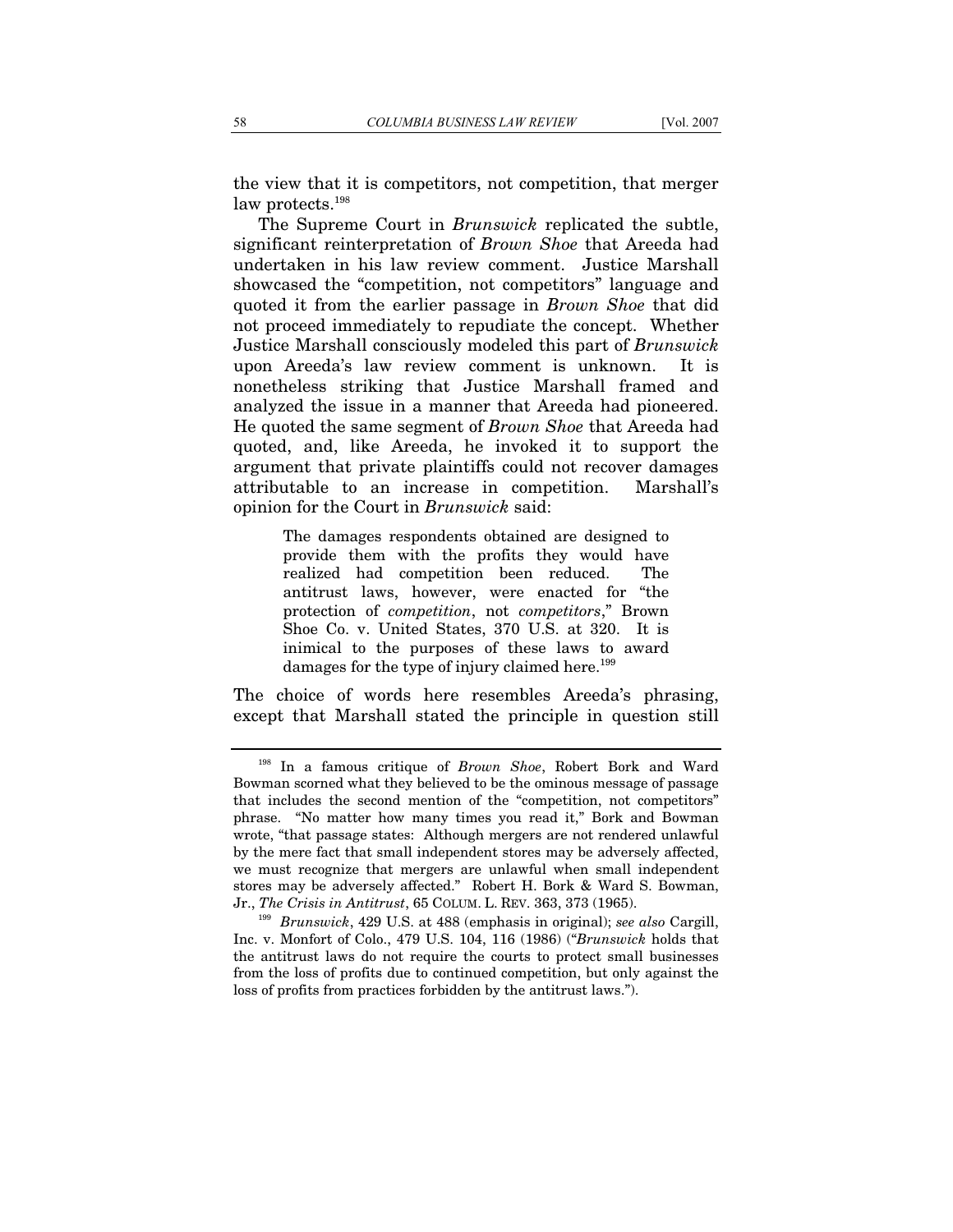more expansively. The purpose of protecting "competition, not competitors" was not ascribed, as Areeda's law review comment had put the point, to Section 7 of the Clayton Act. In Justice Marshall's phrasing, it motivated "the antitrust laws" generally.

*Brunswick*'s antitrust injury requirement gradually migrated beyond damage actions in merger cases to constrain the ability of private plaintiffs to obtain relief (including injunctions) in a broad range of merger and nonmerger disputes.<sup>200</sup> The decision's admonition that antitrust protects "competition, not competitors" has become one of the most heavily quoted aphorisms in the field of competition law. Incessant, often mechanical repetition by commentators, corporate defendants, and public officials has made it an antitrust cliché. Even so, the phrase still serves as a succinct reminder of the fundamental change in U.S. doctrine and policy that *Brunswick* inspired. Whether one enjoys or detests the "competition, not competitors" phrase, the magnitude of the antitrust injury doctrine it heralded is indisputable. Nor can one doubt Areeda's formative role in supplying the Court with the analytical content and packaging that made *Brunswick* memorable.

Taken with other Supreme Court antitrust decisions issued in the same year, *Brunswick* vividly illustrates the Chicago/Harvard double helix at work. 1977 was a great pivot in modern history of U.S. antitrust policy. In addition to Brunswick, the Supreme Court issued its decision in *Continental T.V., Inc. v. GTE Sylvania Inc.*<sup>201</sup> which relied heavily on Chicago School commentary in mandating the use of the rule of reason to evaluate nonprice vertical

<sup>&</sup>lt;sup>200</sup> The powerful modern impact upon private antitrust litigation of the doctrine of *Brunswick* is analyzed in Joseph P. Bauer, *The Stealth Assault on Antitrust Enforcement: Raising the Barriers for Antitrust Injury and Standing*, 62 U. PITT. L. REV. 437 (2001); Ronald W. Davis, *Standing on Shaky Ground: The Strangely Elusive Doctrine of Antitrust Injury*, 70 ANTITRUST L.J. 607 (2003); Jonathan M. Jacobsen & Tracy Greer, *Twenty-One Years of Antitrust Injury: Down the Alley with Brunswick v. Pueblo Bowl-O-Mat*, 66 ANTITRUST L.J. 273 (1998).<br><sup>201</sup> Cont'l T.V., Inc. v. GTE Sylvania Inc., 433 U.S. 36 (1977).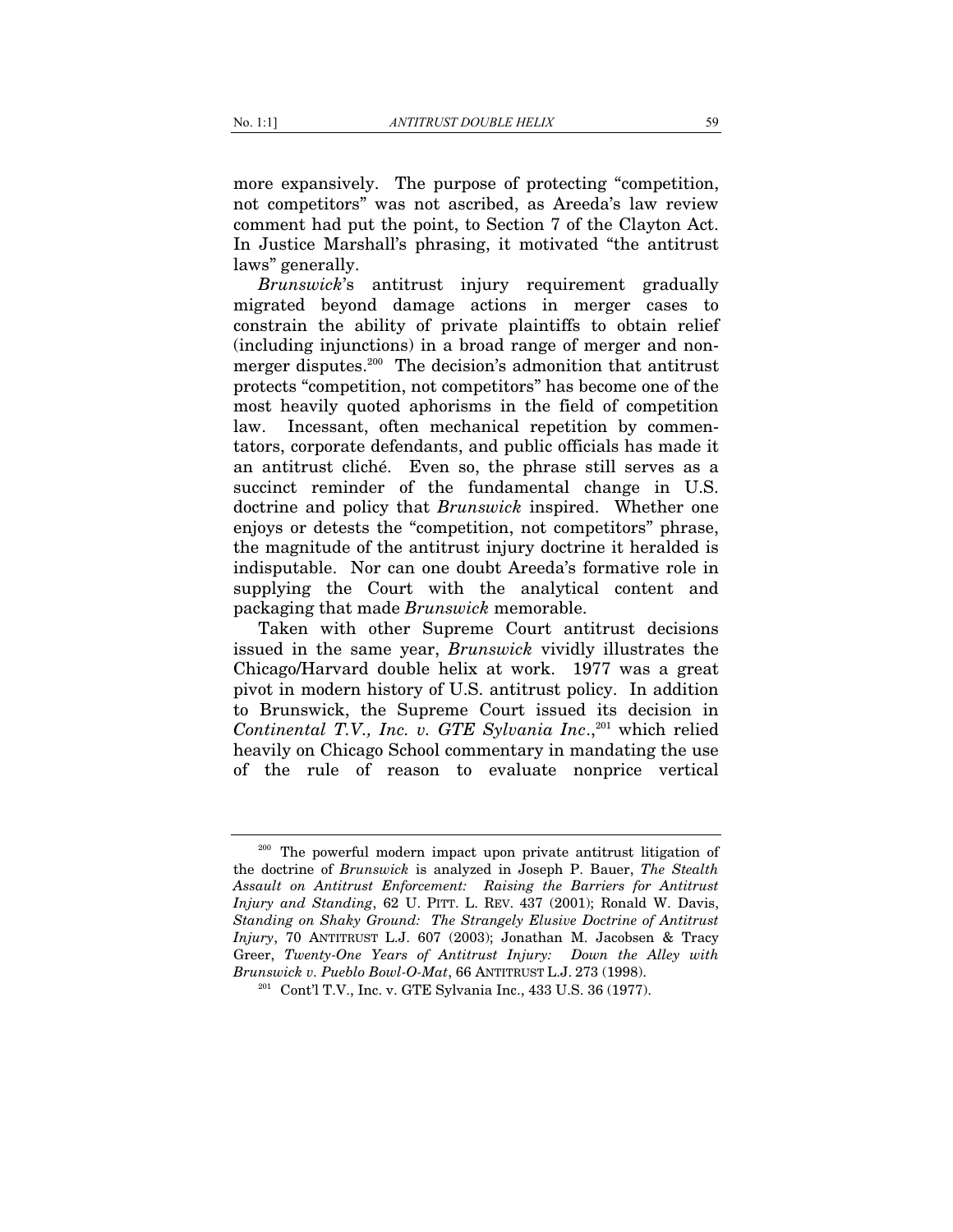restraints.202 Beyond its technical holding, *Sylvania* signaled the Court's determination to anchor antitrust rules in microeconomic analysis and to insist on proof of anticompetitive effects as a condition to subjecting business conduct to per se condemnation.

The perspectives of *Sylvania* can be attributed chiefly to the Chicago School.203 Just as *Sylvania* can be said to have originated in Chicago, *Brunswick* came from Harvard. In the decades to come, a strong symbiosis developed between the two decisions. As Professor Page has observed, *Brunswick*'s antitrust injury doctrine became a highly effective practical instrument for injecting Chicago School theories, whose consideration the Supreme Court had welcomed in *Sylvania*, into the routine consideration of many private antitrust cases.<sup>204</sup> To ask whether the plaintiff had demonstrated injury from conduct that reduced competition, *Brunswick* invited arguments about the actual or likely competitive effects of specific challenged practices, including conduct that nominally was subject to per se condemnation. The ideas that anchored *Sylvania* were only part of the supply of perspectives that Chicago had to offer. In effect, *Brunswick* provided a high capacity procedural conduit through which Chicago School content entered U.S. antitrust jurisprudence. It is the combination of content and conduit that would prove so powerful in the subsequent decades. This is the essence of the intertwined contributions of the Chicago/Harvard double helix.

Following *Brunswick*, Areeda and Turner refined the ideas that Areeda had introduced in his 1976 law review comment and developed new concepts of causation and

<sup>202</sup> *Sylvania*, 433 U.S. at 56 (citing works of Robert Bork and Richard

Posner). 203 Even if Chicago scored the goal in *Sylvania*, Harvard arguably earned an assist. Using the papers of Supreme Court justices who participated in *Sylvania*, Professor Gavil has documented how Donald Turner affected the thinking of *Sylvania*'s author, Justice Lewis Powell, by preparing an amicus brief that amassed arguments favoring the application of a rule of reason to nonprice vertical restraints. Andrew I. Gavil, *A First Look at the Powell Papers: Sylvania and the Process of Change in the Supreme Court*, 17 ANTITRUST 8 (2002). 204 *See* Page, *Areeda, Chicago, and Antitrust Injury*, *supra* note 34.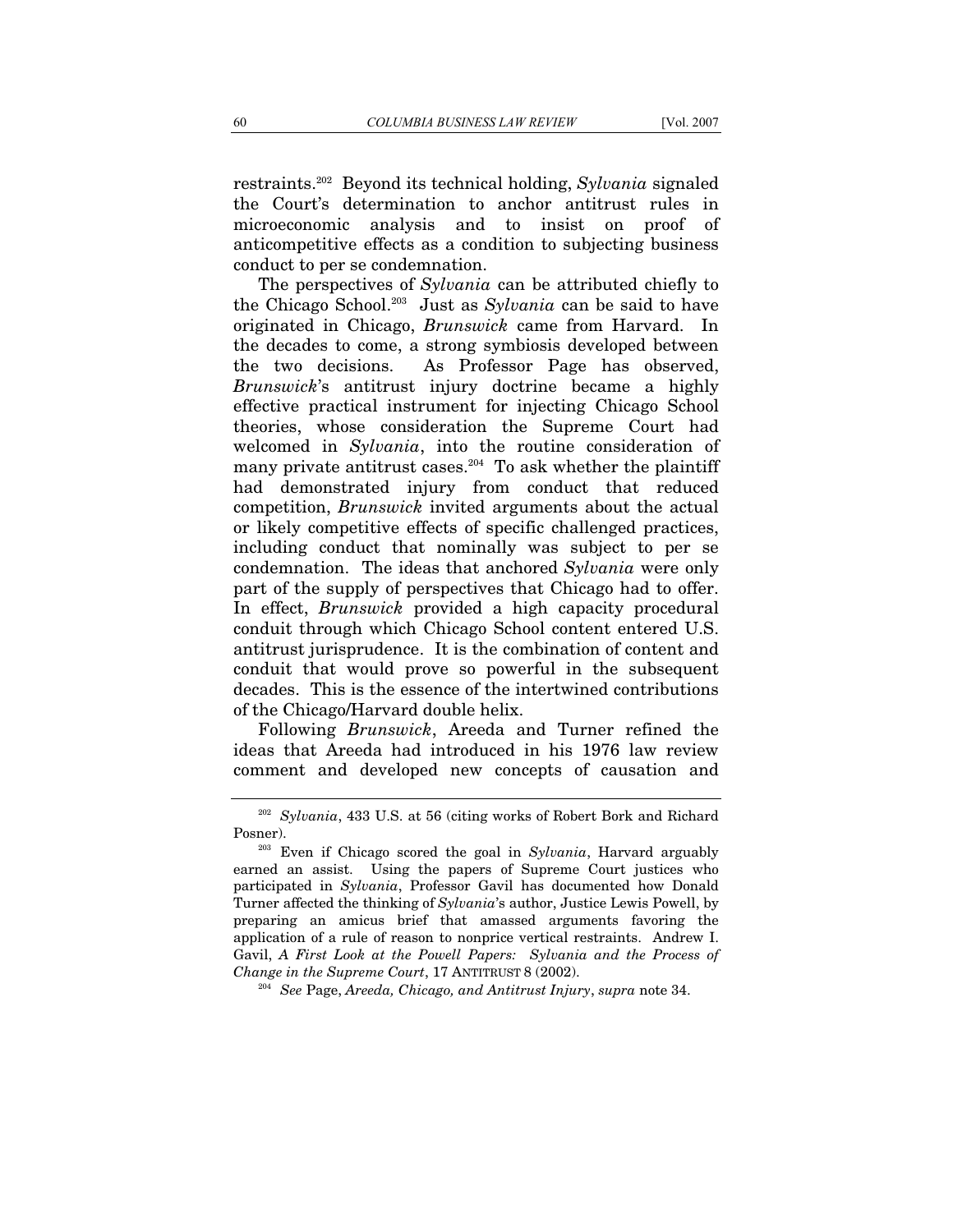injury for private cases alleging improper single-firm conduct. In 1978 in the third volume of *Antitrust Law*, the two Harvard scholars offered the following recommendation to limit treble damage awards to private plaintiffs in monopolization cases:

> [T]he normal prerequisites to private damages should be applied with sensitive attention to the nature of exclusionary acts. That is, some acts are held to be exclusionary notwithstanding a low probability of harm to competition. Such an act would not justify any damages. Furthermore, an injured plaintiff is not entitled to have damages based on the excess of the monopoly price over the competitive price but only to the price increment reasonably attributable to actionable behavior.<sup>205</sup>

Using this approach, courts should tie the award of damages directly to the effects of the specific practices that are found to be unreasonably exclusionary, and damages should be denied for practices from which the court or the jury finds no unreasonable exclusion. In other passages, Areeda and Turner expressed sympathy for the view that courts should exercise discretion to award single damages for some Section 2 violations.<sup>206</sup>

The subtext of concern about possible over-deterrence through mandatory trebling appears, among other places, in Justice Breyer's opinion for a unanimous Supreme Court in *NYNEX Corp. v. Discon, Inc*. 207 The opinion focused on the appropriate liability standard and did not directly concern damages.208 In one passage, Justice Breyer cautioned against a liability standard that would permit private litigants to convert single-damage business tort claims into treble damage antitrust claims.209 *Discon* is one of a number

<sup>&</sup>lt;sup>205</sup> III AREEDA & TURNER, ANTITRUST LAW, *supra* note 99, at 73.<br><sup>206</sup> Id. at 97-99.<br><sup>207</sup> NYNEX Corp. v. Discon, Inc., 525 U.S. 128 (1998).<br><sup>208</sup> Id. at 136-37.<br><sup>209</sup> Id. ("To apply the per se rule here . . . would tran involving business behavior that is improper for various reasons, say, cases involving nepotism or personal pique, into treble-damages antitrust cases.").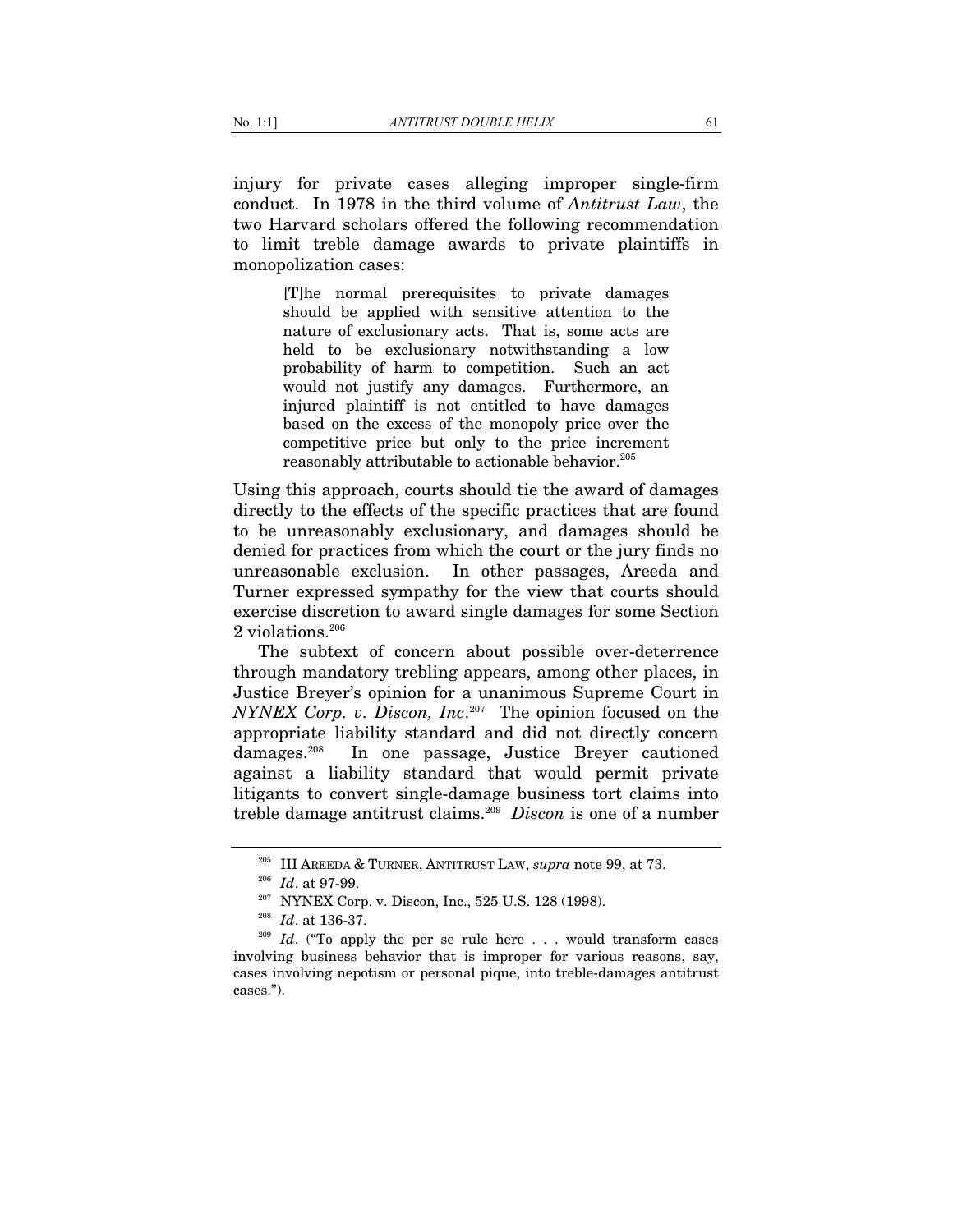of cases in which a fear that mandatory treble damages could provide excessive compensation and create over-deterrence may have induced the courts to design and apply liability standards in a manner that diminishes the private litigant's prospects for success.210 The Harvard-inspired forms of judicial "equilibration"211 to constrain private plaintiffs—the adjustment by the courts of the malleable features of the U.S. antitrust system to offset perceived excesses in characteristics (e.g., mandatory trebling of damages and availability of jury trials) not subject to judicial alteration can have the far-reaching consequences well beyond the resolution of private antitrust cases. This is certainly the case where the method of equilibration is to alter liability rules. The establishment of more permissive substantive liability rules has systemwide effects. The non-intervention presumptions of liability standards that constrain the prosecution of private antitrust cases encumber public authorities alike.

# C. Refusals to Deal and Access to Essential Facilities

One of the modern Harvard School's most influential contributions has been to prompt a reassessment of doctrine governing refusals to deal and demands for access to physical assets or services under the essential facilities doctrine. By the early 1970s, in a series of decisions beginning with *United States v. Terminal Railroad*<sup>212</sup> in 1912

<sup>210</sup> *See* WILLIAM E. KOVACIC, *Private Participation in the Enforcement of Public Competition Laws*, *in* II CURRENT COMPETITION LAW 167 (Mads Andenas et al. eds. 2004) (offering hypothesis that U.S. courts in private antitrust cases have imposed tougher standards for establishing liability to offset perceived excesses in system of mandatory treble damages). 211 *See* Stephen Calkins, *Summary Judgment, Motions to Dismiss, and* 

*Other Examples of Equilibrating Tendencies in the Antitrust System*, 74 GEO. L.J. 1065 (1986) (applying concept of equilibrating tendencies to antitrust system's treatment of private treble damage claims); Kovacic, *supra* note 210, at 173-77 (describing interdependencies among characteristics of U.S. antitrust system, including links between private remedies and development of liability standards).<br><sup>212</sup> United States v. Terminal R.R., 224 U.S. 366 (1912).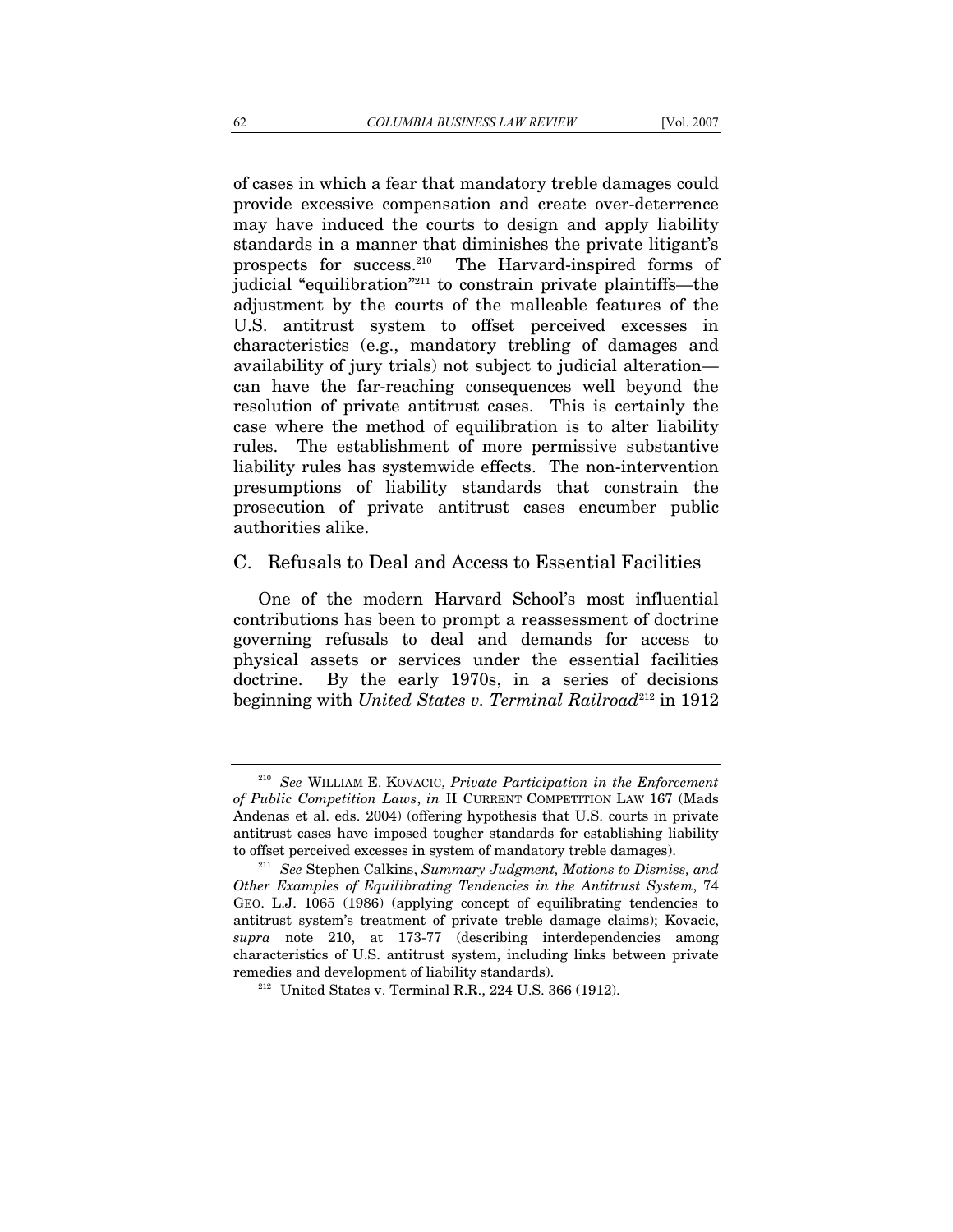and concluding with *Otter Tail*213 in 1973, the Supreme Court had defined conditions in which an incumbent dominant firm could be compelled to provide access to its facilities. Though the Supreme Court never spoke of "essential facilities" or an "essential facilities doctrine," by the 1980s the lower courts used these terms in opinions that mandated access under Section 2 of the Sherman Act.<sup>214</sup> The relationship between antitrust rules and the operation of sector-specific regulation was an important theme running through the Supreme Court and lower court access cases. Many formative cases involved demands for access to assets, such as electric power transmission lines, that were subject to extensive regulation by federal commissions or state public utility bodies.<sup>215</sup> In many of these cases, the defendants argued that public utility regulatory controls obviated the need for, or formally displaced, the application of antitrust rules.<sup>216</sup> Antitrust courts were urged to defer to the judgment of collateral regulatory institutions responsible for monitoring the dominant firm's behavior.

Throughout the early 1980s, court decisions involving the application of antitrust rules to regulated industries often expressed acute doubt about the effectiveness of public utility regulatory controls as a check upon abusive conduct by dominant incumbent firms.<sup>217</sup> Courts generally brushed aside arguments that collateral regulation established antitrust immunity and often did so by finding gaps in the operation of the regulatory regime.218 Judges also tended to reject suggestions that the availability of public utility

<sup>213</sup> Otter Tail Power Co. v. United States, 410 U.S. 366 (1973). 214 *See, e.g.*, MCI Commc'ns Corp. v. Am. Tel & Tel. Co., 708 F.2d 1081, 1132-33 (7th Cir. 1983); Byars v. Bluff City News Co., 609 F.2d 843, 856 (6th Cir. 1979). 215 *See e.g.*, *Otter Tail*, 410 U.S. at 366. 216 *See* William E. Kovacic, *Accounting for Regulation in Determining* 

*the Application of Antitrust Rules to Firms Subject to Public Utility Oversight*, 40 ANTITRUST BULL. 483 (1995) (examining interplay in antitrust litigation between antitrust law and public utility regulation). 217 *Id*. at 496 (discussing judicial views of effectiveness of public utility

regulation). 218 *Id*.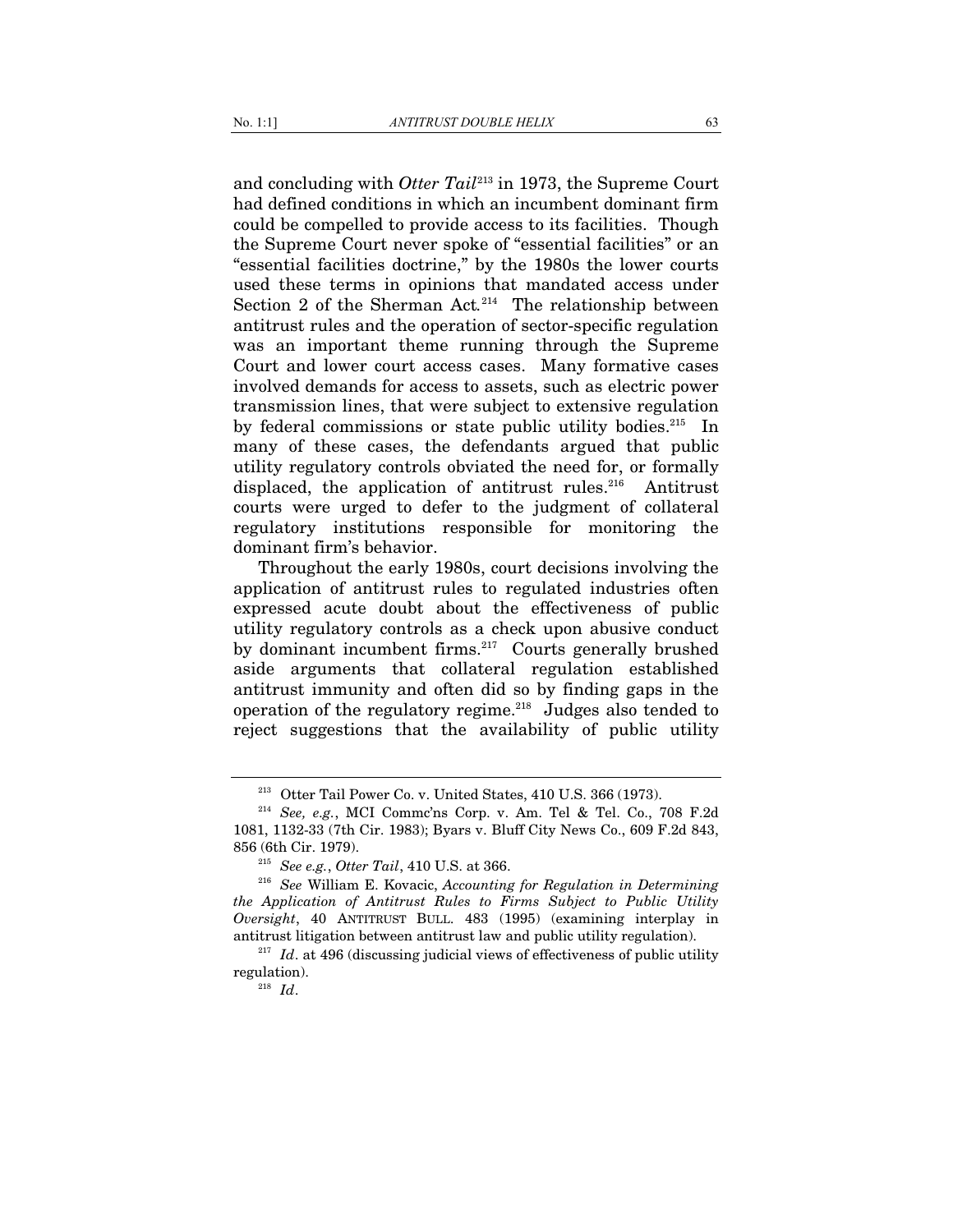oversight provided an adequate mechanism for control. Skepticism about the quality of sectoral regulation appeared, among other places, in Judge Harold Greene's opinions involving the Department of Justice monopolization suit against American Telephone and Telegraph<sup>219</sup> and the administration of the divestiture decree and line of business restrictions that resolved the case.<sup>220</sup> Judge Greene expressed concern that nominally powerful regulatory controls supplied a feeble constraint as applied and welcomed the application of antitrust rules to offset weaknesses in the regulatory regime. $221$ 

break-up, the Bell System was under a comparable obligation by virtue of the then existing FCC regulation, but . . . these regulations were entirely incapable of halting anticompetitive activity."); *W. Elec.*, 673 F. Supp. at 541 ("In determining what remedy would most effectively protect in the future against similar anticompetitive abuses, both the parties and the Court carefully considered and rejected the alternative of improved FCC regulation. . . . [F]ederal and state regulation had simply not been capable of preventing the antitrust problems that the decree was to resolve. . . . It also appeared that when the FCC did act, its effects were largely unsuccessful."); *AT&T*, 552 F. Supp. at 168 ("[I]t seems clear that the problems of supervision by a relatively poorly-financed, poorly staffed government agency over a gigantic corporation with almost unlimited resources in funds and gifted personnel are no more likely to be overcome in the future than they were in the past."); *Id*. at 170 ("There has long been a debate over the relative merits of regulation and competition. The evidence adduced during the *AT&T* trial indicates that the Bell System has been neither effectively regulated nor fully subjected to true competition. The FCC officials themselves acknowledge that their regulation has been woefully inadequate to cope with a company of AT&T's scope, wealth, and power . . . .").

<sup>&</sup>lt;sup>219</sup> United States v. Amer. Tel. & Tel. Corp., 552 F. Supp. 131 (D.D.C. 1982), *aff'd sub nom*. Maryland v. United States, 460 U.S. 1001 (1983). 220 *See, e.g.*, United States v. W. Elec. Co., 767 F. Supp. 308 (D.D.C.

<sup>1991) (</sup>lifting certain restrictions imposed on regional operating companies pursuant to consent decree that settled the Justice Department's monopolization suit); United States v. W. Elec. Co., 673 F. Supp. 625 (D.D.C. 1987) (lifting restrictions on regional operating companies with respect to unrelated businesses and denying request to lift various other restrictions), *aff'd in part and rev'd in part*, 900 F.2d 283 (D.C. Cir. 1990).<br><sup>221</sup> *See, e.g.*, *W. Elec.*, 767 F. Supp. at 317-18 ("[I]n the days prior to its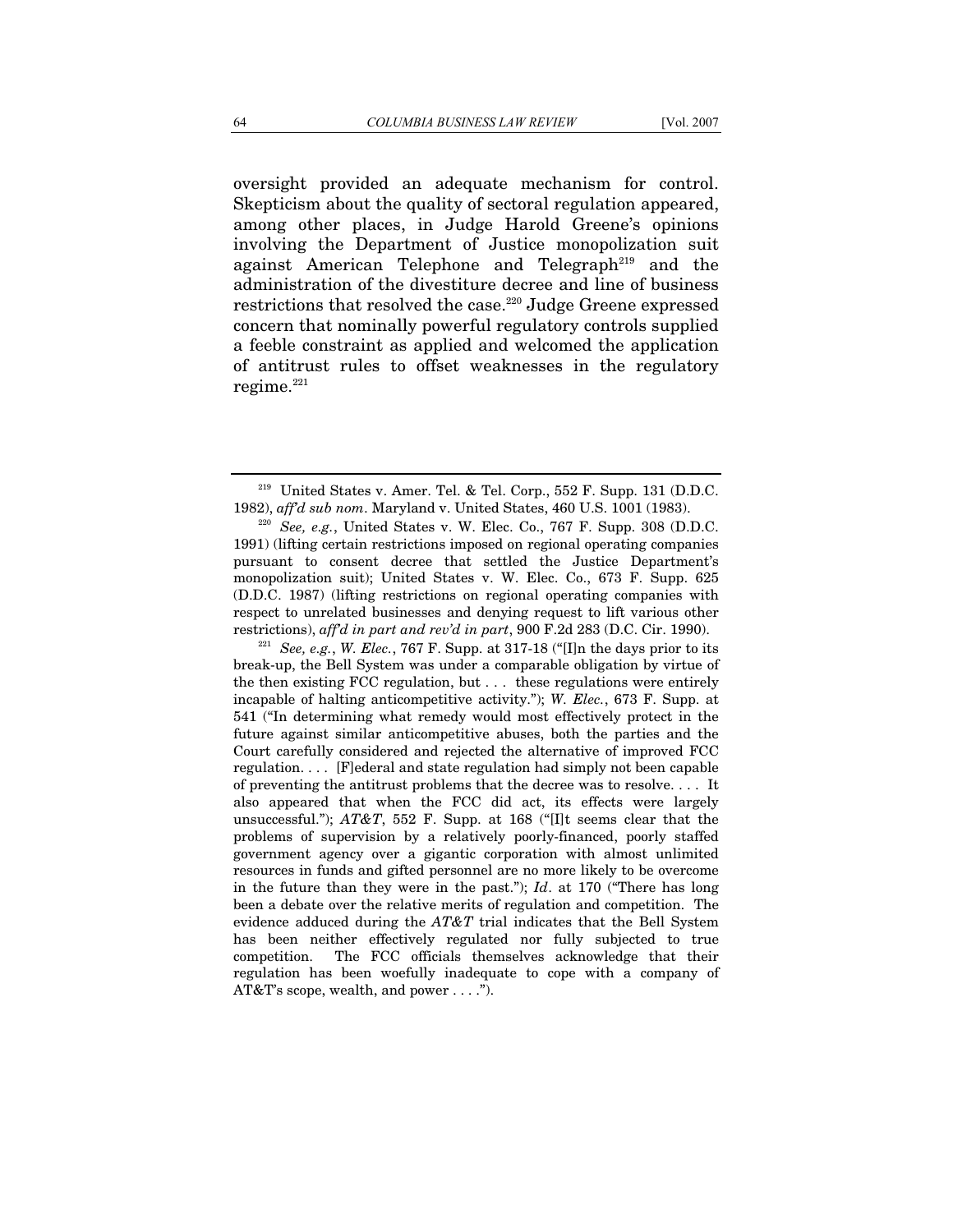The Supreme Court's 2004 *Trinko* decision took a significantly different view on these issues.<sup>222</sup> The *Trinko* majority adopted a narrow interpretation of when unilateral refusals to deal are inappropriate<sup>223</sup> and expressed skepticism about the existence of an essential facilities doctrine.224 In reaching this result, the Court dwelled extensively on the institutional capabilities of antitrust courts and regulatory institutions.225 In rejecting the plaintiff's claim for treble damages, the Court also highlighted administrability problems that an antitrust court must confront when determining the terms on which a dominant firm must provide access to cure a wrongful unilateral refusal to deal.<sup>226</sup>

At first glance, *Trinko* might seem to be the product of Chicago School thinking. The majority opinion contains a number of outward signs of the Chicago School's influence. The opinion's author, Justice Antonin Scalia, is a leading scholar of the Chicago School. Justice Scalia's writing for the Court resonates with themes familiar to readers of Chicago School literature—cautions about the costs of wrongly condemning benign or procompetitive conduct, $227$  warnings about the dangers of rules that would mandate cooperation between competitors,<sup>228</sup> and reminders of the institutional limitations of antitrust tribunals.229 Lest readers fail to detect a basic skepticism toward antitrust intervention to control the conduct of dominant firms, the opinion includes a

<sup>&</sup>lt;sup>222</sup> Verizon Commc'ns Inc. v. Law Offices of Curtis V. Trinko LLP, 540 U.S. 398 (2004).<br><sup>223</sup> *Trinko*, 540 U.S. at 407-11.<br><sup>224</sup> *Id.* at 410-11.<br><sup>225</sup> *Id.* at 411-15.<br><sup>226</sup> *Id.* at 414-15.<br><sup>227</sup> *Trinko*, 540 U.S. at 414 ("The cost of false positives counsels

against an undue expansion of § 2 liability.").<br><sup>228</sup> *Id*. at 408 ("[C]ompelling negotiation between competitors may

facilitate the supreme evil of antitrust: collusion.").<br><sup>229</sup> *Id*. ("Enforced sharing . . . requires antitrust courts to act as central

planners, identifying the proper price, quantity, and other terms of dealing—a role for which they are ill-suited.").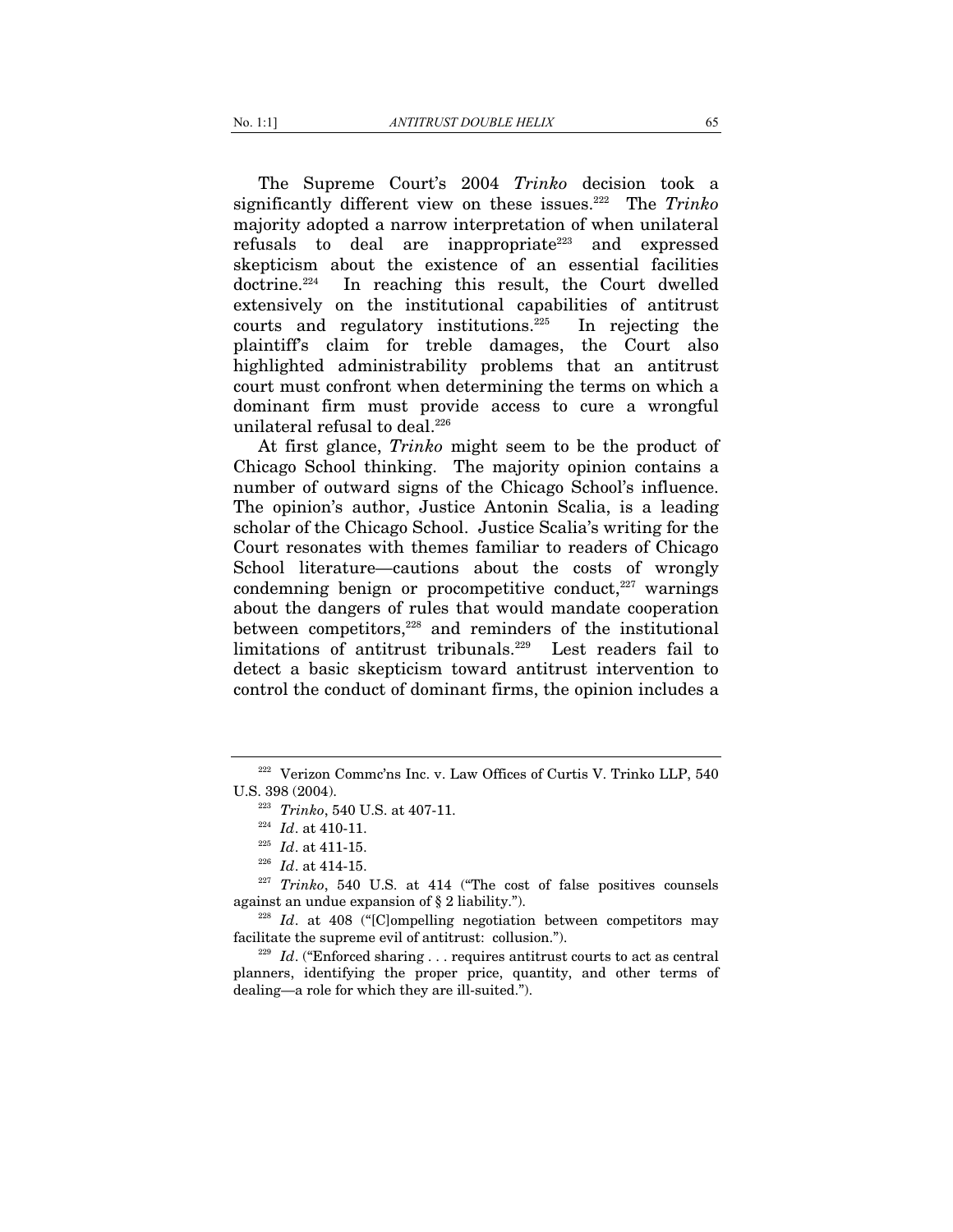memorable passage about the benefits to society of monopoly pricing.<sup>230</sup>

*Trinko*'s ideas are hardly, or predominantly, Chicago's alone. On several levels, *Trinko* powerfully illustrates the Chicago/Harvard double helix at work. Perspectives of the modern Harvard School pervade the decision.231 The Court's pattern of reliance on secondary authority is one indication. The only commentary cited by the *Trinko* majority is material authored or co-authored by Phillip Areeda.<sup>232</sup> In three places, the *Trinko* majority quotes passages authored or co-authored by Areeda to support its analysis.233 The Court's high estimation of this Harvard School scholar jumps from the page. In one passage, the Court prefaces a quotation from an Areeda article by observing, "We think Professor Areeda got it exactly right . . . . "234"

*Trinko*'s extensive reliance on the ideas of the modern Harvard School is not a consequence of chance. Justice Breyer's participation in the *Trinko* majority assured this

<sup>&</sup>lt;sup>230</sup> *Id.* at 407 ("The mere possession of monopoly power, and the concomitant charging of monopoly prices, is not only not unlawful; it is an important element of the free-market system. The opportunity to charge monopoly prices—at least for a short period—is what attracts 'business acumen' in the firsts place; it induces risk taking that produces innovation and economic growth."). 231 I share Professor Waller's interpretation of *Trinko* as

demonstrating the impact of the modern Harvard School scholars. *See* Spencer Weber Waller, *Microsoft and Trinko: A Tale of Two Courts*, 2006 UTAH L. REV. 901, 915-16. Professor Waller emphasizes the citations to the work of Professors Areeda, Turner, and Hovenkamp and highlights the significance of Justice Breyer's participation in the *Trinko* majority. From his comparison of *Trinko* to the D.C. Circuit's 2001 en banc decision in United States v. Microsoft Corp., 253 F.3d 24 (D.C. Cir. 2001), Professor Waller concludes that "Judge Posner may indeed be correct that there are few, if any, remaining differences between the Chicago School and the socalled Harvard School of antitrust." Waller, 2006 UTAH L. REV. at 915. 232 *See Trinko*, 540 U.S. at 410-11 (citation in text to Areeda law

review article and Areeda-Hovenkamp treatise on essential facilities doctrine); *Id*. at 411 (citation in text to Areeda-Hovenkamp treatise on application of antitrust law to regulated industries); *Id*. at 415 (text citation to Areeda article on essential facilities). 233 *Id*. at 411, 415. 234 *Id*. at 415.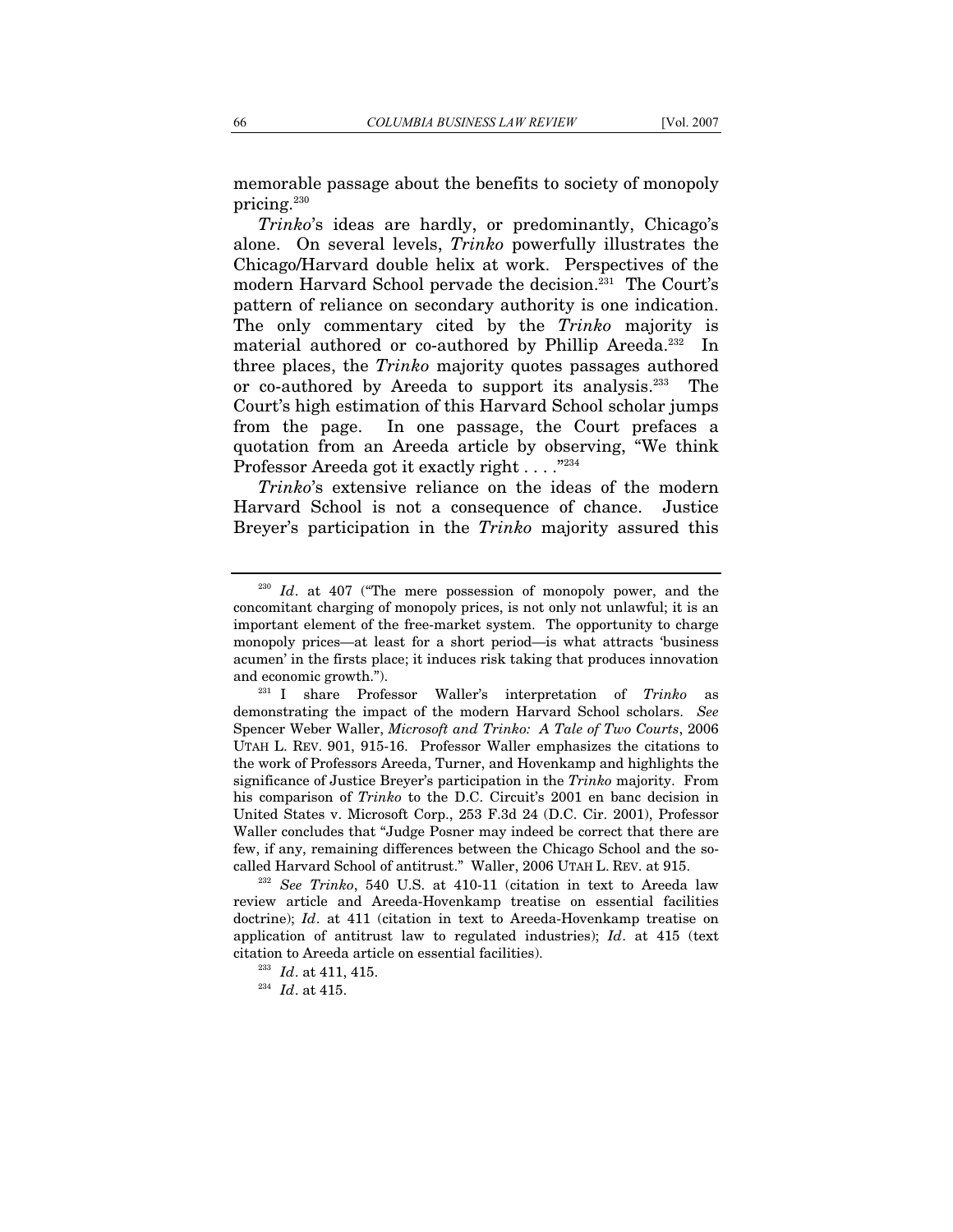result. The majority opinion bears the name of Justice Scalia, but the text unmistakably is the product of a Scalia-Breyer (Chicago/Harvard) collaboration. The path that brought the two justices to *Trinko* began in the academy where Breyer and Scalia both taught administrative law and antitrust. Through a lifetime of study and extensive earlier experience as jurists, Breyer and Scalia had developed an extensive familiarity with *Trinko*'s issues—including the relative efficacy of conventional public utility regulation and antitrust oversight.235 To study the *Trinko* majority opinion is to see that Justice Scalia relied heavily on Justice Breyer's ideas to state the decision's rationale.

Justice Breyer, acting on his own, may have written less flamboyantly and may have softened or omitted *Trinko*'s statement about the benefits of monopoly pricing as an inducement for entry.<sup>236</sup> Yet he joined the opinion, and it is easy to see why. As a court of appeals judge in 1990, Justice Breyer authored a similar opinion in *Town of Concord v. Boston Edison Co.*, 237 and had laid out the intellectual foundation for the Supreme Court's majority opinion in *Trinko*. 238 In *Town of Concord*, which *Trinko* cites prominently,239 the court of appeals rejected monopolization claims brought by a municipally owned electric utility against an integrated electric utility (Boston Edison). The plaintiff accused Boston Edison of orchestrating a price squeeze. Boston Edison allegedly obtained wholesale rate increases from the Federal Energy Regulatory Commission

<sup>&</sup>lt;sup>235</sup> The issues of regulatory design and regulatory agency performance had been a particularly major focus of Justice Breyer's scholarship. *See, e.g.*, STEPHEN BREYER, REGULATION AND ITS REFORM (Harv. Univ. Press 1982). 236 *Trinko*, 540 U.S. at 407. 237 Town of Concord v. Boston Edison Co., 915 F.2d 17 (1st Cir. 1990).

The *Town of Concord* decision is analyzed in Philip Weiser, *The Relationship between Antitrust and Regulation in a Deregulatory Era*, 50

ANTITRUST BULL. 549 (2005). 238 *See* Spencer Weber Waller, *Microsoft and Trinko: A Tale of Two Courts*, 2006 UTAH L. REV. 901, 916 ("*Trinko* is virtually the living embodiment of Justice Breyer's own opinion on the 1st Circuit in *Town of Concord v. Boston Edison Co.*"). 239 *Trinko*, 540 U.S. at 412.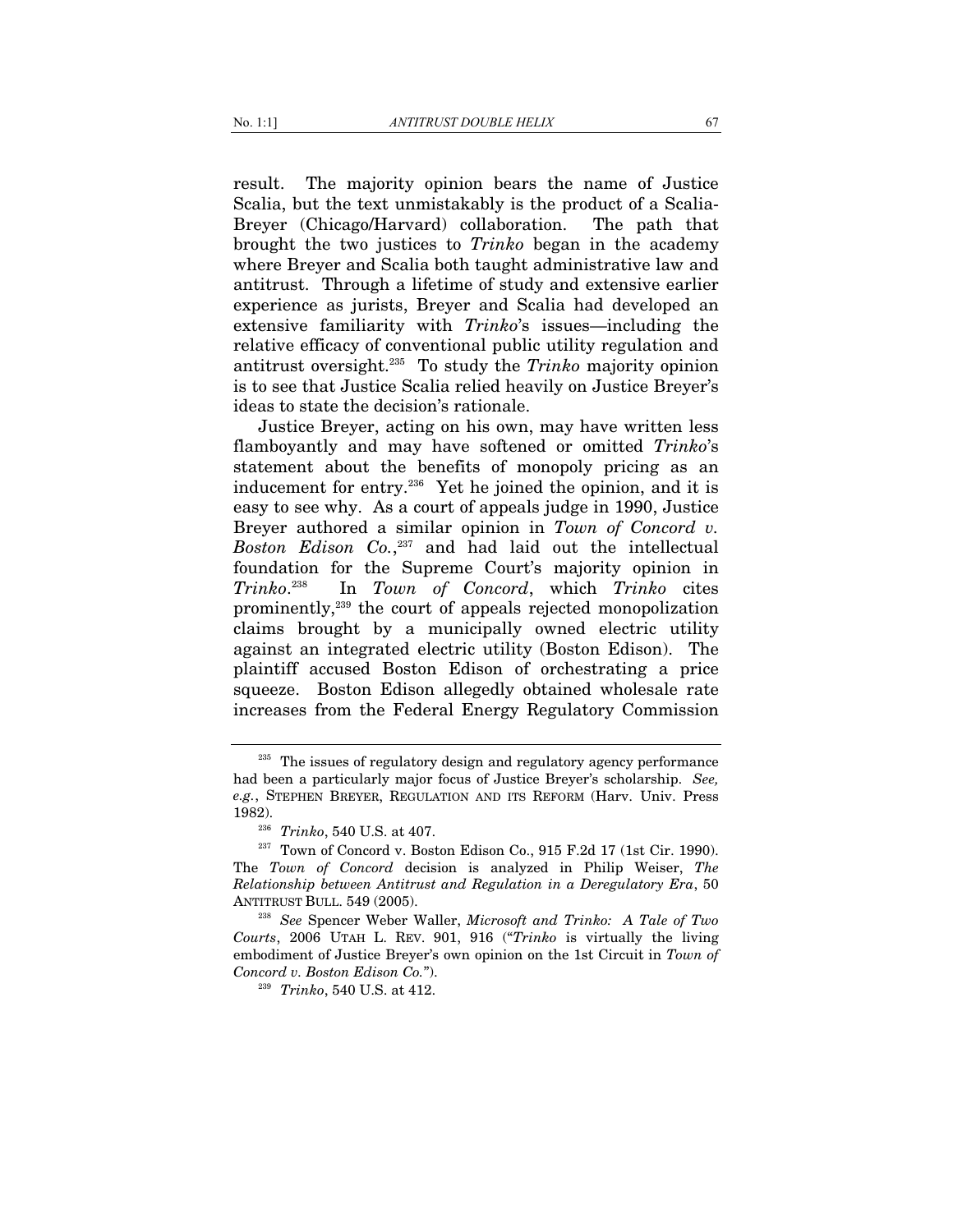(FERC) without aggressively seeking approval for retail rate increases from the Massachusetts state public utility commission. Faced with higher wholesale rates and unable to raise its retail prices, the municipally owned utility saw its revenues squeezed.<sup>240</sup>

The Breyer opinion in *Town of Concord* refused to find liability, emphasizing the operation of public utility regulation at the federal and state levels.<sup>241</sup> FERC could address abusive behavior with respect to wholesale rates, and the Massachusetts public utility commission could address misconduct involving retail rates. Then-Judge Breyer added that there was no obvious basis for concluding that federal judges sitting in antitrust cases could do a better job than the sectoral regulators in addressing the competitive problem in question.<sup>242</sup> The First Circuit decision revealed a notably more sanguine view of the effectiveness of public utility regulation and a more doubtful view of the value to be added by supplementing this regime with antitrust oversight.

Further evidence of the Chicago/Harvard double helix in *Trinko* is the Supreme Court's depiction of the essential facilities concept. In noting its historical refusal to endorse an essential facilities doctrine, the *Trinko* Court repeated arguments that Professor Areeda had popularized in writings published in the 1980s.<sup>243</sup> Areeda called the essential facilities doctrine "an epithet in need of limiting principles,"244 and his critique of the doctrine helped inspire further commentary that attacked the concept. Areeda emphasized the potential adverse incentive effects that could result from mandated access and, consistent with his longstanding concern with administrability, identified difficulties that an antitrust court would need to address when specifying and policing terms of access, unless these

<sup>&</sup>lt;sup>240</sup> *Town of Concord*, 915 F.2d at 19-21.<br><sup>241</sup> *Id.* at 19.<br><sup>242</sup> *Id.* at 27-28.

<sup>&</sup>lt;sup>243</sup> *Trinko*, 540 U.S. at 411.<br><sup>244</sup> Phillip Areeda, *Essential Facilities: An Epithet in Search of Limiting Principles*, 58 ANTITRUST L.J. 841 (1989).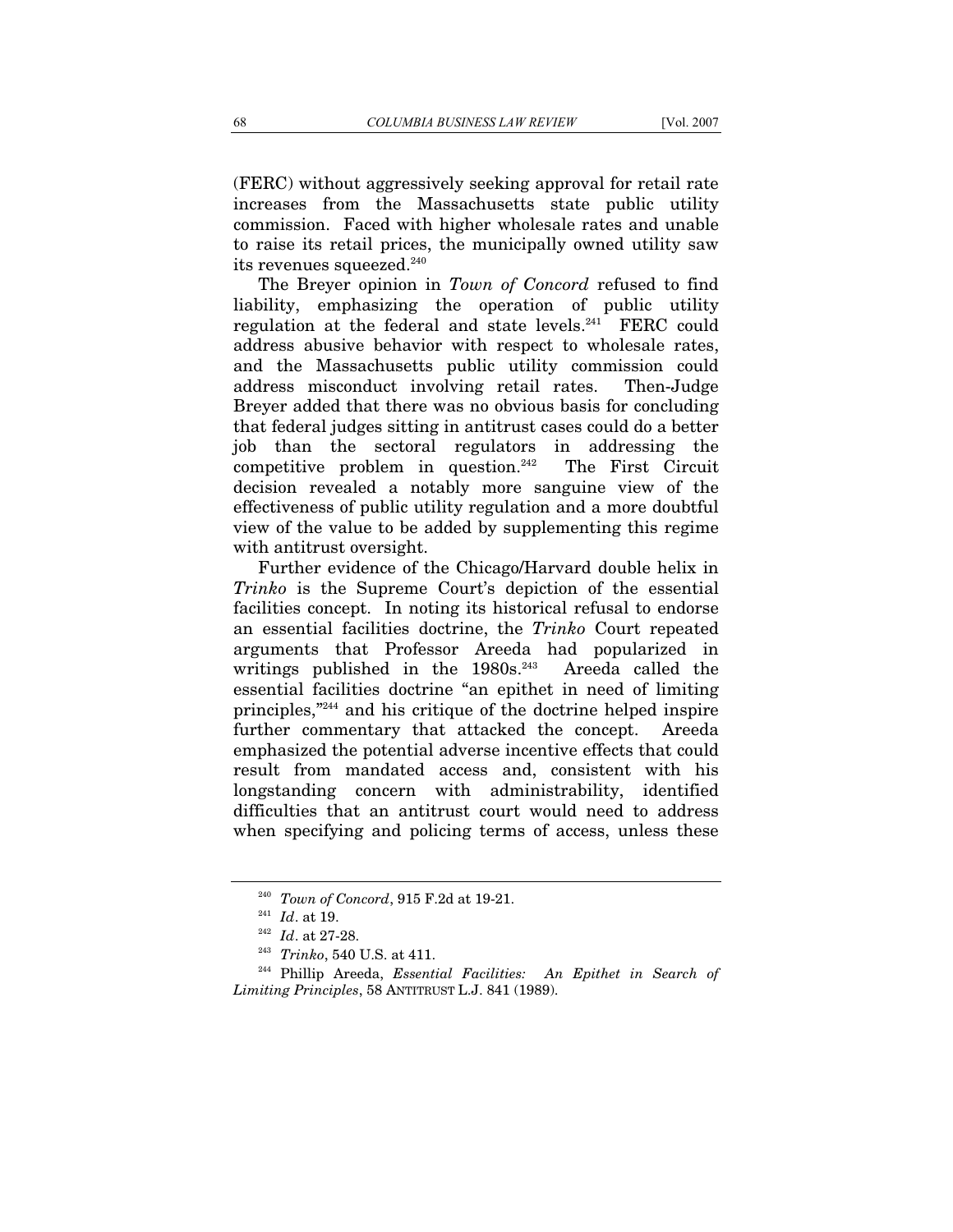functions could be assigned to a regulatory body better suited to perform these tasks.<sup>245</sup>

When the *Trinko* majority came to address the possible application of an essential facilities doctrine, the ideas of the modern Harvard School marked the way. The opening of the majority's discussion of the essential facilities doctrine included a "see generally" reference to Professor Areeda's *Epithet* article and a citation to Justice Breyer's dissent in AT&T Corp. v. Iowa Utilities Board<sup>246</sup> for the proposition that "We have never recognized such a doctrine."247 The majority then quoted the Areeda-Hovenkamp treatise for the view that the essential facilities doctrine is unavailable when public sectoral regulators have power to mandate access and regulate its terms.248 To punctuate its concerns about administrability, the majority then quoted the Areeda *Epithet* paper on the burdens that an antitrust court must bear when it mandates access to a facility.<sup>249</sup>

# V. THE CHICAGO/HARVARD DOUBLE HELIX AND FUTURE U.S. ANTITTUST POLICY

The Chicago/Harvard double helix improves upon the Chicago/Post-Chicago dialectic as a means for understanding the intellectual history of modern U.S. antitrust policy toward dominant firms for appreciating why the adjustments in U.S. doctrine and policy from 1960 to the present have

<sup>245</sup> *Id*. at 852-53. 246 *Iowa Utilities Board*, 525 U.S. 366, 412 (1999) (Breyer, J., concurring in part and dissenting in part). 247 *Trinko*, 540 U.S. at 411. The cited passage from the Breyer dissent

in *Iowa Utilities Board* had called the essential facilities concept "an antitrust doctrine that this court has never adopted." *Iowa Utilities Board*, 525 U.S. at 428. Justice Breyer's dissent also cited Areeda's *Epithet* article for the view that "a convincing explanation" for mandatory sharing must be provided "where a new entrant could compete effectively without the facility, or where practical alternatives to that facility are available." *Id*. Echoing concerns stated in Areeda's *Epithet* article, Justice Breyer warned about "significant administrative and social costs" and adverse incentive effects that might result from compulsory sharing. *Id*. at 428-29. 248 *Trinko*, 540 U.S. at 411. 249 *Id*. at 415.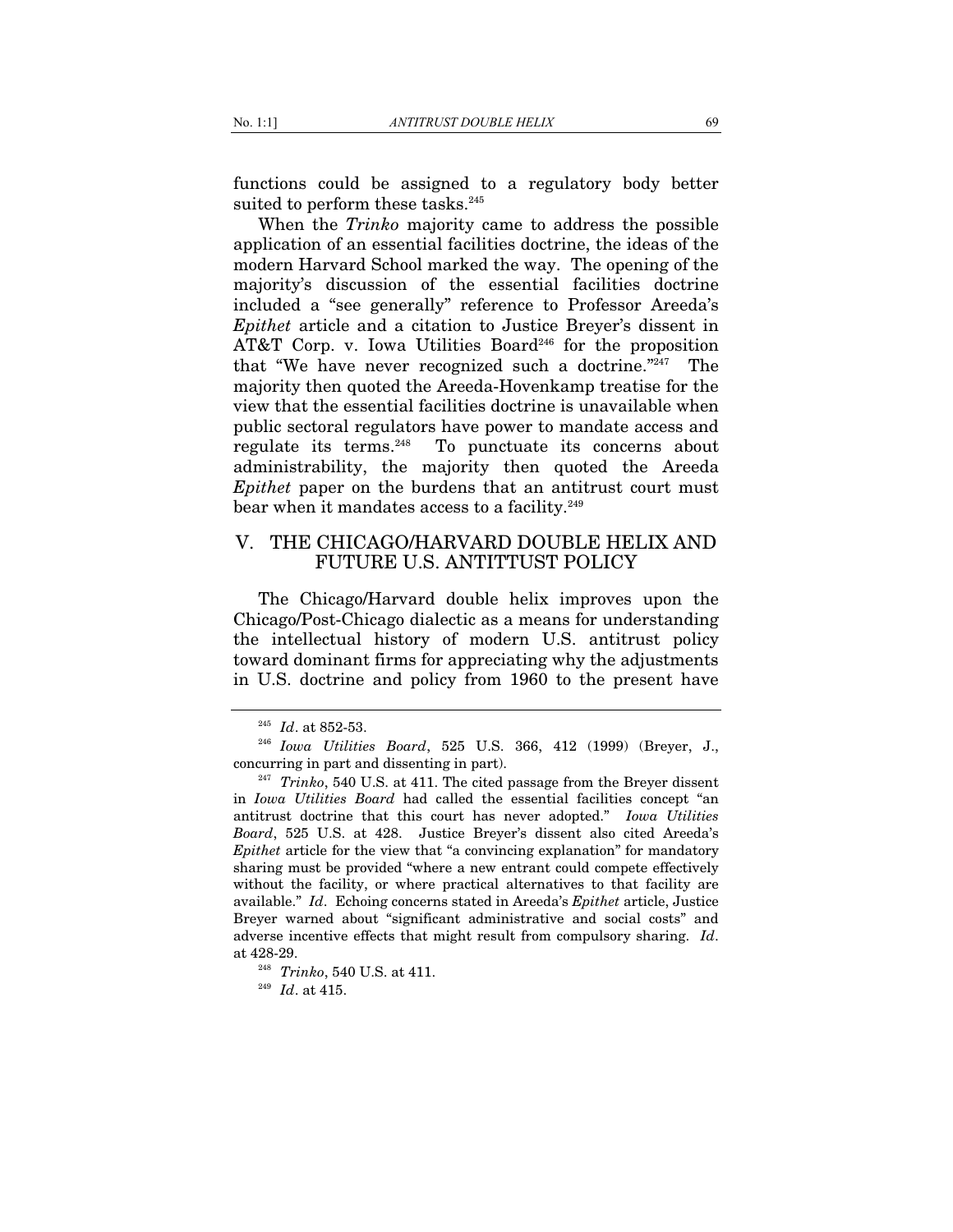been so extensive and enduring. There is a tendency in some commentary to attribute the intervention skepticism of modern U.S. competition law to a takeover by Chicago School extremists.250 This interpretation easily can lead one to conclude that, owing to their extremist roots, the presumptions of U.S. doctrine and policy that disfavor intervention are intellectually unsound, relatively short-lived aberrations.

The Chicago/Harvard double helix undermines this interpretation. The scope of the reorientation of U.S. competition law and policy toward dominant firms since 1960 could not have been so extensive if the intellectual consensus supporting the adjustments had been narrow. The shift in modern U.S. antitrust policy toward dominant firms derived its strength from two complementary streams of thought—the Chicago/Harvard double helix—and would have been considerably more modest if only one school (Chicago or Harvard) had provided the intellectual foundation. Nor could the reorientation have endured to the present, or enjoyed strong prospects for continued vitality, without the support of the two schools.

The operation and content of the Chicago/Harvard double helix sheds insights on matters with substantial practical significance for the U.S. antitrust system. By achieving a clearer view of the framework of formative ideas, we can see better how the foundations for U.S. competition law can be extended or limited, stretched or collapsed. Discussions about the future of the U.S. antitrust system cannot proceed sensibly without an accurate understanding of the origin of and bases for the modern presumptions in U.S. antitrust law and policy that disfavor intervention to address dominant firm misconduct.

Two closely related presumptions embedded in the Chicago/Harvard double helix stand out. First, the double helix assumes that overinclusive applications of antitrust law to control dominant firm conduct pose greater hazards to economic performance than underinclusive applications. This presumption assumes that the likelihood that entry and adaptability by competitors, customers, and suppliers more

<sup>&</sup>lt;sup>250</sup> *See supra* notes 31 and 83 and accompanying text.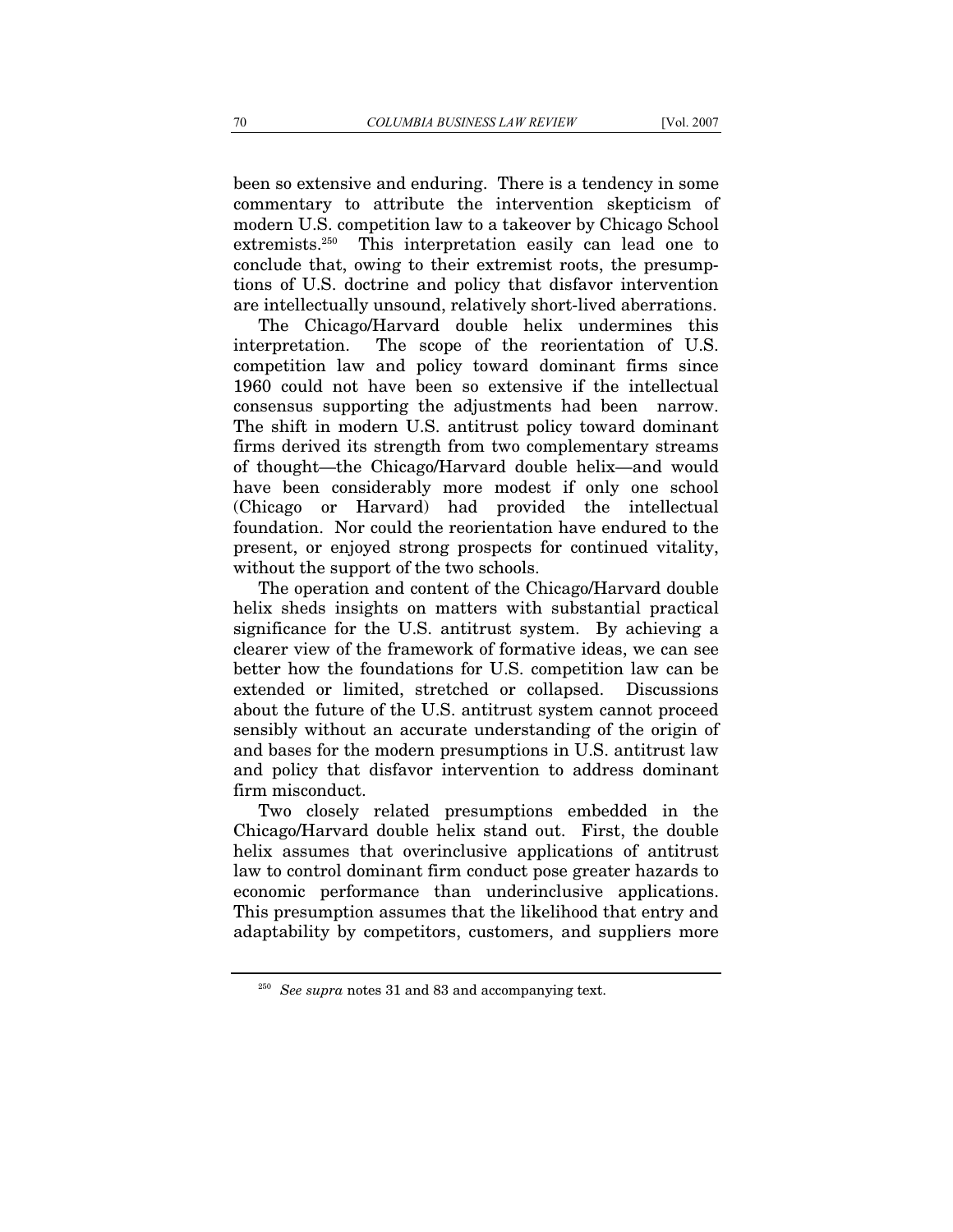often than not will blunt dominant firm efforts to exercise market power.

The foregoing presumption is subject to and worthy of continuing reassessment. Both the Chicago and Harvard schools abide by the view that antitrust doctrine should reflect the rigorous application of microeconomic theory and should respond to insights from empirical work about the implementation of antitrust rules and about the impact of specific business practices. A body of law that is faithful to well-established theory and empirical testing of existing assumptions presumably will change with adjustments in the state of economic learning. This suggests that ex post assessments of past decisions to prosecute or not to prosecute and empirical work in industrial organization will be crucial to supporting an expansion of existing U.S. policy and, perhaps, to sustaining existing constraints on dominant firm conduct.251 Modern research that has underscored the likely harms of various forms of exclusionary behavior also provide a basis for altering the assumption of the Chicago/Harvard double helix that improper exclusion invariably is difficult to identify accurately and therefore must be approached with special caution.<sup>252</sup>

The second critical presumption of the Chicago/Harvard double helix is grounded in concerns about institutional design and capacity. To understand the Chicago/Harvard concern with the implementation of antitrust policy is to see how perceptions about the quality of institutional design and capacity have affected substantive outcomes in U.S. antitrust law and policy. The permissiveness of the Chicago/Harvard approach to dominant firms, including the emphasis on administrable rules that tend to exculpate, hinges crucially upon doubts about the capabilities of enforcement agencies and courts and antipathy toward what

<sup>&</sup>lt;sup>251</sup> The case for investments in ex post evaluations of enforcement decisions is presented in William E. Kovacic, *Using Ex Post Evaluations to Improve the Performance of Competition Policy Authorities*, 31 J. CORP. L. 503 (2006). 252 *See* Susan A. Creighton et al., *Cheap Exclusion*, 72 ANTITRUST L.J.

<sup>975 (2005) (</sup>outlining a program for redressing exclusionary conduct that involves relatively modest investments by incumbent dominant firms).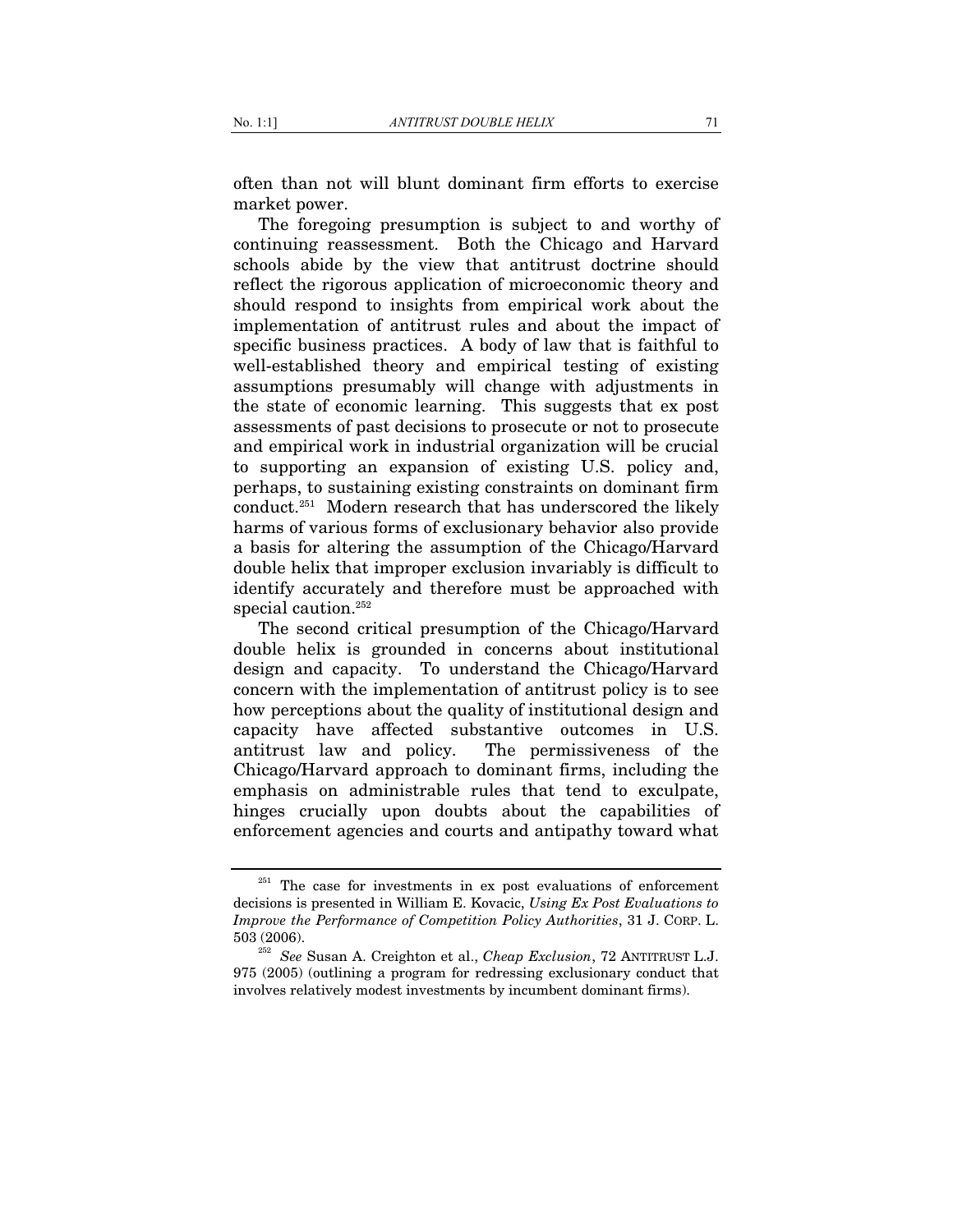is posited to be an unduly expansive system of private rights of action. Through the lens of the Chicago/Harvard double helix, Post-Chicago scholars often falter because they make unduly hopeful assumptions about the capacity of the key implementing institutions of the antitrust system to apply the insights of Post-Chicago analysis skillfully.253 By this view, non-interventionist presumptions are endorsed not because they inevitably make sound assumptions about the harms of specific forms of business behavior, but instead because they make more accurate assumptions about the limitations of courts and enforcement agencies.<sup>254</sup>

apparent in Professor Hovenkamp's writings of recent years. For example, in his 2001 article on Post-Chicago antitrust analysis, he observed:

> [U]nder post-Chicago antitrust analysis, the market has become a far messier place. The post-Chicago economic literature has produced impressive arguments that certain market structures and certain types of collaborative activity are much more likely to have anticompetitive consequences that Chicago School antitrust writers imagined . . . .

> It now seems quite clear that Chicago School economic orthodoxy is no longer the best, or certainly not the only, analytic tool for evaluating markets. But the sad fact is that judges have not come close to developing antitrust rules that takes this messier, more complex economics into account. An even sadder fact is that in many instances judges may not be capable of doing so. As a result, the rather benign Chicago School rule may be the best one for policy purposes even though it does not do the best job of expressing what we know about economic theory.

<sup>253</sup> *See* Hovenkamp, *Review and Critique*, *supra* note 14, at 269 ("The biggest danger presented by post-Chicago antitrust economics is not that the variety and likelihood of anticompetitive practices will be exaggerated, although that has happened as well. Rather, the danger is that antitrust tribunals will be confronted with antitrust solutions that they are not capable of administering. Indeed, the major shortcoming of post-Chicago antitrust analysis is its failure to take seriously problems of judicial or agency administration."); Hovenkamp, *Review and Critique*, *supra* note 14, at 275 ("[I]n too many instances antitrust tribunals are simply not up to handling post-Chicago theory. Judges do not know enough economics; the economics itself is insufficiently capable of sorting out anticompetitive from competitive or harmless explanations; the American jury system turns complex fact findings into chaos.").  $^{254}$  This doubtful view about the capacity of antitrust institutions is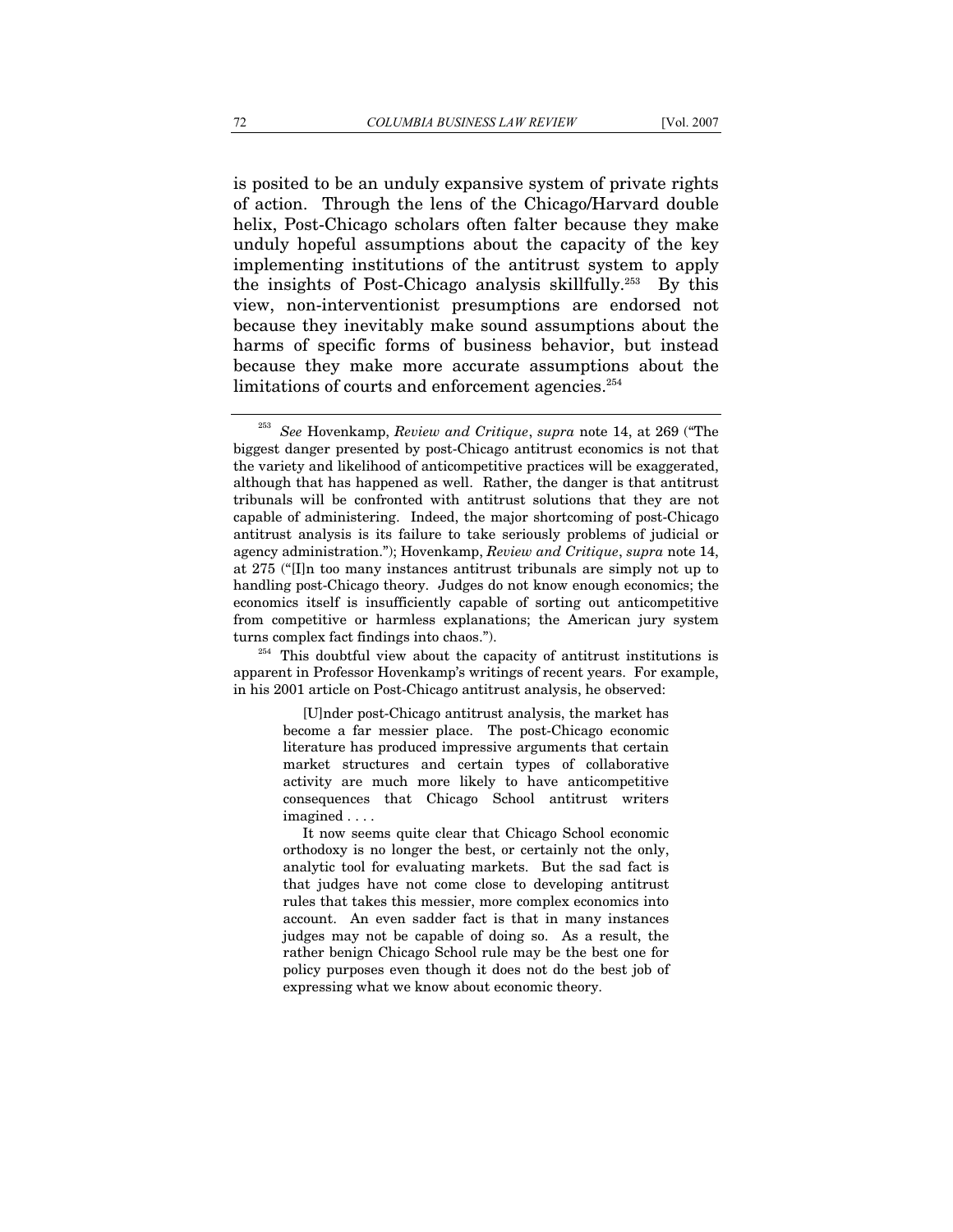Two antidotes to these institutional concerns come to mind. The first is to study more critically the assumption that private rights of action in the United States are dangerously out of control. As noted above,<sup>255</sup> I am attracted to the hypothesis that the U.S. courts since the early 1970s have retrenched substantive liability standards for abuse of dominance in order to counteract what judges believe to be excesses in the design of the mechanism for private enforcement. To assert, as I have, that judges perceive the U.S. system of private rights to be excessive does not mean that their perceptions are invariably correct or enjoy convincing empirical support. Professor Robert Lande correctly notes that assumptions about the asserted dangers of overdeterrence from private enforcement in the United States ought not be accepted as a matter of faith and ought to be tested vigorously in light of modern experience and empirical study.<sup>256</sup>

 The concern about private rights also highlights the importance of the role of public enforcement to address episodes of dominant firm misconduct. Yet the effectiveness of public enforcement may depend upon overcoming the concern of the Chicago/Harvard double helix about perceived deficiencies in the capacity of enforcement agencies and courts. This suggests the urgency of measures to enhance the capacity of the U.S. antitrust system's implementing institutions. Among other steps, this requires increases in the investments in institutional capacity that make the courts and enforcement agencies better able to address the more demanding analytical tasks. For the public enforcement agencies, such a program would include outlays for research and development, of which empirical work would be one component. $257$  The willingness of the FTC since

Hovenkamp, *Review and Critique*, *supra* note 14, at 270-71. 255 *See supra* note 210 and accompanying text. 256 *See* Robert H. Lande, *Five Myths About Antitrust Damages*, 40 U.S.F. L. REV. 651 (2006). <sup>257</sup> The concept of competition policy research and development is

introduced and described in Timothy J. Muris, *Looking Forward: The Federal Trade Commission and the Future Development of U.S. Competition Policy*, 2003 COLUM. BUS. L. REV. 359 (2003).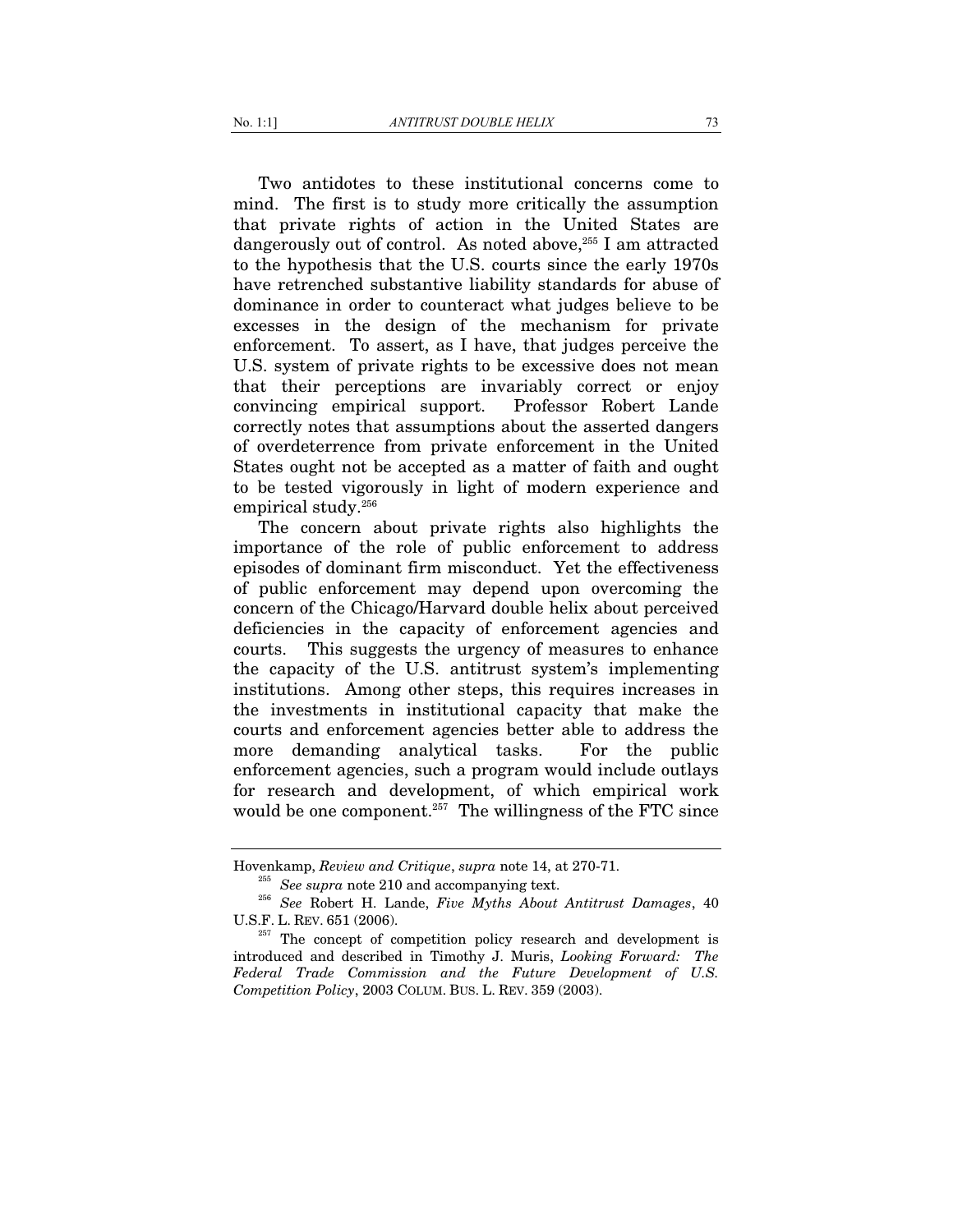mid-2001 to commit itself to the most ambitious program of abuse of dominance enforcement the Commission has undertaken in any comparable six-year period since 1971- 1976 has depended vitally on investments in building relevant knowledge from the mid-1990s forward.258 For courts, the matter of capacity-building includes consideration of training for judges and greater reliance on neutral experts to advise courts in individual litigated matters.

It is important to emphasize that the perspectives that combine to form the Chicago/Harvard double helix do not make capacity building a fruitless exercise. To see the composition of the Chicago/Harvard double helix and to appreciate its influence does not require one to conclude that the two schools are identical in all respects. They assuredly are not, just as not all members within one or the other of the schools are entirely congruent. One set of differences involve interrelated matters of substantive doctrine and institutional capacity. For example, Areeda and Turner endorsed recognition of a no-fault monopolization cause of action to redress persistent, substantial monopoly power that was not attributable to continuing superior performance.<sup>259</sup> The two Harvard scholars offered the concept as one way of correcting errors that might result from adopting too permissive a standard for behavior such as predatory pricing. In at least one sense, the no-fault proposal appears to contradict the concerns that the Harvard scholars' voiced in other contexts about administrability and institutional capacity. To endorse the no-fault concept, Areeda and Turner must have assumed that the courts and federal antitrust agencies possessed, or could attain, enough capability to make the difficult judgments (e.g., about the causes and

<sup>&</sup>lt;sup>258</sup> The dimensions of the FTC's program involving improper dominant firm behavior from 2001 to the present, and the investments in institutional capacity on which the program rests, are examined in William E. Kovacic, *The Importance of History to the Design of Competition Policy Strategy: The Federal Trade Commission and Intellectual Property*, 30 SEATTLE L. REV. 319 (2007). 259 III AREEDA & TURNER, ANTITRUST LAW, *supra* note 99, at ¶¶ 614-23;

Donald F. Turner, *The Scope of Antitrust and Other Economic Regulatory*  Policies, 82 HARV. L. REV. 1207 (1969).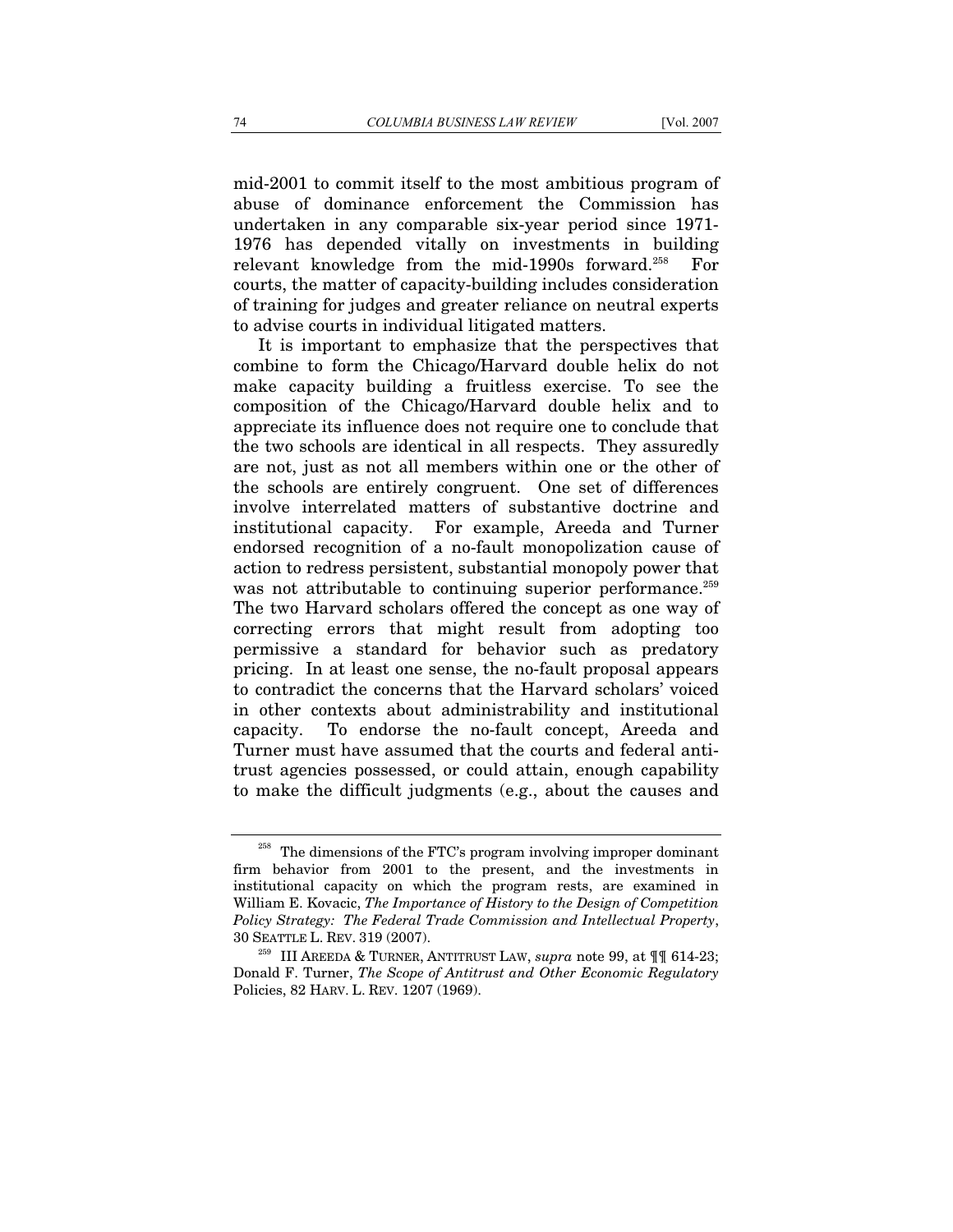persistence of observed monopoly power) that the implementation of a no-fault monopolization cause of action would require them to make. If these demanding analytical endeavors are amenable to successful resolution by courts and enforcement agencies, what other antirust-related tasks would not be?

A second area of disagreement involves institutional arrangements and the motivations that guide public enforcement agencies. The Chicago and Harvard School shared concerns about the limitations of courts and enforcement agencies, but Harvard School scholars did not take the further step of questioning the motives of the public enforcement agencies. In 1978 in the ANTITRUST PARADOX, Robert Bork expressed a dismal view of the aims that guide the Justice Department and the FTC. These agencies, Bork said, desired and greatly succeeded in aggrandizing their power because the affected private sector interests were too timid or well-organized to resist DOJ and FTC efforts to expand their authority.<sup>260</sup> In this respect, Bork's work echoes the view of public choice scholars who argue that, beyond problems associated with making an accurate diagnosis of observed commercial phenomena and implementing effective approaches for curing apparent market failures, enforcement officials respond to incentives that lead them to deviate from the pursuit of society's best interests.261 The modern Harvard School of Areeda, Turner, and Breyer does not embrace this gloomy view of the incentives of public officials and instead rests the case for cautious intervention on grounds of institutional capacity.

A third significant difference concerns assumptions about how rules evolve. The positions of both Bork and Areeda and Turner on predatory pricing illustrate the point. Bork's ANTITRUST PARADOX appeared in 1978, three years after Areeda and Turner published their predatory pricing law review article. Bork depicted the rule as an improvement over the status quo but criticized it as an ineffective half-

<sup>&</sup>lt;sup>260</sup> BORK, ANTITRUST PARADOX, *supra* note 28.<br><sup>261</sup> For a representative statement of this perspective, *see* WILLIAM F. SHUGHART III, ANTITRUST POLICY AND INTEREST GROUP POLITICS 82-120 (1990).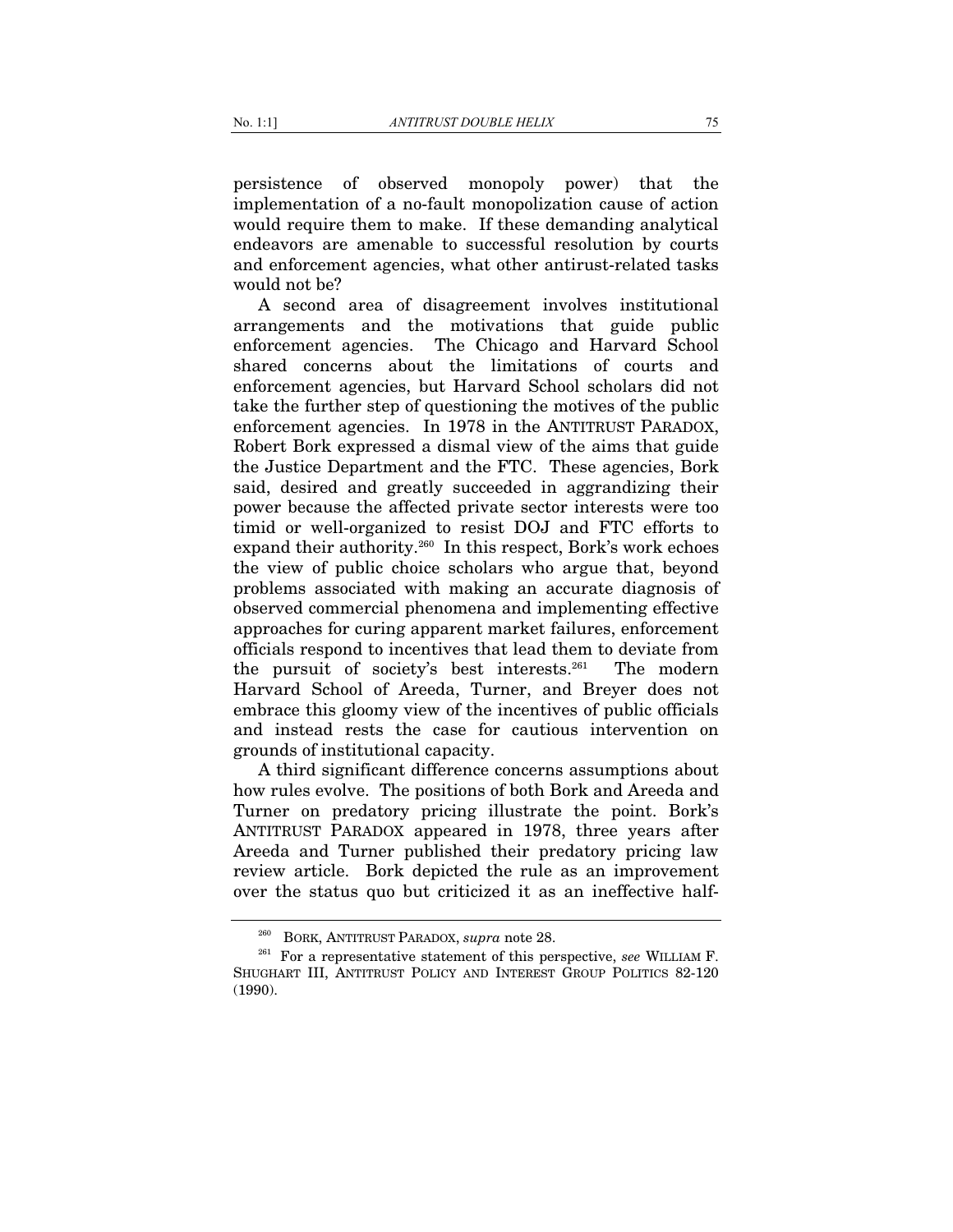measure for retooling predatory pricing law.262 The only sound way to discourage wasteful challenges to aggressive pricing was to endorse a no rule approach.

The differences between the Bork and Areeda-Turner proposals reflect a difference not only in substantive economic views (Bork believed harmful episodes of predatory pricing to be nonexistent, while Areeda and Turner deemed them to be rare) but also in tactics. To use a golf analogy, the Chicago School in effect says that in many cases the only proper way to strike the ball to the green is to aim directly for the cup. By this view, the only worthy shot is designed to land in the hole on the fly. By contrast, the Harvard School is more cautious in overall philosophy and tactics. The modern Harvard School asserts that good policy results are best achieved by hitting the green and allowing the ball to roll toward the cup. With this approach, the ball sometimes will roll close to the cup, and may even go in.

The trajectory of predatory pricing cases since 1975 suggests that the Areeda-Turner approach may produce results that converge upon the preferred outcomes of the Chicago School. In their predatory pricing proposal, Areeda and Turner did not try to hit the ball directly into the cup, which would have been the golfing equivalent of a no rule strategy. Despite occasional plaintiff successes in reported opinions, the evolution of predatory pricing doctrine since publication of the 1975 Areeda and Turner article has made it especially difficult for plaintiffs to establish liability for predatory pricing—a rough, but not complete, equivalent to a no rule result.263

<sup>&</sup>lt;sup>262</sup> *Id.* at 154-55.<br><sup>263</sup> Professor Daniel Crane points out that the Areeda-Turner rule reduced the antitrust exposure of dominant firms but did end the filing and litigation of predatory pricing claims. Daniel A. Crane, *The Paradox of Predatory Pricing*, 91 CORNELL L. REV. 1, 7-8 & n.18 (2005). A practical demonstration of the difference between the views of Areeda and Bork took place in *Brooke Group*, where Bork argued the case before the Supreme Court for the successful defendant and Areeda argued the case for the losing plaintiff. *Brooke Group*, 540 U.S. at 211. Judicial acceptance of Bork's "no-rule" approach would have forestalled the prosecution of traditional predatory pricing claims under federal antitrust law. This does not mean that challenges to dominant firm pricing conduct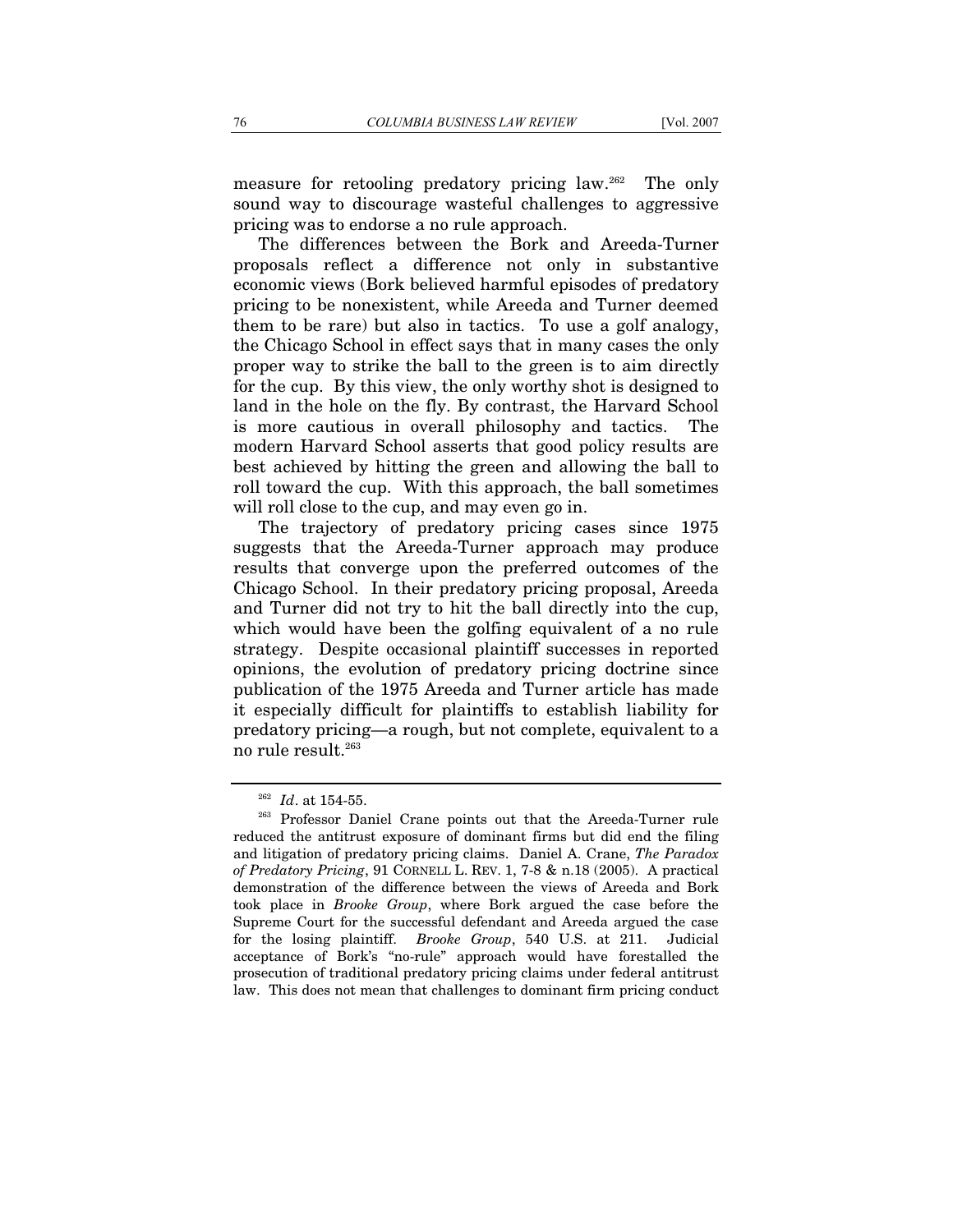The differences between the Chicago and Harvard schools outlined above do not disturb the core of the double helix, but they demonstrate how the American antitrust system might change over time. Standing alone, changes in economic theory and new empirical work can best be seen as necessary but not necessarily sufficient to alter the consensus embodied in the double helix. A core element of the Chicago/Harvard double helix is the requirement that proposed additions to the antitrust enforcement agenda and expansions in doctrine be tested by their compatibility with the capacity of antitrust institutions, especially courts and enforcement agencies, to implement them. The more ambitious the proposed agenda or doctrine, the greater must be the perceived capacity of courts and enforcement agencies. From this perspective, one cannot consider expanding the scope of enforcement activity or broadening the reach of doctrine without asking whether the implementing institutions are up to the task.<sup>264</sup> It is noteworthy that commentators associated with the modern Harvard School appear to have greater faith than Chicago School commentators in the prospect that enhancements in

capability can be achieved.265

would have ceased. Reacting to the strictures established by judicial acceptance since the mid-1970s of permissive standards toward predatory pricing, plaintiffs have begun to challenge dominant firm pricing conduct in the guise of loyalty discounts, bundling, and other forms of behavior that are not readily classified as predatory pricing. *See* Hovenkamp, *The Law of Exclusionary Conduct*, *supra* note 139, at 27 (discussing the "migration in the case law from older, head-on challenges to single-product prices as predatory" to new forms of allegations that "have focused on strategies that are perhaps best characterized as purchases of exclusionary rights"). 264 *See* Hovenkamp, *Review and Critique*, *supra* note 14, at 273 ("[T]he

basic rule should be nonintervention unless the tribunal has a high degree of confidence that it has identified anticompetitive conduct and can apply

an effective remedy."). 265 *See id*. at 274-75 ("[T]he reluctance to advocate a general use of post-Chicago economics in antitrust litigation should be regarded as a contingent and temporal rather than as an absolute and permanent truth. In some areas, refined economic analysis has enabled us to identify anticompetitive outcomes with at least as much predictive power as older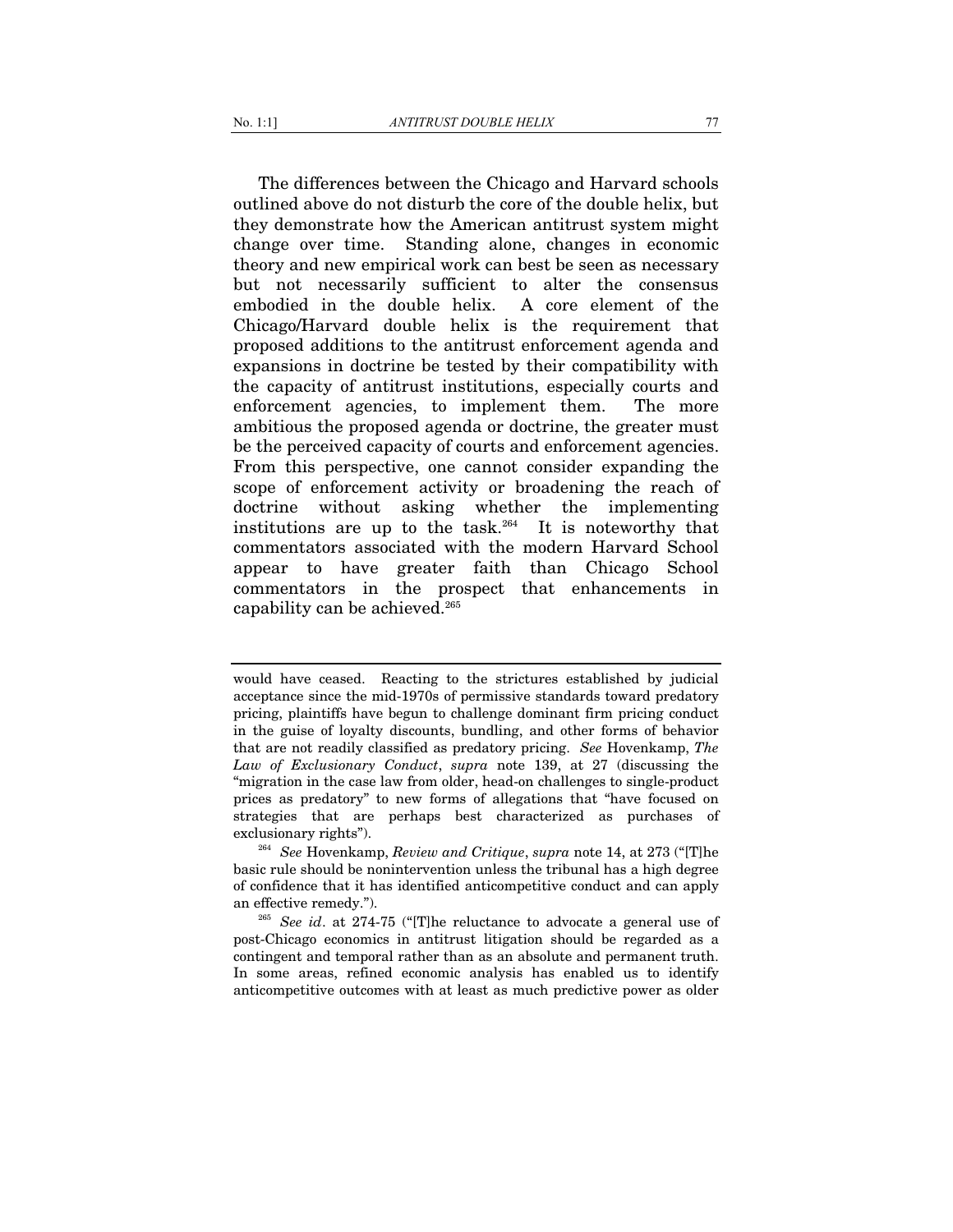The Chicago/Harvard double helix also draws attention to the interrelated features of the U.S. antitrust system. Proposed adjustments to any single element of the U.S. competition system—for example, liability standards or remedies—must account for how a suggested change will interact with other elements of the competition policy system. Areeda and Turner emphasized institutional interdependencies and demonstrated how imbalances in one area of competition policy tend to be offset over time by changes in others.

## VI. CONCLUSION

To say that the dominant influence upon modern U.S. antitrust doctrine and policy is the Chicago School misapprehends how the American competition policy system has evolved in the past half-century. The intervention skepticism often seen in the U.S. system does not rest on a single strand of ideas originating in the Chicago School of Robert Bork, Richard Posner, and Frank Easterbrook. Instead, the U.S. system's intellectual DNA is chiefly a double helix that intermingles Chicago School perspectives with the Harvard School contributions of Phillip Areeda, Donald Turner, and Stephen Breyer. Harvard has had as much to do as Chicago with creating many of the widelyobserved presumptions and precautions that disfavor intervention by U.S. courts and enforcement agencies.<sup>266</sup>

methodologies gave us. In that case, fashioning of new antitrust rules is not merely appropriate, it is essential.").<br><sup>266</sup> In his comparison of the second edition of Judge Posner's

ANTITRUST LAW with the Areeda & Turner treatise, Professor Hovenkamp observes that judicial doctrine since the mid-1970s "has tracked the Harvard treatise more closely than it has tracked the Chicago School literature." He adds that since the early 1980s "the Harvard School has moved rightward, closer to the Chicago position, while at least some Chicago School members have moderated their positions to the left." Hovenkamp, *Book Review*, *supra* note 34, at 927. *See also* Frank H. Easterbrook, *Comparative Advantage and Antitrust Law*, 75 CAL. L. REV. 983, 989 (1987) (discussing paper by Phillip Areeda on antitrust standards for monopolization and mergers; observing that "Professor Areeda says much with which I agree, and very little that is open to question").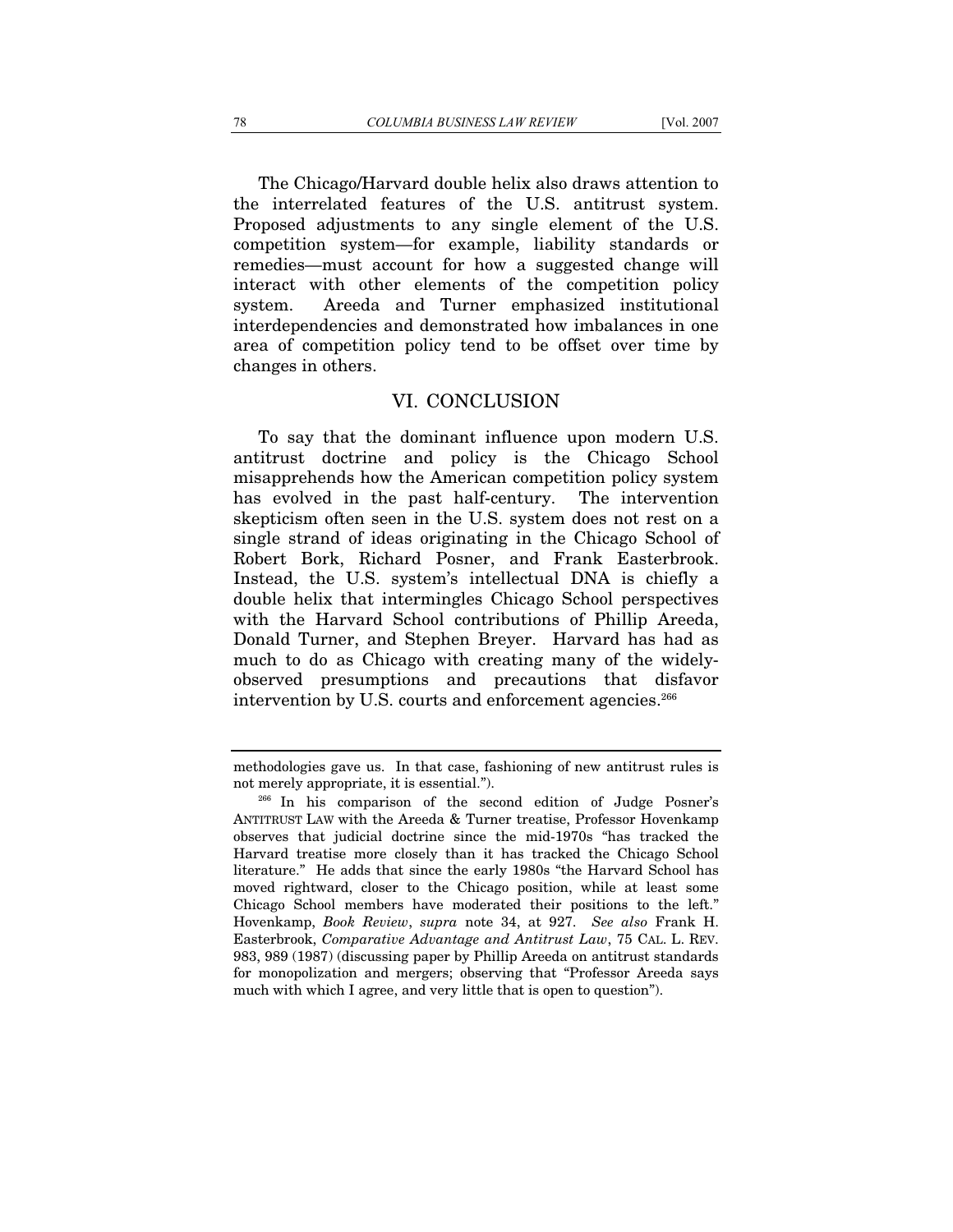The Chicago/Harvard double helix is important to U.S. competition law for two reasons. First, the Chicago/Harvard double helix explains why U.S. competition doctrine and enforcement policy toward dominant firms moved from a comparatively expansive approach to intervention from the 1940s through the mid-1970s to the more cautious approach that has characterized the decisions of courts and, with some variation, enforcement agencies in the past 30 years. The modern ascent of intervention skepticism within the U.S. antitrust system could not have been so dramatic in various areas of antitrust policy without formative Harvard School contributions, in writing and in the teaching of countless individuals in classes and conferences, from Areeda, Breyer, and Turner. In backing the U.S. system away from expansive intervention in the affairs of dominant firms, the Harvard School of Areeda, Breyer, and Turner played as large a role as the Chicago School of Bork, Easterbrook, and Posner.

The Chicago/Harvard double helix also provides a clearer view of how U.S. competition law and policy might evolve in the future. By accounting for the contributions of the Harvard School and identifying its relationship to Chicago School ideas, the double helix focuses attention on the importance of institutional capability as a determinant of doctrine and enforcement policy. Although both schools of thought address institutional themes, the Harvard School has played a uniquely influential part in highlighting the connection between liability standards and remedies, in engendering suspicion about the use of private treble damage suits to police dominant firm conduct, in rethinking the relative competence of antitrust authorities and sectoral regulators, and in demanding that antitrust rules be designed to be administrable. In each area, Harvard School scholars played crucial roles in spurring retrenchments of the U.S. system's treatment of dominant firms.

By reason of the Chicago/Harvard double helix, theories that support a broader scope for antitrust intervention will be tested according to their compatibility with the capacity of courts and enforcement agencies to implement the theories skillfully. A key implication of this process is the need for